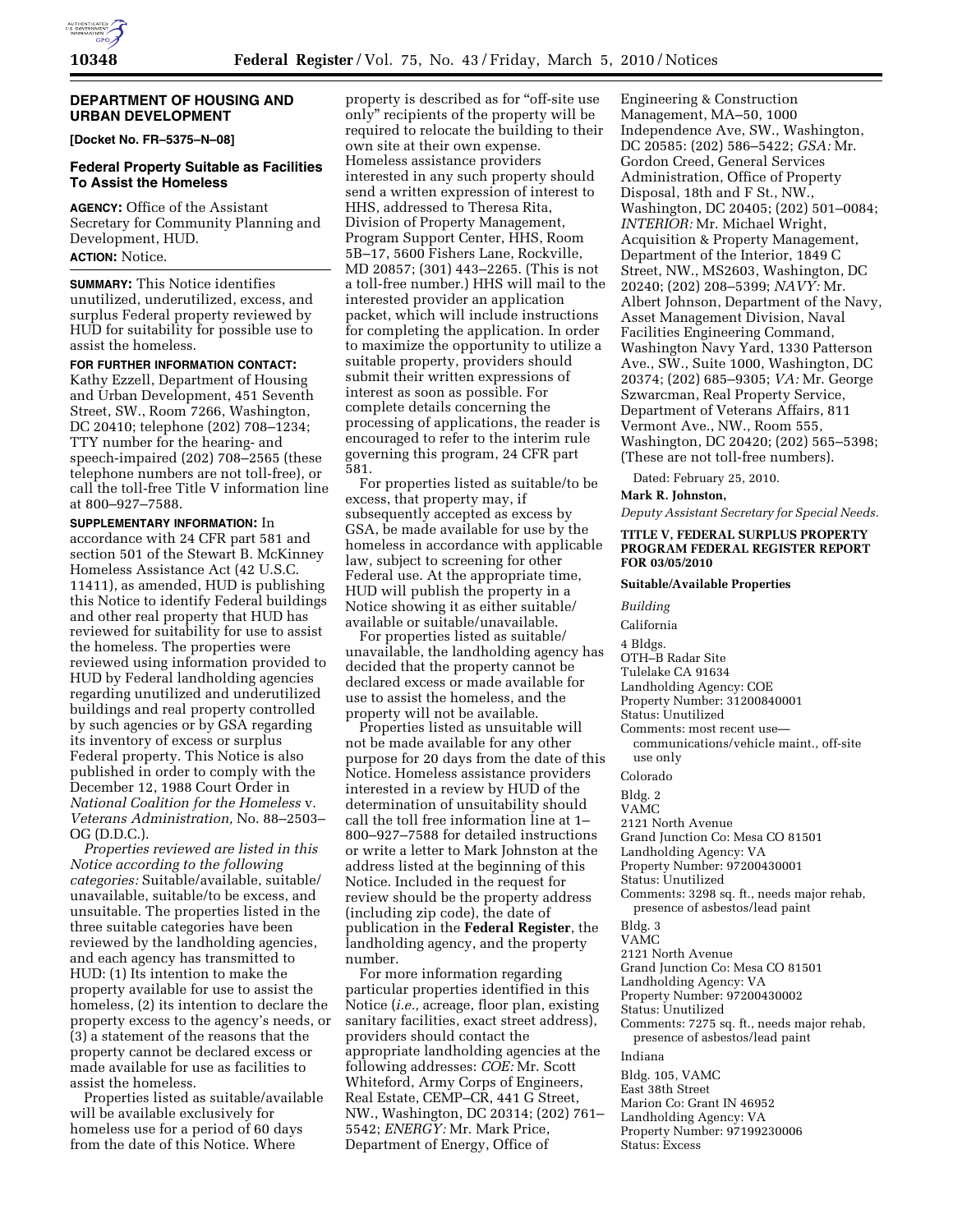Comments: 310 sq. ft., 1 story stone structure, no sanitary or heating facilities, Natl Register of Historic Places Bldg. 10 VA Northern Indiana Health Care System Marion Campus, 1700 East 38th Street Marion Co: Grant IN 46953 Landholding Agency: VA Property Number: 97199810002 Status: Underutilized Comments: 16,361 sq. ft., presence of asbestos, most recent use—psychiatric ward, National Register of Historic Places Bldg. 11 VA Northern Indiana Health Care System Marion Campus, 1700 East 38th Street Marion Co: Grant IN 46953 Landholding Agency: VA Property Number: 97199810003 Status: Underutilized Comments: 16,361 sq. ft., presence of asbestos, most recent use—psychiatric ward, National Register of Historic Places Bldg. 18 VA Northern Indiana Health Care System Marion Campus, 1700 East 38th Street Marion Co: Grant IN 46953 Landholding Agency: VA Property Number: 97199810004 Status: Underutilized Comments: 13,802 sq. ft., presence of asbestos, most recent use—psychiatric ward, National Register of Historic Places. Bldg. 25 VA Northern Indiana Health Care System Marion Campus, 1700 East 38th Street Marion Co: Grant IN 46953 Landholding Agency: VA Property Number: 97199810005 Status: Unutilized Comments: 32,892 sq. ft., presence of asbestos, most recent use—psychiatric ward, National Register of Historic Places. Bldg. 1 N. Indiana Health Care System Marion Co: Grant IN 46952 Landholding Agency: VA Property Number: 97200310001 Status: Unutilized Comments: 20,287 sq. ft., needs extensive repairs, presence of asbestos, most recent use—patient ward. Bldg. 3 N. Indiana Health Care System Marion Co: Grant IN 46952 Landholding Agency: VA Property Number: 97200310002 Status: Unutilized Comments: 20,550 sq. ft., needs extensive repairs, presence of asbestos, most recent use—patient ward. Bldg. 4 N. Indiana Health Care System Marion Co: Grant IN 46952 Landholding Agency: VA Property Number: 97200310003 Status: Unutilized Comments: 20,550 sq .ft., needs extensive repairs, presence of asbestos, most recent use—patient ward. Bldg. 13 N. Indiana Health Care System Marion Co: Grant IN 46952 Landholding Agency: VA

Property Number: 97200310004 Status: Unutilized Comments: 8971 sq. ft., needs extensive repairs, presence of asbestos, most recent use—office. Bldg. 42 N. Indiana Health Care System Marion Co: Grant IN 46952 Landholding Agency: VA Property Number: 97200310007 Status: Unutilized Comments: 5025 sq. ft., needs extensive repairs, presence of asbestos, most recent use—office. Bldg. 60 N. Indiana Health Care System Marion Co: Grant IN 46952 Landholding Agency: VA Property Number: 97200310008 Status: Unutilized Comments: 18,126 sq. ft., needs extensive repairs, presence of asbestos, most recent use—office. Bldg. 122 N. Indiana Health Care System Marion Co: Grant IN 46952 Landholding Agency: VA Property Number: 97200310009 Status: Unutilized Comments: 37,135 sq. ft., needs extensive repairs, presence of asbestos, most recent use—dining hall/kitchen. Kentucky Green River Lock #3 Rochester Co: Butler KY 42273 Landholding Agency: COE Property Number: 31199010022 Status: Unutilized Directions: SR 70 west from Morgantown, KY., approximately 7 miles to site. Comments: 980 sq. ft.; 2 story wood frame; two story residence; potential utilities; needs major rehab. Montana Bldg. 1 Butte Natl Guard Butte Co: Silverbow MT 59701 Landholding Agency: COE Property Number: 31200040010 Status: Unutilized Comments: 22799 sq. ft., presence of asbestos, most recent use—cold storage, off-site use only. Bldg. 2 Butte Natl Guard Butte Co: Silverbow MT 59701 Landholding Agency: COE Property Number: 31200040011 Status: Unutilized Comments: 3292 sq. ft., most recent use cold storage, off-site use only. Bldg. 3 Butte Natl Guard Butte Co: Silverbow MT 59701 Landholding Agency: COE Property Number: 31200040012 Status: Unutilized Comments: 964 sq. ft., most recent use—cold storage, off-site use only. Bldg. 4 Butte Natl Guard Butte Co: Silverbow MT 59701 Landholding Agency: COE

Property Number: 31200040013 Status: Unutilized Comments: 72 sq. ft., most recent use—cold storage, off-site use only. Bldg. 5 Butte Natl Guard Butte Co: Silverbow MT 59701 Landholding Agency: COE Property Number: 31200040014 Status: Unutilized Comments: 1286 sq. ft., most recent use cold storage, off-site use only. New York Bldg. 3 VA Medical Center Batavia Co: Genesee NY 14020 Landholding Agency: VA Property Number: 97200520001 Status: Unutilized Comments: 5840 sq. ft., needs rehab, presence of asbestos, most recent use offices, eligible for Natl Register of Historic Places. Ohio Barker Historic House Willow Island Locks and Dam Newport Co: Washington OH 45768–9801 Landholding Agency: COE Property Number: 31199120018 Status: Unutilized Directions: Located at lock site, downstream of lock and dam structure. Comments: 1600 sq. ft. bldg. with 1⁄2 acre of land, 2 story brick frame, needs rehab, on Natl Register of Historic Places, no utilities, off-site use only. Oxford USAR Facility 6557 Todd Road Oxford OH 45056 Landholding Agency: GSA Property Number: 54201010007 Status: Excess GSA Number: 1–D–OH–833 Comments: office bldg./mess hall/barracks/ simulator bldg./small support bldgs., structures range from good to needing major rehab. Pennsylvania Mahoning Creek Reservoir New Bethlehem Co: Armstrong PA 16242 Landholding Agency: COE Property Number: 31199210008 Status: Unutilized Comments: 1015 sq. ft., 2 story brick residence, off-site use only. Dwelling Lock 6, Allegheny River, 1260 River Rd. Freeport Co: Armstrong PA 16229–2023 Landholding Agency: COE Property Number: 31199620008 Status: Unutilized Comments: 2652 sq. ft., 3-story brick house, in close proximity to Lock and Dam, available for interim use for nonresidential purposes. Dwelling Lock 4, Allegheny River Natrona Co: Allegheny PA 15065–2609 Landholding Agency: COE Property Number: 31199710009 Status: Unutilized Comments: 1664 sq. ft., 2-story brick residence, needs repair, off-site use only.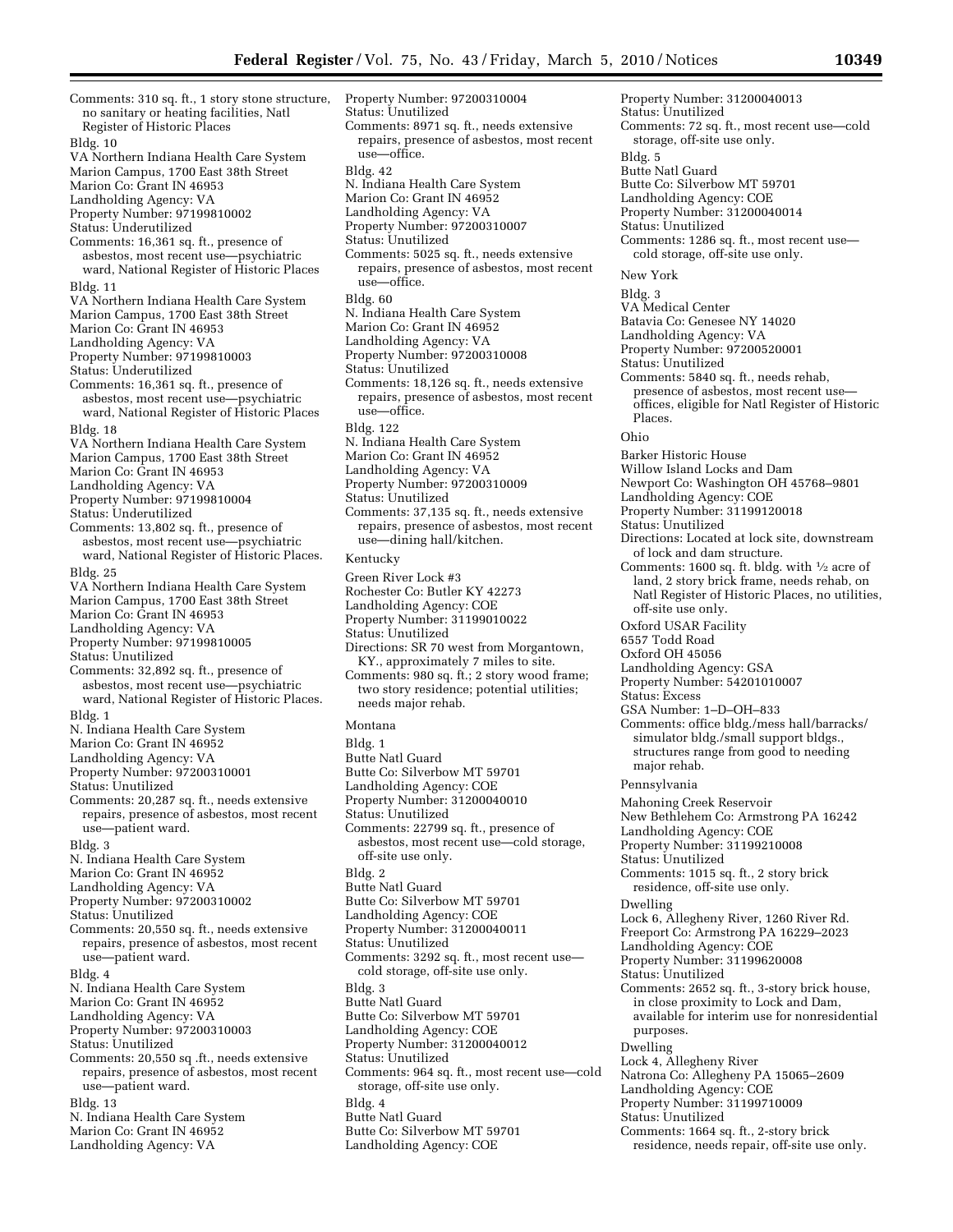Dwelling #1 Crooked Creek Lake Ford City Co: Armstrong PA 16226–8815 Landholding Agency: COE Property Number: 31199740002 Status: Excess Comments: 2030 sq. ft., most recent use residential, good condition, off-site use only. Dwelling #2 Crooked Creek Lake Ford City Co: Armstrong PA 16226–8815 Landholding Agency: COE Property Number: 31199740003 Status: Excess Comments: 3045 sq. ft., most recent use residential, good condition, off-site use only. Govt Dwelling East Branch Lake Wilcox Co: Elk PA 15870–9709 Landholding Agency: COE Property Number: 31199740005 Status: Underutilized Comments: approx. 5299 sq. ft., 1-story, most recent use—residence, off-site use only. Dwelling #1 Loyalhanna Lake Saltsburg Co: Westmoreland PA 15681–9302 Landholding Agency: COE Property Number: 31199740006 Status: Excess Comments: 1996 sq. ft., most recent use residential, good condition, off-site use only. Dwelling #2 Loyalhanna Lake Saltsburg Co: Westmoreland PA 15681–9302 Landholding Agency: COE Property Number: 31199740007 Status: Excess Comments: 1996 sq. ft., most recent use residential, good condition, off-site use only. Dwelling #2 Lock 6, 1260 River Road Freeport Co: Armstrong PA 16229–2023 Landholding Agency: COE Property Number: 31199740009 Status: Excess Comments: 2652 sq. ft., most recent use residential, good condition, off-site use only. Residence A 2045 Pohopoco Drive Lehighton Co: Carbon PA 18235 Landholding Agency: COE Property Number: 31200410007 Status: Unutilized Comments: 1200 sq. ft., presence of asbestos, off-site use only. Washington Residence Turnbull Natl Wildlife Refuge 26010 South Smith Road Cheney WA 99004 Landholding Agency: GSA Property Number: 54201010010 Status: Excess GSA Number: 9–I–WA–1249–AA Comments: 1600 sq. ft., off-site use only, all costs associated with the move are buyer's responsibility.

**Suitable/Available Properties**  *Land*  Alabama VA Medical Center VAMC Tuskegee Co: Macon AL 36083 Landholding Agency: VA Property Number: 97199010053 Status: Underutilized Comments: 40 acres, buffer to VA Medical Center, potential utilities, undeveloped. Arizona 0.23 acres 87th Ave. Glendale AZ Landholding Agency: GSA Property Number: 54201010005 Status: Excess GSA Number: 9–I–AZ–853 Comments: 0.23 acres used for irrigation canal. Iowa 40.66 acres VA Medical Center 1515 West Pleasant St. Knoxville Co: Marion IA 50138 Landholding Agency: VA Property Number: 97199740002 Status: Unutilized Comments: golf course, easement requirements. Kentucky Tract 2625 Barkley Lake, Kentucky, and Tennessee Cadiz Co: Trigg KY 42211 Landholding Agency: COE Property Number: 31199010025 Status: Excess Directions: Adjoining the village of Rockcastle. Comments: 2.57 acres; rolling and wooded. Tract 2709–10 and 2710–2 Barkley Lake, Kentucky and Tennessee Cadiz Co: Trigg KY 42211 Landholding Agency: COE Property Number: 31199010026 Status: Excess Directions: 2 1⁄2 miles in a southerly direction from the village of Rockcastle. Comments: 2.00 acres; steep and wooded. Tract 2708–1 and 2709–1 Barkley Lake, Kentucky and Tennessee Cadiz Co: Trigg KY 42211 Landholding Agency: COE Property Number: 31199010027 Status: Excess Directions: 2 1⁄2 miles in a southerly direction from the village of Rockcastle. Comments: 3.59 acres; rolling and wooded; no utilities. Tract 2800 Barkley Lake, Kentucky and Tennessee Cadiz Co: Trigg KY 42211 Landholding Agency: COE Property Number: 31199010028 Status: Excess Directions:  $4\frac{1}{2}$  miles in a southeasterly direction from the village of Rockcastle. Comments: 5.44 acres; steep and wooded. Tract 2915 Barkley Lake, Kentucky and Tennessee Cadiz Co: Trigg KY 42211

Landholding Agency: COE Property Number: 31199010029 Status: Excess Directions: 6 1⁄2 miles west of Cadiz. Comments: 5.76 acres; steep and wooded; no utilities. Tract 2702 Barkley Lake, Kentucky and Tennessee Cadiz Co: Trigg KY 42211 Landholding Agency: COE Property Number: 31199010031 Status: Excess Directions: 1 mile in a southerly direction from the village of Rockcastle. Comments: 4.90 acres; wooded; no utilities. Tract 4318 Barkley Lake, Kentucky and Tennessee Canton Co: Trigg KY 42212 Landholding Agency: COE Property Number: 31199010032 Status: Excess Directions: Trigg Co. adjoining the city of Canton, KY on the waters of Hopson Creek. Comments: 8.24 acres; steep and wooded. Tract 4502 Barkley Lake, Kentucky and Tennessee Canton Co: Trigg KY 42212 Landholding Agency: COE Property Number: 31199010033 Status: Excess Directions: 3 1⁄2 miles in a southerly direction from Canton, KY. Comments: 4.26 acres; steep and wooded. Tract 4611 Barkley Lake, Kentucky and Tennessee Canton Co: Trigg KY 42212 Landholding Agency: COE Property Number: 31199010034 Status: Excess Directions: 5 miles south of Canton, KY. Comments: 10.51 acres; steep and wooded; no utilities. Tract 4619 Barkley Lake, Kentucky and Tennessee Canton Co: Trigg KY 42212 Landholding Agency: COE Property Number: 31199010035 Status: Excess Directions: 4 1⁄2 miles south from Canton, KY. Comments: 2.02 acres; steep and wooded; no utilities. Tract 4817 Barkley Lake, Kentucky and Tennessee Canton Co: Trigg KY 42212 Landholding Agency: COE Property Number: 31199010036 Status: Excess Directions: 6 1⁄2 miles south of Canton, KY. Comments: 1.75 acres; wooded. Tract 1217 Barkley Lake, Kentucky and Tennessee Eddyville Co: Lyon KY 42030 Landholding Agency: COE Property Number: 31199010042 Status: Excess Directions: On the north side of the Illinois Central Railroad. Comments: 5.80 acres; steep and wooded. Tract 1906 Barkley Lake, Kentucky and Tennessee Eddyville Co: Lyon KY 42030 Landholding Agency: COE Property Number: 31199010044 Status: Excess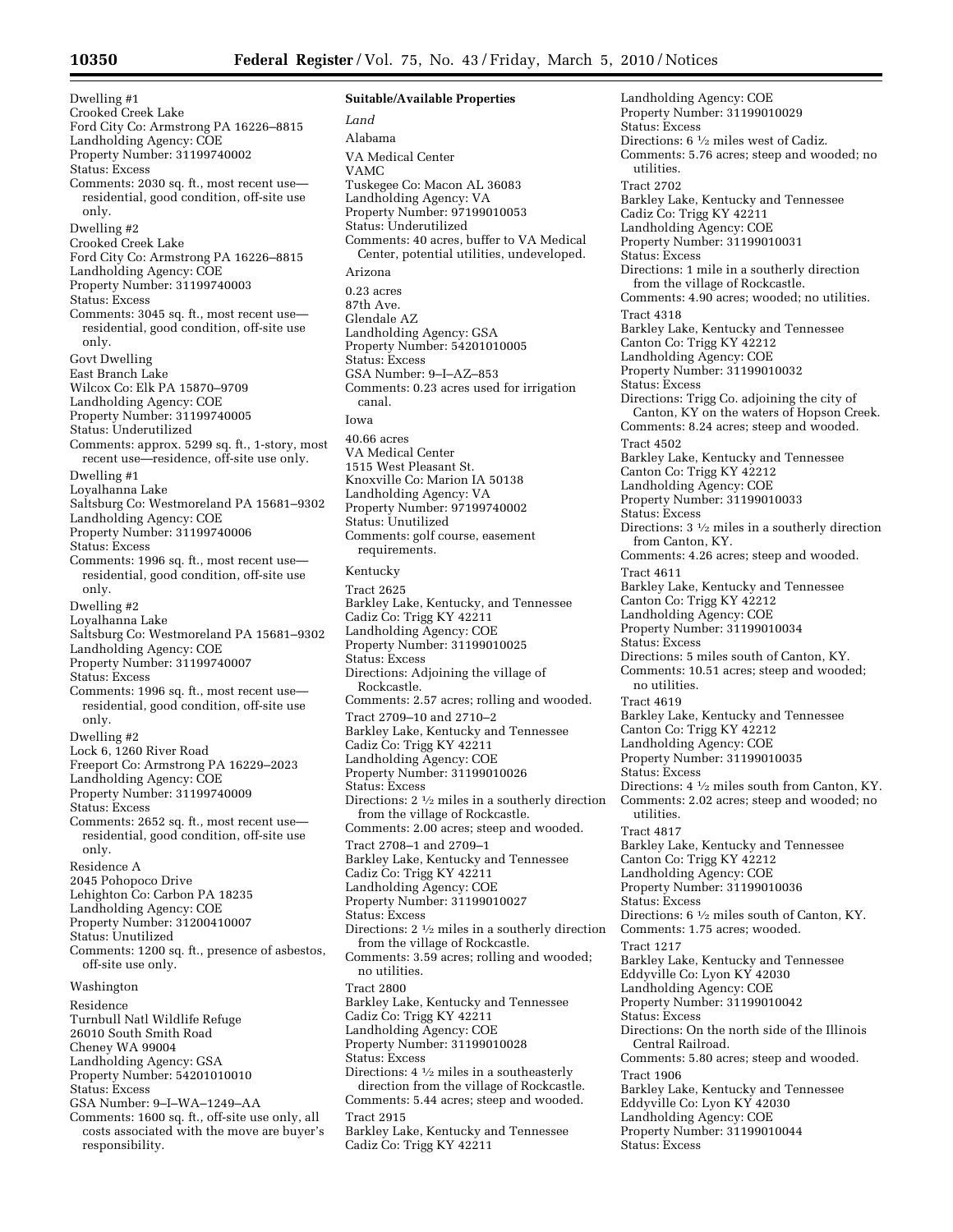Directions: Approximately 4 miles east of Eddyville, KY. Comments: 25.86 acres; rolling steep and partially wooded; no utilities. Tract 1907 Barkley Lake, Kentucky and Tennessee Eddyville Co: Lyon KY 42038 Landholding Agency: COE Property Number: 31199010045 Status: Excess Directions: On the waters of Pilfen Creek, 4 miles east of Eddyville, KY Comments: 8.71 acres; rolling steep and wooded; no utilities. Tract 2001 #1 Barkley Lake, Kentucky and Tennessee Eddyville Co: Lyon KY 42030 Landholding Agency: COE Property Number: 31199010046 Status: Excess Directions: Approximately 4 1⁄2 miles east of Eddyville, KY. Comments: 47.42 acres; steep and wooded; no utilities. Tract 2001 #2 Barkley Lake, Kentucky and Tennessee Eddyville Co: Lyon KY 42030 Landholding Agency: COE Property Number: 31199010047 Status: Excess Directions: Approximately 41⁄2 miles east of Eddyville, KY. Comments: 8.64 acres; steep and wooded; no utilities. Tract 2005 Barkley Lake, Kentucky and Tennessee Eddyville Co: Lyon KY 42030 Landholding Agency: COE Property Number: 31199010048 Status: Excess Directions: Approximately 51⁄2 miles east of Eddyville, KY. Comments: 4.62 acres; steep and wooded; no utilities. Tract 2307 Barkley Lake, Kentucky and Tennessee Eddyville Co: Lyon KY 42030 Landholding Agency: COE Property Number: 31199010049 Status: Excess Directions: Approximately 71⁄2 miles southeasterly of Eddyville, KY. Comments: 11.43 acres; steep; rolling and wooded; no utilities. Tract 2403 Barkley Lake, Kentucky and Tennessee Eddyville Co: Lyon KY 42030 Landholding Agency: COE Property Number: 31199010050 Status: Excess Directions: 7 miles southeasterly of Eddyville, KY. Comments: 1.56 acres; steep and wooded; no utilities. Tract 2504 Barkley Lake, Kentucky and Tennessee Eddyville Co: Lyon KY 42030 Landholding Agency: COE Property Number: 31199010051 Status: Excess Directions: 9 miles southeasterly of Eddyville, KY. Comments: 24.46 acres; steep and wooded; no utilities. Tract 214

Barkley Lake, Kentucky and Tennessee Grand Rivers Co: Lyon KY 42045 Landholding Agency: COE Property Number: 31199010052 Status: Excess Directions: South of the Illinois Central Railroad, 1 mile east of the Cumberland River. Comments: 5.5 acres; wooded; no utilities. Tract 215 Barkley Lake, Kentucky and Tennessee Grand Rivers Co: Lyon KY 42045 Landholding Agency: COE Property Number: 31199010053 Status: Excess Directions: 5 miles southwest of Kuttawa Comments: 1.40 acres; wooded; no utilities. Tract 241 Barkley Lake, Kentucky and Tennessee Grand Rivers Co: Lyon KY 42045 Landholding Agency: COE Property Number: 31199010054 Status: Excess Directions: Old Henson Ferry Road, 6 miles west of Kuttawa, KY. Comments: 1.26 acres; steep and wooded; no utilities. Tracts 306, 311, 315 and 325 Barkley Lake, Kentucky and Tennessee Grand Rivers Co: Lyon KY 42045 Landholding Agency: COE Property Number: 31199010055 Status: Excess Directions: 2.5 miles southwest of Kuttawa, KY. on the waters of Cypress Creek. Comments: 38.77 acres; steep and wooded; no utilities. Tracts 2305, 2306, and 2400–1 Barkley Lake, Kentucky and Tennessee Eddyville Co: Lyon KY 42030 Landholding Agency: COE Property Number: 31199010056 Status: Excess Directions: 61⁄2 miles southeasterly of Eddyville, KY. Comments: 97.66 acres; steep rolling and wooded; no utilities. Tracts 5203 and 5204 Barkley Lake, Kentucky and Tennessee Linton Co: Trigg KY 42212 Landholding Agency: COE Property Number: 31199010058 Status: Excess Directions: Village of Linton, KY state highway 1254. Comments: 0.93 acres; rolling, partially wooded; no utilities. Tract 5240 Barkley Lake, Kentucky and Tennessee Linton Co: Trigg KY 42212 Landholding Agency: COE Property Number: 31199010059 Status: Excess Directions: 1 mile northwest of Linton, KY. Comments: 2.26 acres; steep and wooded; no utilities. Tract 4628 Barkley Lake, Kentucky and Tennessee Canton Co: Trigg KY 42212 Landholding Agency: COE Property Number: 31199011621 Status: Excess Directions: 41⁄2 miles south from Canton, KY. Comments: 3.71 acres; steep and wooded; subject to utility easements.

Tract 4619–B Barkley Lake, Kentucky and Tennessee Canton Co: Trigg KY 42212 Landholding Agency: COE Property Number: 31199011622 Status: Excess Directions: 41⁄2 miles south from Canton, KY. Comments: 1.73 acres; steep and wooded; subject to utility easements. Tract 2403–B Barkley Lake, Kentucky and Tennessee Eddyville Co: Lyon KY 42038 Landholding Agency: COE Property Number: 31199011623 Status: Unutilized Directions: 7 miles southeasterly from Eddyville, KY. Comments: 0.70 acres, wooded; subject to utility easements. Tract 241–B Barkley Lake, Kentucky and Tennessee Grand Rivers Co: Lyon KY 42045 Landholding Agency: COE Property Number: 31199011624 Status: Excess Directions: South of Old Henson Ferry Road, 6 miles west of Kuttawa, KY. Comments: 11.16 acres; steep and wooded; subject to utility easements. Tracts 212 and 237 Barkley Lake, Kentucky and Tennessee Grand Rivers Co: Lyon KY 42045 Landholding Agency: COE Property Number: 31199011625 Status: Excess Directions: Old Henson Ferry Road, 6 miles west of Kuttawa, KY. Comments: 2.44 acres; steep and wooded; subject to utility easements. Tract 215–B Barkley Lake, Kentucky and Tennessee Grand Rivers Co: Lyon KY 42045 Landholding Agency: COE Property Number: 31199011626 Status: Excess Directions: 5 miles southwest of Kuttawa. Comments: 1.00 acres; wooded; subject to utility easements. Tract 233 Barkley Lake, Kentucky and Tennessee Grand Rivers Co: Lyon KY 42045 Landholding Agency: COE Property Number: 31199011627 Status: Excess Directions: 5 miles southwest of Kuttawa. Comments: 1.00 acres; wooded; subject to utility easements. Tract N–819 Dale Hollow Lake Project Illwill Creek, Hwy 90 Hobart Co: Clinton KY 42601 Landholding Agency: COE Property Number: 31199140009 Status: Underutilized Comments: 91 acres, most recent use hunting, subject to existing easements. Nevada Approx. 22 acres Mount Diablo Henderson NV Landholding Agency: Interior Property Number: 61201010002 Status: Excess Comments: approx. 22 acres, lead hazard due

to illegal shooting on property.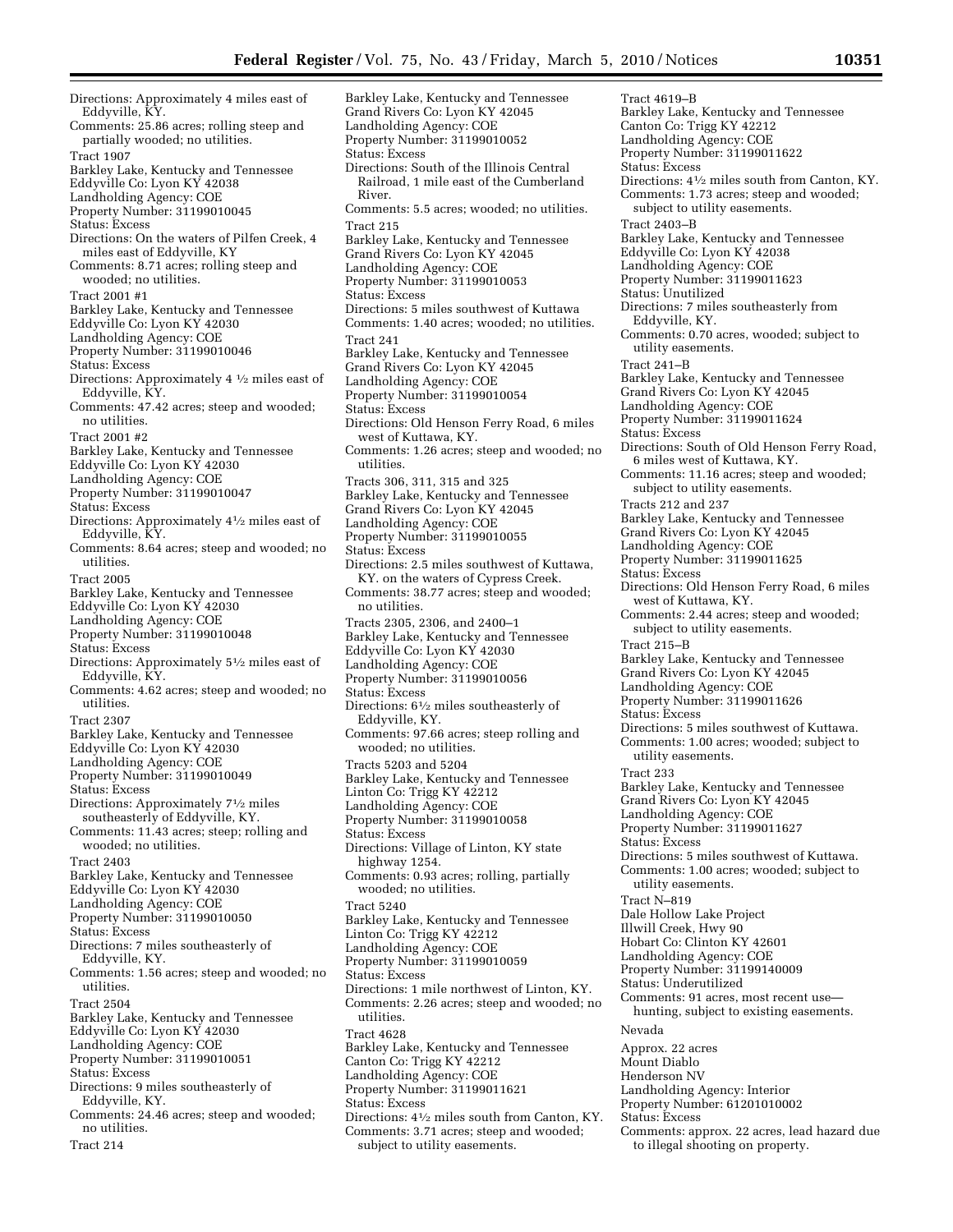Ohio Former Outer Marker Facility Cleves Warsaw/Muddy Creek Cincinnati OH 45233 Landholding Agency: GSA Property Number: 54201010008 Status: Excess GSA Number: 1–U–OH–0841 Comments: 0.319 acres, river valley terrain/ relatively steep hills. Oklahoma Pine Creek Lake Section 27 (See County) Co: McCurtain OK Landholding Agency: COE Property Number: 31199010923 Status: Unutilized Comments: 3 acres; no utilities; subject to right of way for Oklahoma State Highway 3. Pennsylvania Mahoning Creek Lake New Bethlehem Co: Armstrong PA 16242– 9603 Landholding Agency: COE Property Number: 31199010018 Status: Excess Directions: Route 28 north to Belknap, Road #4 Comments: 2.58 acres; steep and densely wooded. Tracts 610, 611, 612 Shenango River Lake Sharpsville Co: Mercer PA 16150 Landholding Agency: COE Property Number: 31199011001 Status: Excess Directions: I–79 North, I–80 West, Exit Sharon. R18 North 4 miles, left on R518, right on Mercer Avenue. Comments: 24.09 acres; subject to flowage easement. Tracts L24, L26 Crooked Creek Lake null Co: Armstrong PA 03051 Landholding Agency: COE Property Number: 31199011011 Status: Unutilized Directions: Left bank—55 miles downstream of dam. Comments: 7.59 acres; potential for utilities. Portion of Tract L–21A Crooked Creek Lake, LR 03051 Ford City Co: Armstrong PA 16226 Landholding Agency: COE Property Number: 31199430012 Status: Unutilized Comments: Approximately 1.72 acres of undeveloped land, subject to gas rights. South Dakota Portion/Tract A127 Gavins Point Dam Yankton SD Landholding Agency: COE Property Number: 31200940001 Status: Unutilized Comments: 0.3018 acre, road right of way. Tennessee Tract 6827 Barkley Lake Dover Co: Stewart TN 37058 Landholding Agency: COE Property Number: 31199010927

Status: Excess Directions: 21⁄2 miles west of Dover, TN. Comments: .57 acres; subject to existing easements. Tracts 6002–2 and 6010 Barkley Lake Dover Co: Stewart TN 37058 Landholding Agency: COE Property Number: 31199010928 Status: Excess Directions: 31⁄2 miles south of village of Tabaccoport. Comments: 100.86 acres; subject to existing easements. Tract 11516 Barkley Lake Ashland City Co: Dickson TN 37015 Landholding Agency: COE Property Number: 31199010929 Status: Excess Directions: 1⁄2 mile downstream from Cheatham Dam. Comments: 26.25 acres; subject to existing easements. Tract 2319 J. Percy Priest Dam and Reservoir Murfreesboro Co: Rutherford TN 37130 Landholding Agency: COE Property Number: 31199010930 Status: Excess Directions: West of Buckeye Bottom Road. Comments: 14.48 acres; subject to existing easements. Tract 2227 J. Percy Priest Dam and Reservoir Murfreesboro Co: Rutherford TN 37130 Landholding Agency: COE Property Number: 31199010931 Status: Excess Directions: Old Jefferson Pike. Comments: 2.27 acres; subject to existing easements. Tract 2107 J. Percy Priest Dam and Reservoir Murfreesboro Co: Rutherford TN 37130 Landholding Agency: COE Property Number: 31199010932 Status: Excess Directions: Across Fall Creek near Fall Creek camping area. Comments: 14.85 acres; subject to existing easements. Tracts 2601, 2602, 2603, 2604 Cordell Hull Lake and Dam Project Doe Row Creek Gainesboro Co: Jackson TN 38562 Landholding Agency: COE Property Number: 31199010933 Status: Unutilized Directions: TN Highway 56. Comments: 11 acres; subject to existing easements. Tract 1911 J. Percy Priest Dam and Reservoir Murfreesboro Co: Rutherford TN 37130 Landholding Agency: COE Property Number: 31199010934 Status: Excess Directions: East of Lamar Road. Comments: 6.92 acres; subject to existing easements. Tract 7206 Barkley Lake Dover Co: Stewart TN 37058

Landholding Agency: COE Property Number: 31199010936 Status: Excess Directions: 21⁄2 miles SE of Dover, TN. Comments: 10.15 acres; subject to existing easements. Tracts 8813, 8814 Barkley Lake Cumberland Co: Stewart TN 37050 Landholding Agency: COE Property Number: 31199010937 Status: Excess Directions: 11⁄2 miles East of Cumberland City. Comments: 96 acres; subject to existing easements. Tract 8911 Barkley Lake Cumberland City Co: Montgomery TN 37050 Landholding Agency: COE Property Number: 31199010938 Status: Excess Directions: 4 miles east of Cumberland City. Comments: 7.7 acres; subject to existing easements. Tract 11503 Barkley Lake Ashland City Co: Cheatham TN 37015 Landholding Agency: COE Property Number: 31199010939 Status: Excess Directions: 2 miles downstream from Cheatham Dam. Comments: 1.1 acres; subject to existing easements. Tracts 11523, 11524 Barkley Lake Ashland City Co: Cheatham TN 37015 Landholding Agency: COE Property Number: 31199010940 Status: Excess Directions: 21⁄2 miles downstream from Cheatham Dam. Comments: 19.5 acres; subject to existing easements. Tract 6410 Barkley Lake Bumpus Mills Co: Stewart TN 37028 Landholding Agency: COE Property Number: 31199010941 Status: Excess Directions: 41⁄2 miles SW of Bumpus Mills. Comments: 17 acres; subject to existing easements. Tract 9707 Barkley Lake Palmyer Co: Montgomery TN 37142 Landholding Agency: COE Property Number: 31199010943 Status: Excess Directions: 3 miles NE of Palmyer, TN. Highway 149. Comments: 6.6 acres; subject to existing easements. Tract 6949 Barkley Lake Dover Co: Stewart TN 37058 Landholding Agency: COE Property Number: 31199010944 Status: Excess Directions: 11⁄2 miles SE of Dover, TN. Comments: 29.67 acres; subject to existing easements. Tracts 6005 and 6017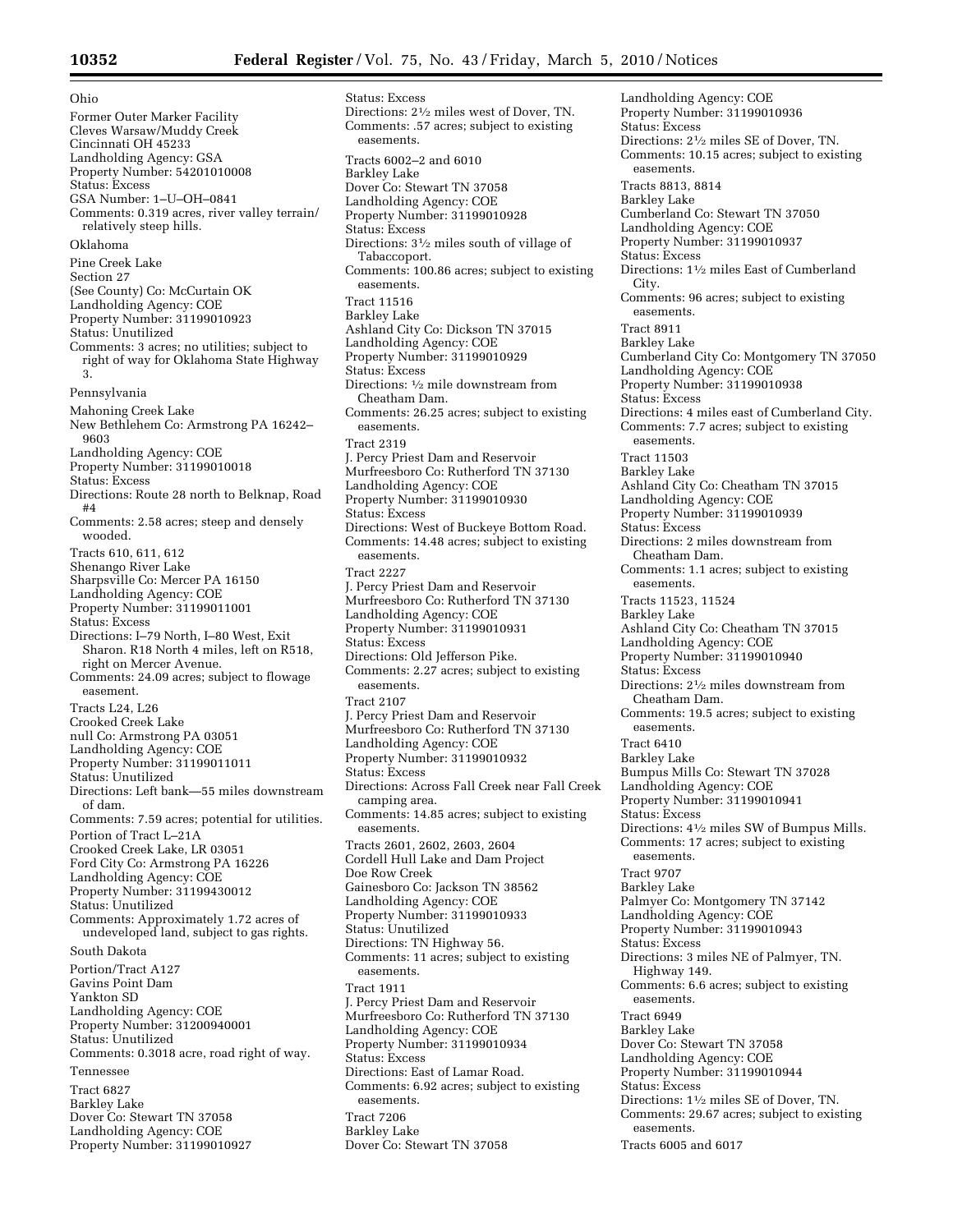Comments: 18,000–65,000 gallons, off-site

Barrow AK 99723 Landholding Agency: GSA Property Number: 54200930009

GSA Number: 9–D–AK–824

Status: Excess

Barkley Lake Dover Co: Stewart TN 37058 Landholding Agency: COE Property Number: 31199011173 Status: Excess Directions: 3 miles south of Village of Tobaccoport. Comments: 5 acres; subject to existing easements. Tracts K–1191, K–1135 Old Hickory Lock and Dam Hartsville Co: Trousdale TN 37074 Landholding Agency: COE Property Number: 31199130007 Status: Underutilized Comments: 54 acres, (portion in floodway), most recent use—recreation. Tract A–102 Dale Hollow Lake Project Canoe Ridge, State Hwy 52 Celina Co: Clay TN 38551 Landholding Agency: COE Property Number: 31199140006 Status: Underutilized Comments: 351 acres, most recent use hunting, subject to existing easements. Tract A–120 Dale Hollow Lake Project SW.ann Ridge, State Hwy No. 53 Celina Co: Clay TN 38551 Landholding Agency: COE Property Number: 31199140007 Status: Underutilized Comments: 883 acres, most recent use hunting, subject to existing easements. Tract D–185 Dale Hollow Lake Project Ashburn Creek, Hwy No. 53 Livingston Co: Clay TN 38570 Landholding Agency: COE Property Number: 31199140010 Status: Underutilized Comments: 97 acres, most recent use hunting, subject to existing easements. Texas Land Olin E. Teague Veterans Center 1901 South 1st Street Temple Co: Bell TX 76504 Landholding Agency: VA Property Number: 97199010079 Status: Underutilized Comments: 13 acres, portion formerly landfill, portion near flammable materials, railroad crosses property, potential utilities. Wisconsin VA Medical Center County Highway E Tomah Co: Monroe WI 54660 Landholding Agency: VA Property Number: 97199010054 Status: Underutilized Comments: 12.4 acres, serves as buffer between center and private property, no utilities. **Suitable/Unavailable Properties**  *Building*  Alaska

18 Fuel Storage Tanks Point Barrow Long Range

Radar Site

use only. Salmonberry Qtrs. 157 Salmonberry Bethel AK 99559 Landholding Agency: GSA Property Number: 54200940001 Status: Excess GSA Number: 9–U–AK–825 Comments: 2600 sq. ft., most recent use residential. Arkansas Job Corps Center 2020 Vance St. Little Rock AR 72206 Landholding Agency: GSA Property Number: 54200920003 Status: Surplus GSA Number: 7–L–AR–0573 Comments: 74,570 sq. ft., 6 bldgs. most recent use—office/residential. California Defense Fuel Support Pt. Estero Bay Facility Morro Bay CA 93442 Landholding Agency: GSA Property Number: 54200810001 Status: Surplus GSA Number: 9–N–CA–1606 Comments: former 10 acre fuel tank farm w/ associated bldgs/pipelines/equipment, possible asbestos/PCBs . Hawaii Bldg. 2652 Navy Aloha Center Pearl Harbor HI 96860 Landholding Agency: Navy Property Number: 77200710039 Status: Underutilized Comments: 9125 sq. ft., most recent use office. Illinois Bldg. 7 Ohio River Locks No. 53 Grand Chain Co: Pulaski IL 62941–9801 Landholding Agency: COE Property Number: 31199010001 Status: Unutilized Directions: Ohio River Locks and Dam No. 53 at Grand Chain. Comments: 900 sq. ft.; 1 floor wood frame; most recent use—residence. Bldg. 6 Ohio River Locks No. 53 Grand Chain Co: Pulaski IL 62941–9801 Landholding Agency: COE Property Number: 31199010002 Status: Unutilized Directions: Ohio River Locks and Dam No. 53 at Grand Chain. Comments: 900 sq. ft.; one floor wood frame; most recent use—residence. Bldg. 5 Ohio River Locks No. 53 Grand Chain Co: Pulaski IL 62941–9801 Landholding Agency: COE Property Number: 31199010003

Status: Unutilized

## Ohio River Locks No. 53 Grand Chain Co: Pulaski IL 62941–9801 Landholding Agency: COE Property Number: 31199010004 Status: Unutilized Directions: Ohio River Locks and Dam No. 53 at Grand Chain. Comments: 900 sq. ft.; one floor wood frame; most recent use—residence. Bldg. 3 Ohio River Locks No. 53 Grand Chain Co: Pulaski IL 62941–9801 Landholding Agency: COE Property Number: 31199010005 Status: Unutilized Directions: Ohio River Locks and Dam No. 53 at Grand Chain. Comments: 900 sq. ft.; one floor wood frame. Bldg. 2 Ohio River Locks No. 53 Grand Chain Co: Pulaski IL 62941–9801 Landholding Agency: COE Property Number: 31199010006 Status: Unutilized Directions: Ohio River Locks and Dam No. 53 at Grand Chain. Comments: 900 sq. ft.; one floor wood frame; most recent use—residence. Bldg. 1 Ohio River Locks No. 53 Grand Chain Co: Pulaski IL 62941–9801 Landholding Agency: COE Property Number: 31199010007 Status: Unutilized Directions: Ohio River Locks and Dam No. 53 at Grand Chain. Comments: 900 sq. ft.; one floor wood frame; most recent use—residence. Indiana Radio Tower Cannelton Locks & Dam Perry IN Landholding Agency: GSA Property Number: 54200830020 Status: Excess GSA Number: 1–D–IN–569E Comments: tower/88 sq. ft. comm storage bldg., heavily wooded area. John A. Bushemi USARC 3510 W 15th Ave Gary IN 46404 Landholding Agency: GSA Property Number: 54200830027 Status: Excess GSA Number: 1–D–IN–0602 Comments: 18,689 sq. ft. admin bldg & 3780 sq. ft. maintenance bldg. Iowa U.S. Army Reserve 620 West 5th St. Garner IA 50438 Landholding Agency: GSA Property Number: 54200920017 Status: Excess GSA Number: 7–D–IA–0510 Comments: 5743 sq. ft., presence of lead paint, most recent use—offices/classrooms/ storage, subject to existing easements.

Directions: Ohio River Locks and Dam No. 53

Comments: 900 sq. ft.; one floor wood frame;

most recent use—residence.

at Grand Chain.

Bldg. 4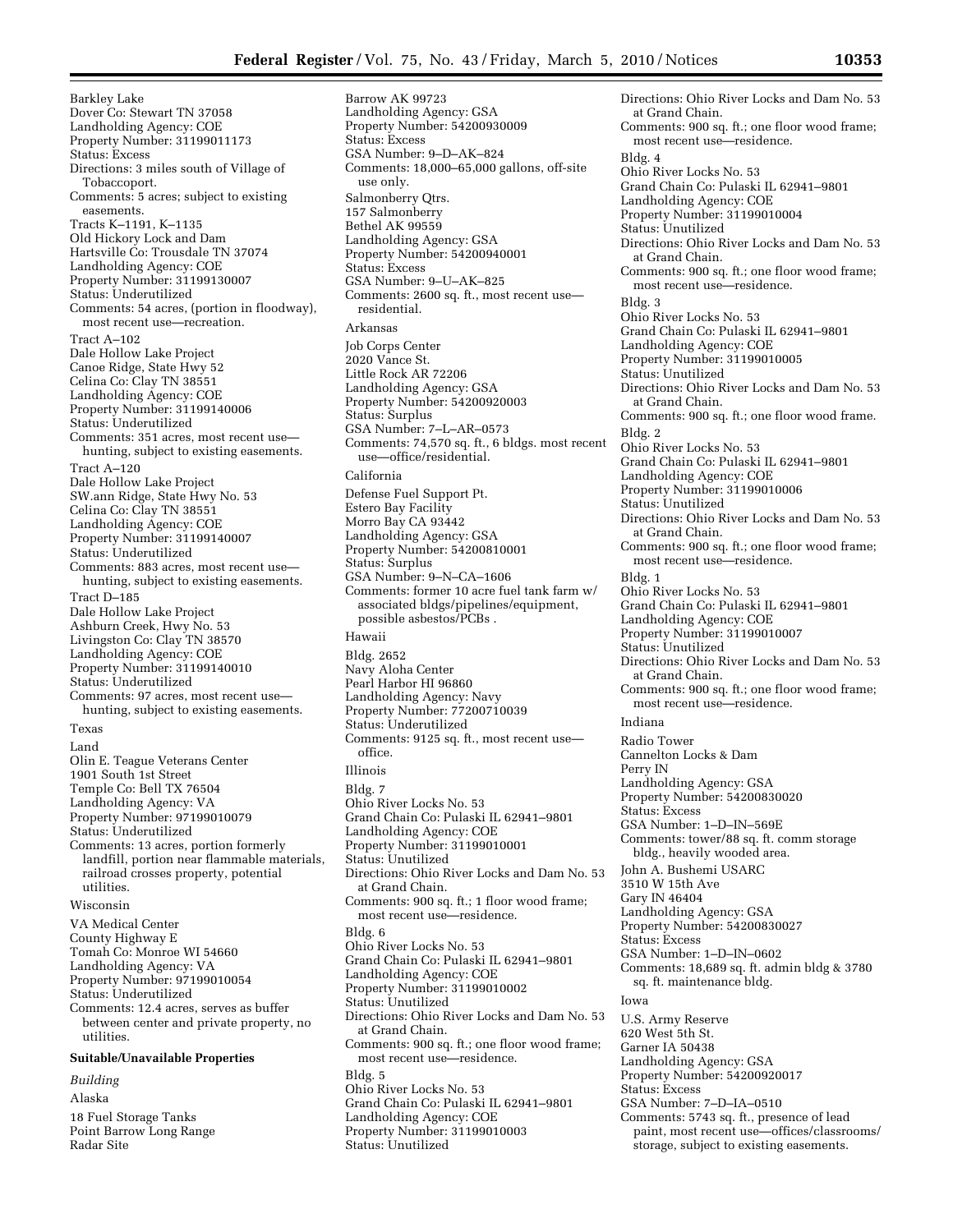Maine Border Patrol Station Rt 1A Van Buren ME 46278 Landholding Agency: GSA Property Number: 54200930015 Status: Excess GSA Number: 1–X–ME–0689 Comments: bldg.—approx. 1717 sq. ft., attached trailer—approx. 460 sq. ft. Maryland Federal Office Building 7550 Wisconsin Ave. Bethesda MD 20814 Landholding Agency: GSA Property Number: 54200920007 Status: Surplus GSA Number: GMR–1101–1 Comments: 100,000 sq. ft., 10-story, requires major renovation, limited parking. Massachusetts Navy Oper. Support Center 640 Plantation St. Worcester MA 01605 Landholding Agency: GSA Property Number: 54200940007 Status: Excess GSA Number: 1–N–MA–0918 Comments: 36,580 sq. ft. w/6 acres, presence of asbestos/lead paint, most recent use training facility. Michigan Social Security Bldg. 929 Stevens Road Flint MI 48503 Landholding Agency: GSA Property Number: 54200720020 Status: Excess GSA Number: 1–G–MI–822 Comments: 10,283 sq. ft., most recent use office. Missouri Federal Bldg/Courthouse 339 Broadway St. Cape Girardeau MO 63701 Landholding Agency: GSA Property Number: 54200840013 Status: Excess GSA Number: 7–G–MO–0673 Comments: 47,867 sq. ft., possible asbestos/ lead paint, needs maintenance & seismic upgrades, 30% occupied—tenants to relocate within 2 yrs. Montana Raymond MT Property 1559 Hwy 16 North Raymond MT 59256 Landholding Agency: GSA Property Number: 54200920019 Status: Surplus GSA Number: 7–X–MT–630 Comments: 650 sq. ft., most recent use office, off-site use only. Admin Site/Warehouse 731 1st Ave, South Glasgow MT 59230 Landholding Agency: GSA Property Number: 54200940002 Status: Excess GSA Number: 7–I–MT–0631 Comments: 1600 sq. ft., most recent use office/storage.

Bldg. 743 Glacier National Park West Glacier MT 59921 Landholding Agency: GSA Property Number: 54200940005 Status: Surplus GSA Number: 7–I–MT–0544–AB Comments: 678 sq. ft., most recent use dormitory, off-site use only. Bldg. 744 Glacier National Park West Glacier MT 59936 Landholding Agency: GSA Property Number: 54200940006 Status: Surplus GSA Number: 7–I–MT–0544AA Comments: 1812 sq. ft., most recent use dormitory, off-site use only. VA MT Healthcare 210 S. Winchester Miles City Co: Custer MT 59301 Landholding Agency: VA Property Number: 97200030001 Status: Underutilized Comments: 18 buildings, total sq. ft. = 123,851, presence of asbestos, most recent use—clinic/office/food production. New Hampshire Federal Building 719 Main St. Parcel ID: 424–124–78 Laconia NH 03246 Landholding Agency: GSA Property Number: 54200920006 Status: Excess GSA Number: 1–G–NH–0503 Comments: 31,271 sq. ft., most recent use office bldg., National Register nomination pending. New Jersey Camp Petricktown Sup. Facility US Route 130 Pedricktown NJ 08067 Landholding Agency: GSA Property Number: 54200740005 Status: Excess GSA Number: 1–D–NJ–0662 Comments: 21 bldgs., need rehab, most recent use—barracks/mess hall/garages/ quarters/admin., may be issues w/right of entry, utilities privately controlled, contaminants. North Dakota North House 10951 County Road Hannah Co: Cavalier ND 58239 Landholding Agency: GSA Property Number: 54200720008 Status: Surplus GSA Number: 7–X–ND–0515–1A Comments: 1128 sq. ft. residence, off-site use only. South House 10949 County Road Hannah Co: Cavalier ND 58239 Landholding Agency: GSA Property Number: 54200720009 Status: Surplus GSA Number: 7–X–ND–0515–1B Comments: 1128 sq. ft. residence, off-site use only. North House Highway 40

Noonan Co: Divide ND 58765 Landholding Agency: GSA Property Number: 54200720010 Status: Surplus GSA Number: 7–X–ND–0517–1A Comments: 1564 sq. ft. residence, off-site use only. South House Highway 40 Noonan Co: Divide ND 58765 Landholding Agency: GSA Property Number: 54200720011 Status: Surplus GSA Number: 7–X–ND–0517–1B Comments: 1564 sq. ft. residence, off-site use only. North House Rt. 1, Box 66 Sarles Co: Cavalier ND 58372 Landholding Agency: GSA Property Number: 54200720012 Status: Surplus GSA Number: 7–X–ND–0516–1B Comments: 1228 sq. ft. residence, off-site use only. South House Rt. 1, Box 67 Sarles Co: Cavalier ND 58372 Landholding Agency: GSA Property Number: 54200720013 Status: Surplus GSA Number: 7–X–ND–0516–1A Comments: 1228 sq. ft. residence, off-site use only. House #1 10925 Hwy 28 Sherwood Co: Renville ND 58782 Landholding Agency: GSA Property Number: 54200720014 Status: Surplus GSA Number: 7–X–ND–0518–1B Comments: 1228 sq. ft. residence, off-site use only. House #2 10927 Hwy 28 Sherwood Co: Renville ND 58782 Landholding Agency: GSA Property Number: 54200720015 Status: Surplus GSA Number: 7–X–ND–0518–1A Comments: 1228 sq. ft. residence, off-site use only. North House 10913 Hwy 83 Westhope Co: Bottineau ND 58793 Landholding Agency: GSA Property Number: 54200720016 Status: Surplus GSA Number: 7–X–ND–0519–1B Comments: 1218 sq. ft. residence, off-site use only. South House 10909 Hwy 83 Westhope Co: Bottineau ND 58793 Landholding Agency: GSA Property Number: 54200720017 Status: Surplus GSA Number: 7–X–ND–0519–1A Comments: 1218 sq. ft. residence, off-site use only. Ohio Bldg.—Berlin Lake 7400 Bedell Road Berlin Center Co: Mahoning OH 44401–9797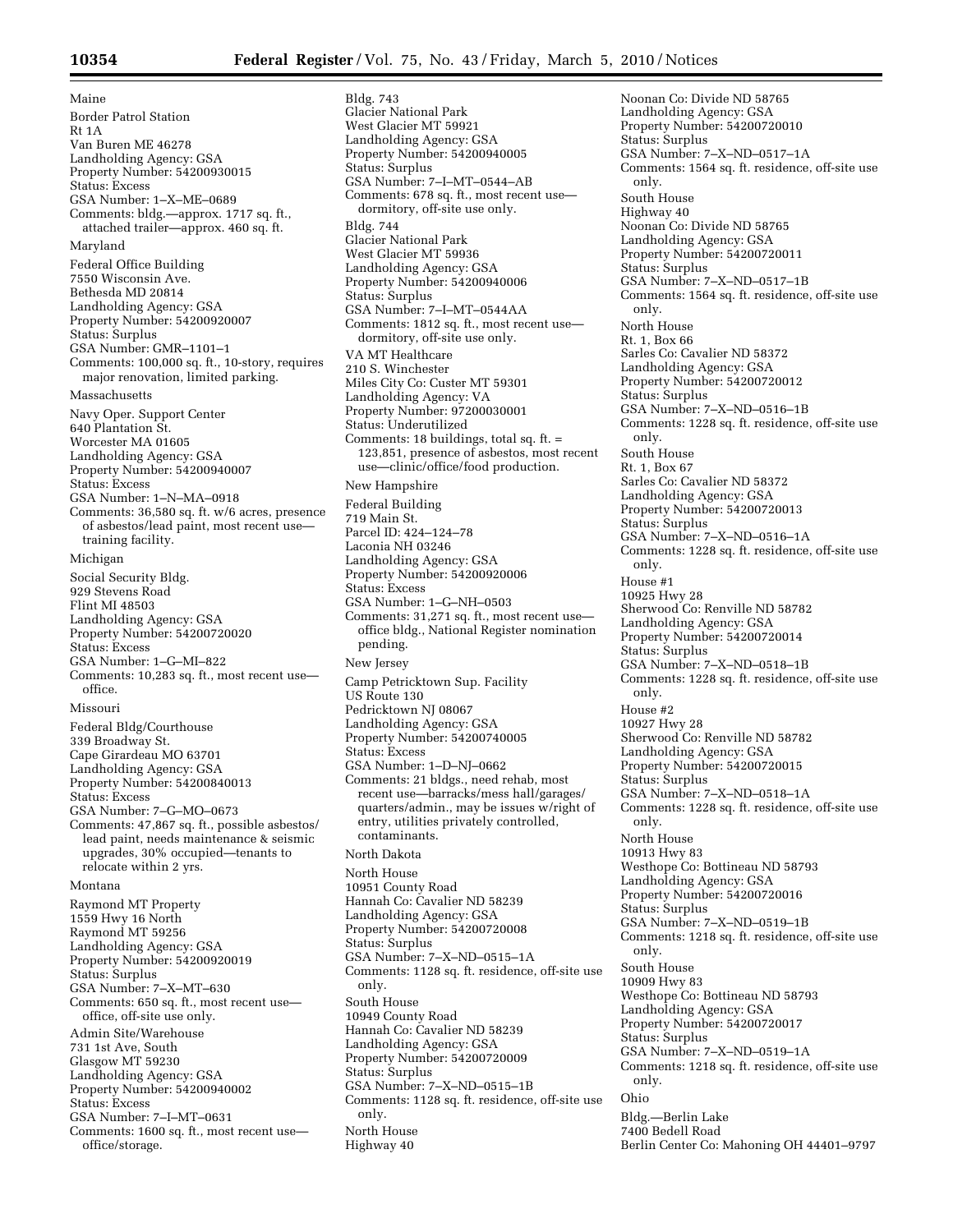Landholding Agency: COE Property Number: 31199640001 Status: Unutilized Comments: 1420 sq. ft., 2-story brick w/ garage and basement, most recent use residential, secured w/alternate access. NIKE Site Cd–46 Felicity OH Landholding Agency: GSA Property Number: 31200740015 Status: Excess GSA Number: 1–D–OH–0832 Comments: 8 bldgs., most recent use—Ohio Air Natl Guard site. PFC Joe R. Hastings Army Reserve Center 3120 Parkway Dr. Canton OH 44708 Landholding Agency: GSA Property Number: 54200840008 Status: Excess GSA Number: 1–D–OH–835 Comments: 27,603 sq.ft./admin bldg. & vehicle maint. bldg., presence of asbestos/ lead paint/radon/PCBs. Bldg. 116 VA Medical Center Dayton Co: Montgomery OH 45428 Landholding Agency: VA Property Number: 97199920002 Status: Unutilized Comments: 3 floors, potential utilities, needs major rehab, presence of asbestos/lead paint, historic property. Oregon 3 Bldgs/Land OTHR–B Radar Cty Rd 514 Christmas Valley OR 97641 Landholding Agency: GSA Property Number: 54200840003 Status: Excess GSA Number: 9–D–OR–0768 Comments: 14000 sq. ft. each/2626 acres, most recent use—radar site, right-of-way. U.S. Customs House 220 NW 8th Ave. Portland OR Landholding Agency: GSA Property Number: 54200840004 Status: Excess GSA Number: 9–D–OR–0733 Comments: 100,698 sq. ft., historical property/National Register, most recent use—office, needs to be brought up to meet earthquake code and local bldg codes, presence of asbestos/lead paint. 3 Bldgs. Fremont-Winema National Forests Lakeview OR 97630 Landholding Agency: GSA Property Number: 54200930013 Status: Excess GSA Number: 9–A–OR–0779–AA Comments: various sq. ft., most recent use storage, off-site use only. Pennsylvania Tract 403A Grays Landing Lock Project Greensboro Co: Greene PA 15338 Landholding Agency: COE Property Number: 31199430021 Status: Unutilized

Comments: 620 sq. ft., 2-story, needs repair, most recent use—residential, if used for habitation must be flood proofed or removed off-site. Tract 403B Grays Landing Lock Project Greensboro Co: Greene PA 15338 Landholding Agency: COE Property Number: 31199430022 Status: Unutilized Comments: 1600 sq. ft., 2-story, brick structure, needs repair, most recent use residential, if used for habitation must be flood proofed or removed off-site. Tract 403C Grays Landing Lock Project Greensboro Co: Greene PA 15338 Landholding Agency: COE Property Number: 31199430023 Status: Unutilized Comments: 672 sq. ft., 2-story carriage house/ stable barn type structure, needs repair, most recent use—storage/garage, if used for habitation must be flood proofed or removed. Rhode Island Former SSA Bldg. Broad & Exchange Streets Pawtucket RI Landholding Agency: GSA Property Number: 54200920008 Status: Excess GSA Number: 1–G–RI–0518 Comments: 6254 sq. ft., most recent use office. Tennessee NOAA Admin. Bldg. 456 S. Illinois Ave. Oak Ridge TN 38730 Landholding Agency: GSA Property Number: 54200920015 Status: Excess GSA Number: 4–B–TN–0664–AA Comments: 15,955 sq. ft., most recent use office/storage/lab. Texas Bldgs. 5, 6, 7 Federal Center 501 West Felix Street Ft. Worth Co: Tarrant TX 76115 Landholding Agency: GSA Property Number: 54200640002 Status: Excess GSA Number: 7–G–TX–0767–3 Comments: 3 warehouses with concrete foundation, off-site use only. Utah Portion/Clearfield Fed. Center Clearfield UT 84016 Landholding Agency: GSA Property Number: 54200930003 Status: Excess GSA Number: 7–G–UT–414–4 Directions: Bldgs. 2, C–6, C–7, Lot 1, D5 & Wareyard. Comments: 4 bldgs/approximately 402,535 sq. ft. with land, to be vacated 11/09. West Virginia Naval Reserve Center 841 Jackson Ave. Huntington WV 25704 Landholding Agency: GSA

Property Number: 54200930014 Status: Excess GSA Number: 4–N–WV–0555 Comments: 31,215 sq. ft., presence of asbestos/lead paint, most recent use office. Wisconsin Bldg. 8 VA Medical Center County Highway E Tomah Co: Monroe WI 54660 Landholding Agency: VA Property Number: 97199010056 Status: Underutilized Comments: 2200 sq. ft., 2 story wood frame, possible asbestos, potential utilities, structural deficiencies, needs rehab. Bldg. 2 VA Medical Center 5000 West National Ave. Milwaukee WI 53295 Landholding Agency: VA Property Number: 97199830002 Status: Underutilized Comments: 133,730 sq. ft., needs rehab, presence of asbestos/lead paint, most recent use—storage. **Suitable/Unavailable Properties**  *Land*  Arizona Parking Lot 322 n 2nd Ave. Phoenix AZ 85003 Landholding Agency: GSA Property Number: 54200740007 Status: Surplus GSA Number: AZ–6293–1 Comments: approx. 21,000 sq. ft., parcel in OU3 study area for clean-up. Salt River Project Pecos/Alma School Road #USBR–08–020 Chander AZ 85225 Landholding Agency: GSA Property Number: 54200920001 Status: Surplus GSA Number: 9–I–AZ–0850 Comments: approx. 34,183 sq. ft., ranges from 10–20 ft. wide, very long and. California Tract 1607 Lake Sonoma Rockpile Rd. Geyserville CA 85746 Landholding Agency: GSA Property Number: 54200840011 Status: Surplus GSA Number: 9–GR–CA–1504 Comments: approx. 139 acres, northern portion not accessible because of steep slopes, rare manzanita species. Quincy Scaling Station 1495 E. Main St. Quincy CA 95971 Landholding Agency: GSA Property Number: 54200930004 Status: Surplus GSA Number: 9–A–CA–1679–1 Comments: 0.98 acre. Connecticut MYQ Outer Marker Facility Enfield CT 06082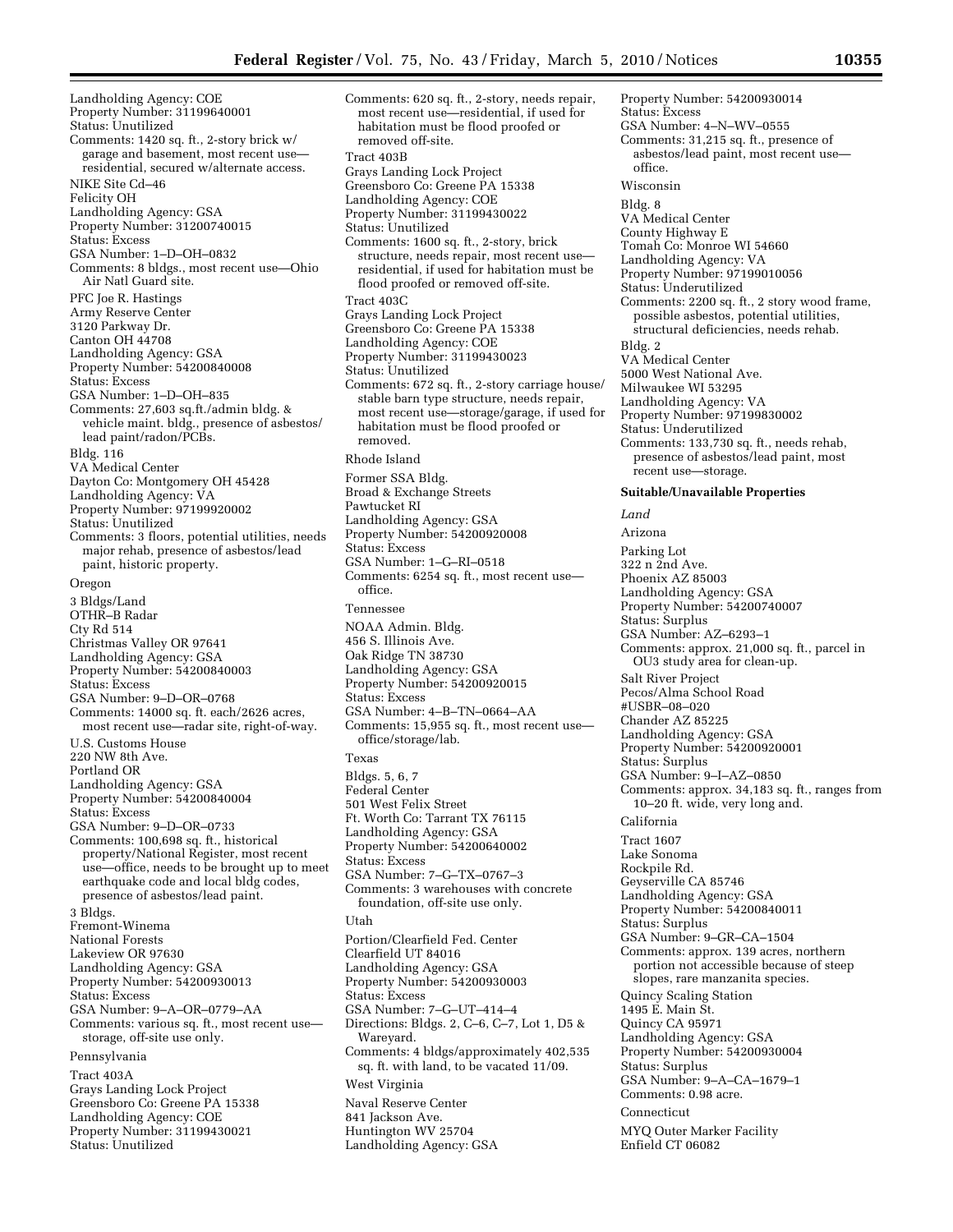Landholding Agency: GSA Property Number: 54200920004 Status: Surplus GSA Number: 1–U–CT–0561–1A Comments: 0.341 acres, only accessible via right of way easement. Hawaii 6 Parcels Naval Station Pearl Harbor HI 96818 Landholding Agency: Navy Property Number: 77200840012 Status: Unutilized Comments: various acres; encumbered by substantial improvements owned by a private navy tenant. Portion of Lot 36–D/69–B Navy Region Pearl Harbor HI 96860 Landholding Agency: Navy Property Number: 77200940011 Status: Unutilized Comments: 7000 sq. ft. Iowa 38 acres VA Medical Center 1515 West Pleasant St. Knoxville Co: Marion IA 50138 Landholding Agency: VA Property Number: 97199740001 Status: Unutilized Comments: golf course. Louisiana Raceland Radio Tower State 652 Raceland LA Landholding Agency: GSA Property Number: 54200930005 Status: Surplus GSA Number: 7–D–LA–573 Comments: 1.8 acres. Massachusetts FAA Site Massasoit Bridge Rd. Nantucket MA 02554 Landholding Agency: GSA Property Number: 54200830026 Status: Surplus GSA Number: MA–0895 Comments: approx 92 acres, entire parcel within MA Division of Fisheries & Wildlife Natural Heritage & Endangered Species Program. FAA Locator Antenna LOM Coleman Road Southhampton MA 01073 Landholding Agency: GSA Property Number: 54200920005 Status: Excess GSA Number: MA–0913–AA Comments: 1.41 acres. Michigan Former Elf Comm. Facility 3041 County Road Republic MI 49879 Landholding Agency: GSA Property Number: 54200840012 Status: Excess GSA Number: 1–N–MI–0827 Comments: 6.69 acres w/transmiter bldg, support bldg., gatehouse, endangered

species.

VA Medical Center 5500 Armstrong Road Battle Creek Co: Calhoun MI 49016 Landholding Agency: VA Property Number: 97199010015 Status: Underutilized Comments: 20 acres, used as exercise trails and storage areas, potential utilities. Missouri Tract LLWAS K3 Mexico City Ave. Kansas City MO 64153 Landholding Agency: GSA Property Number: 54200940004 Status: Surplus GSA Number: 7–U–MO–0687AA Comments: 0.034 w/easements. Oregon 20 acres Cow Hollow Park Nyssa OR 97913 Landholding Agency: GSA Property Number: 54200820007 Status: Excess GSA Number: 9–I–OR–769 Comments: 20 acres w/shower/restroom, eligible for listing on Historic Register. Pennsylvania East Branch Clarion River Lake Wilcox Co: Elk PA Landholding Agency: COE Property Number: 31199011012 Status: Underutilized Directions: Free camping area on the right bank off entrance roadway. Comments: 1 acre; most recent use—free campground. Dashields Locks and Dam (Glenwillard, PA) Crescent Twp. Co: Allegheny PA 15046–0475 Landholding Agency: COE Property Number: 31199210009 Status: Unutilized Comments: 0.58 acres, most recent use baseball field. approx. 16.88 271 Sterrettania Rd. Erie PA 16506 Landholding Agency: GSA Property Number: 54200820011 Status: Surplus GSA Number: 4–D–PA–0810 Comments: vacant land. VA Medical Center New Castle Road Butler Co: Butler PA 16001 Landholding Agency: VA Property Number: 97199010016 Status: Underutilized Comments: Approx. 9.29 acres, used for patient recreation, potential utilities. Land No. 645 VA. Medical Center Highland Drive Pittsburgh Co: Allegheny PA 15206 Landholding Agency: VA Property Number: 97199010080 Status: Unutilized Directions: Between Campania and Wiltsie Streets. Comments: 90.3 acres, heavily wooded, property includes dump area and numerous site storm drain outfalls.

Land—34.16 acres VA Medical Center 1400 Black Horse Hill Road Coatesville Co: Chester PA 19320 Landholding Agency: VA Property Number: 9719340001 Status: Underutilized Comments: 34.16 acres, open field, most recent use—recreation/buffer. Texas Bee Cave Natl Guard Property 408 St. Stephens School Rd Austin TX 78746 Landholding Agency: GSA Property Number: 54200930007 Status: Surplus GSA Number: 7–D–TX–1108 Comments: 0.67 acres. **Suitable/To Be Excessed**  *Land*  Georgia Lake Sidney Lanier null Co: Forsyth GA 30130 Landholding Agency: COE Property Number: 31199440010 Status: Unutilized Directions: Located on Two Mile Creek adj. to State Route 369. Comments: 0.25 acres, endangered plant species. Lake Sidney Lanier-3 parcels Gainesville Co: Hall GA 30503 Landholding Agency: COE Property Number: 31199440011 Status: Unutilized Directions: Between Gainesville H.S. and State Route 53 By-Pass. Comments: 3 parcels totalling 5.17 acres, most recent use—buffer zone, endangered plant species. Massachusetts Buffumville Dam Flood Control Project Gale Road Carlton Co: Worcester MA 01540–0155 Landholding Agency: COE Property Number: 31199010016 Status: Excess Directions: Portion of tracts B–200, B–248, B– 251, B–204, B–247, B–200 and B–256. Comments: 1.45 acres. Tennessee Tract D–456 Cheatham Lock and Dam Ashland Co: Cheatham TN 37015 Landholding Agency: COE Property Number: 31199010942 Status: Excess Directions: Right downstream bank of Sycamore Creek. Comments: 8.93 acres; subject to existing easements. Texas Corpus Christi Ship Channel Corpus Christi Co: Neuces TX Landholding Agency: COE Property Number: 31199240001 Status: Unutilized Directions: ≤East side of Carbon Plant Road, approx. 14 miles NW of downtown Corpus Christi.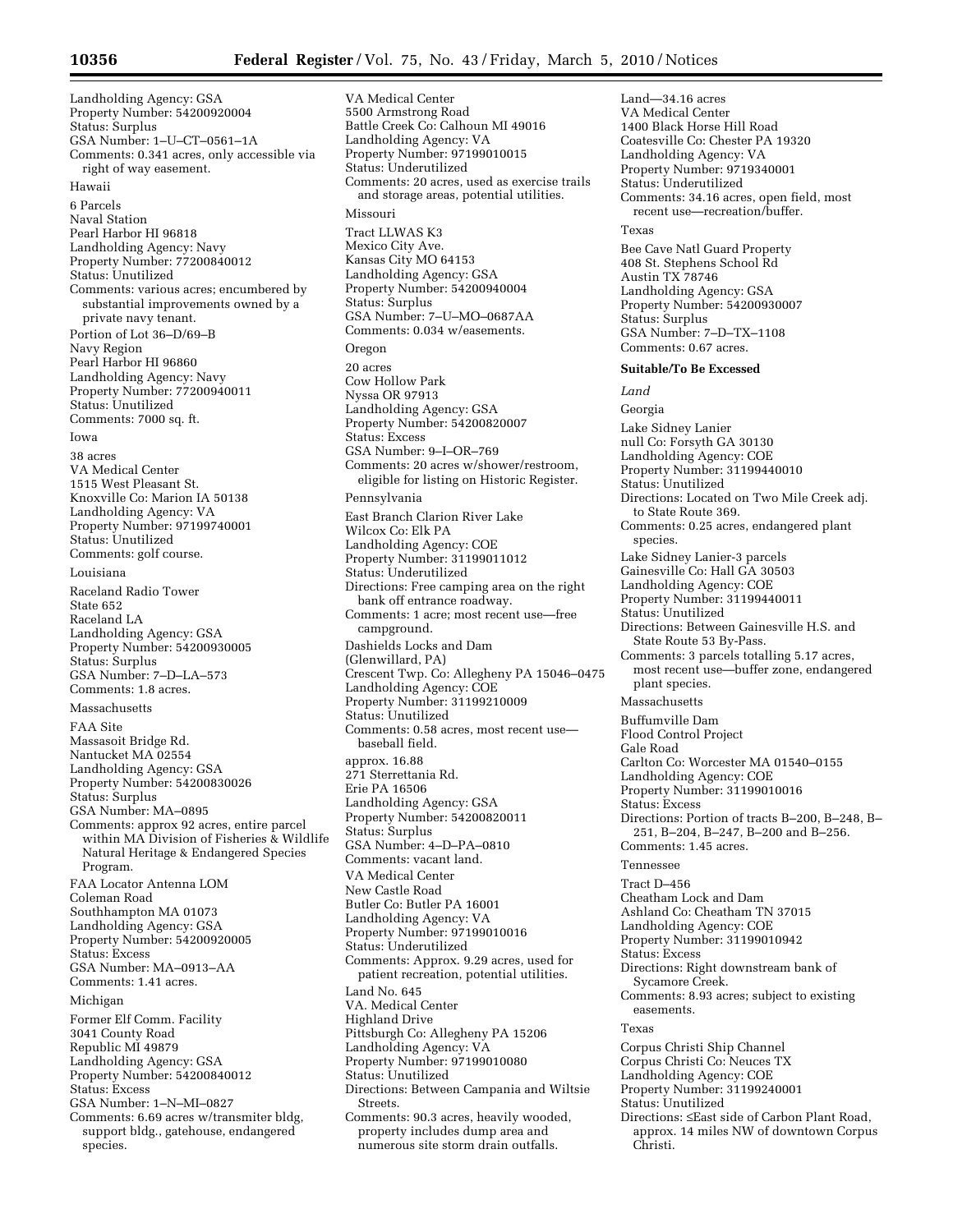Comments: 4.4 acres, most recent use—farm land.

#### **Unsuitable Properties**

*Building* 

Alabama Comfort Station Clailborne Lake Camden AL 36726 Landholding Agency: COE Property Number: 31200540001 Status: Unutilized Reasons: Extensive deterioration Pumphouse Dannelly Reservoir Camden AL 36726 Landholding Agency: COE Property Number: 31200540002 Status: Unutilized Reasons: Extensive deterioration Bldg. 7 VA Medical Center Tuskegee Co: Macon AL 36083 Landholding Agency: VA Property Number: 97199730001 Status: Underutilized Reasons: Secured Area Bldg. 8 VA Medical Center Tuskegee Co: Macon AL 36083 Landholding Agency: VA Property Number: 97199730002 Status: Underutilized Reasons: Secured Area Arkansas Dwelling Bull Shoals Lake/Dry Run Road Oakland Co: Marion AR 72661 Landholding Agency: COE Property Number: 31199820001 Status: Unutilized Reasons: Extensive deterioration Helena Casting Plant Helena Co: Phillips AR 72342 Landholding Agency: COE Property Number: 31200220001 Status: Unutilized Reasons: Extensive deterioration BSHOAL–43560 Mountain Home Project Mountain Home AR 72653 Landholding Agency: COE Property Number: 31200630001 Status: Unutilized Reasons: Extensive deterioration BSHOAL–43561 Mountain Home Project Mountain Home AR 72653 Landholding Agency: COE Property Number: 31200630002 Status: Unutilized Reasons: Extensive deterioration BSHOAL–43652 Mountain Home Project Mountain Home AR 72653 Landholding Agency: COE Property Number: 31200630003 Status: Unutilized Reasons: Extensive deterioration NRFORK–48769 Mountain Home Project Mountain Home AR 72653 Landholding Agency: COE

Property Number: 31200630004 Status: Unutilized Reasons: Extensive deterioration Bldgs. 43336, 44910, 44949 Nimrod-Blue Mountain Project Plainview AR 72858 Landholding Agency: COE Property Number: 31200630005 Status: Unutilized Reasons: Extensive deterioration Bldgs. 44913, 44925 Nimrod-Blue Mountain Project Plainview AR 72857 Landholding Agency: COE Property Number: 31200630006 Status: Unutilized Reasons: Extensive deterioration Well House Mountain Home Project Mountain Home AR 72653 Landholding Agency: COE Property Number: 31200820001 Status: Unutilized Reasons: Secured Area California Soil Testing Lab Sausalito CA 00000 Landholding Agency: COE Property Number: 31199920002 Status: Excess Reasons: Other—contamination Bldg. S 00108 Sharpe Lathrop CA 95231 Landholding Agency: COE Property Number: 31200820002 Status: Underutilized Reasons: Secured Area Bldgs. M03, MO14, MO17 Sandia National Lab Livermore Co: Alameda CA 94550 Landholding Agency: Energy Property Number: 41200220001 Status: Excess Reasons: Extensive deterioration Bldgs. C920, C921, C922 Sandia Natl Laboratories Livermore Co: Alameda CA 94551 Landholding Agency: Energy Property Number: 41200540001 Status: Unutilized Reasons: Extensive deterioration, Secured Area. Bldg. 175 Livermore National Lab Livermore CA Landholding Agency: Energy Property Number: 41200630001 Status: Excess Reasons: Secured Area, Within 2000 ft. of flammable or explosive material. Trailer 1403 Livermore National Lab Livermore CA Landholding Agency: Energy Property Number: 41200630003 Status: Excess Reasons: Within 2000 ft. of flammable or explosive material, Secured Area. Trailer 3703 Livermore National Lab Livermore CA Landholding Agency: Energy Property Number: 41200630004

Status: Excess Reasons: Secured Area, Within 2000 ft. of flammable or explosive material. Bldg. 363 National Laboratory Livermore CA Landholding Agency: Energy Property Number: 41200710001 Status: Excess Reasons: Secured Area Bldgs. 436, 446 National Laboratory Livermore CA Landholding Agency: Energy Property Number: 41200710002 Status: Excess Reasons: Secured Area Bldg. 3520 National Laboratory Livermore CA Landholding Agency: Energy Property Number: 41200710003 Status: Excess Reasons: Secured Area, Within 2000 ft. of flammable or explosive material. Bldgs. 4182, 4184, 4187 National Laboratory Livermore CA Landholding Agency: Energy Property Number: 41200710004 Status: Excess Reasons: Secured Area, Within 2000 ft. of flammable or explosive material. Bldg. 5974 National Laboratory Livermore CA Landholding Agency: Energy Property Number: 41200710005 Status: Excess Reasons: Secured Area, Within 2000 ft. of flammable or explosive material. Bldgs. 194A, 198 Lawrence Livermore Natl Lab Livermore CA Landholding Agency: Energy Property Number: 41200720007 Status: Excess Reasons: Secured Area, Within 2000 ft. of flammable or explosive material. Bldgs. 213, 280 Lawrence Livermore Natl Lab Livermore CA Landholding Agency: Energy Property Number: 41200720008 Status: Excess Reasons: Secured Area, Within 2000 ft. of flammable or explosive material. Bldgs. 312, 345 Lawrence Livermore Natl Lab Livermore CA Landholding Agency: Energy Property Number: 41200720009 Status: Excess Reasons: Within 2000 ft. of flammable or explosive material, Secured Area. Bldgs. 2177, 2178 Lawrence Livermore Natl Lab Livermore CA Landholding Agency: Energy Property Number: 41200720010 Status: Excess Reasons: Secured Area, Within 2000 ft. of flammable or explosive material. Bldgs. 2687, 3777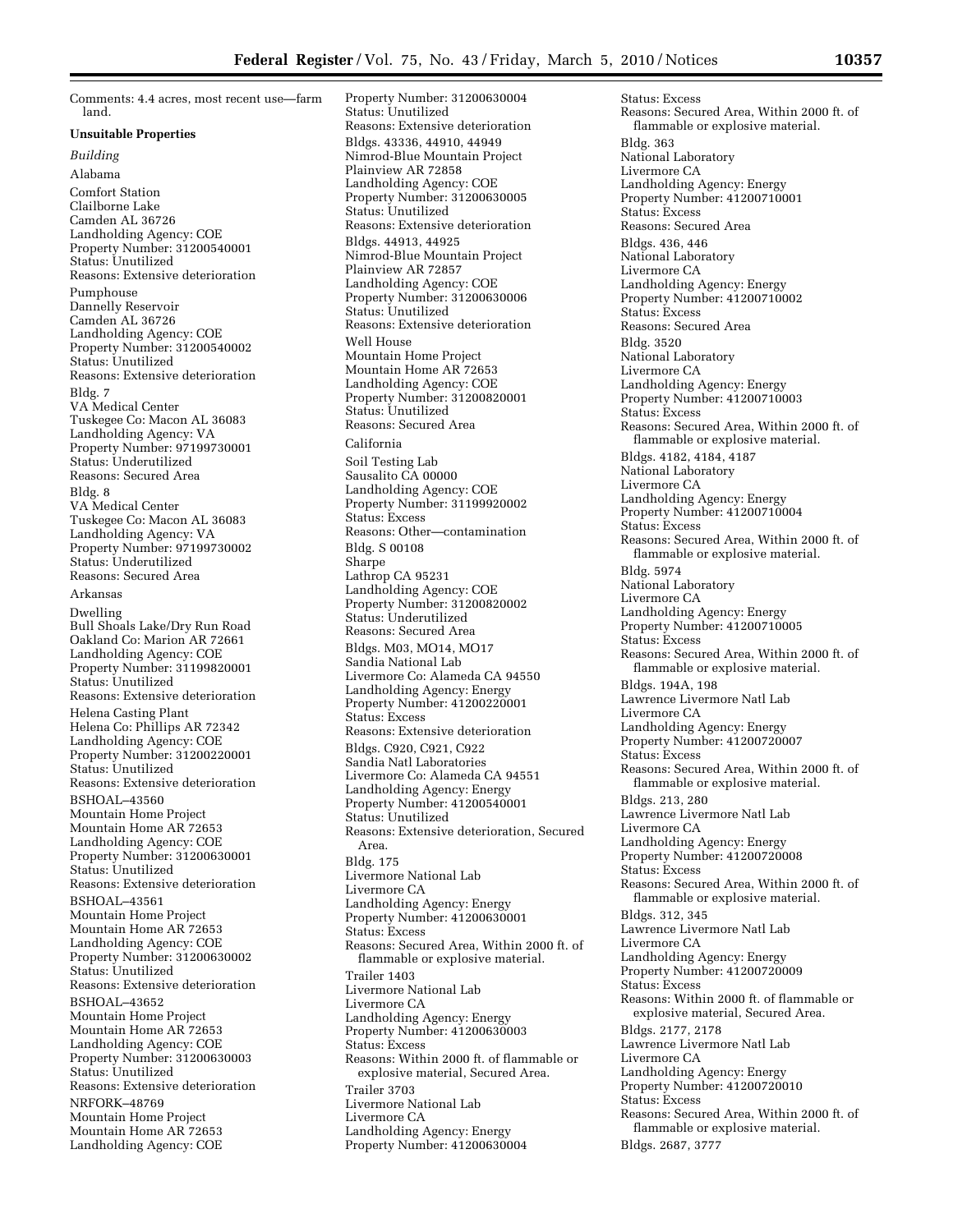Lawrence Livermore Natl Lab Livermore CA Landholding Agency: Energy Property Number: 41200720011 Status: Excess Reasons: Within 2000 ft. of flammable or explosive material, Secured Area. Bldgs. 263, 419 Lawrence Livermore Natl Lab Livermore CA Landholding Agency: Energy Property Number: 41200720012 Status: Excess Reasons: Secured Area, Within 2000 ft. of flammable or explosive material. Bldgs. 1401, 1402, 1404 Lawrence Livermore Natl Lab Livermore CA Landholding Agency: Energy Property Number: 41200720013 Status: Excess Reasons: Secured Area, Within 2000 ft. of flammable or explosive material. Bldgs. 1405, 1406, 1407 Lawrence Livermore Natl Lab Livermore CA Landholding Agency: Energy Property Number: 41200720014 Status: Excess Reasons: Within 2000 ft. of flammable or explosive material, Secured Area. Bldgs. 1408, 1413, 1456 Lawrence Livermore Natl Lab Livermore CA Landholding Agency: Energy Property Number: 41200720015 Status: Excess Reasons: Secured Area, Within 2000 ft. of flammable or explosive material. Bldg. 2684 Lawrence Livermore Natl Lab Livermore CA Landholding Agency: Energy Property Number: 41200720016 Status: Excess Reasons: Within 2000 ft. of flammable or explosive material, Secured Area. Bldg. CM46A Sandia Natl Lab Livermore CA 94551 Landholding Agency: Energy Property Number: 41200730005 Status: Excess Reasons: Secured Area Bldgs. 445, 534 Lawrence Livermore Natl Lab Livermore CA Landholding Agency: Energy Property Number: 41200740001 Status: Excess Reasons: Secured Area, Within 2000 ft. of flammable or explosive material. 4 Bldgs. Lawrence Livermore Natl Lab 802A, 811, 830, 854A Livermore CA Landholding Agency: Energy Property Number: 41200740002 Status: Excess Reasons: Within 2000 ft. of flammable or explosive material, Secured Area. Bldgs. 8806, 8710, 8711 Lawrence Livermore Natl Lab Livermore CA

Landholding Agency: Energy Property Number: 41200740003 Status: Excess Reasons: Within 2000 ft. of flammable or explosive material, Secured Area. Bldgs. 1492, 1526, 1579 Lawrence Livermore Natl Lab Livermore CA Landholding Agency: Energy Property Number: 41200740005 Status: Excess Reasons: Secured Area Bldgs. 1601, 1632 Lawrence Livermore Natl Lab Livermore CA Landholding Agency: Energy Property Number: 41200740006 Status: Excess Reasons: Secured Area Bldgs. 2552, 2685, 2728 Lawrence Livermore Natl Lab Livermore CA Landholding Agency: Energy Property Number: 41200740007 Status: Excess Reasons: Secured Area Bldgs. 2801, 2802 Lawrence Livermore Natl Lab Livermore CA Landholding Agency: Energy Property Number: 41200740008 Status: Excess Reasons: Secured Area Bldgs. 3175, 3751, 3775 Lawrence Livermore Natl Lab Livermore CA Landholding Agency: Energy Property Number: 41200740009 Status: Excess Reasons: Secured Area 4 Bldgs. Lawrence Livermore Natl Lab Livermore CA Landholding Agency: Energy Property Number: 41200740010 Status: Excess Directions: 4161, 4316, 4384, 4388. Reasons: Secured Area Bldgs. 4406, 4475 Lawrence Livermore Natl Lab Livermore CA Landholding Agency: Energy Property Number: 41200740011 Status: Excess Reasons: Secured Area Bldgs. 4905, 4906, 4926 Lawrence Livermore Natl Lab Livermore CA Landholding Agency: Energy Property Number: 41200740012 Status: Excess Reasons: Secured Area Bldg. 5425 Lawrence Livermore Natl Lab Livermore CA Landholding Agency: Energy Property Number: 41200740013 Status: Excess Reasons: Secured Area 10 Bldgs. Lawrence Livermore Natl Lab Livermore CA Landholding Agency: Energy Property Number: 41200830002

Status: Excess Directions: 2127, 4302, 4377, 4378, 4383, 5225, 5976, 5979, 5980, 6203. Reasons: Within 2000 ft. of flammable or explosive material, Secured Area. 5 Bldgs. Lawrence Livermore Natl Lab 1481, 1527, 1884, 1885, 1927 Livermore CA Landholding Agency: Energy Property Number: 41200840001 Status: Excess Reasons: Extensive deterioration Bldgs. 3577, 3982, 4128 Lawrence Livermore Natl Lab Livermore CA Landholding Agency: Energy Property Number: 41200840002 Status: Excess Reasons: Secured Area. Bldgs. 328, 367, 376 Lawrence Livermore Natl Lab Livermore CA Landholding Agency: Energy Property Number: 41200840008 Status: Excess Reasons: Secured Area, Within 2000 ft. of flammable or explosive material. Bldg. 5125 Lawrence Livermore Natl Lab Livermore CA Landholding Agency: Energy Property Number: 41200840009 Status: Excess Reasons: Secured Area, Within 2000 ft. of flammable or explosive material. 6 Bldgs. Lawrence Livermore Natl Lab Livermore CA Landholding Agency: Energy Property Number: 41200840010 Status: Excess Directions: 1407, 1408, 1413, 1492, 1526, 1579 Reasons: Secured Area, Within 2000 ft. of flammable or explosive material. 6 Bldgs. Lawrence Livermore Natl Lab Livermore CA Landholding Agency: Energy Property Number: 41200840011 Status: Excess Directions: 3775, 4161, 4316, 4388, 4905, 4906 Reasons: Within 2000 ft. of flammable or explosive material Secured Area. Bldgs. 8710, 8711, 8806 Lawrence Livermore Natl Lab Livermore CA Landholding Agency: Energy Property Number: 41200840012 Status: Excess Reasons: Secured Area, Within 2000 ft. of flammable or explosive material. 6 Bldgs. Lawrence Livermore Natl Lab Livermore CA Landholding Agency: Energy Property Number: 41200920005 Status: Excess Directions: 1541, 1878, 2727, 3180, 4107, 5477 Reasons: Secured Area. Bldg. 004J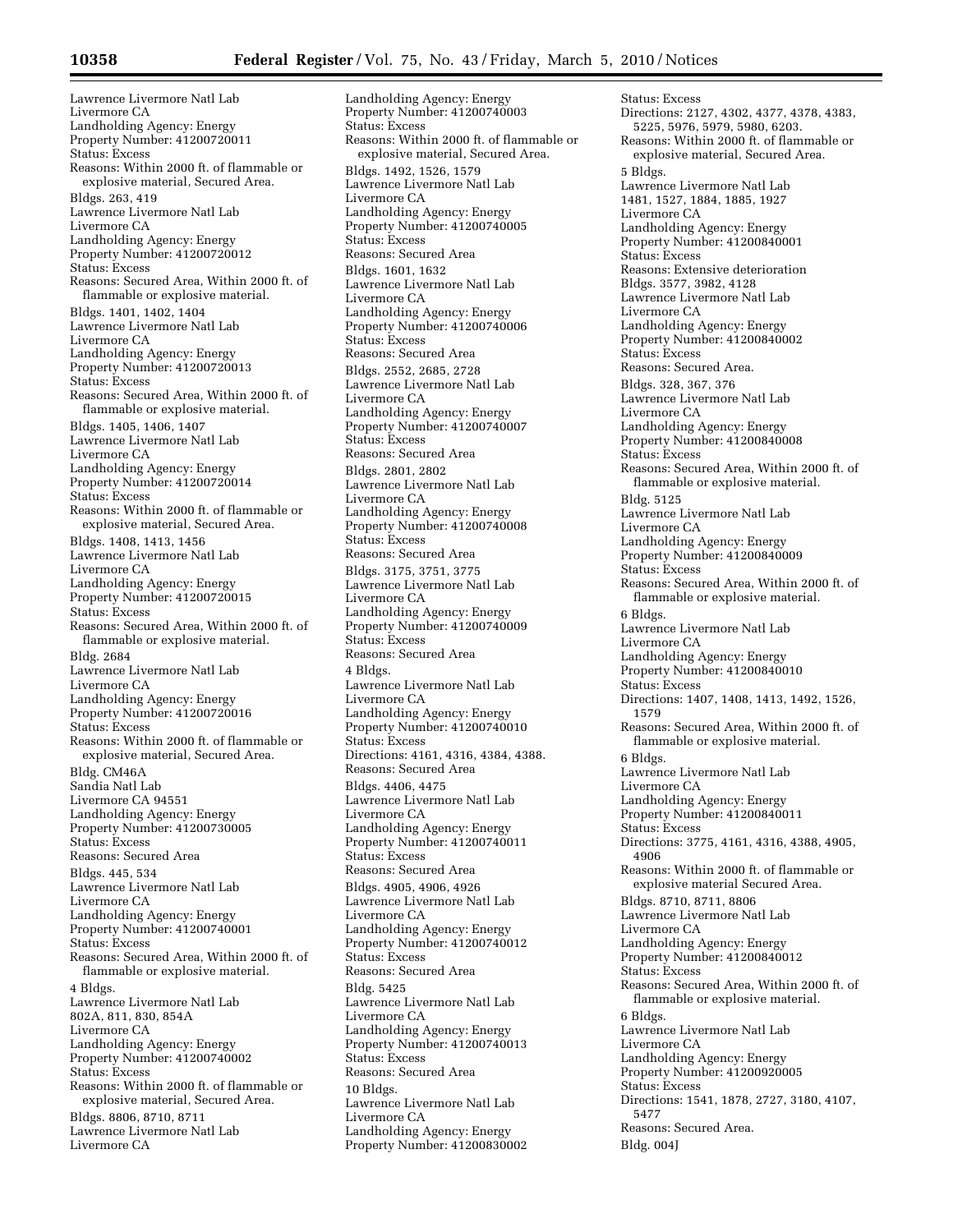Lawrence Livermore Natl Lab Livermore CA Landholding Agency: Energy Property Number: 41200930003 Status: Excess Reasons: Secured Area. Trailers 4, 5, 6, 7, 9, 11, 12 National Park Death Valley CA 92328 Landholding Agency: Interior Property Number: 61200930008 Status: Unutilized Reasons: Extensive deterioration. Bldg. 2533 Marine Corps Base Camp Pendleton CA 92055 Landholding Agency: Navy Property Number: 77200520005 Status: Excess Reasons: Extensive deterioration, Secured Area. Bldg. 13111 Marine Corps Base Camp Pendleton CA 92055 Landholding Agency: Navy Property Number: 77200520006 Status: Excess Reasons: Extensive deterioration, Secured Area. Bldgs. 53325, 53326 Marine Corps Base Camp Pendleton CA 92055 Landholding Agency: Navy Property Number: 77200520007 Status: Excess Reasons: Extensive deterioration, Secured Area. 5 Bldgs. Marine Corps Base 53421, 53424 thru 53427 Camp Pendleton CA 92055 Landholding Agency: Navy Property Number: 77200520008 Status: Excess Reasons: Extensive deterioration, Secured Area. Bldgs. 61311, 61313, 61314 Marine Corps Base Camp Pendleton CA 92055 Landholding Agency: Navy Property Number: 77200520009 Status: Excess Reasons: Extensive deterioration, Secured Area. Bldgs. 61320–61324, 61326 Marine Corps Base Camp Pendleton CA 92055 Landholding Agency: Navy Property Number: 77200520010 Status: Excess Reasons: Extensive deterioration, Secured Area. Bldgs. 62711 thru 62717 Marine Corps Base Camp Pendleton CA 92055 Landholding Agency: Navy Property Number: 77200520011 Status: Excess Reasons: Extensive deterioration, Secured Area. Bldgs. 4 Naval Submarine Base Point Loma CA Landholding Agency: Navy

Property Number: 77200520014 Status: Unutilized Reasons: Extensive deterioration. Bldgs. 8915, 8931 Naval Weapons Station Seal Beach CA 90740 Landholding Agency: Navy Property Number: 77200530004 Status: Excess Reasons: Extensive deterioration. Bldgs. 11, 112 Naval Weapons Station Seal Beach CA 90740 Landholding Agency: Navy Property Number: 77200530005 Status: Unutilized Reasons: Extensive deterioration. Bldg. 805 Naval Weapons Station Seal Beach CA 90740 Landholding Agency: Navy Property Number: 77200530006 Status: Unutilized Reasons: Extensive deterioration. Bldgs. 810 thru 823 Naval Weapons Station Seal Beach CA 90740 Landholding Agency: Navy Property Number: 77200530007 Status: Unutilized Reasons: Extensive deterioration. Bldgs. 851, 859, 864 Naval Weapons Station Seal Beach CA 90740 Landholding Agency: Navy Property Number: 77200530008 Status: Unutilized Reasons: Extensive deterioration. Bldg. 1146 Naval Base Port Hueneme Co: Ventura CA 93042 Landholding Agency: Navy Property Number: 77200530009 Status: Unutilized Reasons: Extensive deterioration. Bldgs. 1370, 1371, 1372 Naval Base Port Hueneme Co: Ventura CA 93042 Landholding Agency: Navy Property Number: 77200530011 Status: Unutilized Reasons: Extensive deterioration. Bldg. 115 Naval Base San Diego CA Landholding Agency: Navy Property Number: 77200530012 Status: Excess Reasons: Extensive deterioration. Bldg. 1674 Marine Corps Base Camp Pendletoon CA 92055 Landholding Agency: Navy Property Number: 77200530027 Status: Excess Reasons: Extensive deterioration, Secured Area. Bldgs. 2636, 2651, 2658 Marine Corps Base Camp Pendleton CA 92055 Landholding Agency: Navy Property Number: 77200530028 Status: Excess Reasons: Extensive deterioration, Secured Area.

4 Bldgs. Marine Corps Base Camp Pendleton CA 92055 Landholding Agency: Navy Property Number: 77200530029 Status: Excess Directions: 26053, 26054, 26056, 26059 Reasons: Extensive deterioration, Secured Area. Bldgs. 53333, 53334 Marine Corps Base Camp Pendleton CA 92055 Landholding Agency: Navy Property Number: 77200530030 Status: Excess Reasons: Extensive deterioration, Secured Area. Bldgs. 53507, 53569 Marine Corps Base Camp Pendleton CA 92055 Landholding Agency: Navy Property Number: 77200530031 Status: Excess Reasons: Secured Area, Extensive deterioration. Bldg. 170111 Marine Corps Base Camp Pendleton CA 92055 Landholding Agency: Navy Property Number: 77200530032 Status: Excess Reasons: Secured Area, Extensive deterioration. Bldg. PM4–3 Naval Base Oxnard Co: Ventura CA 93042 Landholding Agency: Navy Property Number: 77200530033 Status: Unutilized Reasons: Extensive deterioration. Bldg. 1781 Marine Corps Base Camp Pendleton CA 92055 Landholding Agency: Navy Property Number: 77200540001 Status: Excess Reasons: Extensive deterioration, Secured Area. Bldgs. 398, 399, 404 Naval Base Point Loma San Diego CA Landholding Agency: Navy Property Number: 77200540003 Status: Unutilized Reasons: Extensive deterioration. Bldgs. 388, 389, 390, 391 Naval Base Point Loma San Diego CA Landholding Agency: Navy Property Number: 77200540004 Status: Unutilized Reasons: Extensive deterioration. Bldg. 16 Naval Submarine Base San Diego CA Landholding Agency: Navy Property Number: 77200540017 Status: Unutilized Reasons: Extensive deterioration, Secured Area, Within 2000 ft. of flammable or explosive material. Bldg. 325 Naval Base Port Hueneme Co: Ventura CA 93043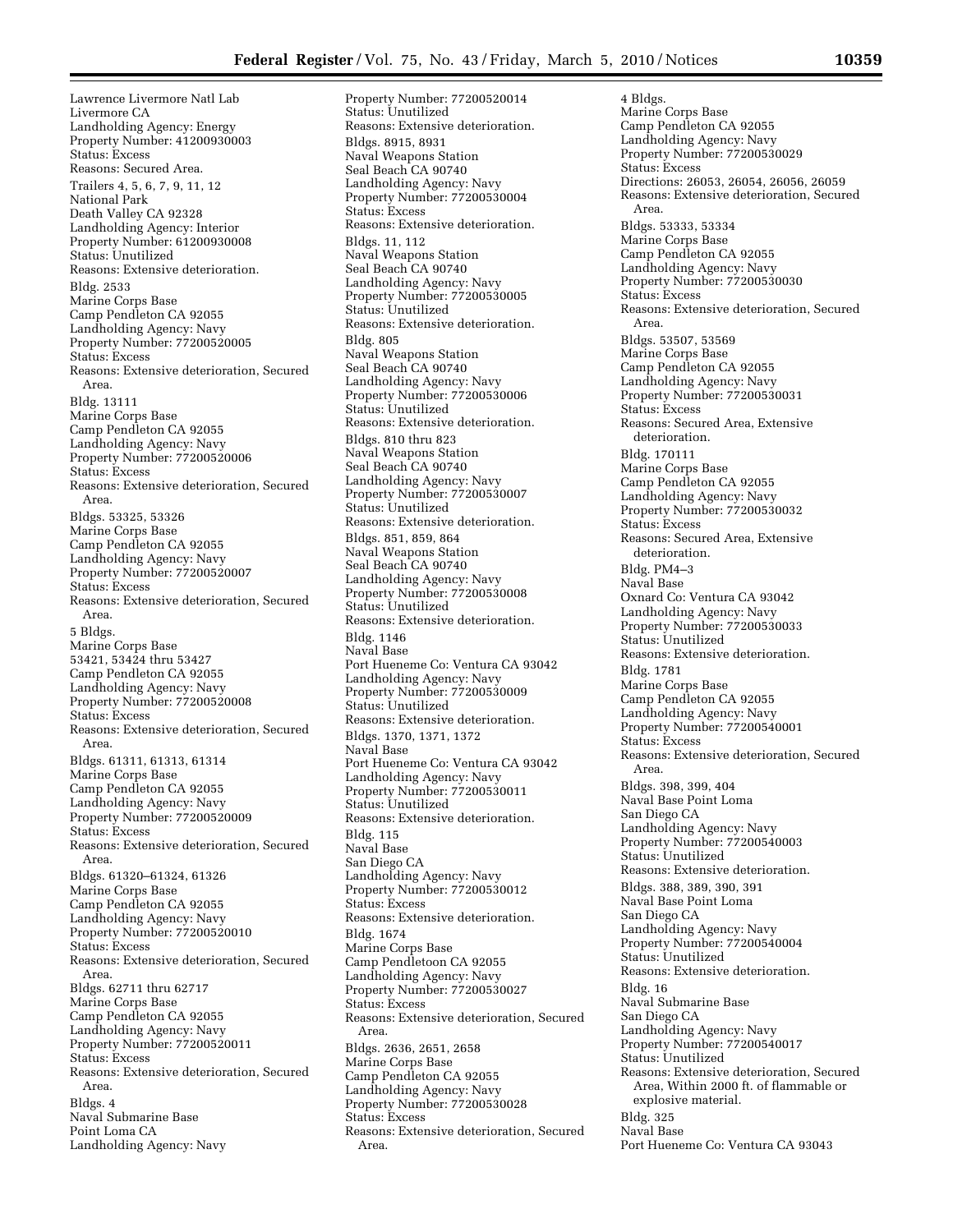Landholding Agency: Navy Property Number: 77200610001 Status: Unutilized Reasons: Extensive deterioration, Secured Area, Within airport runway clear zone. Bldgs. 1647, 1648 Marine Corps Base Camp Pendleton CA 92055 Landholding Agency: Navy Property Number: 77200610010 Status: Excess Reasons: Extensive deterioration. Bldg. 1713 Marine Corps Base Camp Pendleton CA 92055 Landholding Agency: Navy Property Number: 77200610011 Status: Excess Reasons: Extensive deterioration. Bldg. 220189 Marine Corps Base Camp Pendleton CA 92055 Landholding Agency: Navy Property Number: 77200610014 Status: Excess Reasons: Extensive deterioration. Bldg. 2295 Marine Corps Base Camp Pendleton CA 92055 Landholding Agency: Navy Property Number: 77200610015 Status: Excess Reasons: Extensive deterioration. Bldgs. 22115, 22116, 22117 Marine Corps Base Camp Pendleton CA 92055 Landholding Agency: Navy Property Number: 77200610016 Status: Excess Reasons: Extensive deterioration. Bldg. 143 Naval Air Station Lemoore CA Landholding Agency: Navy Property Number: 77200610017 Status: Excess Reasons: Extensive deterioration. Bldgs. 213, 243, 273 Naval Air Station Lemoore CA Landholding Agency: Navy Property Number: 77200610018 Status: Excess Reasons: Extensive deterioration. Bldg. 303 Naval Air Station Lemoore CA Landholding Agency: Navy Property Number: 77200610019 Status: Excess Reasons: Extensive deterioration. Bldg. 471 Naval Air Station Lemoore CA Landholding Agency: Navy Property Number: 77200610020 Status: Excess Reasons: Extensive deterioration. Bldgs. 979, 928, 930 Naval Air Station Lemoore CA Landholding Agency: Navy Property Number: 77200610021 Status: Excess

Reasons: Extensive deterioration. Bldgs. 999, 1000 Naval Air Station Lemoore CA Landholding Agency: Navy Property Number: 77200610022 Status: Excess Reasons: Extensive deterioration. Bldgs. 305, 353 Naval Base Point Loma San Diego CA Landholding Agency: Navy Property Number: 77200610023 Status: Unutilized Reasons: Extensive deterioration. Bldgs. 358, 359, 360, 361 Naval Base Point Loma San Diego CA Landholding Agency: Navy Property Number: 77200610024 Status: Unutilized Reasons: Extensive deterioration. Bldg. 581 Naval Base Point Loma San Diego CA Landholding Agency: Navy Property Number: 77200610026 Status: Unutilized Reasons: Extensive deterioration. Bldgs. A25, A27 Naval Base Point Loma San Diego CA Landholding Agency: Navy Property Number: 77200610027 Status: Unutilized Reasons: Extensive deterioration. Bldgs. 31926, 31927, 31928 Marine Corps Base Camp Pendleton CA 92055 Landholding Agency: Navy Property Number: 77200610058 Status: Excess Reasons: Extensive deterioration. Bldg. 41326 Marine Corps Base Camp Pendleton CA 92055 Landholding Agency: Navy Property Number: 77200610059 Status: Excess Reasons: Extensive deterioration. Bldg. 41816 Marine Corps Base Camp Pendleton CA 92055 Landholding Agency: Navy Property Number: 77200610060 Status: Excess Reasons: Extensive deterioration. Bldgs. 1468, 1469 Naval Base Port Hueneme Co: Ventura CA 93043 Landholding Agency: Navy Property Number: 77200630002 Status: Unutilized Reasons: Secured Area. Bldg. 30869 Naval Air Weapons Station China Lake CA 93555 Landholding Agency: Navy Property Number: 77200630005 Status: Excess Reasons: Secured Area, Extensive deterioration. Bldgs. 2–8, 3–10 Naval Base

Port Mugu Co: Ventura CA 93043 Landholding Agency: Navy Property Number: 77200630009 Status: Unutilized Reasons: Extensive deterioration, Secured Area. Bldgs. 6–11, 6–12, 6–819 Naval Base Port Mugu Co: Ventura CA 93043 Landholding Agency: Navy Property Number: 77200630010 Status: Unutilized Reasons: Extensive deterioration, Secured Area. Bldg. 85 Naval Base Port Mugu Co: Ventura CA 93043 Landholding Agency: Navy Property Number: 77200630011 Status: Unutilized Reasons: Extensive deterioration, Secured Area. Bldgs. 120, 123 Naval Base Port Mugu Co: Ventura CA 93043 Landholding Agency: Navy Property Number: 77200630012 Status: Unutilized Reasons: Secured Area, Extensive deterioration. Bldg. 724 Naval Base Port Mugu Co: Ventura CA 93043 Landholding Agency: Navy Property Number: 77200630013 Status: Unutilized Reasons: Secured Area, Extensive deterioration. Bldg. 764 Naval Base Port Mugu Co: Ventura CA 93043 Landholding Agency: Navy Property Number: 77200630014 Status: Unutilized Reasons: Secured Area. Bldg. 115 Naval Base Port Hueneme Co: Ventura CA 93042 Landholding Agency: Navy Property Number: 77200630015 Status: Unutilized Reasons: Secured Area, Extensive deterioration. Bldg. 323 Naval Base Port Hueneme Co: Ventura CA 93042 Landholding Agency: Navy Property Number: 77200630016 Status: Unutilized Reasons: Secured Area, Extensive deterioration. Bldg. 488 Naval Base Port Hueneme Co: Ventura CA 93042 Landholding Agency: Navy Property Number: 77200630017 Status: Unutilized Reasons: Extensive deterioration, Secured Area. Bldg. 842 Naval Base Port Hueneme Co: Ventura CA 93042 Landholding Agency: Navy Property Number: 77200630018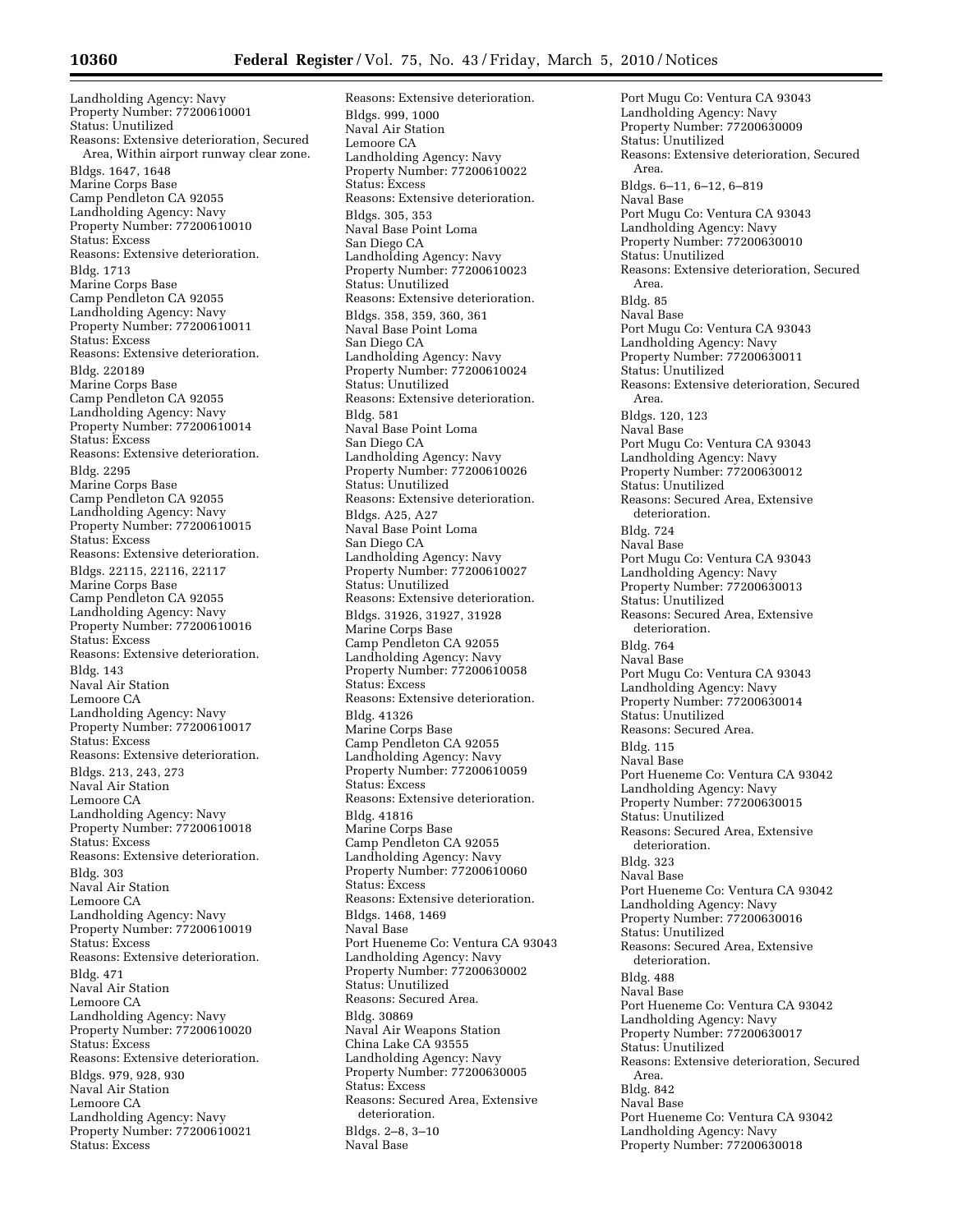Status: Unutilized Reasons: Extensive deterioration, Secured Area. Bldg. 927 Naval Base Port Hueneme Co: Ventura CA 93042 Landholding Agency: Navy Property Number: 77200630019 Status: Unutilized Reasons: Extensive deterioration, Secured Area. Bldg. 1150 Naval Base Port Hueneme Co: Ventura CA 93042 Landholding Agency: Navy Property Number: 77200630020 Status: Unutilized Reasons: Extensive deterioration, Secured Area. Bldg. 1361 Naval Base Port Hueneme Co: Ventura CA 93042 Landholding Agency: Navy Property Number: 77200630021 Status: Unutilized Reasons: Extensive deterioration, Secured Area. Bldg. PH546 Naval Base Port Hueneme Co: Ventura CA 93043 Landholding Agency: Navy Property Number: 77200640027 Status: Unutilized Reasons: Extensive deterioration, Secured Area. Bldg. PH425 Naval Base Port Hueneme Co: Ventura CA 93043 Landholding Agency: Navy Property Number: 77200710001 Status: Unutilized Reasons: Secured Area, Extensive deterioration. Bldg. PM 134 Naval Base Point Mugu Co: Ventura CA 93043 Landholding Agency: Navy Property Number: 77200710023 Status: Unutilized Reasons: Extensive deterioration, Secured Area. Bldgs. PH837, PH1372 Naval Base Port Hueneme Co: Ventura CA 93043 Landholding Agency: Navy Property Number: 77200710024 Status: Unutilized Reasons: Extensive deterioration, Secured Area. Bldg. 523107 Marine Corps Base Camp Pendleton CA 92055 Landholding Agency: Navy Property Number: 77200710025 Status: Excess Reasons: Extensive deterioration. 6 Bldgs. Marine Corps Base Camp Pendleton CA 92055 Landholding Agency: Navy Property Number: 77200710026 Status: Excess Directions: 523112, 523113, 523114, 523115, 523116, 523117.

Reasons: Extensive deterioration. 6 Bldgs. Marine Corps Base Camp Pendleton CA 92055 Landholding Agency: Navy Property Number: 77200710027 Status: Excess Directions: 523122, 523123, 523124, 523125, 523126, 523127. Reasons: Extensive deterioration. 6 Bldgs. Marine Corps Base Camp Pendleton CA 92055 Landholding Agency: Navy Property Number: 77200710028 Status: Excess Directions: 523132, 523133, 523134, 523135, 523136, 523137. Reasons: Extensive deterioration. 6 Bldgs. Marine Corps Base Camp Pendleton CA 92055 Landholding Agency: Navy Property Number: 77200710029 Status: Excess Directions: 523142, 523143, 523144, 523145, 523146, 523147. Reasons: Extensive deterioration. Bldgs. 523156, 523157 Marine Corps Base Camp Pendleton CA 92055 Landholding Agency: Navy Property Number: 77200710030 Status: Excess Reasons: Extensive deterioration. Bldg. 30726 Naval Air Weapons China Lake CA 93555 Landholding Agency: Navy Property Number: 77200710047 Status: Excess Reasons: Secured Area. Bldgs. PH284, PH339 Naval Base Port Hueneme Co: Ventura CA 93043 Landholding Agency: Navy Property Number: 77200720001 Status: Unutilized Reasons: Secured Area, Extensive deterioration. Bldgs. PH805, PH1179 Naval Base Port Hueneme Co: Ventura CA 93043 Landholding Agency: Navy Property Number: 77200720002 Status: Unutilized Reasons: Secured Area, Extensive deterioration. Bldgs. PH1207, PH1264, PH1288 Naval Base Port Hueneme Co: Ventura CA 93043 Landholding Agency: Navy Property Number: 77200720003 Status: Unutilized Reasons: Secured Area, Extensive deterioration. Bldgs. PM 3–53, PM129, PM402 Naval Base Port Mugu Co: Ventura CA 93043 Landholding Agency: Navy Property Number: 77200720004 Status: Unutilized Reasons: Secured Area, Extensive deterioration.

Bldg. LP908 Naval Base Laguna Peak Port Mugu Co: Ventura CA 93043 Landholding Agency: Navy Property Number: 77200720005 Status: Unutilized Reasons: Secured Area, Extensive deterioration. Bldg. PM790 Naval Base Oxnard CA 93043 Landholding Agency: Navy Property Number: 77200720006 Status: Unutilized Reasons: Secured Area, Extensive deterioration. Bldg. 53402 Marine Corps Base Camp Pendleton CA 92055 Landholding Agency: Navy Property Number: 77200720007 Status: Excess Reasons: Secured Area, Extensive deterioration. Bldg. 307 Naval Base San Diego CA Landholding Agency: Navy Property Number: 77200720009 Status: Excess Reasons: Secured Area. Bldg. 3135 Naval Base San Diego CA Landholding Agency: Navy Property Number: 77200720010 Status: Excess Reasons: Secured Area. Bldgs. 30727, 31409 Naval Air Weapons Station China Lake CA 93555 Landholding Agency: Navy Property Number: 77200720011 Status: Excess Reasons: Secured Area. Bldgs. 60142, 60158 Naval Base Coronado San Clemente Island CA Landholding Agency: Navy Property Number: 77200720012 Status: Unutilized Reasons: Extensive deterioration, Not accessible by road. Bldgs. 60160, 60162, 60164 Naval Base Coronado San Clemente Island CA Landholding Agency: Navy Property Number: 77200720013 Status: Unutilized Reasons: Extensive deterioration. Bldgs. 60203, 60210, 60211 Naval Base Coronado San Clemente Island CA Landholding Agency: Navy Property Number: 77200720014 Status: Unutilized Reasons: Extensive deterioration. Bldgs. 60214, 60215 Naval Base Coronado San Clemente Island CA Landholding Agency: Navy Property Number: 77200720015 Status: Unutilized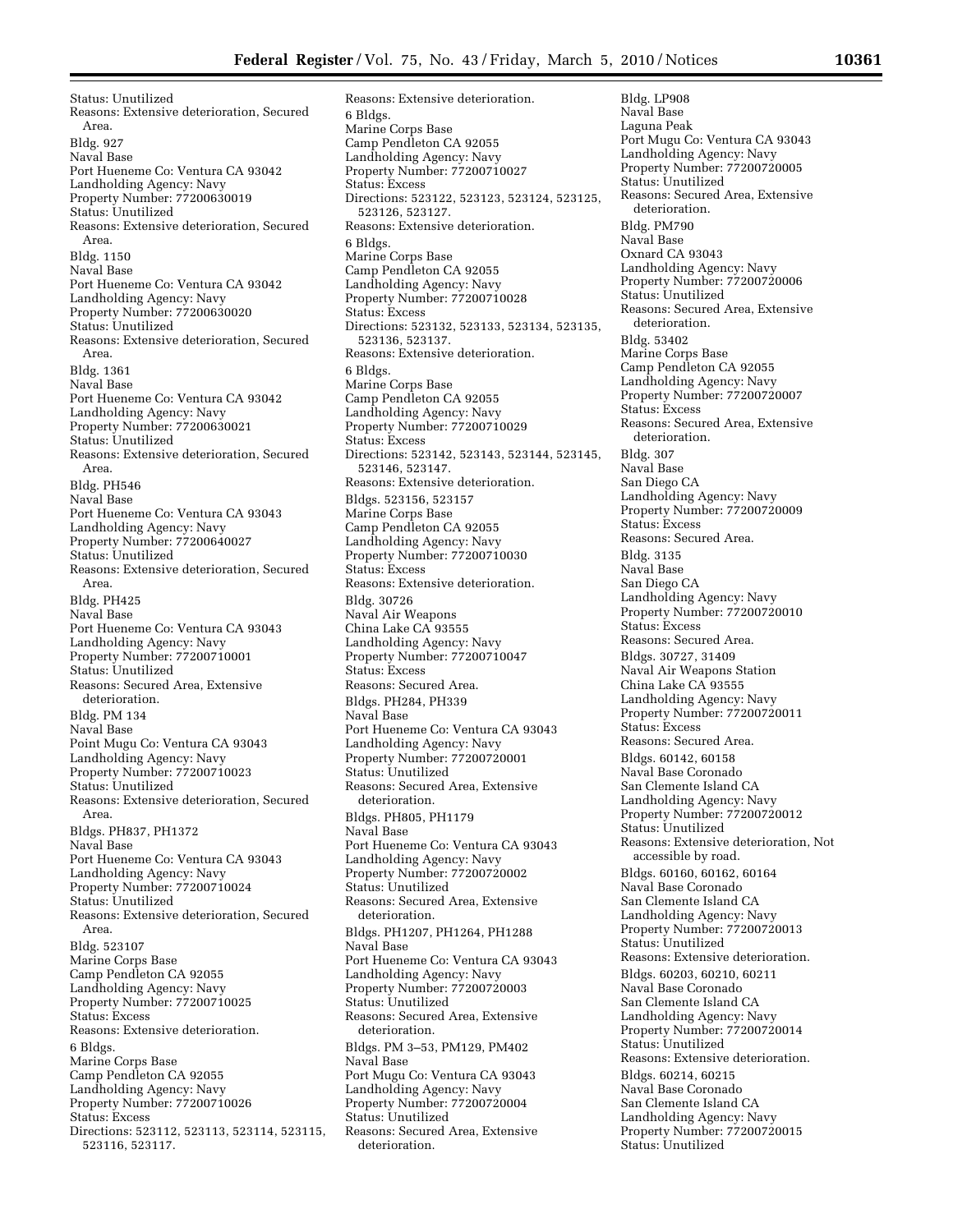Reasons: Extensive deterioration. Bldgs. 60227, 60243, 60250 Naval Base Coronado San Clemente Island CA Landholding Agency: Navy Property Number: 77200720016 Status: Unutilized Reasons: Extensive deterioration. Bldg. 60313 Naval Base Coronado San Clemente Island CA Landholding Agency: Navy Property Number: 77200720017 Status: Unutilized Reasons: Extensive deterioration. Bldg. 404 Naval Air Station North Island CA Landholding Agency: Navy Property Number: 77200720032 Status: Unutilized Reasons: Extensive deterioration. Bldg. 3267 Naval Base San Diego CA Landholding Agency: Navy Property Number: 77200720039 Status: Unutilized Reasons: Secured Area. Bldgs. 11090, 98033 Naval Air Weapons China Lake CA 93555 Landholding Agency: Navy Property Number: 77200720054 Status: Excess Reasons: Extensive deterioration, Secured Area. Bldgs. 41314, 41362 Marine Corps Base Camp Pendleton CA 92055 Landholding Agency: Navy Property Number: 77200720055 Status: Excess Reasons: Extensive deterioration. Bldgs. 192, 193, 410 Naval Base San Diego CA Landholding Agency: Navy Property Number: 77200720063 Status: Excess Reasons: Secured Area. Bldg. 415 Naval Base San Diego CA Landholding Agency: Navy Property Number: 77200730013 Status: Unutilized Reasons: Secured Area. Bldgs. 3363, 3364 Naval Base San Diego CA Landholding Agency: Navy Property Number: 77200730014 Status: Unutilized Reasons: Secured Area. 4 Bldgs. Naval Base 3185D, 3222, 3251, 3309 San Diego CA Landholding Agency: Navy Property Number: 77200730015 Status: Unutilized Reasons: Secured Area. Portion/Bldg. T17

Naval Base Point Loma San Diego CA Landholding Agency: Navy Property Number: 77200730016 Status: Underutilized Reasons: Secured Area. Bldg. 297 Naval Base San Diego CA Landholding Agency: Navy Property Number: 77200730017 Status: Unutilized Reasons: Secured Area. Bldgs. 13, 87 Naval Air Station Coronado Co: San Diego CA Landholding Agency: Navy Property Number: 77200730022 Status: Excess Reasons: Secured Area, Extensive deterioration. Bldg. 243 Naval Air Station Coronado Co: San Diego CA Landholding Agency: Navy Property Number: 77200730023 Status: Excess Reasons: Secured Area, Extensive deterioration. Bldg. 381 Naval Air Station Coronado Co: San Diego CA Landholding Agency: Navy Property Number: 77200730024 Status: Excess Reasons: Secured Area. 4 Bldgs. Naval Air Station 493, 663, 682, 784 Coronado Co: San Diego CA Landholding Agency: Navy Property Number: 77200730025 Status: Excess Reasons: Secured Area, Extensive deterioration. Bldg. 809 Naval Air Station Coronado Co: San Diego CA Landholding Agency: Navy Property Number: 77200730026 Status: Excess Reasons: Secured Area. Bldg. 983 Naval Air Station Coronado Co: San Diego CA Landholding Agency: Navy Property Number: 77200730027 Status: Excess Reasons: Secured Area. Bldg. 1459 Naval Air Station Coronado Co: San Diego CA Landholding Agency: Navy Property Number: 77200730028 Status: Excess Reasons: Extensive deterioration, Secured Area. Bldg. 334 Naval Base San Diego CA Landholding Agency: Navy Property Number: 77200730029 Status: Excess Reasons: Secured Area.

Bldgs. 124, 148 Naval Air Station North Island CA Landholding Agency: Navy Property Number: 77200740002 Status: Excess Reasons: Secured Area. Bldgs. 314, 341, 636 Naval Air Station North Island CA Landholding Agency: Navy Property Number: 77200740003 Status: Excess Reasons: Secured Area. Bldgs. 710, 802, 826 Naval Air Station North Island CA Landholding Agency: Navy Property Number: 77200740004 Status: Excess Reasons: Secured Area. Bldgs. 60139, 60180 Naval Air Station San Clemente CA Landholding Agency: Navy Property Number: 77200740005 Status: Excess Reasons: Secured Area. Bldgs. 41313, 41314 Marine Corps Base Camp Pendleton CA 92055 Landholding Agency: Navy Property Number: 77200740006 Status: Excess Reasons: Secured Area, Extensive deterioration. 4 Bldgs. Marine Corps Base 41359, 41362, 41365, 41366 Camp Pendleton CA 92055 Landholding Agency: Navy Property Number: 77200740007 Status: Excess Reasons: Secured Area, Extensive deterioration. Bldg. 43976 Marine Corps Base Camp Pendleton CA 92055 Landholding Agency: Navy Property Number: 77200740008 Status: Excess Reasons: Extensive deterioration, Secured Area. Bldgs. 53440, 53831 Marine Corps Base Camp Pendleton CA 92055 Landholding Agency: Navy Property Number: 77200740009 Status: Excess Reasons: Extensive deterioration, Secured Area. Bldg. 410365 Marine Corps Base Camp Pendleton CA 92055 Landholding Agency: Navy Property Number: 77200740010 Status: Excess Reasons: Extensive deterioration, Secured Area. Bldg. 259 Naval Air Station North Island CA Landholding Agency: Navy Property Number: 77200740015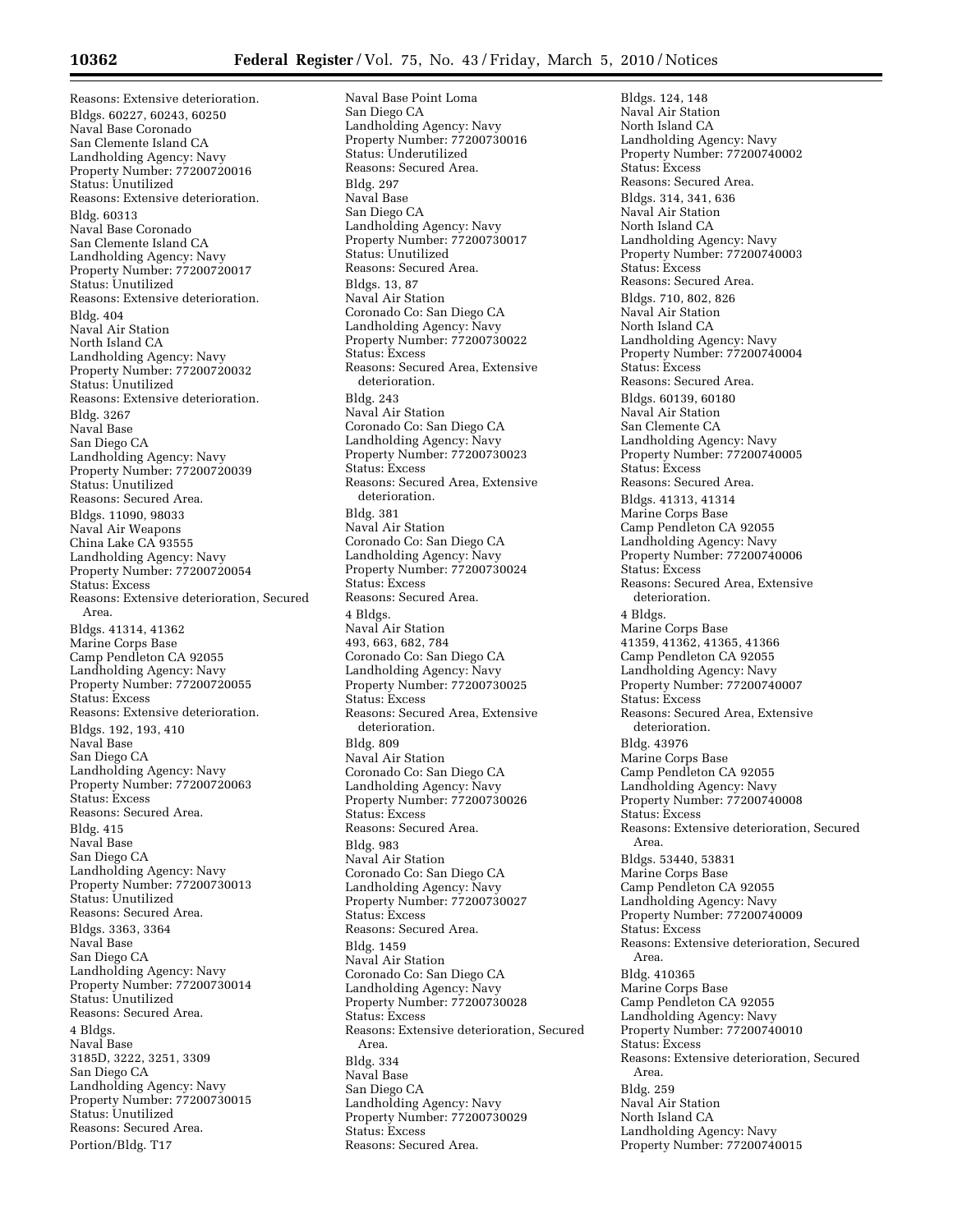Status: Excess Reasons: Extensive deterioration, Secured Area. Bldg. 41356 Marine Corps Base Camp Pendleton CA 92055 Landholding Agency: Navy Property Number: 77200740017 Status: Excess Reasons: Extensive deterioration, Secured Area. Bldg. 84 Naval Base San Diego CA Landholding Agency: Navy Property Number: 77200740018 Status: Excess Reasons: Secured Area. 4 Bldgs. Marine Corps Base 41312, 53426, 53427, 53430 Camp Pendleton CA 92055 Landholding Agency: Navy Property Number: 77200810008 Status: Excess Reasons: Extensive deterioration, Secured Area. Bldgs. 2537, 2538 Marine Corps Base Camp Pendleton CA 92055 Landholding Agency: Navy Property Number: 77200810009 Status: Excess Reasons: Extensive deterioration. Bldgs. 43286, 43287 Marine Corps Base Camp Pendleton CA 92055 Landholding Agency: Navy Property Number: 77200810010 Status: Excess Reasons: Extensive deterioration. Bldg. 33007 Naval Air Weapons Station China Lake CA Landholding Agency: Navy Property Number: 77200810011 Status: Excess Reasons: Secured Area, Within 2000 ft. of flammable or explosive material. Bldgs. 22176, 62507, 410363 Marine Corps Base Camp Pendleton CA Landholding Agency: Navy Property Number: 77200810021 Status: Excess Reasons: Secured Area, Extensive deterioration. Bldgs. 25261, 41342, 41344 Marine Corps Base Camp Pendleton CA 92055 Landholding Agency: Navy Property Number: 77200810026 Status: Excess Reasons: Secured Area, Extensive deterioration. Bldg. 105 Naval Base Point Loma Co: San Diego CA Landholding Agency: Navy Property Number: 77200820005 Status: Unutilized Reasons: Secured Area, Extensive deterioration. Bldg. PH1230

Naval Base Port Hueneme CA 93043 Landholding Agency: Navy Property Number: 77200820021 Status: Unutilized Reasons: Extensive deterioration. Bldgs. 17, 37, 130 Naval Base San Diego CA 92136 Landholding Agency: Navy Property Number: 77200820023 Status: Excess Reasons: Secured Area. Bldgs. 3053, 3328 Naval Base San Diego CA 92136 Landholding Agency: Navy Property Number: 77200820025 Status: Excess Reasons: Secured Area. Bldgs. 3368, 3370 Naval Base San Diego CA 92136 Landholding Agency: Navy Property Number: 77200820026 Status: Excess Reasons: Secured Area. Bldgs. 3591, 3592 Naval Base San Diego CA 92136 Landholding Agency: Navy Property Number: 77200820027 Status: Excess Reasons: Secured Area. Bldg. 3603 Naval Base San Diego CA 92136 Landholding Agency: Navy Property Number: 77200820028 Status: Excess Reasons: Secured Area, Floodway. Bldg. PH1230 Naval Base Port Hueneme CA 93043 Landholding Agency: Navy Property Number: 77200820029 Status: Unutilized Reasons: Secured Area, Extensive deterioration. Bldg. PM28 Naval Base Point Mugu CA 93042 Landholding Agency: Navy Property Number: 77200820030 Status: Unutilized Reasons: Secured Area, Extensive deterioration. Bldgs. PH5295, PH5297 Naval Base Oxnard CA 93042 Landholding Agency: Navy Property Number: 77200820031 Status: Unutilized Reasons: Secured Area, Extensive deterioration. 4 Bldgs. Naval Base Oxnard CA 93042 Landholding Agency: Navy Property Number: 77200820032 Status: Unutilized Directions: PH5303, PH5315, PH5318, PH5319 Reasons: Extensive deterioration, Secured Area.

Bldgs. PH5323, PH5329 Naval Base Oxnard CA 93042 Landholding Agency: Navy Property Number: 77200820033 Status: Unutilized Reasons: Extensive deterioration, Secured Area. Bldgs. 60180, 60139 San Clemente Island Naval Base Coronado CA Landholding Agency: Navy Property Number: 77200830001 Status: Excess Reasons: Secured Area. Bldg. 148 Naval Amphibious Base Coronado CA Landholding Agency: Navy Property Number: 77200830002 Status: Excess Reasons: Secured Area. Bldgs. 13, 87, 124, 243 Naval Air Station North Island CA Landholding Agency: Navy Property Number: 77200830003 Status: Excess Reasons: Secured Area. 5 Bldgs. Naval Air Station 307, 311, 314, 341, 381 North Island CA Landholding Agency: Navy Property Number: 77200830004 Status: Excess Reasons: Secured Area. Bldgs. 493 Naval Air Station North Island CA Landholding Agency: Navy Property Number: 77200830005 Status: Excess Reasons: Secured Area. Bldgs. 636, 663, 682 Naval Air Station North Island CA Landholding Agency: Navy Property Number: 77200830006 Status: Excess Reasons: Secured Area. Bldgs. 710, 784 Naval Air Station North Island CA Landholding Agency: Navy Property Number: 77200830007 Status: Excess Reasons: Secured Area. Bldgs. 802, 809, 826 Naval Air Station North Island CA Landholding Agency: Navy Property Number: 77200830008 Status: Excess Reasons: Secured Area. Bldgs. 983, 1459 Naval Air Station North Island CA Landholding Agency: Navy Property Number: 77200830009 Status: Excess Reasons: Secured Area. Bldg. 33005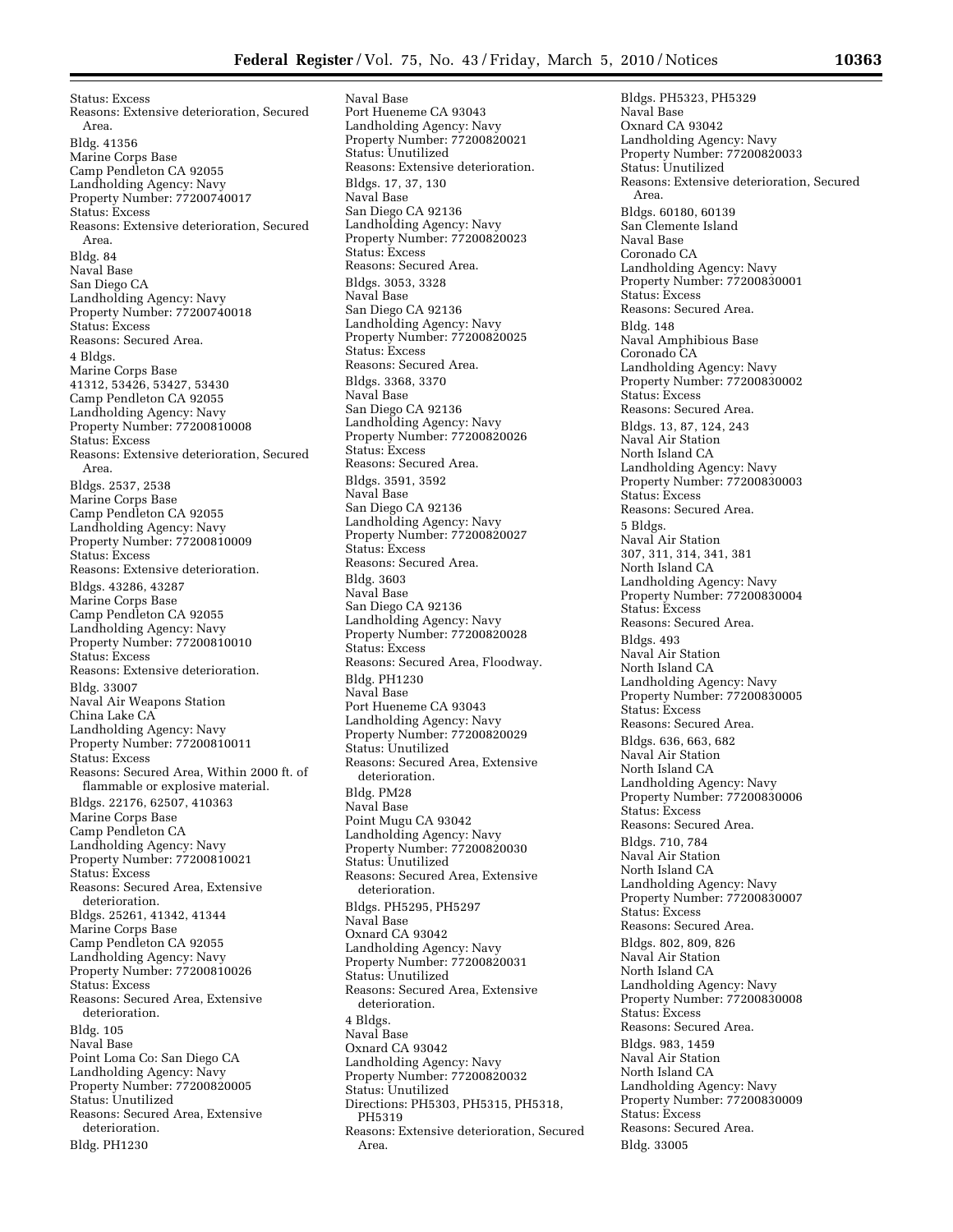Naval Air Weapons Station China Lake CA 93555 Landholding Agency: Navy Property Number: 77200830011 Status: Excess Reasons: Extensive deterioration, Secured Area, Within 2000 ft. of flammable or explosive material. Bldgs. 2, 10, 59 Naval Base Point Loma CA Landholding Agency: Navy Property Number: 77200830012 Status: Unutilized Reasons: Secured Area. Bldgs. 25152, 41321, 41406 Marine Corps Base Camp Pendleton CA 92055 Landholding Agency: Navy Property Number: 77200830022 Status: Excess Reasons: Secured Area, Extensive deterioration. Bldg. 1391 Marine Corps Base Camp Pendleton CA 92055 Landholding Agency: Navy Property Number: 77200830025 Status: Excess Reasons: Extensive deterioration. Bldgs. 1211, 1213, 1214, 1216 Marine Corps Base Camp Pendleton CA 92055 Landholding Agency: Navy Property Number: 77200830026 Status: Excess Reasons: Extensive deterioration. Bldgs. 52654, 52655 Marine Corps Base Camp Pendleton CA 92055 Landholding Agency: Navy Property Number: 77200830027 Status: Excess Reasons: Extensive deterioration. Bldgs. 453, 454, 508, 509 Naval Air Station Lemoore CA Landholding Agency: Navy Property Number: 77200840003 Status: Unutilized Reasons: Within 2000 ft. of flammable or explosive material, Secured Area, Extensive deterioration. Bldgs. 950, 952, 994 Naval Air Station Lemoore CA Landholding Agency: Navy Property Number: 77200840004 Status: Unutilized Reasons: Secured Area. 4 Bldgs. Marine Corps Base 14113, 14114, 14126, 21401 Camp Pendleton CA Landholding Agency: Navy Property Number: 77200840010 Status: Excess Reasons: Secured Area, Extensive deterioration. 4 Bldgs. Marine Corps Base Camp Pendleton CA 92055 Landholding Agency: Navy Property Number: 77200910001

Status: Excess Directions: 41350, 51916T, 62357T, 62367. Reasons: Secured Area, Extensive deterioration. 6 Bldgs. Naval Air Station North Island CA Landholding Agency: Navy Property Number: 77200910002 Status: Excess Directions: C38, C47, C85, C93B, C101, C102. Reasons: Extensive deterioration, Secured Area. Bldgs. 78, 126 Naval Base San Diego CA Landholding Agency: Navy Property Number: 77200910003 Status: Excess Reasons: Extensive deterioration, Secured Area. Bldg. 3493 Naval Base San Diego CA Landholding Agency: Navy Property Number: 77200920001 Status: Unutilized Reasons: Secured Area. Bldgs. 2245, 2513T, 5509 Marine Corps Air Station Miramar CA Landholding Agency: Navy Property Number: 77200920002 Status: Excess Reasons: Secured Area, Extensive deterioration. 8 Bldgs. Marine Corps Base Camp Pendleton CA 92055 Landholding Agency: Navy Property Number: 77200920003 Status: Excess Directions: 1255, 1490, 14121, 14122, 14125, 14127, 62432, 140135. Reasons: Secured Area, Extensive deterioration. 4 Bldgs. Naval Air Weapons Station China Lake CA 93555 Landholding Agency: Navy Property Number: 77200920004 Status: Excess Directions: 02702, 02703, 02704, 02705. Reasons: Secured Area, Extensive deterioration. Bldgs. PM3–4, PM153 Naval Base Point Mugu Co: Ventura CA 93043 Landholding Agency: Navy Property Number: 77200920005 Status: Unutilized Reasons: Extensive deterioration, Secured Area. 11 Bldgs. Naval Base San Nicholas Island Co: Ventura CA 93043 Landholding Agency: Navy Property Number: 77200920006 Status: Unutilized Directions: SNI11, 16, 22, 45, 49, 71, 72, 141, 202, 213, 229. Reasons: Secured Area, Extensive deterioration. Bldgs. PM126, 327, 327–A

Naval Base Point Mugu Co: Ventura CA 93043 Landholding Agency: Navy Property Number: 77200920007 Status: Unutilized Reasons: Extensive deterioration, Secured Area. Bldg. PH 462 Naval Base Port Hueneme Co: Ventura CA 93043 Landholding Agency: Navy Property Number: 77200920008 Status: Unutilized Reasons: Extensive deterioration, Secured Area. 14 Bldgs. Naval Base Point Mugu Co: Ventura CA 93043 Landholding Agency: Navy Property Number: 77200920009 Status: Unutilized Directions: PM4–4, 4–27, 4–30, 6–817, 37, 42, 223, 401, 733, 793, 803, 841, 842, 855. Reasons: Extensive deterioration, Secured Area. Bldgs. PH274, 462, 808, 837 Naval Base Port Hueneme Co: Ventura CA 93043 Landholding Agency: Navy Property Number: 77200920010 Status: Unutilized Reasons: Secured Area, Extensive deterioration. Bldg. 22172 Marine Corps Base Camp Pendleton CA 92055 Landholding Agency: Navy Property Number: 77200920020 Status: Excess Reasons: Secured Area, Extensive deterioration. Bldg. SNI258 Naval Base San Nicolas Island CA 93043 Landholding Agency: Navy Property Number: 77200920021 Status: Unutilized Reasons: Extensive deterioration, Secured Area. 6 Bldgs. Naval Base Point Mugu CA 93042 Landholding Agency: Navy Property Number: 77200920022 Status: Unutilized Directions: PM1823A&B, 1825A&B, 1827A&B. Reasons: Secured Area. 9 Bldgs. Naval Base Point Mugu CA 93042 Landholding Agency: Navy Property Number: 77200920023 Status: Unutilized Directions: PM1936, 1937, 1938, 1939, 1959, 1961, 1963, 1965, 1967. Reasons: Secured Area. Bldgs. 22172, 62432 Marine Corps Base Camp Pendleton CA 92055 Landholding Agency: Navy Property Number: 77200920027 Status: Excess Reasons: Extensive deterioration, Secured Area.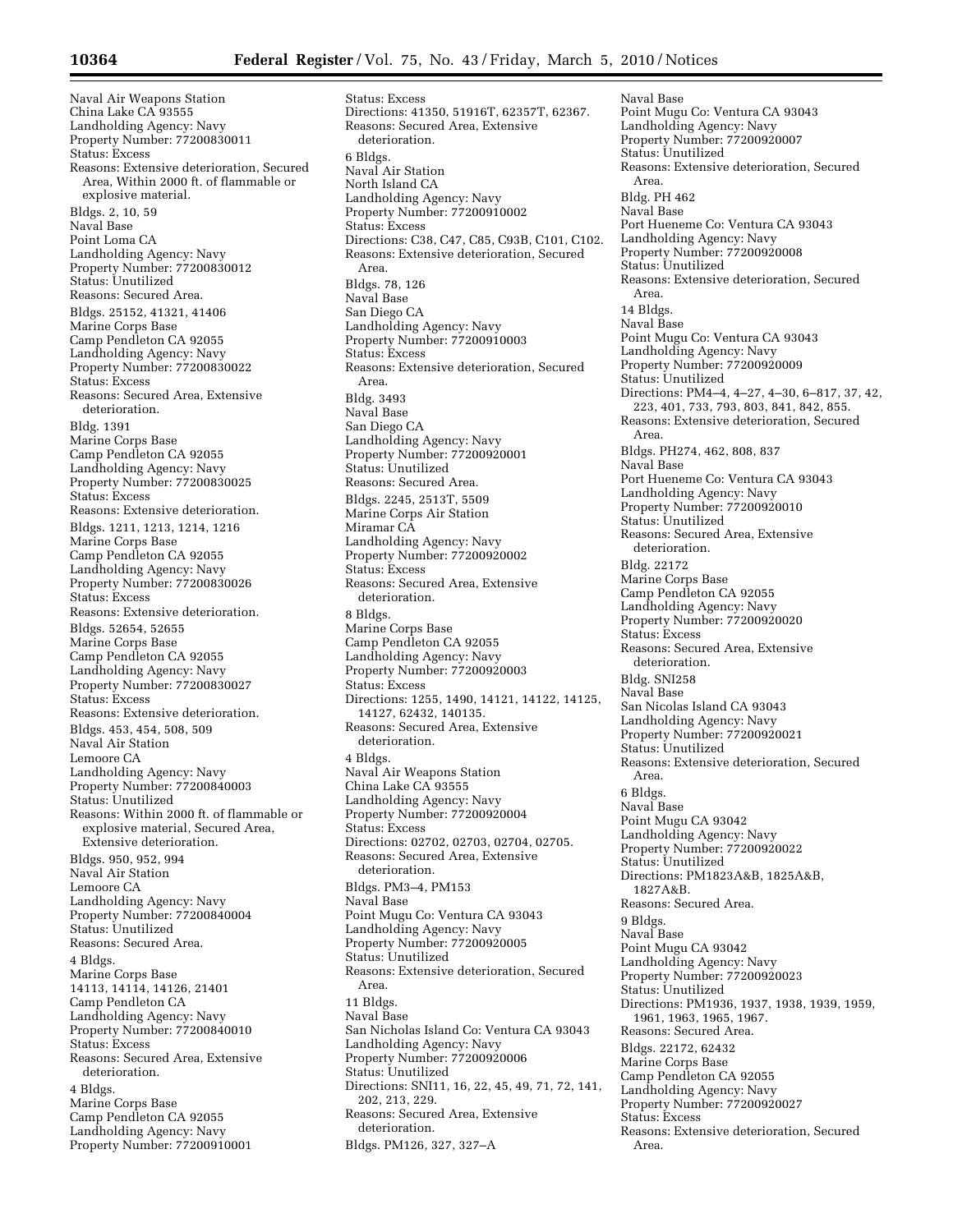Bldg. 14123 Marine Corps Base Camp Pendleton CA 92055 Landholding Agency: Navy Property Number: 77200920031 Status: Excess Reasons: Secured Area, Extensive deterioration. Bldg. 3302 Naval Base San Diego CA Landholding Agency: Navy Property Number: 77200920032 Status: Unutilized Reasons: Secured Area. Bldg. 1680 Naval Base Coronado Warner Springs CA Landholding Agency: Navy Property Number: 77200920033 Status: Excess Reasons: Extensive deterioration, Secured Area. Bldg. PH–11 Naval Base Port Hueneme CA 93043 Landholding Agency: Navy Property Number: 77200920034 Status: Unutilized Reasons: Extensive deterioration, Secured Area. Bldg. 01474 Naval Air Weapons China Lake CA 93555 Landholding Agency: Navy Property Number: 77200930001 Status: Excess Reasons: Secured Area. Bldgs. 2246, 2247, 5632T Marine Corps Air Station Miramar CA Landholding Agency: Navy Property Number: 77200930002 Status: Excess Reasons: Extensive deterioration, Secured Area. Bldg. 88 Naval Base San Diego CA Landholding Agency: Navy Property Number: 77200930014 Status: Unutilized Reasons: Secured Area, Extensive deterioration. Structure 363 Naval Base San Diego CA Landholding Agency: Navy Property Number: 77200940001 Status: Unutilized Reasons: Extensive deterioration, Secured Area. Bldg. 43257 Marine Corps Base Camp Pendleton CA 92055 Landholding Agency: Navy Property Number: 77200940005 Status: Excess Reasons: Secured Area, Extensive deterioration. 6 Bldgs. Marine Corps Air Station Miramar CA

Landholding Agency: Navy

Property Number: 77200940009 Status: Excess Directions: 9618, 9278T, 2003T, 1271T, 1272T, 2740T. Reasons: Extensive deterioration, Secured Area. Bldg. 01325 Naval Air Weapons Station China Lake CA 93555 Landholding Agency: Navy Property Number: 77200940010 Status: Unutilized Reasons: Extensive deterioration, Secured Area. 7 Bldgs. Marine Corps Air Station Miramar CA Landholding Agency: Navy Property Number: 77200940012 Status: Excess Directions: 9022, 9272, 9539, 9540, 9604, 9623, 9624. Reasons: Secured Area, Extensive deterioration. Bldg. X Naval Base Coronado San Diego CA 92135 Landholding Agency: Navy Property Number: 77201010011 Status: Unutilized Reasons: Secured Area, Within airport runway clear zone. Bldgs. 425, 494, 1395, 1471 Naval Base Port Hueneme CA 93043 Landholding Agency: Navy Property Number: 77201010012 Status: Unutilized Reasons: Secured Area, Floodway. 8 Bldgs. Naval Base Port Hueneme CA 93043 Landholding Agency: Navy Property Number: 77201010013 Status: Unutilized Directions: 827, 1206, 1207, 1374, 1375, 1376, 1527, 1528. Reasons: Secured Area, Floodway. Bldgs. 1675, 3881 Naval Air Weapons Station China Lake CA 93555 Landholding Agency: Navy Property Number: 77201010018 Status: McKinney/Base Closure Reasons: Extensive deterioration. Connecticut Hezekiah S. Ramsdell Farm West Thompson Lake North Grosvenordale Co: Windham CT 06255–9801 Landholding Agency: COE Property Number: 31199740001 Status: Unutilized Reasons: Floodway, Extensive deterioration. Bldgs. 25 and 26 Prospect Hill Road Windsor Co: Hartford CT 06095 Landholding Agency: Energy Property Number: 41199440003 Status: Excess Reasons: Secured Area. 9 Bldgs. Knolls Atomic Power Lab, Windsor Site Windsor Co: Hartford CT 06095

Landholding Agency: Energy Property Number: 41199540004 Status: Excess Reasons: Secured Area. Bldg. 8, Windsor Site Knolls Atomic Power Lab Windsor Co: Hartford CT 06095 Landholding Agency: Energy Property Number: 41199830006 Status: Unutilized Reasons: Extensive deterioration. District of Columbia Bldg. 396 Naval Support Facility Anacostia Annex DC 20373 Landholding Agency: Navy Property Number: 77200630008 Status: Unutilized Reasons: Within 2000 ft. of flammable or explosive material, Secured Area. Florida Bldg. SF–17 Sub-Office Operations Clewiston Co: Hendry FL 33440 Landholding Agency: COE Property Number: 31200430005 Status: Unutilized Reasons: Secured Area, Extensive deterioration. Bldg. SF–33 Franklin Lock Alva Co: Lee FL 33920 Landholding Agency: COE Property Number: 31200620008 Status: Unutilized Reasons: Extensive deterioration. Bldg. 25 (f) Richmond Naval Air Station 15810 SW. 129th Ave. Miami Co: Dade FL 33177 Landholding Agency: COE Property Number: 31200620031 Status: Excess Reasons: Extensive deterioration. Bldg. SF–14 S. Florida Operations Ofc. Reservation Clewiston Co: Hendry FL 33440 Landholding Agency: COE Property Number: 31200710001 Status: Unutilized Reasons: Secured Area. Bldg. L–10 Jim Woodruff Reservoir Chattachoochee FL 32324 Landholding Agency: COE Property Number: 31200820003 Status: Unutilized Reasons: Extensive deterioration. Bldg. SF–78 Lock & Dam Moore Haven FL Landholding Agency: COE Property Number: 31200920026 Status: Unutilized Reasons: Extensive deterioration. Bldg. U–150 Naval Air Station Key West Co: Monroe FL 33040 Landholding Agency: Navy Property Number: 77200520044 Status: Excess Reasons: Extensive deterioration, Secured Area.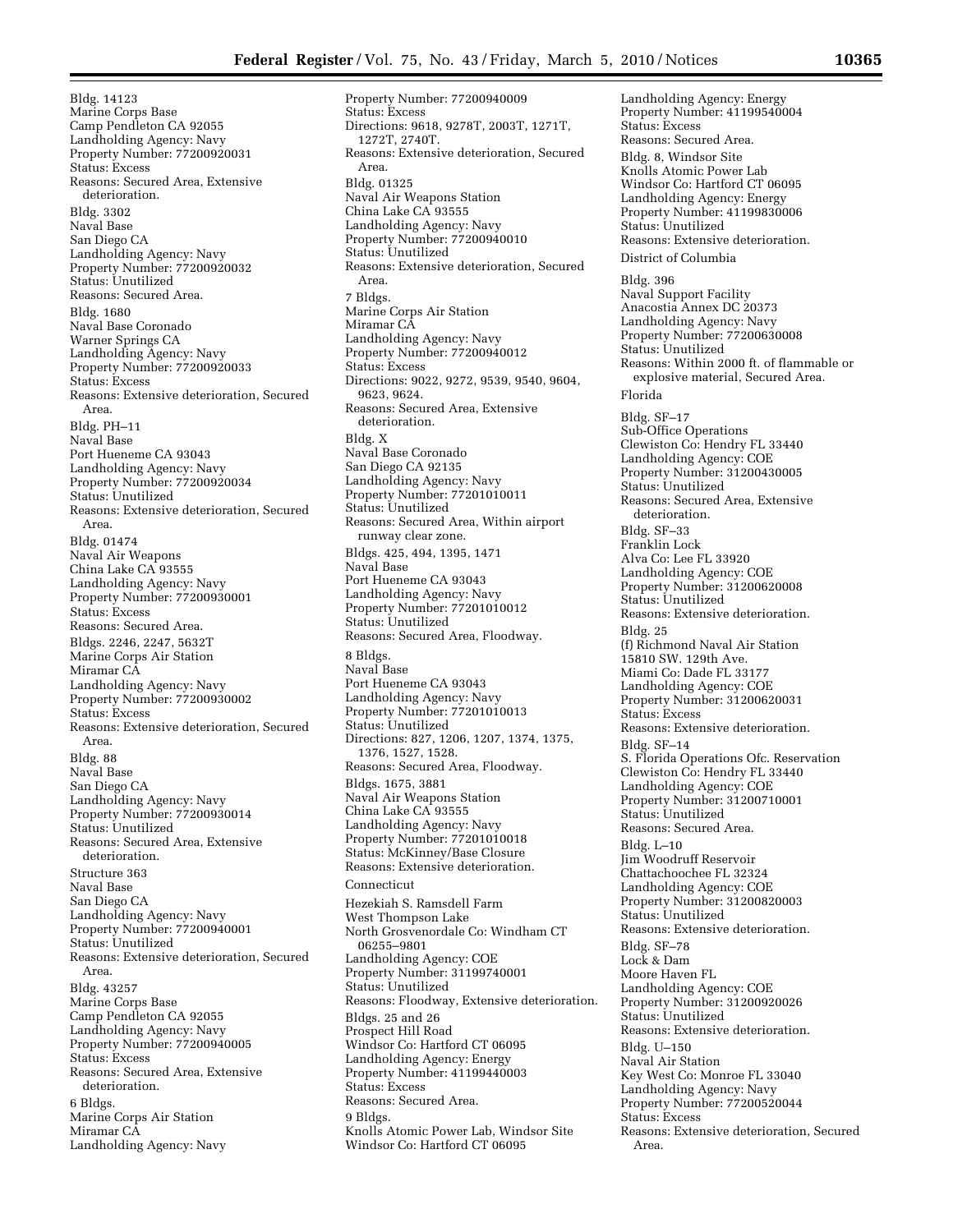Bldgs. V1221 A Naval Air Station Sigsbee Park Key West Co: Monroe FL 33040 Landholding Agency: Navy Property Number: 77200530013 Status: Unutilized Reasons: Extensive deterioration, Secured Area. Bldg. 969 Naval Air Station Jacksonville Co: Duval FL 32212 Landholding Agency: Navy Property Number: 77200540014 Status: Unutilized Reasons: Secured Area. Bldgs. 1759, 1760 Naval Air Station Jacksonville Co: Duval FL Landholding Agency: Navy Property Number: 77200540015 Status: Unutilized Reasons: Secured Area. Bldg. 1917 Naval Air Station Jacksonville Co: Duval FL 32212 Landholding Agency: Navy Property Number: 77200540016 Status: Unutilized Reasons: Secured Area. Bldgs. 1, 2 Naval Station Mayport Co: Duval FL 32228 Landholding Agency: Navy Property Number: 77200540018 Status: Excess Reasons: Extensive deterioration, Secured Area, Floodway. Bldg. 24 Naval Station Mayport Co: Duval FL 32228 Landholding Agency: Navy Property Number: 77200540019 Status: Excess Reasons: Floodway, Secured Area, Extensive deterioration. Bldg. 66 Naval Station Mayport Co: Duval FL 32228 Landholding Agency: Navy Property Number: 77200540020 Status: Excess Reasons: Extensive deterioration, Floodway, Secured Area. Bldg. 216 Naval Station Mayport Co: Duval FL 32228 Landholding Agency: Navy Property Number: 77200540021 Status: Excess Reasons: Secured Area, Floodway, Extensive deterioration. Bldgs. 437, 450 Naval Station Mayport Co: Duval FL 32228 Landholding Agency: Navy Property Number: 77200540022 Status: Excess Reasons: Extensive deterioration, Floodway, Secured Area. Bldgs. 1234, 1235 Naval Station Mayport Co: Duval FL 32228 Landholding Agency: Navy

Property Number: 77200540023 Status: Excess Reasons: Secured Area, Floodway, Extensive deterioration. Bldg. 212 Naval Station Mayport Co: Duval FL 32228 Landholding Agency: Navy Property Number: 77200620011 Status: Unutilized Reasons: Extensive deterioration, Floodway, Secured Area. Bldg. 508 Naval Station Mayport FL 32228 Landholding Agency: Navy Property Number: 77200620035 Status: Unutilized Reasons: Secured Area, Floodway. Bldg. 834 Naval Air Station Pensacola Co: Escambia FL 32508 Landholding Agency: Navy Property Number: 77200630022 Status: Unutilized Reasons: Extensive deterioration. Bldg. 2658 Naval Air Station Pensacola Co: Escambia FL 32508 Landholding Agency: Navy Property Number: 77200630023 Status: Unutilized Reasons: Extensive deterioration. Bldg. 3483 Naval Air Station Pensacola Co: Escambia FL 32508 Landholding Agency: Navy Property Number: 77200630024 Status: Unutilized Reasons: Extensive deterioration. Bldg. 6144 Naval Air Station Pensacola Co: Escambia FL 32508 Landholding Agency: Navy Property Number: 77200630025 Status: Unutilized Reasons: Extensive deterioration. Bldg. F11 Naval Air Station Key West FL 33040 Landholding Agency: Navy Property Number: 77200630026 Status: Unutilized Reasons: Extensive deterioration, Secured Area. Bldgs. A225, A409 Naval Air Station Key West FL 33040 Landholding Agency: Navy Property Number: 77200630027 Status: Unutilized Reasons: Extensive deterioration, Secured Area. Bldg. A515 Naval Air Station Key West FL 33040 Landholding Agency: Navy Property Number: 77200630028 Status: Unutilized Reasons: Secured Area, Extensive deterioration. Bldg. A635 Naval Air Station Key West FL 33040

Landholding Agency: Navy Property Number: 77200630029 Status: Unutilized Reasons: Secured Area, Extensive deterioration. Bldgs. A993, A994 Naval Air Station Key West FL 33040 Landholding Agency: Navy Property Number: 77200630030 Status: Unutilized Reasons: Extensive deterioration, Secured Area. Bldg. A1068 Naval Air Station Key West FL 33040 Landholding Agency: Navy Property Number: 77200630031 Status: Unutilized Reasons: Extensive deterioration, Secured Area. Bldg. A4021 Naval Air Station Key West FL 33040 Landholding Agency: Navy Property Number: 77200630032 Status: Unutilized Reasons: Extensive deterioration, Secured Area. Bldg. 4080 Naval Air Station Key West FL 33040 Landholding Agency: Navy Property Number: 77200630033 Status: Unutilized Reasons: Extensive deterioration, Secured Area. 88 Facilities Saufley Field Pensacola FL 32508 Landholding Agency: Navy Property Number: 77200740016 Status: Unutilized Reasons: Within airport runway clear zone. Bldgs. C5, A329 Naval Air Station Key West FL 33040 Landholding Agency: Navy Property Number: 77200810007 Status: Excess Reasons: Extensive deterioration, Secured Area. Bldgs. 2, 5, 24, 26 Naval Air Station Jacksonville Co: Duval FL Landholding Agency: Navy Property Number: 77200820006 Status: Unutilized Reasons: Extensive deterioration, Secured Area. Bldgs. 104A, 136, 159 Naval Air Station Jacksonville Co: Duval FL 32212 Landholding Agency: Navy Property Number: 77200820007 Status: Unutilized Reasons: Extensive deterioration, Secured Area. 6 Bldgs. Naval Air Station Jacksonville Co: Duval FL 32212 Landholding Agency: Navy Property Number: 77200820008 Status: Unutilized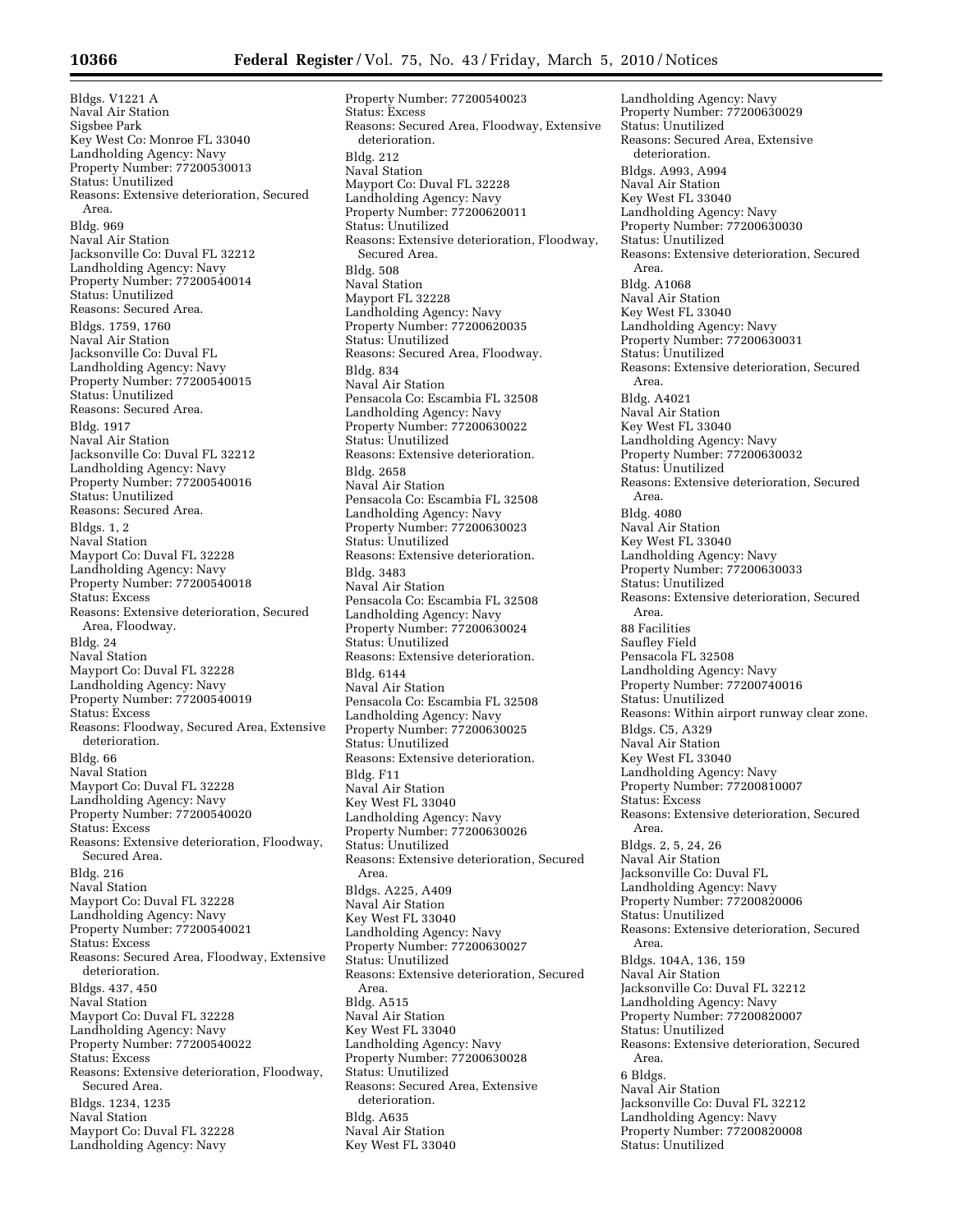Directions: 323, 324, 338, 339, 347, 348. Reasons: Secured Area, Extensive deterioration. 5 Bldgs. Naval Air Station Jacksonville Co: Duval FL 32212 Landholding Agency: Navy Property Number: 77200820009 Status: Unutilized Directions: 607, 612, 614B, 674, 675. Reasons: Secured Area, Extensive deterioration. Bldgs. 820, 890 Naval Air Station Jacksonville Co: Duval FL 32212 Landholding Agency: Navy Property Number: 77200820010 Status: Unutilized Reasons: Extensive deterioration, Secured Area. Bldgs. 1756, 1937 Naval Air Station Jacksonville Co: Duval FL 32212 Landholding Agency: Navy Property Number: 77200820011 Status: Unutilized Reasons: Extensive deterioration, Secured Area. Georgia Bldg. #WRSH18 West Point Lake West Point GA 31833 Landholding Agency: COE Property Number: 31200430006 Status: Unutilized Reasons: Secured Area. Bldg. W03 West Point Lake West Point GA 31833 Landholding Agency: COE Property Number: 31200430007 Status: Unutilized Reasons: Extensive deterioration, Within 2000 ft. of flammable or explosive material, Secured Area. Gatehouse #W03 West Point Lake West Point GA 31833–9517 Landholding Agency: COE Property Number: 31200510001 Status: Unutilized Reasons: Extensive deterioration. WRSH14, WRSH15, WRSH18 West Point Lake West Point GA 31833–9517 Landholding Agency: COE Property Number: 31200510002 Status: Unutilized Reasons: Extensive deterioration. Pumphouse Carters Lake Oakman GA 30732 Landholding Agency: COE Property Number: 31200520002 Status: Unutilized Reasons: Extensive deterioration. Vault Toilet Lake Sidney Lanier Buford GA 30518 Landholding Agency: COE Property Number: 31200540003 Status: Unutilized Reasons: Extensive deterioration. Bldg. WC–19

Walter F. George Lake Fort Gaines GA 39851 Landholding Agency: COE Property Number: 31200630007 Status: Unutilized Reasons: Extensive deterioration. Radio Room Walter F. George Lake Ft. Gaines GA 39851 Landholding Agency: COE Property Number: 31200640004 Status: Unutilized Reasons: Extensive deterioration. Bldg. JST–16711 Hesters Ferry Campground Lincoln GA Landholding Agency: COE Property Number: 31200710002 Status: Unutilized Reasons: Extensive deterioration. 4 Bldgs. West Point Lake WH16, WH18, WR02, WA03 West Point GA 31833 Landholding Agency: COE Property Number: 31200820004 Status: Unutilized Reasons: Extensive deterioration. Pumphouse Carters Lake Oakman GA 30732 Landholding Agency: COE Property Number: 31200820005 Status: Unutilized Reasons: Extensive deterioration. 4 Stables Di-Lane Plantation Elberton GA 30635 Landholding Agency: COE Property Number: 31200820006 Status: Unutilized Reasons: Extensive deterioration. 9 Comfort Stations Hartwell Lake & Dam Hartwell GA 30643 Landholding Agency: COE Property Number: 31200920001 Status: Unutilized Directions: HAR 16099, 16100, 16102, 16555, 16920, 16838, 18482, 18483. Reasons: Extensive deterioration. RBR–19069 Richard B. Russell Lake Elberton GA 30635 Landholding Agency: COE Property Number: 31200920002 Status: Unutilized Reasons: Extensive deterioration. 5 Comfort Stations Hartwell Lake & Dam Hartwell GA 30643 Landholding Agency: COE Property Number: 31200920027 Status: Unutilized Directions: HAR–16113, 18157, 18172, 18357, 18524. Reasons: Extensive deterioration. Well House #3 JST–15732 McCormick GA Landholding Agency: COE Property Number: 31200920028 Status: Unutilized Reasons: Extensive deterioration.

Bldgs. LC–05, LC–06, LC–07 West Point Lake West Point GA 31833 Landholding Agency: COE Property Number: 31201010001 Status: Unutilized Reasons: Extensive deterioration. Bldg. 5101 Naval Submarine Base Kings Bay Co: Camden GA 31547 Landholding Agency: Navy Property Number: 77200520004 Status: Unutilized Reasons: Floodway, Extensive deterioration, Secured Area. Bldg. 0038 Naval Submarine Base Kings Bay GA 31547 Landholding Agency: Navy Property Number: 77200620036 Status: Unutilized Reasons: Extensive deterioration, Secured Area. 7 Bldgs. Marine Logistics Base Albany GA Landholding Agency: Navy Property Number: 77200720040 Status: Excess Directions: 7100, 7106, 7108, 7110, 5584, 7964, 7966. Reasons: Secured Area. Guam Bldg. B–32 Naval Forces Marianas GU Landholding Agency: Navy Property Number: 77200520023 Status: Unutilized Reasons: Extensive deterioration. Bldgs. 76, 77, 79 Naval Forces Marianas GU Landholding Agency: Navy Property Number: 77200520024 Status: Unutilized Reasons: Extensive deterioration. 4 Bldgs. Naval Forces 261, 262, 263, 269 Marianas GU Landholding Agency: Navy Property Number: 77200520025 Status: Unutilized Reasons: Extensive deterioration. Bldg. 404NM Naval Forces Marianas GU Landholding Agency: Navy Property Number: 77200520026 Status: Unutilized Reasons: Extensive deterioration. Bldgs. 3150, 3268 Naval Forces Marianas GU Landholding Agency: Navy Property Number: 77200520030 Status: Unutilized Reasons: Extensive deterioration. Bldgs. 5409, 5412, 5413 Naval Forces Marianas GU Landholding Agency: Navy Property Number: 77200520031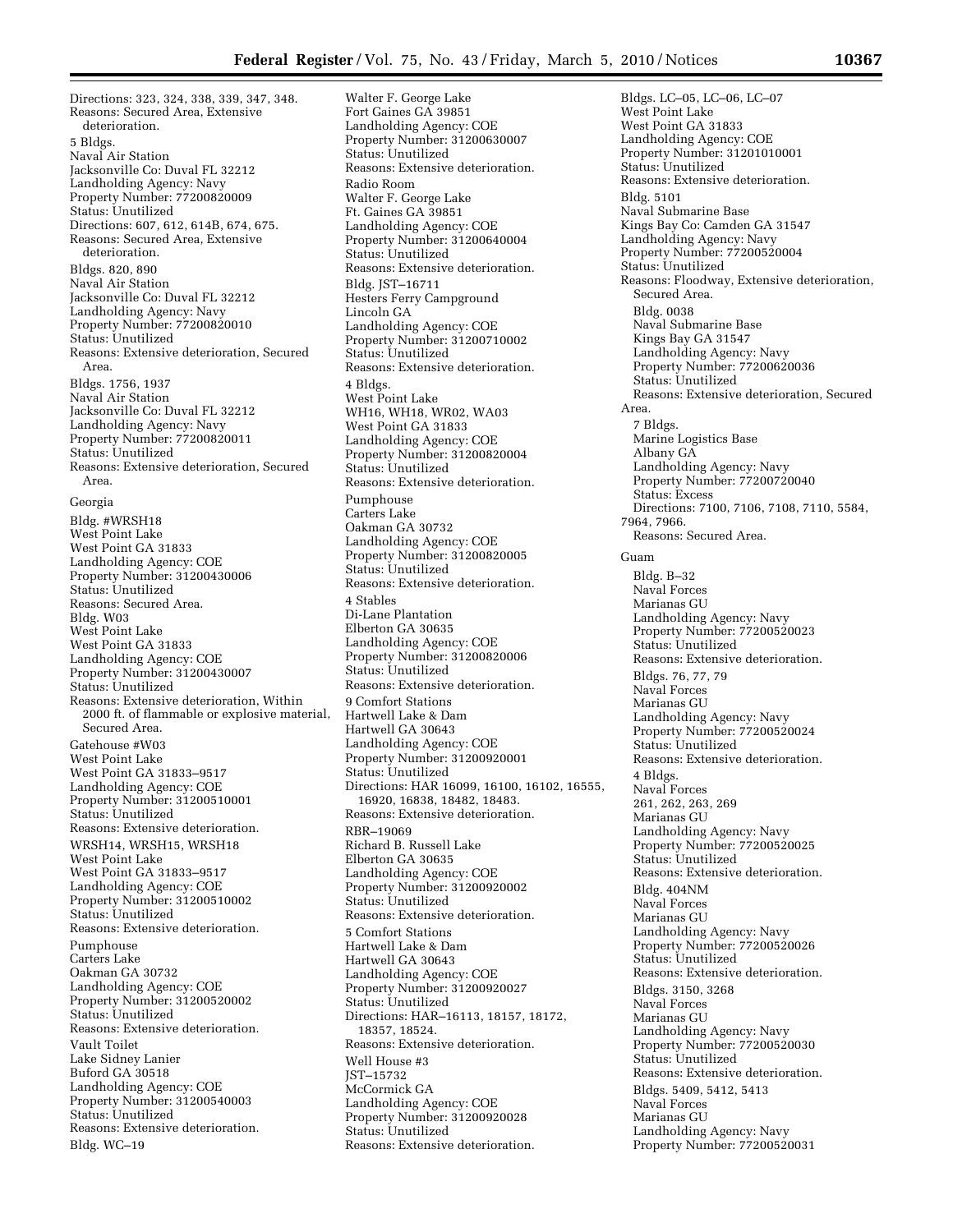Status: Unutilized Reasons: Extensive deterioration. Bldg. 5500 Naval Forces Marianas GU Landholding Agency: Navy Property Number: 77200520032 Status: Unutilized Reasons: Extensive deterioration. 73 Bldgs. Naval Computer Station Marianas GU Landholding Agency: Navy Property Number: 77200520045 Status: Excess Directions: A700–A716, A725, A728, A735, A741–A784, A803–A805, A811–A813, A829– A831. Reasons: Extensive deterioration, Secured Area. Bldgs. 2006, 2009 Naval Ship Repair Facility Marianas GU Landholding Agency: Navy Property Number: 77200520048 Status: Excess Reasons: Extensive deterioration, Secured Area. Bldgs. 2014, 2916 Naval Ship Repair Facility Marianas GU Landholding Agency: Navy Property Number: 77200520049 Status: Excess Reasons: Extensive deterioration, Secured Area. Bldgs. 277, 308 Naval Forces Marianas Santa Rita Co: Apra Harbor GU Landholding Agency: Navy Property Number: 77200610028 Status: Excess Reasons: Secured Area Bldgs. 1686, 1689, 1690 Naval Forces Marianas Santa Rita Co: Apra Harbor GU Landholding Agency: Navy Property Number: 77200610029 Status: Excess Reasons: Secured Area. Bldgs. 1714, 1767, 1768 Naval Forces Marianas Santa Rita Co: Apra Harbor GU Landholding Agency: Navy Property Number: 77200610030 Status: Excess Reasons: Secured Area. Bldgs. 1771, 1772, 1773 Naval Forces Marianas Santa Rita Co: Apra Harbor GU Landholding Agency: Navy Property Number: 77200610031 Status: Excess Reasons: Secured Area. Bldgs. 1791, 1792 Naval Forces Marianas Santa Rita Co: Apra Harbor GU Landholding Agency: Navy Property Number: 77200610032 Status: Excess Reasons: Secured Area. Bldgs. 3000, 3001 Naval Forces Marianas Santa Rita Co: Apra Harbor GU

Landholding Agency: Navy Property Number: 77200610033 Status: Excess Reasons: Secured Area. Bldgs. 3002, 3004, 3005 Naval Forces Marianas Santa Rita Co: Apra Harbor GU Landholding Agency: Navy Property Number: 77200610034 Status: Excess Reasons: Secured Area. Bldgs. 3006, 3007 Naval Forces Marianas Santa Rita Co: Apra Harbor GU Landholding Agency: Navy Property Number: 77200610035 Status: Excess Reasons: Secured Area. Steam Plant Naval Forces Marianas Santa Rita Co: Apra Harbor GU Landholding Agency: Navy Property Number: 77200610036 Status: Excess Reasons: Secured Area. Bldgs. 403, 404 Marianas Support Activity Santa Rita Co: Naval Magazine GU Landholding Agency: Navy Property Number: 77200620013 Status: Unutilized Reasons: Secured Area. Bldgs. 464, 729 Marianas Support Activity Santa Rita Co: Naval Magazine GU Landholding Agency: Navy Property Number: 77200620014 Status: Unutilized Reasons: Secured Area. Bldgs. 836, 837 Marianas Support Activity Santa Rita Co: Naval Magazine GU Landholding Agency: Navy Property Number: 77200620015 Status: Unutilized Reasons: Extensive deterioration, Secured Area. Bldg. 11XC7 Marianas Support Activity Santa Rita Co: Naval Magazine GU Landholding Agency: Navy Property Number: 77200620016 Status: Unutilized Reasons: Extensive deterioration, Secured Area. Bldgs. 23YC1, 23YC2, 23YC3 Marianas Support Activity Santa Rita Co: Naval Magazine GU Landholding Agency: Navy Property Number: 77200620017 Status: Unutilized Reasons: Secured Area, Extensive deterioration. Bldgs. 23YC4, 23YC5 Marianas Support Activity Santa Rita Co: Naval Magazine GU Landholding Agency: Navy Property Number: 77200620018 Status: Unutilized Reasons: Extensive deterioration, Secured Area. Bldgs. 24YC7, 24YC8 Marianas Support Activity Santa Rita Co: Naval Magazine GU

Landholding Agency: Navy Property Number: 77200620019 Status: Unutilized Reasons: Extensive deterioration, Secured Area. Bldgs. 26YC3, 26YC5 Marianas Support Activity Santa Rita Co: Naval Magazine GU Landholding Agency: Navy Property Number: 77200620020 Status: Unutilized Reasons: Extensive deterioration, Secured Area. Old Bus Stop Marianas Support Activity Santa Rita Co: Naval Magazine GU Landholding Agency: Navy Property Number: 77200620021 Status: Unutilized Reasons: Secured Area, Extensive deterioration. 2 Guard Houses Marianas Support Activity Santa Rita Co: Naval Magazine GU Landholding Agency: Navy Property Number: 77200620022 Status: Unutilized Reasons: Secured Area, Extensive deterioration. 9 Magazines Marianas Support Activity Santa Rita Co: Naval Magazine GU Landholding Agency: Navy Property Number: 77200620023 Status: Unutilized Reasons: Extensive deterioration, Secured Area. Bldgs. 151, 152, 153 Naval Forces Marianas Santa Rita Co: Apra Harbor GU Landholding Agency: Navy Property Number: 77200630001 Status: Unutilized Reasons: Extensive deterioration. Bldg. 4 Naval Base Barrigada GU Landholding Agency: Navy Property Number: 77200710002 Status: Unutilized Reasons: Extensive deterioration. Bldg. C115 Naval Base Barrigada GU Landholding Agency: Navy Property Number: 77200710003 Status: Unutilized Reasons: Extensive deterioration. Bldg. 160 Naval Base Barrigada GU Landholding Agency: Navy Property Number: 77200710004 Status: Unutilized Reasons: Extensive deterioration. Bldg. 176 Naval Base Barrigada GU Landholding Agency: Navy Property Number: 77200710005 Status: Unutilized Reasons: Extensive deterioration. Bldg. 33 Naval Base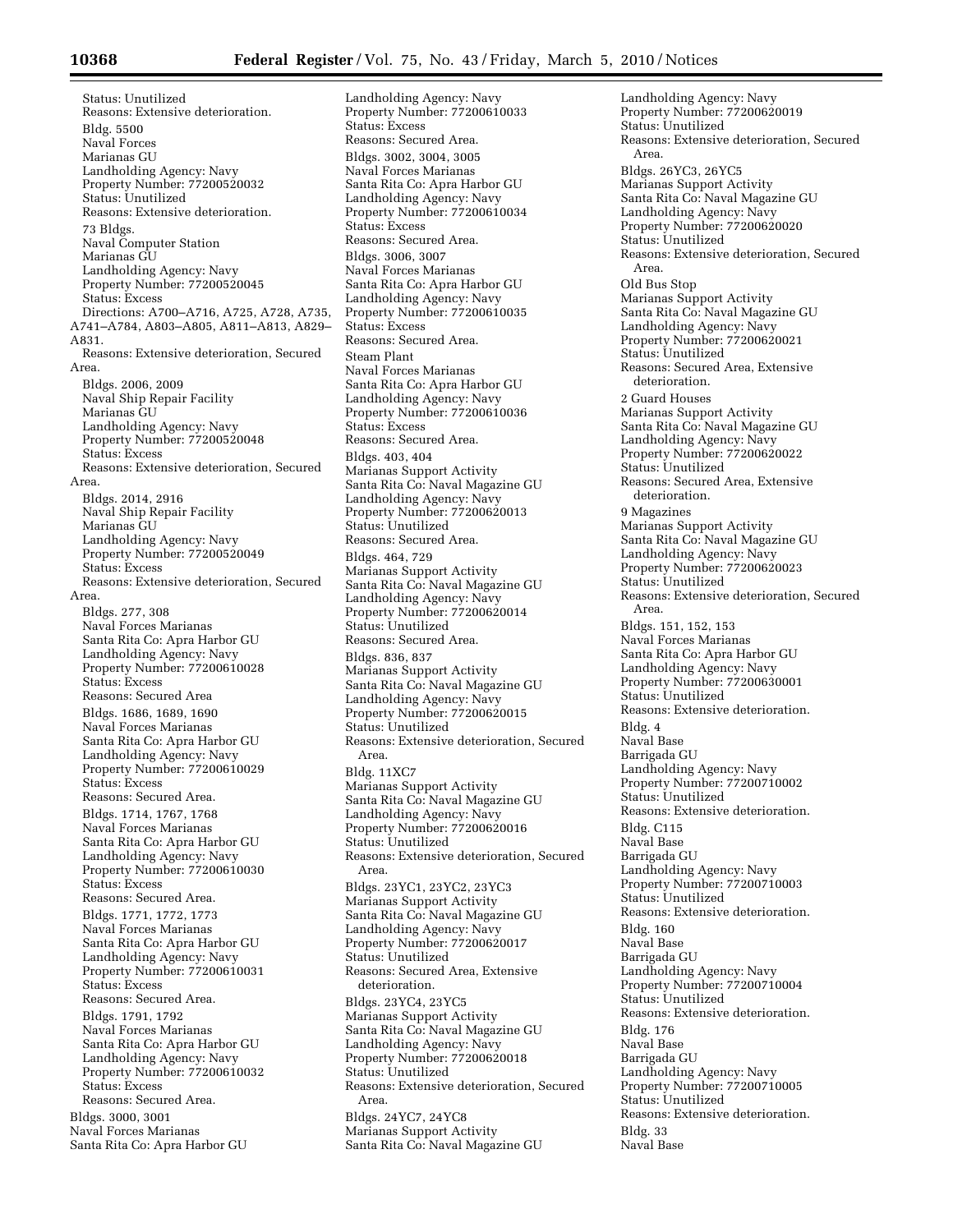Santa Rita Co: Apra Harbor GU Landholding Agency: Navy Property Number: 77200710006 Status: Excess Reasons: Extensive deterioration. Bldg. 219 Naval Base Santa Rita Co: Apra Harbor GU Landholding Agency: Navy Property Number: 77200710007 Status: Excess Reasons: Extensive deterioration. Bldg. 950 Naval Base Santa Rita Co: Apra Harbor GU Landholding Agency: Navy Property Number: 77200710008 Status: Excess Reasons: Extensive deterioration. Bldg. 1769 Naval Base Santa Rita Co: Apra Harbor GU Landholding Agency: Navy Property Number: 77200710009 Status: Excess Reasons: Extensive deterioration. Bldgs. 3186, 3187, 3188 Naval Base Santa Rita Co: Apra Harbor GU Landholding Agency: Navy Property Number: 77200710010 Status: Excess Reasons: Extensive deterioration. Bldgs. 4408, 4409 Naval Base Santa Rita Co: Apra Harbor GU Landholding Agency: Navy Property Number: 77200710011 Status: Excess Reasons: Extensive deterioration. Hazmat Storage Naval Base Polaris Point Santa Rita Co: Apra Harbor GU Landholding Agency: Navy Property Number: 77200710012 Status: Excess Reasons: Extensive deterioration. Storage Bldg. Naval Base Polaris Point Santa Rita Co: Apra Harbor GU Landholding Agency: Navy Property Number: 77200710013 Status: Excess Reasons: Extensive deterioration. 10 Bldgs. Naval Base North Tipalao Santa Rita GU Landholding Agency: Navy Property Number: 77200920035 Status: Unutilized Directions: 802, 803, 804, 811, 812, 813, 814, 821, 822, 823. Reasons: Secured Area. 5 Bldgs. Naval Base North Tipalao Santa Rita GU Landholding Agency: Navy Property Number: 77200920036 Status: Unutilized Directions: 809, 810, 819, 820, 824.

Reasons: Secured Area. 10 Bldgs. Naval Base North Tipalao Santa Rita GU Landholding Agency: Navy Property Number: 77200920037 Status: Unutilized Directions: 972, 974, 975, 982, 971, 973, 970, 976, 978, 980. Reasons: Secured Area. Bldgs. 59, 70, 71 Naval Base Barrigada GU Landholding Agency: Navy Property Number: 77200920038 Status: Unutilized Reasons: Extensive deterioration, Secured Area. 13 Bldgs. Naval Base, NCTS Dededo GU Landholding Agency: Navy Property Number: 77200920039 Status: Unutilized Directions: 174, 176, 271, 272, 273, 274, 275, 276, 277, 278, 279, 280, 491. Reasons: Secured Area. Bldg. 367 & Storage Bldg. Naval Base Main Base Dededo GU Landholding Agency: Navy Property Number: 77200920040 Status: Unutilized Reasons: Secured Area. Bldg. 575 Naval Base Camp Covington Dededo GU Landholding Agency: Navy Property Number: 77200920041 Status: Unutilized Reasons: Secured Area. 6 Bldgs. Naval Base Former FAA Compound Dededo GU Landholding Agency: Navy Property Number: 77200920042 Status: Unutilized Directions: 1880, 1881, 1882, 1883, 1884, 1885. Reasons: Extensive deterioration. 9 Bldgs. Naval Base Piti GU Landholding Agency: Navy Property Number: 77200940006 Status: Unutilized Directions: 92, 204, 211NH, 292, 453, 454, 4407PP, 5120, 5125. Reasons: Extensive deterioration. Secured Area. Hawaii Bldg. 346 Naval Station Pearl Harbor HI 96860 Landholding Agency: Navy Property Number: 77200610002 Status: Excess Reasons: Extensive deterioration. Bank Marine Corps Base

Kaneohe Bay HI 96863 Landholding Agency: Navy Property Number: 77200830019 Status: Unutilized Reasons: Secured Area. Bldgs. S378, 469 Naval Station Ford Island Pearl Harbor HI 96860 Landholding Agency: Navy Property Number: 77200910005 Status: Underutilized Reasons: Secured Area. Bldg. 3 Opana Reg. Relay Facility Kahuku HI 96731 Landholding Agency: Navy Property Number: 77200920014 Status: Excess Reasons: Extensive deterioration, Secured Area. Idaho Bldg. AFD0070 Albeni Falls Dam Oldtown Co: Bonner ID 83822 Landholding Agency: COE Property Number: 31199910001 Status: Unutilized Reasons: Extensive deterioration. Bldg. CPP–691 Idaho National Engineering Laboratory Scoville Co: Butte ID 83415 Landholding Agency: Energy Property Number: 41199610003 Status: Unutilized Reasons: Secured Area. Bldg. TRA–669 Idaho National Engineering Laboratory Scoville Co: Butte ID 83415 Landholding Agency: Energy Property Number: 41199610013 Status: Unutilized Reasons: Secured Area. Bldg. TRA–673 Idaho National Engineering Laboratory Scoville Co: Butte ID 83415 Landholding Agency: Energy Property Number: 41199610018 Status: Unutilized Reasons: Secured Area. Bldg. PBF–620 Idaho National Engineering Laboratory Scoville Co: Butte ID 83415 Landholding Agency: Energy Property Number: 41199610019 Status: Unutilized Reasons: Secured Area. Bldg. PBF–619 Idaho National Engineering Laboratory Scoville Co: Butte ID 83415 Landholding Agency: Energy Property Number: 41199610022 Status: Unutilized Reasons: Secured Area. Bldg. TRA–641 Idaho National Engineering Laboratory Scoville Co: Butte ID 83415 Landholding Agency: Energy Property Number: 41199610034 Status: Unutilized Reasons: Secured Area. Bldg. CF–606 Idaho National Engineering Laboratory Scoville Co: Butte ID 83415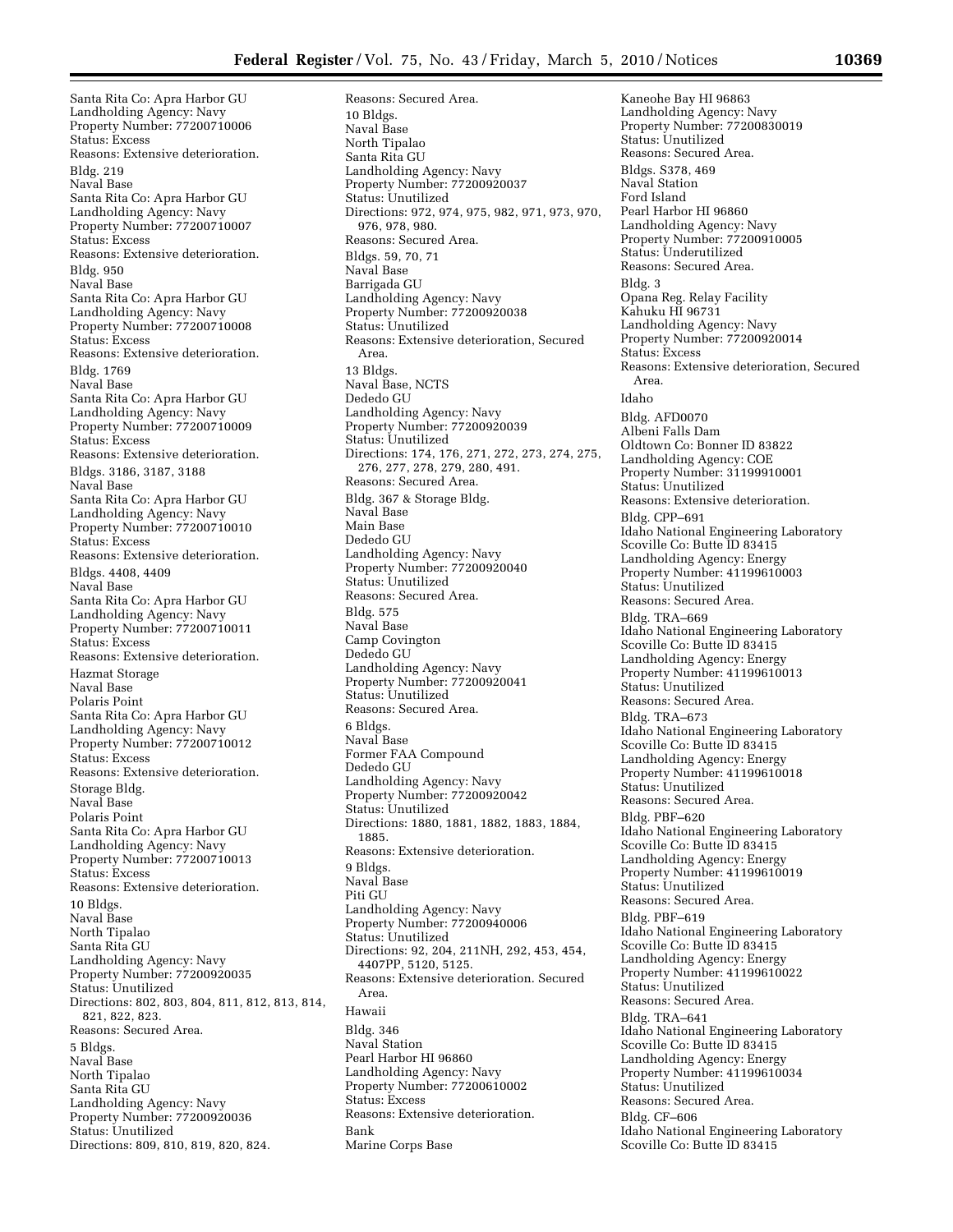Landholding Agency: Energy Property Number: 41199610037 Status: Unutilized Reasons: Secured Area. Bldgs. CPP638, CPP642 Idaho Natl Eng Lab Scoville Co: Butte ID 83415 Landholding Agency: Energy Property Number: 41200410014 Status: Excess Reasons: Secured Area. Bldg. CPP 743 Idaho Natl Eng lab Scoville Co: Butte ID 83–415 Landholding Agency: Energy Property Number: 41200410020 Status: Excess Reasons: Secured Area. Bldgs. CPP1647, 1653 Idaho Natl Eng Lab Scoville Co: Butte ID 83415 Landholding Agency: Energy Property Number: 41200410022 Status: Excess Reasons: Secured Area. Bldg. CPP1677 Idaho Natl Eng Lab Scoville Co: Butte ID 83415 Landholding Agency: Energy Property Number: 41200410023 Status: Excess Reasons: Secured Area. Bldg. 694 Idaho Natl Eng Lab Scoville Co: Butte ID 83415 Landholding Agency: Energy Property Number: 41200410034 Status: Excess Reasons: Secured Area. Bldgs. CPP1604–CPP1608 Idaho National Eng Lab Scoville Co: Butte ID 83415 Landholding Agency: Energy Property Number: 41200430071 Status: Excess Reasons: Secured Area. Bldgs. CPP1617–CPP1619 Idaho National Eng Lab Scoville Co: Butte ID 83415 Landholding Agency: Energy Property Number: 41200430072 Status: Excess Reasons: Secured Area. 6 Bldgs. Idaho National Eng Lab Scoville Co: Butte ID 83415 Landholding Agency: Energy Property Number: 41200430073 Status: Excess Directions: CPP1631, CPP1634, CPP1635, CPP1636, CPP1637, CPP1638. Reasons: Secured Area. 5 Bldgs. Idaho National Eng Lab Scoville Co: Butte ID 83415 Landholding Agency: Energy Property Number: 41200430074 Status: Excess Directions: CPP1642, CPP1643, CPP1644, CPP1646, CPP1649. Reasons: Secured Area. 3 Bldgs. Idaho National Eng Lab Scoville Co: Butte ID 83415

Landholding Agency: Energy Property Number: 41200430075 Status: Excess Directions: CPP1650, CPP1651, CPP1656. Reasons: Secured Area. 5 Bldgs. Idaho National Eng Lab Scoville Co: Butte ID 83415 Landholding Agency: Energy Property Number: 41200430076 Status: Excess Directions: CPP1662, CPP1663, CPP1671, CPP1673, CPP1674. Reasons: Secured Area. 5 Bldgs. Idaho National Eng Lab Scoville Co: Butte ID 83415 Landholding Agency: Energy Property Number: 41200430077 Status: Excess Directions: CPP1678, CPP1682, CPP1683, CPP1684, CPP1686. Reasons: Secured Area. 5 Bldgs. Idaho National Eng Lab Scoville Co: Butte ID 83415 Landholding Agency: Energy Property Number: 41200430078 Status: Excess Directions: CPP1713, CPP1749, CPP1750, CPP1767, CPP1769. Reasons: Secured Area. 5 Bldgs. Idaho National Eng Lab Scoville Co: Butte ID 83415 Landholding Agency: Energy Property Number: 41200430079 Status: Excess Directions: CPP1770, CPP1771, CPP1772, CPP1774, CPP1776. Reasons: Secured Area. 4 Bldgs. Idaho National Eng Lab Scoville Co: Butte ID 83415 Landholding Agency: Energy Property Number: 41200430081 Status: Excess Directions: CPP1789, CPP1790, CPP1792, CPP1794. Reasons: Secured Area. Bldgs. CPP2701, CPP2706 Idaho National Eng Lab Scoville Co: Butte ID 83415 Landholding Agency: Energy Property Number: 41200430082 Status: Excess Reasons: Secured Area. 3 Bldgs. Idaho National Eng Lab Scoville Co: Butte ID 83415 Landholding Agency: Energy Property Number: 41200430089 Status: Excess Directions: TRA603, TRA604, TRA610. Reasons: Secured Area. Bldg. TAN611 Idaho National Eng Lab Scoville Co: Butte ID 83415 Landholding Agency: Energy Property Number: 41200430090 Status: Excess Reasons: Secured Area 5 Bldgs. Idaho National Eng Lab

Scoville Co: Butte ID 83415 Landholding Agency: Energy Property Number: 41200430091 Status: Excess Directions: TRA626, TRA635, TRA642, TRA648, TRA654. Reasons: Secured Area Bldg. TAN655 Idaho National Eng Lab Scoville Co: Butte ID 83415 Landholding Agency: Energy Property Number: 41200430092 Status: Excess Reasons: Secured Area 3 Bldgs. Idaho National Eng Lab Scoville Co: Butte ID 83415 Landholding Agency: Energy Property Number: 41200430093 Status: Excess Directions: TRA657, TRA661, TRA668. Reasons: Secured Area Bldg. TAN711 Idaho National Eng Lab Scoville Co: Butte ID 83415 Landholding Agency: Energy Property Number: 41200430094 Status: Excess Reasons: Secured Area 6 Bldgs. Idaho National Eng Lab Scoville Co: Butte ID 83415 Landholding Agency: Energy Property Number: 41200430095 Status: Excess Directions: CPP602–CPP606, CPP609. Reasons: Secured Area 5 Bldgs. Idaho National Eng Lab Scoville Co: Butte ID 83415 Landholding Agency: Energy Property Number: 41200430096 Status: Excess Directions: CPP611–CPP614, CPP616. Reasons: Secured Area 4 Bldgs. Idaho National Eng Lab Scoville Co: Butte ID 83415 Landholding Agency: Energy Property Number: 41200430097 Status: Excess Directions: CPP621, CPP626, CPP630, CPP639. Reasons: Secured Area 4 Bldgs. Idaho National Eng Lab Scoville Co: Butte ID 83415 Landholding Agency: Energy Property Number: 41200430098 Status: Excess Directions: CPP641, CPP644, CPP645, CPP649. Reasons: Secured Area Bldgs. CPP651–CPP655 Idaho National Eng Lab Scoville Co: Butte ID 83415 Landholding Agency: Energy Property Number: 41200430099 Status: Excess Reasons: Secured Area Bldgs. CPP659–CPP663 Idaho National Eng Lab Scoville Co: Butte ID 83415 Landholding Agency: Energy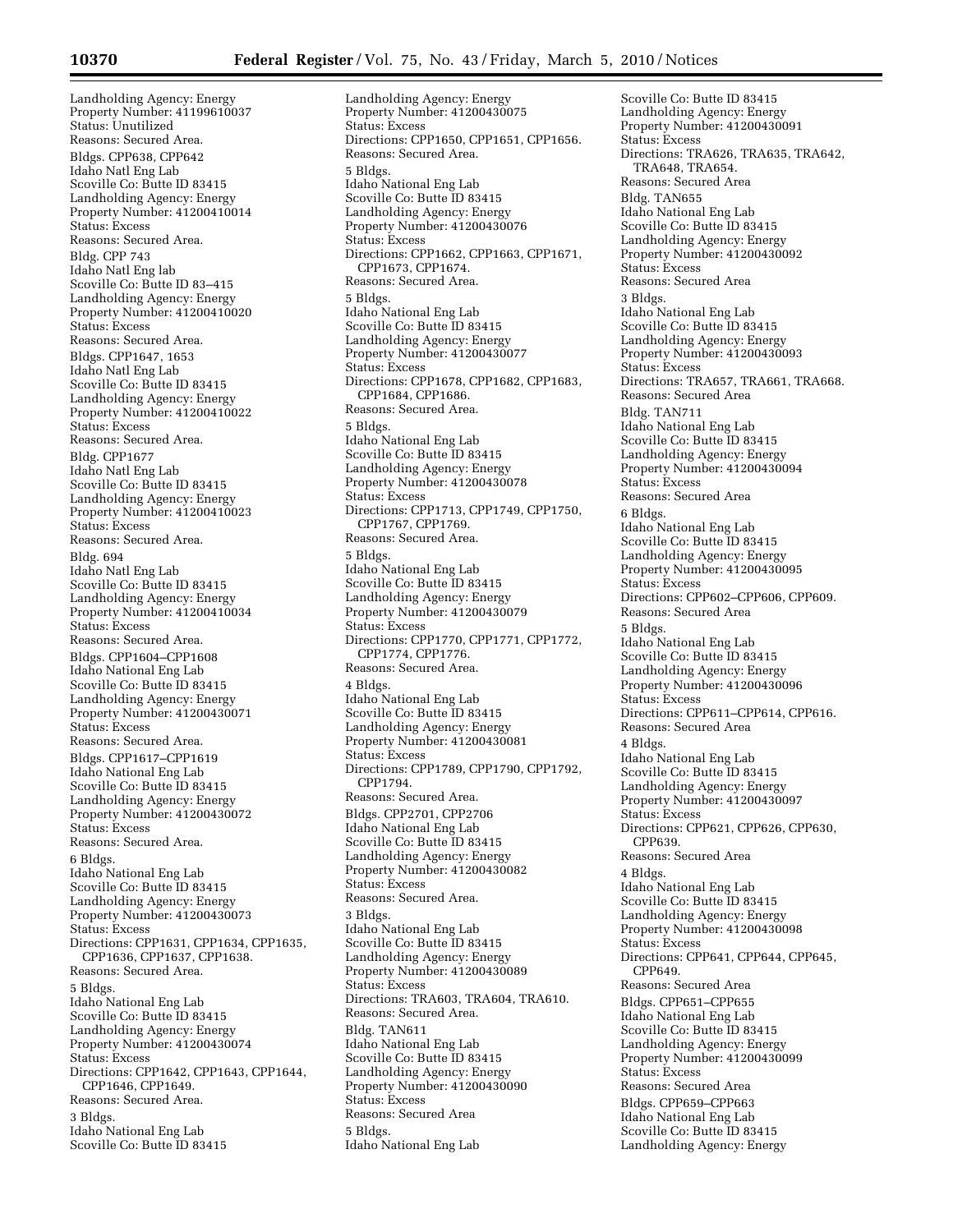Property Number: 41200440001 Status: Excess Reasons: Secured Area Bldgs. CPP666, CPP668 Idaho Naitonal Eng Lab Scoville Co: Butte ID 83415 Landholding Agency: Energy Property Number: 41200440002 Status: Excess Reasons: Secured Area 1 Bldg. Idaho National Eng Lab Scoville Co: Butte ID 83415 Landholding Agency: Energy Property Number: 41200440004 Status: Excess Directions: CPP684 Reasons: Secured Area 5 Bldgs. Idaho National Eng Lab Scoville Co: Butte ID 83415 Landholding Agency: Energy Property Number: 41200440005 Status: Excess Directions: CPP692, CPP694, CPP697– CPP699. Reasons: Secured Area 3 Bldgs. Idaho National Eng Lab Scoville Co: Butte ID 83415 Landholding Agency: Energy Property Number: 41200440006 Status: Excess Directions: CPP701, CPP701A, CPP708. Reasons: Secured Area Bldgs. 711, 719A Idaho National Eng Lab Scoville Co: Butte ID 83415 Landholding Agency: Energy Property Number: 41200440007 Status: Excess Reasons: Secured Area 4 Bldgs. Idaho National Eng Lab Scoville Co: Butte ID 83415 Landholding Agency: Energy Property Number: 41200440008 Status: Excess Directions: CPP724–CPP726, CPP728. Reasons: Secured Area Bldg. CPP729/741 Idaho National Eng Lab Scoville Co: Butte ID 83415 Landholding Agency: Energy Property Number: 41200440012 Status: Excess Reasons: Secured Area Bldgs. CPP733, CPP736 Idaho National Eng Lab Scoville Co: Butte ID 83415 Landholding Agency: Energy Property Number: 41200440013 Status: Excess Reasons: Secured Area Bldgs. CPP740, CPP742 Idaho National Eng Lab Scoville Co: Butte ID 83415 Landholding Agency: Energy Property Number: 41200440014 Status: Excess Reasons: Secured Area Bldgs. CPP746, CPP748 Idaho National Eng Lab Scoville Co: Butte ID 83415

Landholding Agency: Energy Property Number: 41200440015 Status: Excess Reasons: Secured Area 3 Bldgs. Idaho National Eng Lab CPP750, CPP751, CPP752 Scoville Co: Butte ID 83415 Landholding Agency: Energy Property Number: 41200440016 Status: Excess Reasons: Secured Area 3 Bldgs. Idaho National Eng Lab CPP753, CPP753A, CPP754 Scoville Co: Butte ID 83415 Landholding Agency: Energy Property Number: 41200440017 Status: Excess Reasons: Secured Area Bldgs. CPP760, CPP763 Idaho National Eng Lab Scoville Co: Butte ID 83415 Landholding Agency: Energy Property Number: 41200440018 Status: Excess Reasons: Secured Area Bldgs. CPP764, CPP765 Idaho National Eng Lab Scoville Co: Butte ID 83415 Landholding Agency: Energy Property Number: 41200440019 Status: Excess Reasons: Secured Area Bldgs. CPP767, CPP768 Idaho National Eng Lab Scoville Co: Butte ID 83415 Landholding Agency: Energy Property Number: 41200440020 Status: Excess Reasons: Secured Area Bldgs. CPP791, CPP795 Idaho National Eng Lab Scoville Co: Butte ID 83415 Landholding Agency: Energy Property Number: 41200440021 Status: Excess Reasons: Secured Area 3 Bldgs. Idaho National Eng Lab CPP796, CPP797, CPP799 Scoville Co: Butte ID 83415 Landholding Agency: Energy Property Number: 41200440022 Status: Excess Reasons: Secured Area Bldgs. CPP701B, CPP719 Idaho National Eng Lab Scoville Co: Butte ID 83415 Landholding Agency: Energy Property Number: 41200440023 Status: Excess Reasons: Secured Area Bldgs. CPP720A, CPP720B Idaho National Eng Lab Scoville Co: Butte ID 83415 Landholding Agency: Energy Property Number: 41200440024 Status: Excess Reasons: Secured Area Bldg. CPP1781 Idaho National Eng Lab Scoville Co: Butte ID 83415 Landholding Agency: Energy

Property Number: 41200440025 Status: Excess Reasons: Secured Area 2 Bldgs. Idaho National Eng Lab CPP0000VES–UTI–111, VES–UTI–112 Scoville Co: Butte ID 83415 Landholding Agency: Energy Property Number: 41200440026 Status: Excess Reasons: Secured Area Bldgs. TAN704, TAN733 Idaho National Eng Lab Scoville Co: Butte ID 83415 Landholding Agency: Energy Property Number: 41200440028 Status: Excess Reasons: Secured Area Bldgs. TAN1611, TAN1614 Idaho National Eng Lab Scoville Co: Butte ID 83415 Landholding Agency: Energy Property Number: 41200440029 Status: Excess Reasons: Secured Area Bldg. CF633 Idaho Natl Laboratory Scoville Co: Butte ID 83415 Landholding Agency: Energy Property Number: 41200520005 Status: Excess Reasons: Extensive deterioration. Bldgs. B23–602, B27–601 Idaho Natl Laboratory Idaho Falls ID 83415 Landholding Agency: Energy Property Number: 41200820003 Status: Unutilized Reasons: Secured Area. Bldgs. CF–635, CF650 Idaho Natl Laboratory Idaho Falls ID 83415 Landholding Agency: Energy Property Number: 41200820005 Status: Unutilized Reasons: Secured Area, Within 2000 ft. of flmmable or explosive material. Bldgs. CF–662, CF–692 Idaho Natl Laboratory Idaho Falls ID 83415 Landholding Agency: Energy Property Number: 41200820006 Status: Unutilized Reasons: Secured Area, Extensive deterioration. Bldg. CF–666 Idaho National Laboratory Idaho Falls ID 83415 Landholding Agency: Energy Property Number: 41201010005 Status: Unutilized Reasons: Within 2000 ft. of flammable or explosive material, Secured Area. Illinois Bldg. CB562–7141 Wilborn Creek Shelbyville IL 62565 Landholding Agency: COE Property Number: 31200620009 Status: Excess Reasons: Extensive deterioration. Bldg. CB562–7153 Wilborn Creek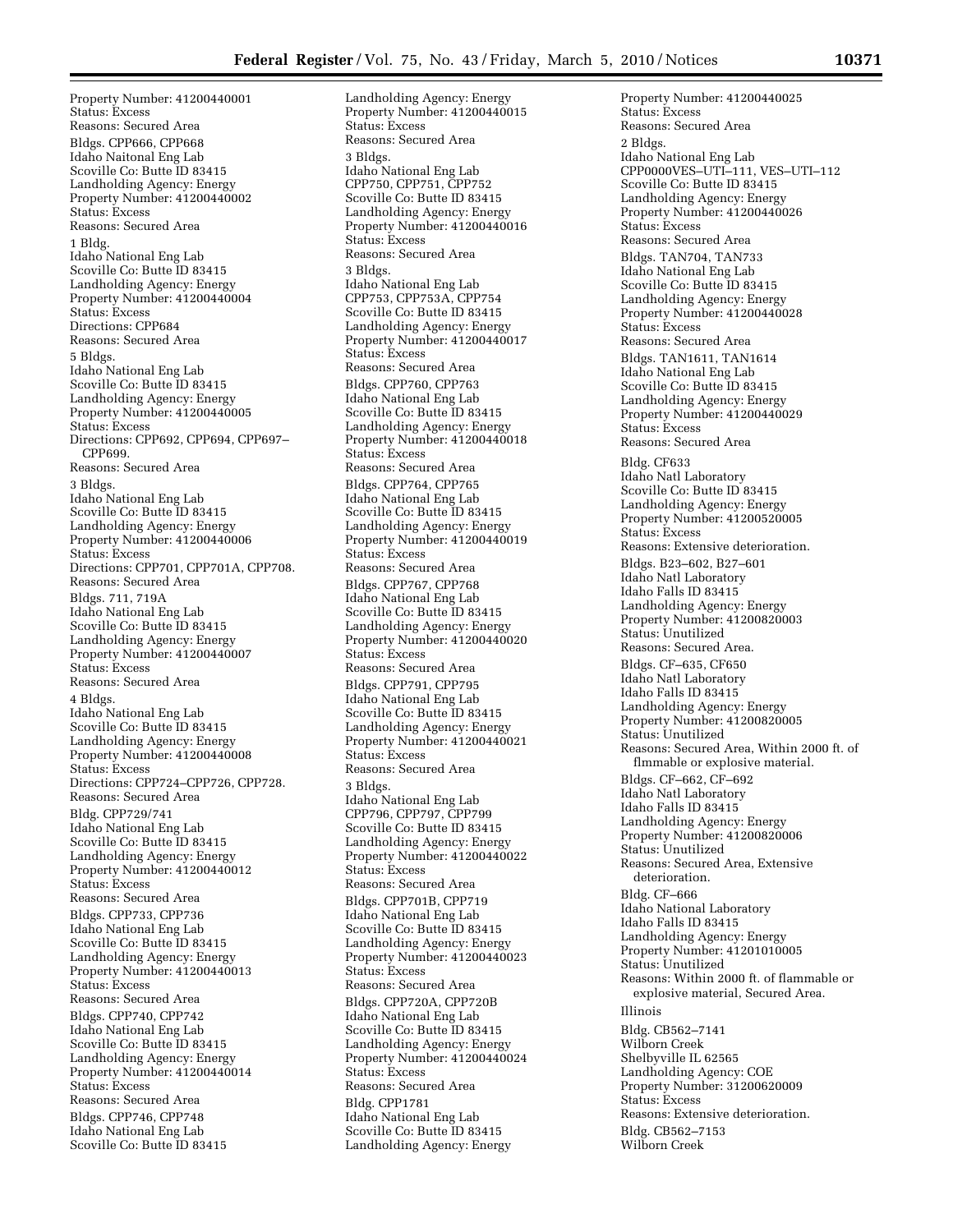Shelbyville IL 62565 Landholding Agency: COE Property Number: 31200620010 Status: Excess Reasons: Extensive deterioration. Bldg. CB562–7162 Bo Wood Shelbyville IL 62565 Landholding Agency: COE Property Number: 31200620011 Status: Excess Reasons: Extensive deterioration. Bldg. CB562–7163 Bo Wood Shelbyville IL 62565 Landholding Agency: COE Property Number: 31200620012 Status: Excess Reasons: Extensive deterioration. Bldg. CB562–7164 Bo Wood Shelbyville IL 62565 Landholding Agency: COE Property Number: 31200620013 Status: Excess Reasons: Extensive deterioration. Bldg. CB562–7165 Bo Wood Shelbyville IL 62565 Landholding Agency: COE Property Number: 31200620014 Status: Excess Reasons: Extensive deterioration. Bldg. CB562–7196 Whitley Creek Shelbyville IL 62565 Landholding Agency: COE Property Number: 31200620015 Status: Excess Reasons: Extensive deterioration. Bldg. CB562–7197 Whitley Creek Shelbyville IL 62565 Landholding Agency: COE Property Number: 31200620016 Status: Excess Reasons: Extensive deterioration. Bldg. CB562–7199 Whitley Creek Shelbyville IL 62565 Landholding Agency: COE Property Number: 31200620017 Status: Excess Reasons: Extensive deterioration. Bldg. CB562–7200 Whitley Creek Shelbyville IL 62565 Landholding Agency: COE Property Number: 31200620018 Status: Excess Reasons: Extensive deterioration. Bldg. CB562–9042 Whitley Creek Shelbyville IL 62565 Landholding Agency: COE Property Number: 31200620019 Status: Excess Reasons: Extensive deterioration. Bldg. CB639–7876 Rend Lake Benton IL 62812 Landholding Agency: COE Property Number: 31200620020 Status: Excess

Reasons: Extensive deterioration. Fee Booth Bo Wood Recreation Area Shelbyville IL 62565 Landholding Agency: COE Property Number: 31200630008 Status: Unutilized Reasons: Extensive deterioration. Comfort Station Rend Lake Benton IL 62812 Landholding Agency: COE Property Number: 31200710004 Status: Excess Reasons: Extensive deterioration. Comfort Station Rend Lake Project Benton IL 62812 Landholding Agency: COE Property Number: 31200740001 Status: Excess Reasons: Extensive deterioration. Repair Unit Land 400 Old Rock Rd. Granite City IL 62040 Landholding Agency: COE Property Number: 31200920005 Status: Unutilized Reasons: Extensive deterioration. 22 Comfort Stations Carlyle Lake Project Carlyle IL 62231 Landholding Agency: COE Property Number: 31200920032 Status: Unutilized Directions: CB561–7908, 7909, 7911, 7926, 7927, 7997, 7998, 7999, 8016, 8035, 8037, 8038, 8039, 8040, 8041, 8042, 8078, 8079, 8081, 8097, 8106, 8126. Reasons: Extensive deterioration. 8 Bldgs. Lake Shelbyville Project Shelbyville IL 62565 Landholding Agency: COE Property Number: 31200920033 Status: Excess Directions: CB562–7062, 7087, 7088, 7089, 7106, 7140, 7166, 9038. Reasons: Extensive deterioration. 23 Bldgs. Rend Lake Project Benton IL 62812 Landholding Agency: COE Property Number: 31200920034 Status: Excess Directions: CB639–7750, 8771, 7757, 7800, 7801, 7811, 7824, 7833, 7834, 7835, 7836, 7838, 7842, 7840, 7839, 7841, 7850, 7870, 7874, 7875, 7877, 7878, 7891. Reasons: Extensive deterioration. Trailer Rend Lake Project Benton IL 62812 Landholding Agency: COE Property Number: 31200940003 Status: Excess Reasons: Extensive deterioration. Bldgs. 306A, B, C, TR–5 Argonne National Lab Argonne IL 60439 Landholding Agency: Energy Property Number: 41200720017 Status: Excess Reasons: Secured Area.

Bldgs. 310, 330 Argonne National Lab DuPage IL 60439 Landholding Agency: Energy Property Number: 41200920007 Status: Excess Reasons: Contamination, Secured Area. Indiana Bldg. 62, VA Medical Center East 38th Street Marion Co: Grant IN 46952 Landholding Agency: VA Property Number: 97199230003 Status: Excess Reasons: Extensive deterioration. Iowa Tract 137 Camp Dodge Johnston Co: Polk IA 50131–1902 Landholding Agency: COE Property Number: 31200410001 Status: Excess Reasons: Extensive deterioration. Bldg. 29355 Island View Park Centerville IA 52544 Landholding Agency: COE Property Number: 31201010002 Status: Excess Reasons: Extensive deterioration. Kansas No. 01017 Kanopolis Project Marquette Co: Ellsworth KS 67456 Landholding Agency: COE Property Number: 31200210001 Status: Unutilized Reasons: Extensive deterioration. 6 Bldgs. Cottonwood Point/Hillsboro Cove Marion Co: Coffey KS 66861 Landholding Agency: COE Property Number: 31200340001 Status: Excess Reasons: Extensive deterioration. 20 Bldgs. Riverside Burlington Co: Coffey KS 66839–8911 Landholding Agency: COE Property Number: 31200340002 Status: Excess Reasons: Extensive deterioration. 2 Bldgs. Canning Creek/Richey Cove Council Grove Co: Morris KS 66846–9322 Landholding Agency: COE Property Number: 31200340003 Status: Excess Reasons: Extensive deterioration. 6 Bldgs. Santa Fe Trail/Outlet Channel Council Grove Co: Morris KS 66846 Landholding Agency: COE Property Number: 31200340004 Status: Excess Reasons: Extensive deterioration. 16 Bldgs. Cottonwood Point Marion KS Landholding Agency: COE Property Number: 31200530003 Status: Excess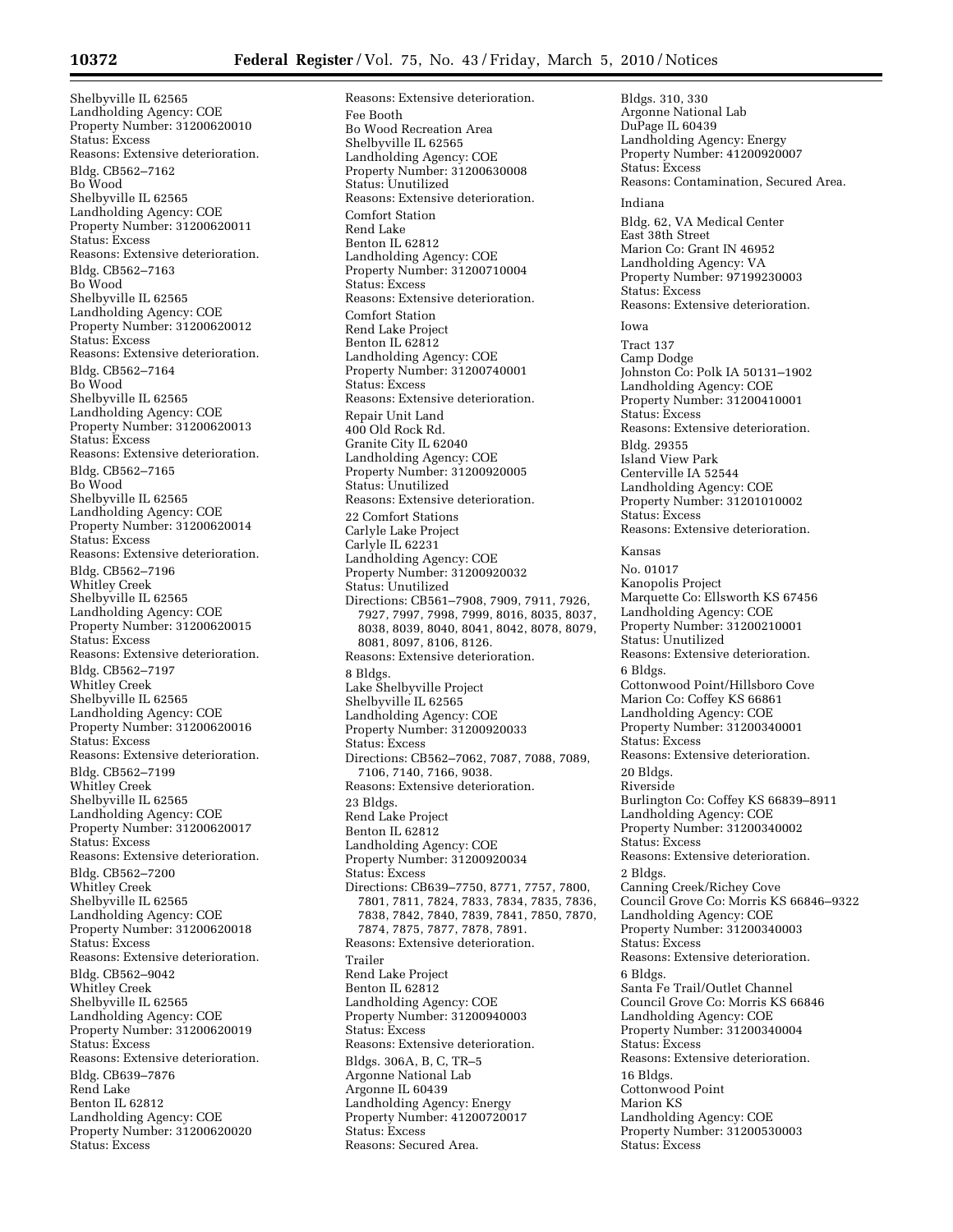Reasons: Extensive deterioration. 3 Bldgs. Damsite PUA Fall River Co: Greenwood KS 67047 Landholding Agency: COE Property Number: 31200530004 Status: Excess Reasons: Extensive deterioration. 2 Bldgs. Damsite PUA Fall River Co: Greenwood KS 6047 Landholding Agency: COE Property Number: 31200530005 Status: Excess Reasons: Extensive deterioration. Bldgs. Canning Creek Council Grove Co: Morris KS 66846 Landholding Agency: COE Property Number: 31200620022 Status: Excess Reasons: Extensive deterioration. Bldgs. 28370, 28373, 28298 Melvern Lake Melvern Co: Osage KS 66510 Landholding Agency: COE Property Number: 31200710006 Status: Excess Reasons: Extensive deterioration. Bldgs. 51026, 40016 Outlet Park Junction City KS 66441 Landholding Agency: COE Property Number: 31201010003 Status: Excess Reasons: Extensive deterioration. Kentucky Spring House Kentucky River Lock and Dam No. 1 Highway 320 Carrollton Co: Carroll KY 41008 Landholding Agency: COE Property Number: 21199040416 Status: Unutilized Reasons: Other—Spring House. 6-Room Dwelling Green River Lock and Dam No. 3 Rochester Co: Butler KY 42273 Landholding Agency: COE Property Number: 31199120010 Status: Unutilized Directions: Off State Hwy 369, which runs off of Western Ky. Parkway. Reasons: Floodway. 2-Car Garage Green River Lock and Dam No. 3 Rochester Co: Butler KY 42273 Landholding Agency: COE Property Number: 31199120011 Status: Unutilized Directions: Off State Hwy 369, which runs off of Western Ky. Parkway. Reasons: Floodway. Office and Warehouse Green River Lock and Dam No. 3 Rochester Co: Butler KY 42273 Landholding Agency: COE Property Number: 31199120012 Status: Unutilized Directions: Off State Hwy 369, which runs off of Western Ky. Parkway. Reasons: Floodway. 2 Pit Toilets

Green River Lock and Dam No. 3 Rochester Co: Butler KY 42273 Landholding Agency: COE Property Number: 31199120013 Status: Unutilized Reasons: Floodway. Tract 1379 Barkley Lake Eddyville Co: Lyon KY 42038 Landholding Agency: COE Property Number: 31200420001 Status: Unutilized Reasons: Other—landlocked. Tract 4300 Barkley Lake Cadiz Co: Trigg KY 42211 Landholding Agency: COE Property Number: 31200420002 Status: Unutilized Reasons: Floodway. Tracts 317, 318, 319 Barkley Lake Grand Rivers Co: Lyon KY 42045 Landholding Agency: COE Property Number: 31200420003 Status: Unutilized Reasons: Floodway. Steel Structure Mcalpine Locks Louisville KY 40212 Landholding Agency: COE Property Number: 31200440006 Status: Excess Reasons: Floodway, Within 2000 ft. of flammable or explosive material. Comfort Station Mcalpine Locks Louisville KY 40212 Landholding Agency: COE Property Number: 31200440007 Status: Excess Reasons: Within 2000 ft. of flammable or explosive material Floodway. Shelter Mcalpine Locks Louisville KY 40212 Landholding Agency: COE Property Number: 31200440008 Status: Excess Reasons: Floodway, Within 2000 ft. of flammable or explosive material. Parking Lot Mcalpine Locks Louisville KY 40212 Landholding Agency: COE Property Number: 31200440009 Status: Excess Reasons: Floodway, Within 2000 ft. of flammable or explosive material. Loading Docks Nolin Lake Bee Spring KY 42007 Landholding Agency: COE Property Number: 31200540006 Status: Unutilized Reasons: Extensive deterioration. Sewage Treatment Plant Smith Ridge Rec Area Campbellsville KY 42718 Landholding Agency: COE Property Number: 31200740008 Status: Excess Reasons: Extensive deterioration. Sewage Treatment Plant

Carr Creek Lake Sassafras KY 41759 Landholding Agency: COE Property Number: 31200920029 Status: Unutilized Reasons: Floodway, Extensive deterioration. Sewage Plant, Pump Station Nolin River Lake Bee Spring KY Landholding Agency: COE Property Number: 31200930005 Status: Excess Reasons: Extensive deterioration. Launching Ramp Wolf Creek Dam Somerset KY 42501 Landholding Agency: COE Property Number: 31200940005 Status: Unutilized Reasons: Floodway. Louisiana Bldg. 11 Naval Support Activity New Orleans LA 70142 Landholding Agency: Navy Property Number: 77200810027 Status: Excess Reasons: Secured Area, Extensive deterioration. Maryland Brandywine Family Hsg. Annex 13001–13041 Molly Berry Rd. Brandywine MD 20613 Landholding Agency: GSA Property Number: 54201010006 Status: Surplus GSA Number: NCR–D–MR–1108–AA Reasons: Within 2000 ft. of flammable or explosive material. Bldg. 2075 Naval Surface Warfare Indian Head MD Landholding Agency: Navy Property Number: 77200630043 Status: Excess Reasons: Extensive deterioration. 9 Bldgs National Naval Medical Ctr Bethesda MD 20889 Landholding Agency: Navy Property Number: 77200920028 Status: Unutilized Directions: 17, 18, 21, 49, 69, 141, 146, 150, 174. Reasons: Extensive deterioration, Secured Area. 5 Bldgs. National Naval Medical Ctr Bethesda MD Landholding Agency: Navy Property Number: 77200920030 Status: Unutilized Directions: 23, 29, 139, 176, 219. Reasons: Secured Area. Massachusetts Lee House Knightville Dam Project Huntington MA Landholding Agency: COE Property Number: 31200720003 Status: Unutilized Reasons: Extensive deterioration.

Westview Street Wells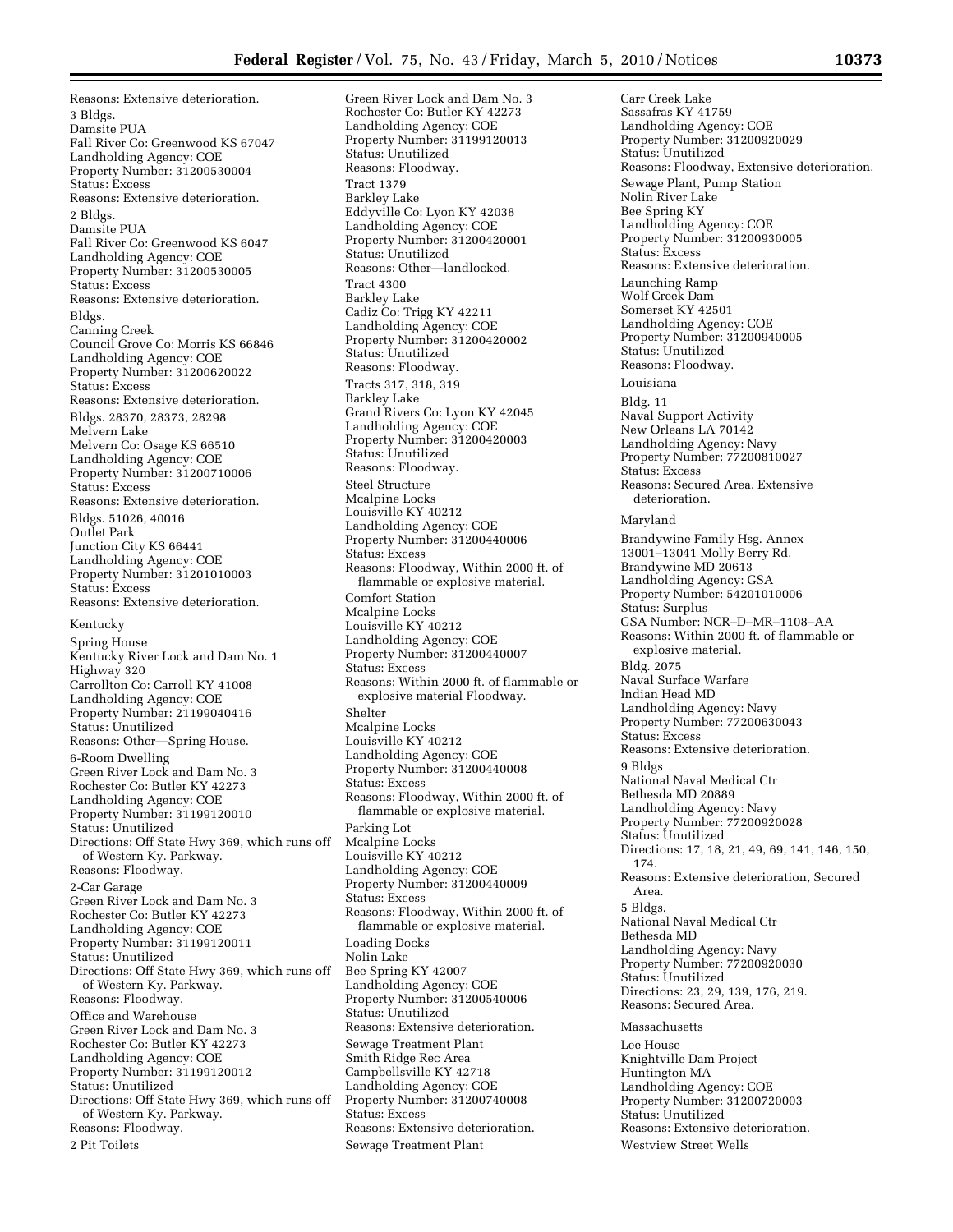Lexington MA 02173 Landholding Agency: VA Property Number: 97199920001 Status: Unutilized Reasons: Extensive deterioration. Mississippi Bldg. CB–70 Columbus Lake Columbus MS 39701 Landholding Agency: COE Property Number: 31200820009 Status: Unutilized Reasons: Extensive deterioration. Bldg. 3053 ERDC Vicksburg MS 39180 Landholding Agency: COE Property Number: 31200930008 Status: Unutilized Reasons: Extensive deterioration. Bldg. 9 Construction Battalion Center Gulfport MS Landholding Agency: Navy Property Number: 77200610039 Status: Unutilized Reasons: Secured Area, Extensive deterioration. Bldgs. 22, 27, 41 Construction Battalion Center Gulfport MS Landholding Agency: Navy Property Number: 77200610040 Status: Unutilized Reasons: Extensive deterioration, Secured Area. Bldgs. 108, 181, 183 Construction Battalion Center Gulfport MS Landholding Agency: Navy Property Number: 77200610041 Status: Unutilized Reasons: Extensive deterioration, Secured Area. Bldg. 201 Construction Battalion Center Gulfport MS Landholding Agency: Navy Property Number: 77200610042 Status: Unutilized Reasons: Secured Area, Extensive deterioration. Bldgs. 270, 270A–1, 270A–2 Construction Battalion Center Gulfport MS Landholding Agency: Navy Property Number: 77200610043 Status: Unutilized Reasons: Extensive deterioration, Secured Area. Bldgs. 375, 420 Construction Battalion Center Gulfport MS Landholding Agency: Navy Property Number: 77200610044 Status: Unutilized Reasons: Extensive deterioration, Secured Area. Bldgs. 95, 96 Naval Air Station Meridian MS 39309 Landholding Agency: Navy Property Number: 77200720046 Status: Unutilized

Reasons: Within 2000 ft. of flammable or explosive material Within airport runway clear zone, Secured Area. Bldg. 167 Naval Air Station Meridian MS 39309 Landholding Agency: Navy Property Number: 77200720047 Status: Unutilized Reasons: Secured Area. Bldgs. 212, 228 Naval Air Station Meridian MS 39309 Landholding Agency: Navy Property Number: 77200720048 Status: Unutilized Reasons: Secured Area. Bldgs. 266, 267 Naval Air Station Meridian MS 39309 Landholding Agency: Navy Property Number: 77200720049 Status: Unutilized Reasons: Secured Area. Bldgs. 351, 445 Naval Air Station Meridian MS 39309 Landholding Agency: Navy Property Number: 77200720050 Status: Unutilized Reasons: Secured Area. Bldgs. 182, 183 Naval Air Station Meridian MS 39309 Landholding Agency: Navy Property Number: 77200810014 Status: Unutilized Reasons: Secured Area. Bldgs. 222, 230, 326 Naval Air Station Meridian MS 39309 Landholding Agency: Navy Property Number: 77200810015 Status: Unutilized Reasons: Secured Area. Bldg. 6, Boiler Plant Biloxi VA Medical Center Gulfport Co: Harrison MS 39531 Landholding Agency: VA Property Number: 97199410001 Status: Unutilized Reasons: Floodway. Bldg. 67 Biloxi VA Medical Center Gulfport Co: Harrison MS 39531 Landholding Agency: VA Property Number: 97199410008 Status: Unutilized Reasons: Extensive deterioration. Bldg. 68 Biloxi VA Medical Center Gulfport Co: Harrison MS 39531 Landholding Agency: VA Property Number: 97199410009 Status: Unutilized Reasons: Extensive deterioration. Missouri Rec Office Harry S. Truman Dam Osceola Co: St. Clair MO 64776 Landholding Agency: COE Property Number: 31200110001 Status: Unutilized

Reasons: Extensive deterioration. Privy/Nemo Park Pomme de Terre Lake Hermitage MO 65668 Landholding Agency: COE Property Number: 31200120001 Status: Excess Reasons: Extensive deterioration. Privy No. 1/Bolivar Park Pomme de Terre Lake Hermitage MO 65668 Landholding Agency: COE Property Number: 31200120002 Status: Excess Reasons: Extensive deterioration. Privy No. 2/Bolivar Park Pomme de Terre Lake Hermitage MO 65668 Landholding Agency: COE Property Number: 31200120003 Status: Excess Reasons: Extensive deterioration. #07004, 60006, 60007 Crabtree Cove/Stockton Area Stockton MO 65785 Landholding Agency: COE Property Number: 31200220007 Status: Excess Reasons: Extensive deterioration. Bldg. Old Mill Park Area Stockton MO 65785 Landholding Agency: COE Property Number: 31200310007 Status: Excess Reasons: Extensive deterioration. Stockton Lake Proj. Ofc. Stockton Co: Cedar MO 65785 Landholding Agency: COE Property Number: 31200330004 Status: Unutilized Reasons: Extensive deterioration. House Tract 1105 Thurnau Mitigation Site Craig Co: Holt MO 64437 Landholding Agency: COE Property Number: 31200420005 Status: Unutilized Reasons: Extensive deterioration. 30x36 Barn Tract 1105 Thurnau Mitigation Site Craig Co: Holt MO 64437 Landholding Agency: COE Property Number: 31200420006 Status: Unutilized Reasons: Extensive deterioration. 30x26 Barn Tract 1105 Thurnau Mitigation Site Craig Co: Holt MO 64437 Landholding Agency: COE Property Number: 31200420007 Status: Unutilized Reasons: Extensive deterioration. 30x10 Shed Tract 1105 Thurnau Mitigation Site Craig Co: Holt MO 64437 Landholding Agency: COE Property Number: 31200420008 Status: Unutilized Reasons: Extensive deterioration.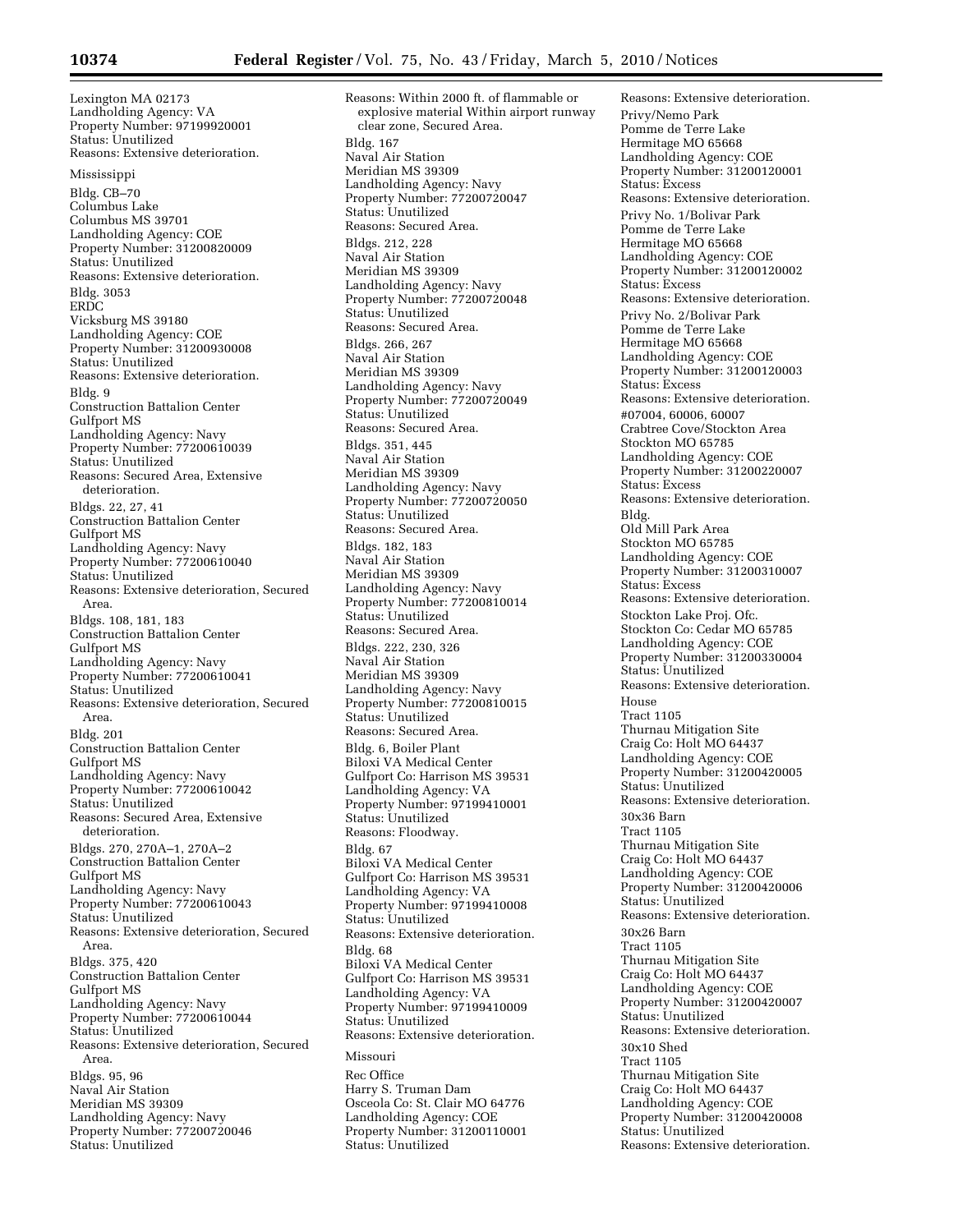30x26 Shed Tract 1105 Thurnau Mitigation Site Craig Co: Holt MO 64437 Landholding Agency: COE Property Number: 31200420009 Status: Unutilized Reasons: Extensive deterioration. 9x9 Shed Tract 1105 Thurnau Mitigation Site Craig Co: Holt MO 64437 Landholding Agency: COE Property Number: 31200420010 Status: Unutilized Reasons: Extensive deterioration. Tract 1111 Thurnau Mitigation Site Craig Co: Holt MO 64437 Landholding Agency: COE Property Number: 31200420011 Status: Excess Reasons: Extensive deterioration. Shower Pomme de Terre Lake Hermitage Co: Polk MO 65668 Landholding Agency: COE Property Number: 31200420012 Status: Unutilized Reasons: Extensive deterioration. 11 Bldgs. Warsaw MO 65355 Landholding Agency: COE Property Number: 31200430013 Status: Excess Directions: Fairfield, Tally Bend, Cooper Creek, Shawnee Bend. Reasons: Extensive deterioration. 2 Storage Bldgs. District Service Base St. Louis MO Landholding Agency: COE Property Number: 31200430014 Status: Excess Reasons: Extensive deterioration. Privy Pomme de Terre Lake Wheatland Co: Hickory MO Landholding Agency: COE Property Number: 31200440010 Status: Underutilized Reasons: Floodway. Vault Toilet Ruark Bluff Stockton MO Landholding Agency: COE Property Number: 31200440011 Status: Excess Reasons: Extensive deterioration. Comfort Station Overlook Area Stockton MO Landholding Agency: COE Property Number: 31200440012 Status: Excess Reasons: Extensive deterioration. Maintenance Building Missouri River Area Napoleon Co: Lafayette MO 64074 Landholding Agency: COE Property Number: 31200510007 Status: Excess Reasons: Floodway. Bldg. 34001

Orleans Trail Park Stockton MO 65785 Landholding Agency: COE Property Number: 31200510008 Status: Excess Reasons: Extensive deterioration. Bldgs. 34016, 34017 Orleans Trail Park Stockton MO 65785 Landholding Agency: COE Property Number: 31200510009 Status: Excess Reasons: Extensive deterioration. Bldg. Pomme de Terre Lake Hermitage MO 65668 Landholding Agency: COE Property Number: 31200610008 Status: Unutilized Reasons: Extensive deterioration. Bldgs. 43841, 43919 Clearwater Project Piedmont MO 63957 Landholding Agency: COE Property Number: 31200630010 Status: Unutilized Reasons: Extensive deterioration. Dwelling Harry S. Truman Project Roscoe MO Landholding Agency: COE Property Number: 31200640013 Status: Unutilized Reasons: Extensive deterioration. Bldg. 50005 Ruark Bluff East Stockton MO 65785 Landholding Agency: COE Property Number: 31200710011 Status: Excess Reasons: Extensive deterioration. Bldg. 07002 Crabtree Cove Park Stockton MO 65785 Landholding Agency: COE Property Number: 31200710012 Status: Excess Reasons: Extensive deterioration. Comfort Station Riverlands Way Access West Alton MO 63386 Landholding Agency: COE Property Number: 31200710013 Status: Excess Reasons: Extensive deterioration. Bldg. #55001 Cooper Creek Warsaw MO 65355 Landholding Agency: COE Property Number: 31200720005 Status: Excess Reasons: Extensive deterioration. Bldgs. 40006, 40007 Pomme de Terre Lake Pittsburg MO 65724 Landholding Agency: COE Property Number: 31200730012 Status: Excess Reasons: Extensive deterioration. 3 Facilities Wappapello Lake Project Wayne MO 63966 Landholding Agency: COE

Property Number: 31200730013 Status: Excess Reasons: Extensive deterioration. Bldgs. 05004, 05008 Cedar Ridge Park Stockton MO 65785 Landholding Agency: COE Property Number: 31200740009 Status: Excess Reasons: Extensive deterioration. Bldg. 11002 Greenfield Access Stockton MO 65785 Landholding Agency: COE Property Number: 31200740010 Status: Excess Reasons: Extensive deterioration. Bldgs. 14008, 14009, 14010 Hawker Point Park Stockton MO 65785 Landholding Agency: COE Property Number: 31200740011 Status: Excess Reasons: Extensive deterioration. Bldg. 34006 Orleans Trail Park Stockton MO 65785 Landholding Agency: COE Property Number: 31200740012 Status: Excess Reasons: Extensive deterioration. Bldg. ES801–8319 Wappapello Lake Project Wayne MO 63966 Landholding Agency: COE Property Number: 31200740013 Status: Excess Reasons: Extensive deterioration Bldg. 14004 Hawker Point Park Stockton MO 65785 Landholding Agency: COE Property Number: 31200820008 Status: Excess Reasons: Extensive deterioration. Picnic Shelter ES801–8357, 009R31 Wappapello MO 63966 Landholding Agency: COE Property Number: 31200830001 Status: Excess Reasons: Extensive deterioration. Picnic Shelter ES801–8358, 009R32 Wappapello MO 63966 Landholding Agency: COE Property Number: 31200830002 Status: Excess Reasons: Extensive deterioration. Bldgs. 23002, 23006 Masters Park Stockton MO 65785 Landholding Agency: COE Property Number: 31200840009 Status: Excess Reasons: Extensive deterioration. Bldgs. 50014, 50015 Ruark Bluff West Stockton MO 65785 Landholding Agency: COE Property Number: 31200840010 Status: Excess Reasons: Extensive deterioration. 10 Vault Comfort Station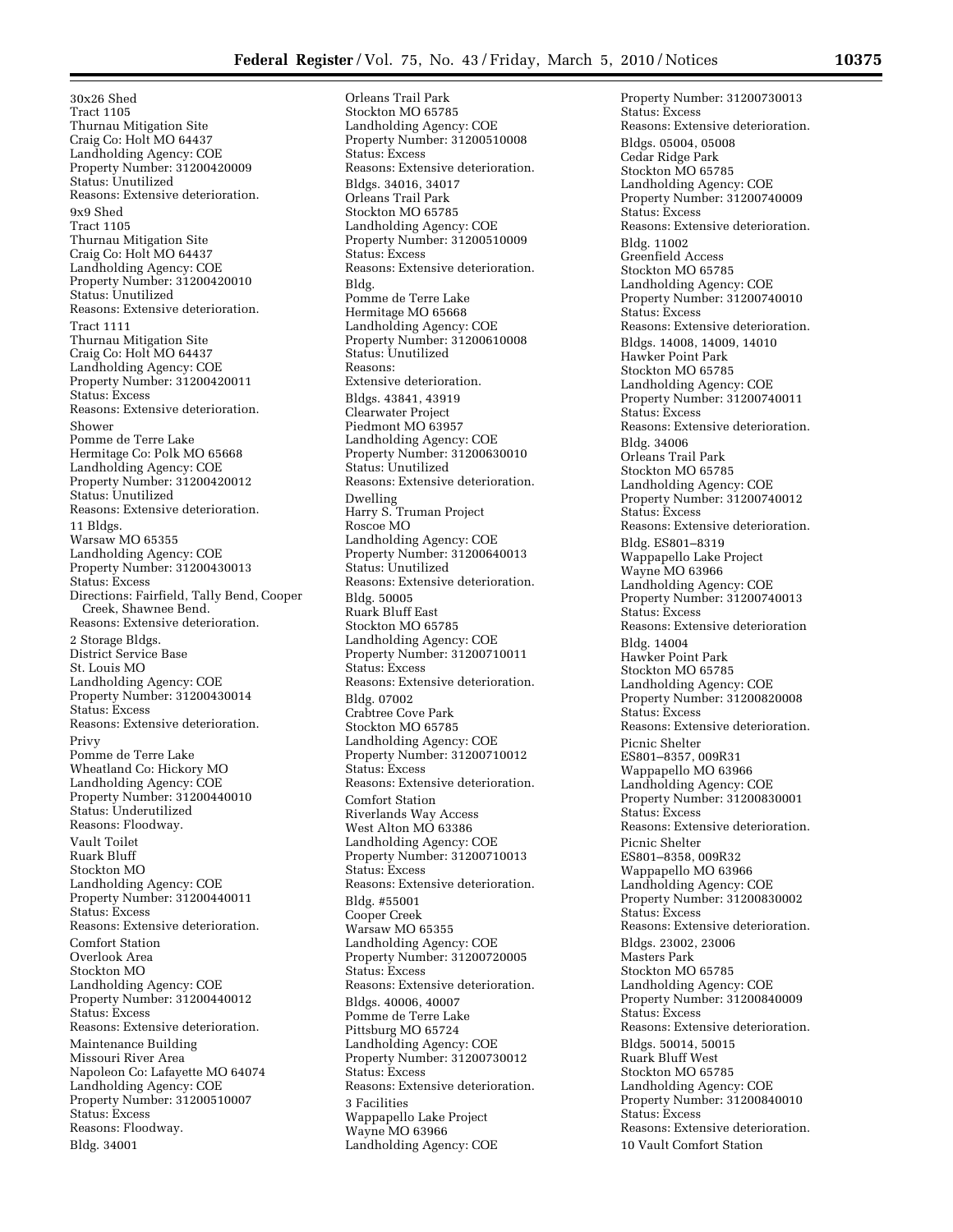Status: Excess

Mark Twain Lake Monroe City MO 63456 Landholding Agency: COE Property Number: 31200920045 Status: Excess Directions: CC302–7388, 7396, 7413, 7486, 7535, 7536, 7542, 7543, 7552, 7553. Reasons: Extensive deterioration. Picnic Shelter ES801–8343 Wappapello Lake Project Wappapello MO 63966 Landholding Agency: COE Property Number: 31200920046 Status: Excess Reasons: Extensive deterioration. 42 Privies Stockton Project Office Stockton MO 65785 Landholding Agency: COE Property Number: 31200920047 Status: Excess Directions: Cedar Ridge, Crabtree Cove, Hawker Point, High Point, Masters, Mutton Creek, Orleans Trail, Ruark Bluff East, Ruark Bluff West, Stockton Area. Reasons: Extensive deterioration Bldgs. 47005, 47018 Pomme de Terre Lake Hermitage MO 65724 Landholding Agency: COE Property Number: 31200920048 Status: Unutilized Reasons: Extensive deterioration. 30 Bldgs. Harry S. Truman Reservoir Warsaw MO 65355 Landholding Agency: COE Property Number: 31200920049 Status: Unutilized Directions: 13012, 13014, 13015, 31005, 31006, 31007, 40005, 40006, 40007, 51008, 51009, 60005, 60006, 60007, 60008, 60009, 60010, 70004, 70005, 70006, 13013, 51006, 51007, 51010, 63009, 63011, 70003, 07010, 60016, 63030. Reasons: Extensive deterioration. Bldg. 34010 Orleans Trail Park Stockton MO Landholding Agency: COE Property Number: 31200930006 Status: Excess Reasons: Extensive deterioration. 8 Bldgs. Harry Truman Reservoir Warsaw MO 65355 Landholding Agency: COE Property Number: 31200930007 Status: Unutilized Directions: #07007, 07008, 07009, 05011, 49008, 49009, 63004, 63005. Reasons: Extensive deterioration. 5 Well Houses Wappapello Lake Project Wayne MO 63966 Landholding Agency: COE Property Number: 31200940009 Status: Unutilized Reasons: Extensive deterioration. CC3029057, CC3027354 Mark Twain Lake Monroe City MO 63456 Landholding Agency: COE Property Number: 31201010004

Reasons: Extensive deterioration. Bldg. 3 VA Medical Center Jefferson Barracks Division St. Louis MO 63125 Landholding Agency: VA Property Number: 97200340001 Status: Underutilized Reasons: Secured Area. Bldg. 4 VA Medical Center Jefferson Barracks Division St. Louis MO Landholding Agency: VA Property Number: 97200340002 Status: Underutilized Reasons: Secured Area. Bldg. 27 VA Medical Center Jefferson Barracks Division St. Louis MO 63125 Landholding Agency: VA Property Number: 97200340003 Status: Underutilized Reasons: Secured Area. Bldg. 28 VA Medical Center Jefferson Barracks Division St. Louis MO 63125 Landholding Agency: VA Property Number: 97200340004 Status: Underutilized Reasons: Secured Area. Bldg. 29 VA Medical Center Jefferson Barracks Division St. Louis MO 63125 Landholding Agency: VA Property Number: 97200340005 Status: Underutilized Reasons: Secured Area. Bldg. 50 VA Medical Center Jefferson Barracks Division St. Louis MO 63125 Landholding Agency: VA Property Number: 97200340006 Status: Underutilized Reasons: Secured Area. Nebraska Vault Toilets Harlan County Project Republican NE 68971 Landholding Agency: COE Property Number: 31200210006 Status: Unutilized Reasons: Extensive deterioration. Patterson Treatment Plant Harlan County Project Republican NE 68971 Landholding Agency: COE Property Number: 31200210007 Status: Unutilized Reasons: Extensive deterioration. #30004 Harlan County Project Republican Co: Harlan NE 68971 Landholding Agency: COE Property Number: 31200220008 Status: Unutilized Reasons: Extensive deterioration. #3005, 3006

Harlan County Project Republican Co: Harlan NE 68971 Landholding Agency: COE Property Number: 31200220009 Status: Unutilized Reasons: Extensive deterioration. Bldgs. 70001, 70002 South Outlet Park Republican City NE Landholding Agency: COE Property Number: 31200510010 Status: Excess Reasons: Extensive deterioration. Bldgs. 40002, 40003, 40006 Harlan County Lake Republican City NE 68971 Landholding Agency: COE Property Number: 31200610009 Status: Excess Reasons: Extensive deterioration. Bldg. 40020 Harlan County Lake Republican City NE 68971 Landholding Agency: COE Property Number: 31200610010 Status: Excess Reasons: Extensive deterioration. 4 Bldgs. 43004, 43007, 43008, 43009 Republican City NE 68971 Landholding Agency: COE Property Number: 31200610011 Status: Excess Reasons: Extensive deterioration. 6 Bldgs. Harlan County Lake Republican City NE 68971 Landholding Agency: COE Property Number: 31200610012 Status: Excess Directions: 50003, 50004, 50005, 50006, 50007, 50008. Reasons: Extensive deterioration. Nevada 28 Facilities Nevada Test Site Mercury Co: Nye NV 89023 Landholding Agency: Energy Property Number: 41200310018 Status: Excess Reasons: Secured Area, Other contamination. 31 Bldgs./Facilities Nellis AFB Tonopah Test Range Tonopah Co: Nye NV 89049 Landholding Agency: Energy Property Number: 41200330003 Status: Unutilized Reasons: Secured Area. 42 Bldgs. Nellis Air Force Base Tonopah Co: Nye NV 89049 Landholding Agency: Energy Property Number: 41200410029 Status: Unutilized Directions: 49–01, NM104, NM105, 03–35A– H, 03–35J–N, 03–36A–C, 03–36E–H, 03– 36J–N, 03–36R, 03–37, 15036, 03–44A–D, 03–46, 03–47, 03–49, 03–88, 03–89, 03–90. Reasons: Secured Area. 241 Bldgs. Tonopah Test Range Tonopah Co: Nye NV 89049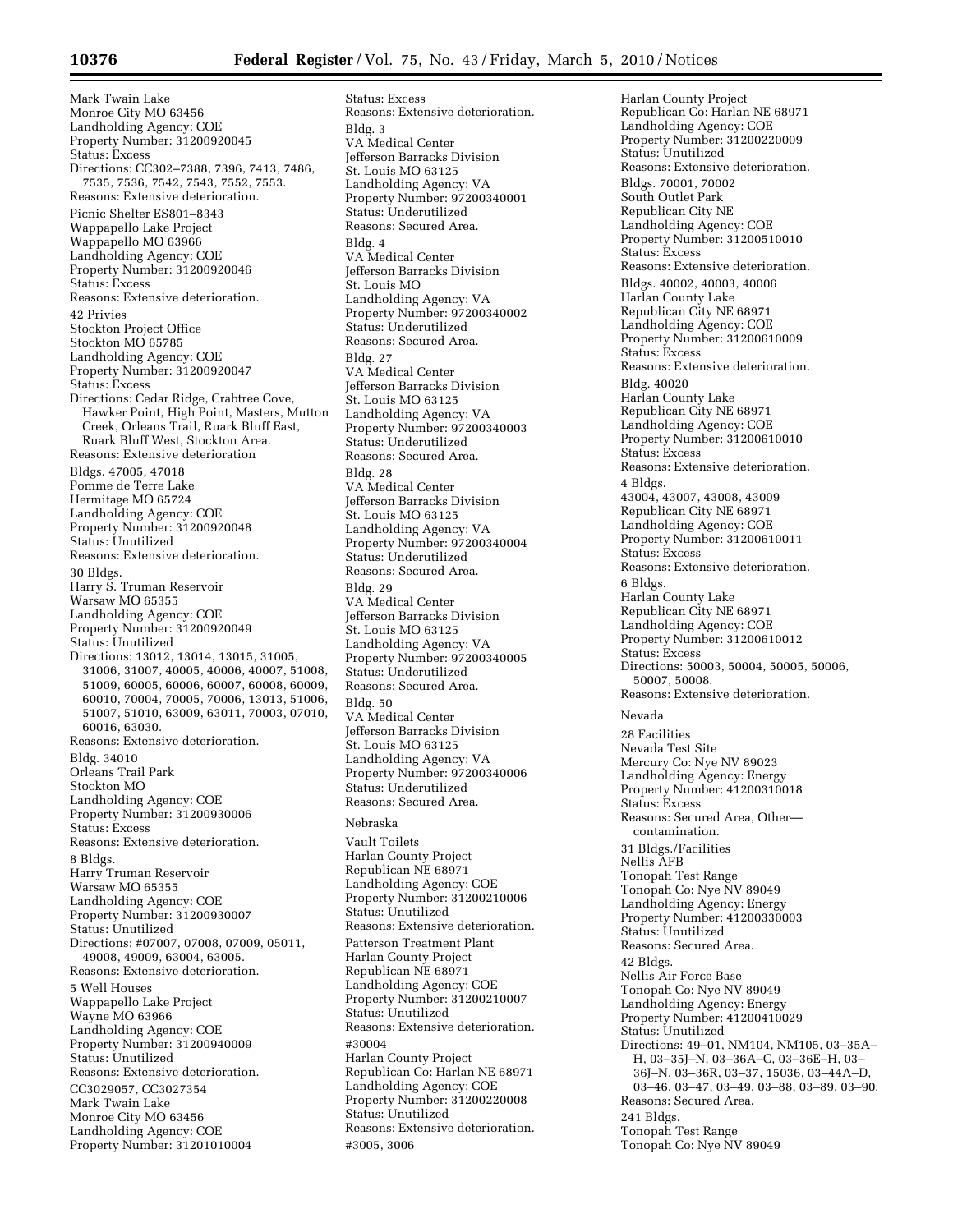Landholding Agency: Energy Property Number: 41200440036 Status: Excess Reasons: Within 2000 ft. of flammable or explosive material, Secured Area. 10 Bldgs. Nevada Test Site Mercury Co: Nye NV 89023 Landholding Agency: Energy Property Number: 41200610003 Status: Excess Reasons: Secured Area. 3 Bldgs. Nevada Test Site 23–790, 06–CP50, 26–2107 Mercury Co: Nye NV 89023 Landholding Agency: Navy Property Number: 77200510025 Status: Excess Reasons: Secured Area, Other contamination. Units 501–521 Naval Air Station Fallon NV Landholding Agency: Navy Property Number: 77200710017 Status: Excess Reasons: Secured Area. New Mexico Bldgs. 9252, 9268 Kirtland Air Force Base Albuquerque Co: Bernalillo NM 87185 Landholding Agency: Energy Property Number: 41199430002 Status: Unutilized Reasons: Extensive deterioration. Tech Area II Kirtland Air Force Base Albuquerque Co: Bernalillo NM 87105 Landholding Agency: Energy Property Number: 41199630004 Status: Unutilized Reasons: Within 2000 ft. of flammable or explosive material, Secured Area, Extensive deterioration. Bldg. 26, TA–33 Los Alamos National Laboratory Los Alamos NM 87545 Landholding Agency: Energy Property Number: 41199810004 Status: Unutilized Reasons: Secured Area, Extensive deterioration. Bldg. 2, TA–21 Los Alamos National Laboratory Los Alamos NM 87545 Landholding Agency: Energy Property Number: 41199810008 Status: Underutilized Reasons: Secured Area. Bldg. 5, TA–21 Los Alamos National Laboratory Los Alamos NM 87545 Landholding Agency: Energy Property Number: 41199810011 Status: Unutilized Reasons: Secured Area. Bldg. 116, TA–21 Los Alamos National Laboratory Los Alamos NM 87545 Landholding Agency: Energy Property Number: 41199810013 Status: Unutilized Reasons: Secured Area.

Bldg. 286, TA–21 Los Alamos National Laboratory Los Alamos NM 87545 Landholding Agency: Energy Property Number: 41199810016 Status: Unutilized Reasons: Secured Area. Bldg. 516, TA–16 Los Alamos National Laboratory Los Alamos NM 87545 Landholding Agency: Energy Property Number: 41199810021 Status: Unutilized Reasons: Extensive deterioration, Secured Area, Within 2000 ft. of flammable or explosive material. Bldg. 517, TA–16 Los Alamos National Laboratory Los Alamos NM 87545 Landholding Agency: Energy Property Number: 41199810022 Status: Unutilized Reasons: Secured Area, Extensive deterioration, Within 2000 ft. of flammable or explosive material. Bldg. 31 Los Alamos National Lab Los Alamos NM 87545 Landholding Agency: Energy Property Number: 41199930003 Status: Unutilized Reasons: Extensive deterioration, Secured Area. Bldg. 38, TA–14 Los Alamos National Lab Los Alamos NM 87545 Landholding Agency: Energy Property Number: 41199940004 Status: Unutilized Reasons: Extensive deterioration, Secured Area. Bldg. 9, TA–15 Los Alamos National Lab Los Alamos NM 87545 Landholding Agency: Energy Property Number: 41199940006 Status: Unutilized Reasons: Secured Area. Bldg. 141, TA–15 Los Alamos National Lab Los Alamos NM 87545 Landholding Agency: Energy Property Number: 41199940008 Status: Unutilized Reasons: Secured Area. Bldg. 44, TA–15 Los Alamos National Lab Los Alamos NM 87545 Landholding Agency: Energy Property Number: 41199940009 Status: Unutilized Reasons: Secured Area. Bldg. 2, TA–18 Los Alamos National Lab Los Alamos NM 87545 Landholding Agency: Energy Property Number: 41199940010 Status: Unutilized Reasons: Extensive deterioration, Secured Area. Bldg. 5, TA–18 Los Alamos National Lab Los Alamos NM 87545 Landholding Agency: Energy

Property Number: 41199940011 Status: Unutilized Reasons: Extensive deterioration, Secured Area. Bldg. 186, TA–18 Los Alamos National Lab Los Alamos NM 87545 Landholding Agency: Energy Property Number: 41199940012 Status: Unutilized Reasons: Extensive deterioration, Secured Area. Bldg. 188, TA–18 Los Alamos National Lab Los Alamos NM 87545 Landholding Agency: Energy Property Number: 41199940013 Status: Unutilized Reasons: Extensive deterioration, Secured Area. Bldg. 44, TA–36 Los Alamos National Lab Los Alamos NM 87545 Landholding Agency: Energy Property Number: 41199940015 Status: Unutilized Reasons: Extensive deterioration, Secured Area. Bldg. 45, TA–36 Los Alamos National Lab Los Alamos NM 87545 Landholding Agency: Energy Property Number: 41199940016 Status: Unutilized Reasons: Extensive deterioration, Secured Area. Bldg. 258, TA–46 Los Alamos National Lab Los Alamos NM 87545 Landholding Agency: Energy Property Number: 41199940019 Status: Unutilized Reasons: Extensive deterioration, Secured Area. TA–3, Bldg. 208 Los Alamos National Lab Los Alamos NM 87545 Landholding Agency: Energy Property Number: 41200010010 Status: Unutilized Reasons: Secured Area, Extensive deterioration TA–14, Bldg. 5 Los Alamos National Lab Los Alamos NM 87545 Landholding Agency: Energy Property Number: 41200010019 Status: Unutilized Reasons: Secured Area. TA–21, Bldg. 150 Los Alamos National Lab Los Alamos NM 87545 Landholding Agency: Energy Property Number: 41200010020 Status: Unutilized Reasons: Secured Area. Bldg. 149, TA–21 Los Alamos National Lab Los Alamos NM 87545 Landholding Agency: Energy Property Number: 41200010024 Status: Unutilized Reasons: Secured Area. Bldg. 312, TA–21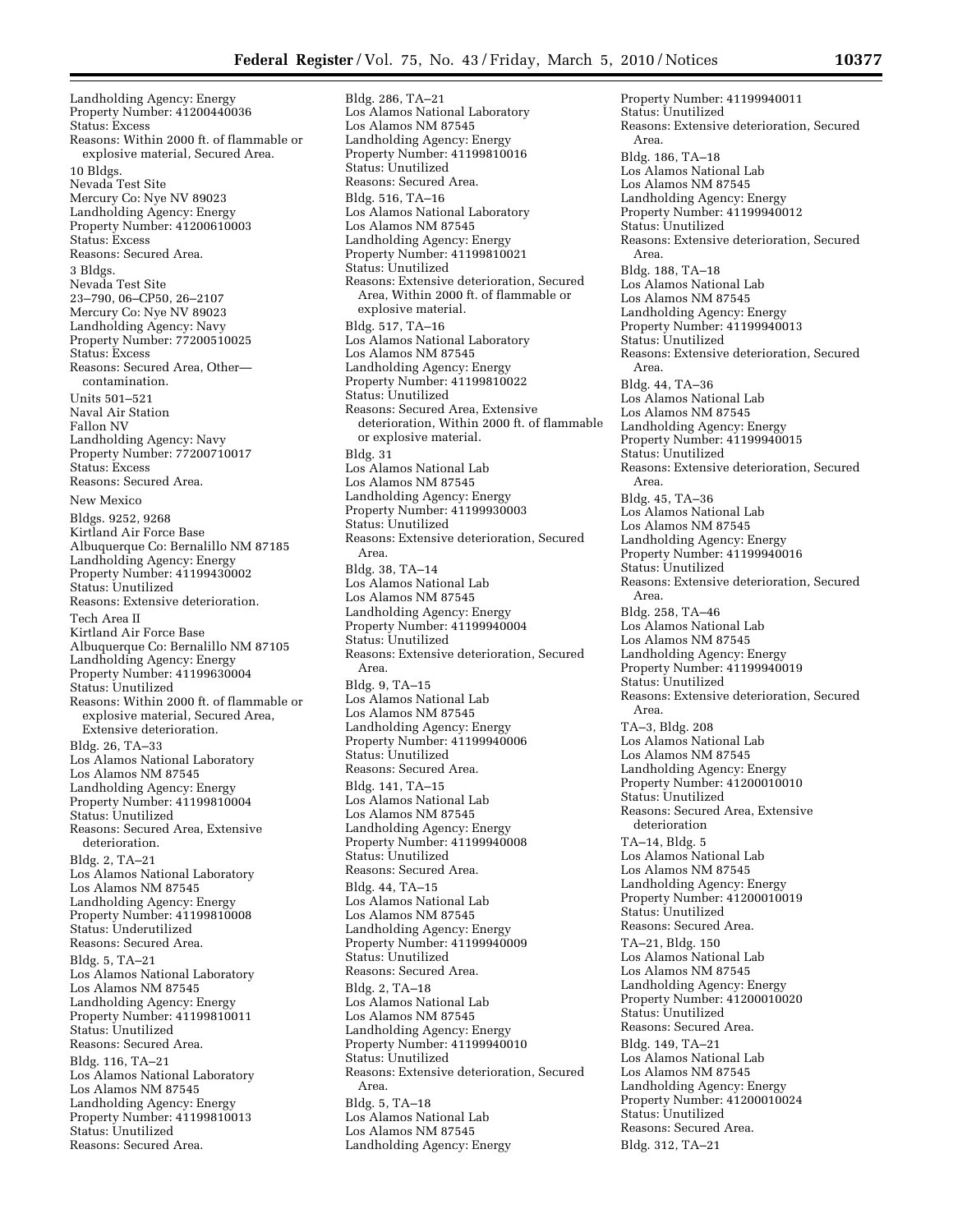Los Alamos National Lab Los Alamos NM 87545 Landholding Agency: Energy Property Number: 41200010025 Status: Unutilized Reasons: Secured Area. Bldg. 313, TA–21 Los Alamos National Lab Los Alamos NM 87545 Landholding Agency: Energy Property Number: 41200010026 Status: Unutilized Reasons: Secured Area. Bldg. 314, TA–21 Los Alamos National Lab Los Alamos NM 87545 Landholding Agency: Energy Property Number: 41200010027 Status: Unutilized Reasons: Secured Area. Bldg. 315, TA–21 Los Alamos National Lab Los Alamos NM 87545 Landholding Agency: Energy Property Number: 41200010028 Status: Unutilized Reasons: Secured Area. Bldg. 1, TA–8 Los Alamos National Lab Los Alamos NM 87545 Landholding Agency: Energy Property Number: 41200010029 Status: Unutilized Reasons: Secured Area. Bldg. 2, TA–8 Los Alamos National Lab Los Alamos NM 87545 Landholding Agency: Energy Property Number: 41200010030 Status: Unutilized Reasons: Secured Area, Extensive deterioration. Bldg. 3, TA–8 Los Alamos National Lab Los Alamos NM 87545 Landholding Agency: Energy Property Number: 41200020001 Status: Unutilized Reasons: Extensive deterioration, Secured Area. Bldg. 51, TA–9 Los Alamos National Lab Los Alamos NM 87545 Landholding Agency: Energy Property Number: 41200020002 Status: Unutilized Reasons: Secured Area. Bldg. 30, TA–14 Los Alamos National Lab Los Alamos NM 87545 Landholding Agency: Energy Property Number: 41200020003 Status: Unutilized Reasons: Secured Area. Bldg. 16, TA–3 Los Alamos National Lab Los Alamos NM 87545 Landholding Agency: Energy Property Number: 41200020009 Status: Unutilized Reasons: Secured Area. Bldg. 48, TA–55 Los Alamos National Lab

Los Alamos NM 87545

Landholding Agency: Energy Property Number: 41200020017 Status: Unutilized Reasons: Secured Area. Bldg. 125, TA–55 Los Alamos National Lab Los Alamos NM 87545 Landholding Agency: Energy Property Number: 41200020018 Status: Unutilized Reasons: Secured Area. Bldg. 162, TA–55 Los Alamos National Lab Los Alamos NM 87545 Landholding Agency: Energy Property Number: 41200020019 Status: Unutilized Reasons: Secured Area. Bldg. 22, TA–33 Los Alamos National Lab Los Alamos NM 87545 Landholding Agency: Energy Property Number: 41200020022 Status: Unutilized Reasons: Secured Area, Extensive deterioration. Bldg. 23, TA–49 Los Alamos National Lab Los Alamos NM 87545 Landholding Agency: Energy Property Number: 41200020023 Status: Unutilized Reasons: Secured Area. Bldg. 37, TA–53 Los Alamos National Lab Los Alamos NM 87545 Landholding Agency: Energy Property Number: 41200020024 Status: Unutilized Reasons: Secured Area. Bldg. 121, TA–49 Los Alamos National Lab Los Alamos NM 87545 Landholding Agency: Energy Property Number: 41200020025 Status: Unutilized Reasons: Secured Area. Bldg. B117 Kirtland Operations Albuquerque Co: Bernalillo NM 87117 Landholding Agency: Energy Property Number: 41200220032 Status: Excess Reasons: Extensive deterioration. Bldg. B118 Kirtland Operations Albuquerque Co: Bernalillo NM 87117 Landholding Agency: Energy Property Number: 41200220033 Status: Excess Reasons: Extensive deterioration. Bldg. B119 Kirtland Operations Albuquerque Co: Bernalillo NM 87117 Landholding Agency: Energy Property Number: 41200220034 Status: Excess Reasons: Extensive deterioration. Bldg. 2, TA–11 Los Alamos National Lab Los Alamos NM 87545 Landholding Agency: Energy Property Number: 41200240004 Status: Unutilized

Reasons: Secured Area. Bldg. 4, TA–41 Los Alamos National Lab Los Alamos NM 87545 Landholding Agency: Energy Property Number: 41200240005 Status: Unutilized Reasons: Secured Area. Bldg. 116, TA–21 Los Alamos National Lab Los Alamos NM 87545 Landholding Agency: Energy Property Number: 41200310003 Status: Unutilized Reasons: Secured Area. Bldgs. 1, 2, 3, 4, 5, TA–28 Los Alamos National Lab Los Alamos NM 87545 Landholding Agency: Energy Property Number: 41200310004 Status: Unutilized Reasons: Secured Area. Bldgs. 447, 1483 Los Alamos Natl Laboratory Los Alamos NM Landholding Agency: Energy Property Number: 41200410002 Status: Excess Reasons: Secured Area, Extensive deterioration. Bldg. 99650 Sandia National Laboratory Albuquerque Co: Bernalillo NM 87185 Landholding Agency: Energy Property Number: 41200510004 Status: Unutilized Reasons: Secured Area. Bldgs. 807, 6017 CAMU2&CAMU3 Sandia Natl Laboratories Albuquerque NM 87185 Landholding Agency: Energy Property Number: 41200730001 Status: Unutilized Reasons: Secured Area. Bldg. 6502 Sandia National Lab Albuquerque NM 87185 Landholding Agency: Energy Property Number: 41200810002 Status: Unutilized Reasons: Extensive deterioration, Secured Area. Bldg. 6596 Sandia National Labs Albuquerque NM 87185 Landholding Agency: Energy Property Number: 41200920001 Status: Unutilized Reasons: Extensive deterioration, Secured Area. 9 Bldgs. Los Alamos National Lab Los Alamos NM Landholding Agency: Energy Property Number: 41200920006 Status: Excess Directions: 08–0026, 08–0030, 08–0065, 16– 0193, 16–0242, 16–0244, 16–0897, 16– 1489, 55–0107. Reasons: Secured Area. 2 Bldgs. Los Alamos National Lab 18–0257, 18–0258 Los Alamos NM 87545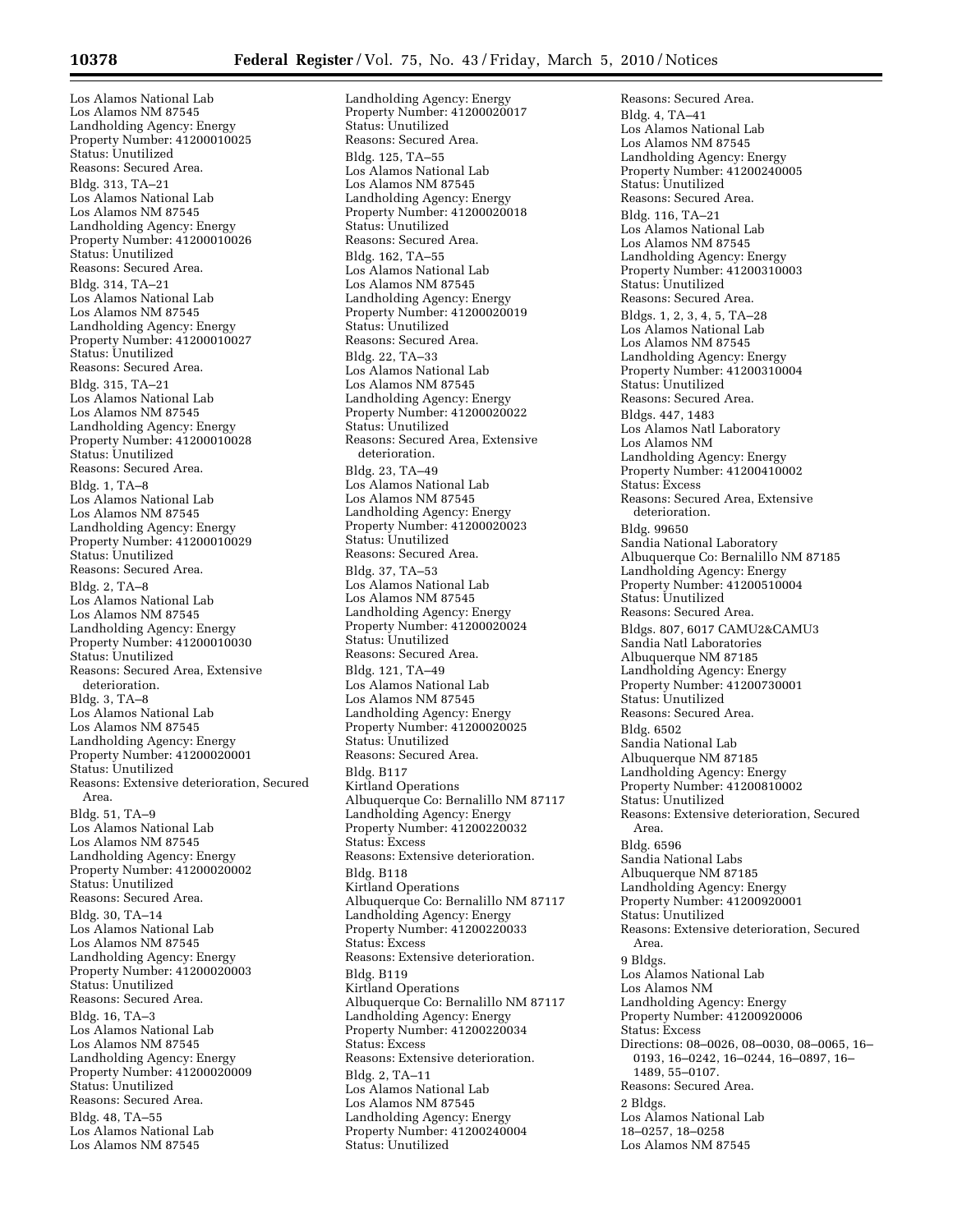Landholding Agency: Energy Property Number: 41200920008 Status: Excess Reasons: Extensive deterioration, Secured Area. 9 Bldgs. Los Alamos National Lab Los Alamos NM 87545 Landholding Agency: Energy Property Number: 41200920009 Status: Excess Directions: 53–0401, 53–0403, 53–0409, 53– 0456, 53–0514, 53–0525, 53–0535, 53– 0544, 53–0675. Reasons: Extensive deterioration, Secured Area. 6 Bldgs. Los Alamos National Lab Los Alamos NM 87545 Landholding Agency: Energy Property Number: 41200920010 Status: Excess Directions: 54–0117, 54–0185, 54–210, 54– 211, 54–221, 54–221, 60–0282. Reasons: Extensive deterioration, Secured Area. 6 Bldgs. Los Alamos National Lab Los Alamos NM 87545 Landholding Agency: Energy Property Number: 41200920011 Status: Excess Directions: 21–0155, 21–0209, 21–0213, 21– 0227, 21–0229, 21–0257. Reasons: Extensive deterioration, Secured Area. 8 Bldgs. Los Alamos National Lab Los Alamos NM 87545 Landholding Agency: Energy Property Number: 41200920012 Status: Excess Directions: 54–0226, 63–0001, 63–0002, 63– 0003, 63–0004, 63–0077, 63–0078, 63– 0093. Reasons: Extensive deterioration, Secured Area. 7 Bldgs. Los Alamos National Lab Los Alamos NM Landholding Agency: Energy Property Number: 41200930001 Status: Unutilized Directions: 16–0421, 18–0005, 18–0026, 18– 0129, 18–0141, 18–0147, 18–0189. Reasons: Extensive deterioration, Secured Area. 7 Bldgs. Los Alamos National Lab Los Alamos NM Landholding Agency: Energy Property Number: 41200930002 Status: Unutilized Directions: 52–0035, 52–0036, 52–0105, 52– 0123, 60–0045, 69–0002, 69–0005. Reasons: Extensive deterioration, Secured Area. 11 Bldgs. Los Alamas Natl Lab Los Alamos NM Landholding Agency: Energy Property Number: 41200930004 Status: Excess

Directions: 21–0031, 21–0042, 21–0080, 21– 0212, 21–0328, 21–0355, 21–0357, 21– 0370, 54–0062, 54–0215, 54–0216. Reasons: Extensive deterioration, Secured Area. 11 Bldgs. Los Alamos Natl Lab Los Alamos NM 87545 Landholding Agency: Energy Property Number: 41200930005 Status: Excess Directions: 03–2239, 03–02240, 03–1535, 03– 1651, 03–1790, 16–0251, 16–0898, 16– 1407, 48–0046, 48–0047, 64–0027. Reasons: Secured Area. 5 Bldgs. Los Alamos National Lab Los Alamos NM 87545 Landholding Agency: Energy Property Number: 41200940001 Status: Excess Directions: 54–0002, 54–0008, 54–0011, 54– 0020, 54–0048. Reasons: Extensive deterioration, Secured Area. 10 Bldgs. Los Alamos National Lab Los Alamos NM 87545 Landholding Agency: Energy Property Number: 41200940002 Status: Excess Directions: 54–0153, 54–0156, 54–0224, 54– 0242, 54–0281, 54–0282, 54–0289, 54– 0464, 54–1051, 54–1052. Reasons: Extensive deterioration, Secured Area. 10 Bldgs. Los Alamos National Lab Los Alamos NM 87545 Landholding Agency: Energy Property Number: 41200940003 Status: Excess Directions: 15–0263, 16–0306, 16–0430, 16– 0435, 16–0437, 18–0028, 18–0037, 18– 0138, 18–0227, 18–0297. Reasons: Secured Area, Within 2000 ft. of flammable or explosive material. 13 Bldgs. Los Alamos National Lab Los Alamos NM 87545 Landholding Agency: Energy Property Number: 41200940004 Status: Unutilized Directions: 54–0306, 54–0315, 54–0324, 54– 0325, 54–1058, 54–0296, 54–0304, 54– 0367, 54–0483, 54–1027, 54–1028, 54– 1030, 54–1041. Reasons: Extensive deterioration, Secured Area. 9 Bldgs. Los Alamos National Lab Los Alamos NM 87545 Landholding Agency: Energy Property Number: 41200940005 Status: Unutilized Directions: 35–0046, 35–0224, 35–0226, 35– 0227, 35–0249, 35–0250, 35–0256, 35– 0337, 35–0382. Reasons: Extensive deterioration, Secured Area. 13 Bldgs. Los Alamos National Lab Los Alamos NM 87545 Landholding Agency: Energy Property Number: 41201010003

Directions: 03–2237, 09–0273, 36–0082, 46– 0165, 46–0179, 46–0185, 46–0231, 46– 0232, 46–0234, 46–0254, 46–0314, 46– 0546, 52–0043. Reasons: Extensive deterioration, Secured Area. 11 Bldgs. Los Alamos National Lab Los Alamos NM 87545 Landholding Agency: Energy Property Number: 41201010004 Status: Unutilized Directions: 03–1516, 03–1533, 03–1559, 03– 1566, 08–0020, 08–0032, 09–0051, 09– 0214, 11–0024, 11–0036, 14–0006. Reasons: Extensive deterioration, Secured Area. New York Warehouse Whitney Lake Project Whitney Point Co: Broome NY 13862–0706 Landholding Agency: COE Property Number: 31199630007 Status: Unutilized Reasons: Extensive deterioration. Bldg. 0096 Brookhaven National Lab Upton NY 11973 Landholding Agency: Energy Property Number: 41200730004 Status: Unutilized Reasons: Extensive deterioration, Secured Area. Bldg. 913T Brookhaven Natl Laboratory Upton NY 11973 Landholding Agency: Energy Property Number: 41200830001 Status: Unutilized Reasons: Within 2000 ft. of flammable or explosive material, Secured Area, Extensive deterioration. Bldgs. 680B, 680C Brookhaven Natl Lab Upton NY 11973 Landholding Agency: Energy Property Number: 41200920002 Status: Excess Reasons: Extensive deterioration, Secured Area, Within 2000 ft. of flammable or explosive material. North Carolina Preston Clark USARC 1301 N. Memorial Dr. Greenville Co: Pitt NC 27834 Landholding Agency: COE Property Number: 31200620032 Status: Unutilized Reasons: Extensive deterioration. Bldg. MC–A01 Morehead City NC Landholding Agency: COE Property Number: 31200740014 Status: Excess Reasons: Extensive deterioration. 5 Bldgs. Natural Park Wilkesboro NC 28697 Landholding Agency: COE Property Number: 31200930012 Status: Unutilized Directions: WC–A01, WC–AC01, WC–AW01, WC–FR01, WC–FC01.

Status: Unutilized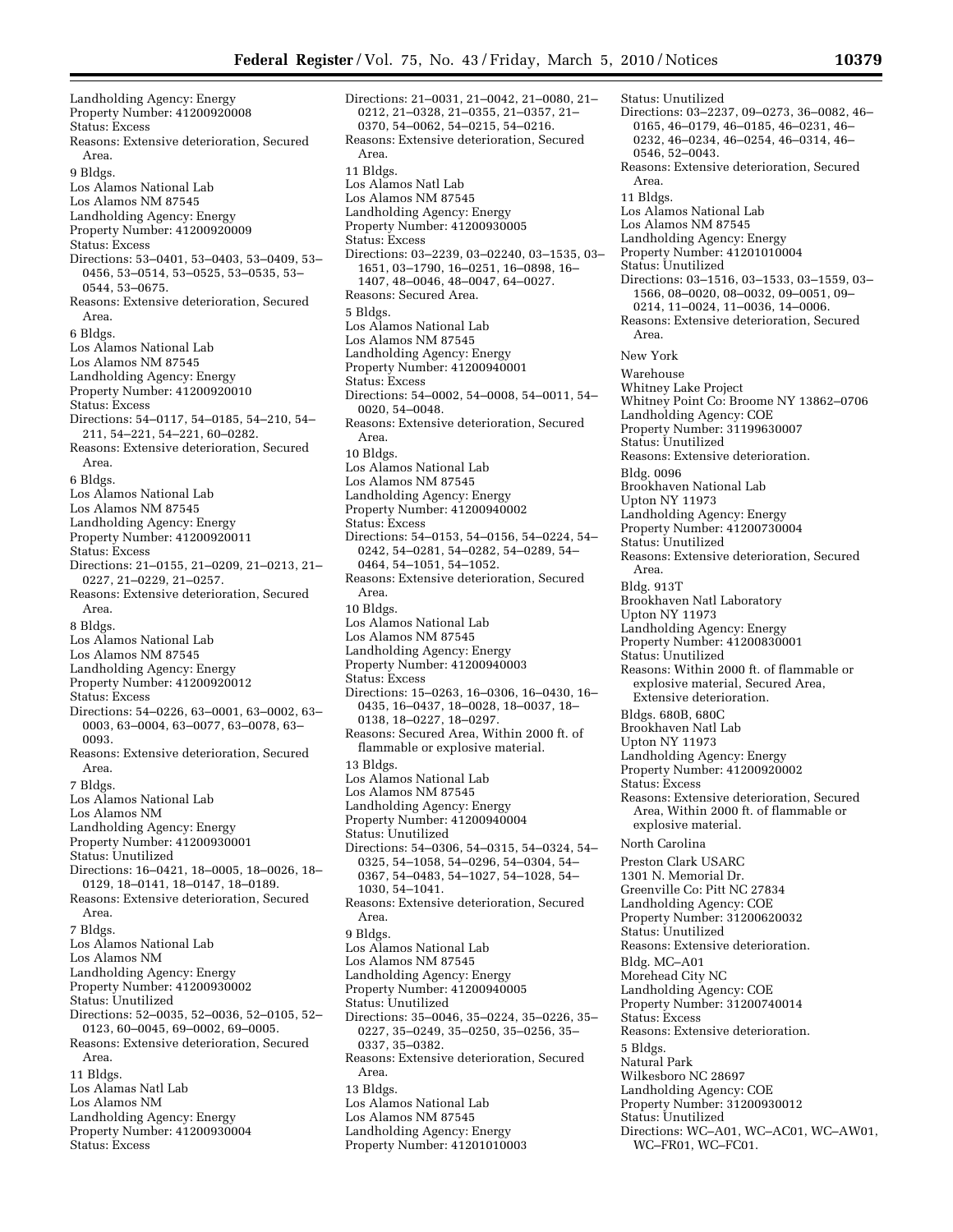Reasons: Extensive deterioration. 3 Bldgs. Natural Park Wilkesboro NC 28697 Landholding Agency: COE Property Number: 31200930013 Status: Unutilized Directions: BM–W01, BR–R02, RM–M06. Reasons: Extensive deterioration. Bldg. 82 Marine Corps Air Station Cherry Point Co: Craven NC 28533 Landholding Agency: Navy Property Number: 77200510009 Status: Underutilized Reasons: Secured Area. Bldg. 4314 Marine Corps Air Station Cherry Point Co: Craven NC 28533 Landholding Agency: Navy Property Number: 77200510010 Status: Underutilized Reasons: Secured Area Bldg. 124 Marine Corps Air Station Cherry Point Co: Craven NC 28533 Landholding Agency: Navy Property Number: 77200510023 Status: Underutilized Reasons: Secured Area Bldgs. 73, 95, 1018 Marine Corps Air Station Cherry Point NC Landholding Agency: Navy Property Number: 77200620003 Status: Unutilized Reasons: Secured Area Bldg. 499 Marine Corps Air Station Cherry Point NC Landholding Agency: Navy Property Number: 77200620038 Status: Unutilized Reasons: Secured Area Bldgs. 3177, 3885 Marine Corps Air Station Cherry Point NC Landholding Agency: Navy Property Number: 77200620039 Status: Unutilized Reasons: Secured Area Bldg. 4473 Marine Corps Air Station Cherry Point NC Landholding Agency: Navy Property Number: 77200620040 Status: Unutilized Reasons: Secured Area Bldg. 4523 Marine Corps Air Station Cherry Point NC Landholding Agency: Navy Property Number: 77200620041 Status: Unutilized Reasons: Secured Area Bldg. 9 VA Medical Center 1100 Tunnel Road Asheville Co: Buncombe NC 28805 Landholding Agency: VA Property Number: 97199010008 Status: Unutilized Reasons: Extensive deterioration

Ohio Installation 39875 Hayes Reserve Center Fremont OH 43420 Landholding Agency: COE Property Number: 31200740016 Status: Excess Reasons: Extensive deterioration Bldg. 105 VA Medical Center Dayton Co: Montgomery OH 45428 Landholding Agency: VA Property Number: 97199920005 Status: Unutilized Reasons: Extensive deterioration Oklahoma Comfort Station LeFlore Landing PUA Sallisaw Co: LeFlore OK 74955–9445 Landholding Agency: COE Property Number: 31200240008 Status: Excess Reasons: Extensive deterioration Comfort Station Braden Bend PUA Sallisaw Co: LeFlore OK 74955–9445 Landholding Agency: COE Property Number: 31200240009 Status: Excess Reasons: Extensive deterioration Water Treatment Plant Salt Creek Cove Sawyer Co: Choctaw OK 74756–0099 Landholding Agency: COE Property Number: 31200240010 Status: Excess Reasons: Extensive deterioration Water Treatment Plant Wilson Point Sawyer Co: Choctaw OK 74756–0099 Landholding Agency: COE Property Number: 31200240011 Status: Excess Reasons: Extensive deterioration 2 Comfort Stations Landing PUA/Juniper Point PUA Stigler Co: McIntosh OK 74462–9440 Landholding Agency: COE Property Number: 31200240012 Status: Excess Reasons: Extensive deterioration Filter Plant/Pumphouse South PUA Stigler Co: McIntosh OK 74462–9440 Landholding Agency: COE Property Number: 31200240013 Status: Excess Reasons: Extensive deterioration Filter Plant/Pumphouse North PUA Stigler Co: McIntosh OK 74462–9440 Landholding Agency: COE Property Number: 31200240014 Status: Excess Reasons: Extensive deterioration Filter Plant/Pumphouse Juniper Point PUA Stigler Co: McIntosh OK 74462–9440 Landholding Agency: COE Property Number: 31200240015 Status: Excess Reasons: Extensive deterioration Comfort Station

Juniper Point PUA Stigler Co: McIntosh OK 74462–9440 Landholding Agency: COE Property Number: 31200240016 Status: Excess Reasons: Extensive deterioration Comfort Station Brooken Cove PUA Stigler Co: McIntosh OK 74462–9440 Landholding Agency: COE Property Number: 31200240017 Status: Excess Reasons: Extensive deterioration 2 Bldgs. Outlet Channel/Walker Creek Waurika OK 73573–0029 Landholding Agency: COE Property Number: 31200340013 Status: Excess Reasons: Extensive deterioration 2 Bldgs. Damsite South Stigler OK 74462–9440 Landholding Agency: COE Property Number: 31200340014 Status: Excess Reasons: Extensive deterioration 19 Bldgs. Kaw Lake Ponca City OK 74601–9962 Landholding Agency: COE Property Number: 31200340015 Status: Excess Reasons: Extensive deterioration 30 Bldgs. Keystone Lake Sand Springs OK 74063–9338 Landholding Agency: COE Property Number: 31200340016 Status: Excess Reasons: Extensive deterioration 13 Bldgs. Oologah Lake Oologah OK 74053–0700 Landholding Agency: COE Property Number: 31200340017 Status: Excess Reasons: Extensive deterioration 14 Bldgs. Pine Creek Lake Valliant OK 74764–9801 Landholding Agency: COE Property Number: 31200340018 Status: Excess Reasons: Extensive deterioration 6 Bldgs. Sardis Lake Clayton OK 74536–9729 Landholding Agency: COE Property Number: 31200340019 Status: Excess Reasons: Extensive deterioration 22 Bldgs. Skiatook Lake Skiatook OK 74070–9803 Landholding Agency: COE Property Number: 31200340020 Status: Excess Reasons: Extensive deterioration 40 Bldgs. Eufaula Lake Stigler OK 74462–5135 Landholding Agency: COE Property Number: 31200340021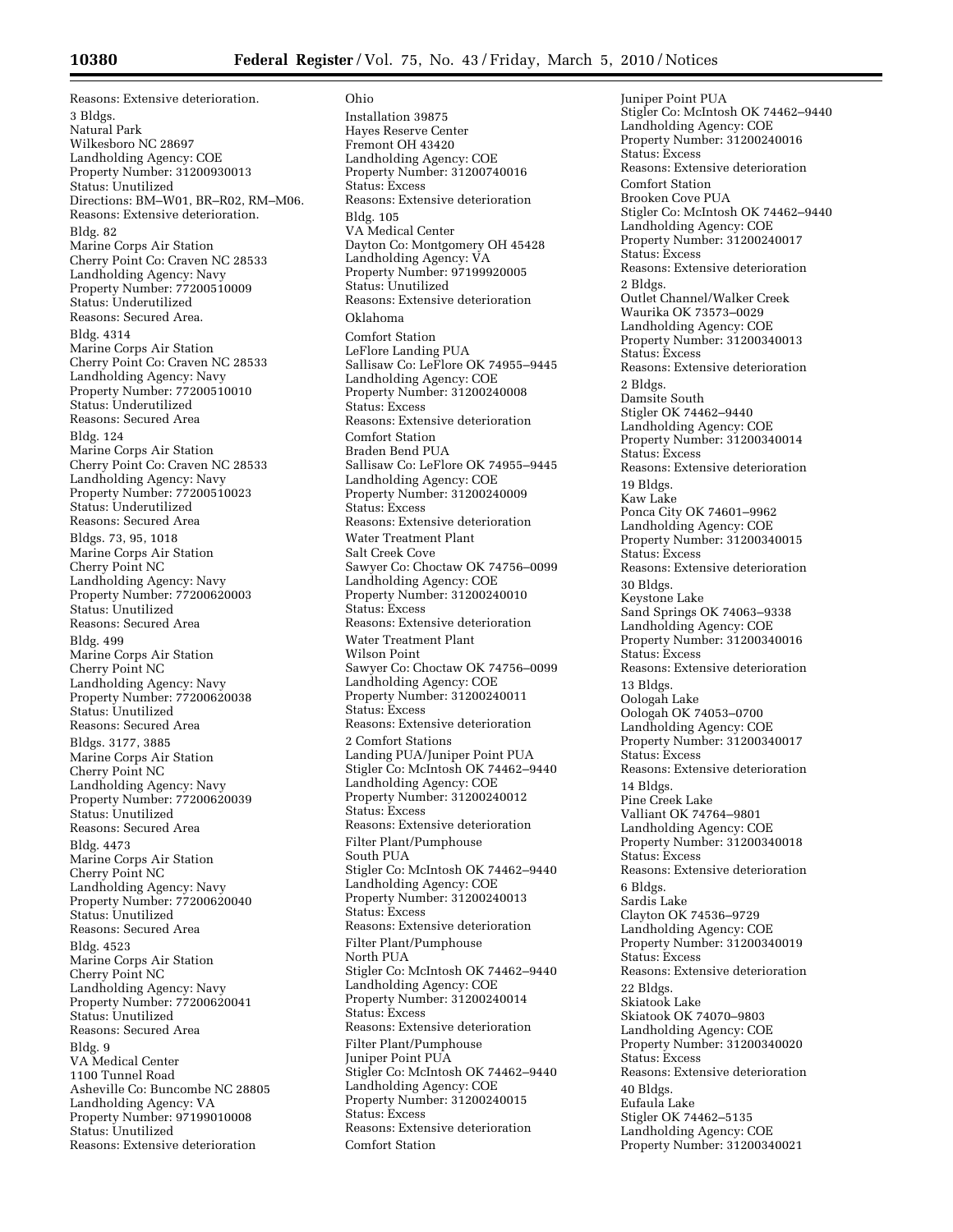Status: Excess Reasons: Extensive deterioration 2 Bldgs. Holiday Cove Stigler OK 74462–5135 Landholding Agency: COE Property Number: 31200340022 Status: Excess Reasons: Extensive deterioration 18 Bldgs. Fort Gibson Ft. Gibson Co: Wagoner OK 74434–0370 Landholding Agency: COE Property Number: 31200340023 Status: Excess Reasons: Extensive deterioration 2 Bldgs. Fort Supply Ft. Supply Co: Woodward OK 73841–0248 Landholding Agency: COE Property Number: 31200340024 Status: Excess Reasons: Extensive deterioration Game Bird House Fort Supply Lake Ft. Supply Co: Woodward OK 73841–0248 Landholding Agency: COE Property Number: 31200340025 Status: Excess Reasons: Extensive deterioration 11 Bldgs. Hugo Lake Sawyer OK 74756–0099 Landholding Agency: COE Property Number: 31200340026 Status: Excess Reasons: Extensive deterioration 5 Bldgs. Birch Cove/Twin Cove Skiatook OK 74070–9803 Landholding Agency: COE Property Number: 31200340027 Status: Excess Reasons: Extensive deterioration 2 Bldgs. Fairview Group Camp Canton OK 73724–0069 Landholding Agency: COE Property Number: 31200340028 Status: Excess Reasons: Extensive deterioration 2 Bldgs. Chouteau Bluff Gore Co: Wagoner OK 74935–9404 Landholding Agency: COE Property Number: 31200340029 Status: Excess Reasons: Extensive deterioration 2 Bldgs. Newt Graham L Gore OK 74935–9404 Landholding Agency: COE Property Number: 31200340030 Status: Excess Reasons: Extensive deterioration 2 Bldgs. Damsite/Fisherman's Landing Sallisaw OK 74955–9445 Landholding Agency: COE Property Number: 31200340031 Status: Excess Reasons: Extensive deterioration 10 Bldgs. Webbers Falls Lake

Gore OK 74435–5541 Landholding Agency: COE Property Number: 31200340032 Status: Excess Reasons: Extensive deterioration Bldg. Lower Storage Yard Skiatook Co: Osage OK 74070 Landholding Agency: COE Property Number: 31200530007 Status: Excess Reasons: Extensive deterioration. 3 Bldgs. Birch Cove PUA Skiatook Co: Osage OK 74070 Landholding Agency: COE Property Number: 31200530008 Status: Excess Reasons: Extensive deterioration. Bldg. Canadian Public Use Area Canton Co: Blaine OK 73724 Landholding Agency: COE Property Number: 31200530009 Status: Excess Reasons: Extensive deterioration. 3 Bldgs. Porum Landing PUA Stigler Co: McIntosh OK 74462 Landholding Agency: COE Property Number: 31200530010 Status: Excess Reasons: Extensive deterioration. 2 Bldgs. Bluff/Afton Landing Ft. Gibson Co: Wagoner OK 74434 Landholding Agency: COE Property Number: 31200530012 Status: Excess Reasons: Extensive deterioration. Bldg. Lake Office Ft. Supply Co: Woodward OK 73841 Landholding Agency: COE Property Number: 31200530013 Status: Excess Reasons: Extensive deterioration. 4 Bldgs. Overlook PUA Ft. Supply Co: Texas OK 73841 Landholding Agency: COE Property Number: 31200530014 Status: Excess Reasons: Extensive deterioration. Bldg. Hugo Lake Sawyer Co: Chocktaw OK 74756 Landholding Agency: COE Property Number: 31200530015 Status: Excess Reasons: Extensive deterioration. 2 Bldgs. Sarge Creek PUA Ponca City Co: Kay OK 74601 Landholding Agency: COE Property Number: 31200530016 Status: Excess Reasons: Extensive deterioration. 5 Bldgs. Hawthorne Bluff Oologah Co: Rogers OK 74053 Landholding Agency: COE Property Number: 31200530017 Status: Excess

Reasons: Extensive deterioration. 12 Bldgs. Trout Stream PUAs Gore Co: Sequoyah OK 74435 Landholding Agency: COE Property Number: 31200530018 Status: Excess Reasons: Extensive deterioration. 14 Bldgs. Chicken Creek PUAs Gore Co: Cherokee OK 74435 Landholding Agency: COE Property Number: 31200530019 Status: Excess Reasons: Extensive deterioration. 4 Bldgs. Snake Creek Area Gore Co: Sequoyah OK 74435 Landholding Agency: COE Property Number: 31200530020 Status: Excess Reasons: Extensive deterioration. 3 Bldgs. Brewer's Bend Gore Co: Muskogee OK 74435 Landholding Agency: COE Property Number: 31200530021 Status: Excess Reasons: Extensive deterioration. Facility Hulah Lake Copan Co: Osage OK 74022 Landholding Agency: COE Property Number: 31200620025 Status: Excess Reasons: Extensive deterioration. Bldg. Webbers Falls Muskogee OK 74435 Landholding Agency: COE Property Number: 31200620026 Status: Excess Reasons: Extensive deterioration. 24 Bldgs. Hulah Lake Copan OK Landholding Agency: COE Property Number: 31200630011 Status: Unutilized Reasons: Extensive deterioration. Bldgs. 44760, 44707 Canton Lake Canton OK 73724 Landholding Agency: COE Property Number: 31200630012 Status: Unutilized Reasons: Extensive deterioration. Bldg. Skiatook Lake Skiatook OK 74070 Landholding Agency: COE Property Number: 31200630013 Status: Unutilized Reasons: Extensive deterioration. Bldgs. 43263, 42364 Oologah Lake Oologah OK 74053 Landholding Agency: COE Property Number: 31200630015 Status: Unutilized Reasons: Extensive deterioration. Bldg. Webbers Falls Lake Webbers Falls OK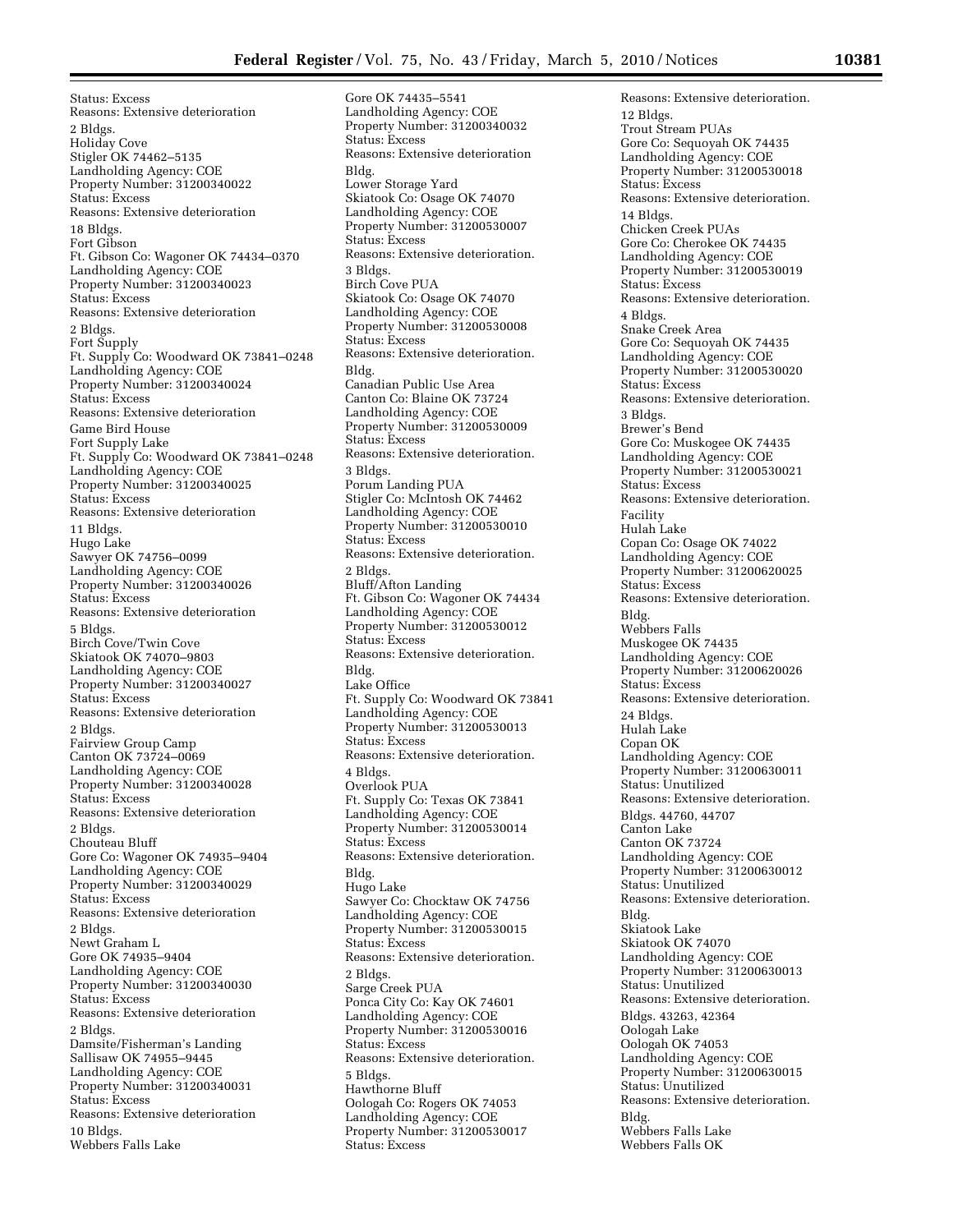Landholding Agency: COE Property Number: 31200630016 Status: Unutilized Reasons: Extensive deterioration. Bldgs. 43523, 43820 Hugo Lake Sawyer OK 74756 Landholding Agency: COE Property Number: 31200630017 Status: Unutilized Reasons: Extensive deterioration. Bldg. Newt Graham Lock 18 Inola OK Landholding Agency: COE Property Number: 31200640014 Status: Unutilized Reasons: Extensive deterioration. 4 Bldgs. Gore OK 74435 Landholding Agency: COE Property Number: 31200640016 Status: Unutilized Directions: Afton Landing or Bluff Landing. Reasons: Extensive deterioration. Pinecr-58321 Pine Creek Lake Valiant OK Landholding Agency: COE Property Number: 31200710015 Status: Unutilized Reasons: Extensive deterioration. KAW–58649 Garrett's Landing Kaw City OK Landholding Agency: COE Property Number: 31200710016 Status: Unutilized Reasons: Extensive deterioration. Bldg. Sizemore Landing Gore OK 74435 Landholding Agency: COE Property Number: 31200720007 Status: Unutilized Reasons: Extensive deterioration. Bldg. Taylor Ferry Fort Gibson OK 74434 Landholding Agency: COE Property Number: 31200720008 Status: Unutilized Reasons: Extensive deterioration. Bldgs. 42670, 42634 Tenkiller Lake Gore OK 74435 Landholding Agency: COE Property Number: 31200730014 Status: Unutilized Reasons: Extensive deterioration. Bldg. 41946 Webbers Falls Lake Webbers Lake OK Landholding Agency: COE Property Number: 31200730015 Status: Unutilized Reasons: Extensive deterioration. Bldgs. 44760, 44707 Canton Lake Canton OK Landholding Agency: COE Property Number: 31200730016 Status: Unutilized Reasons: Extensive deterioration.

6 Bldgs. Hugo Lake Sawyer OK Landholding Agency: COE Property Number: 31200730017 Status: Unutilized Directions: 43803, 43802, 43827, 43760, 43764, 43763. Reasons: Extensive deterioration. Gatehouse Porum Landing Stigler OK 75562 Landholding Agency: COE Property Number: 31200740017 Status: Unutilized Reasons: Extensive deterioration. Bldgs. 42008, 55088 Webbers Falls Lake Webbers Falls OK Landholding Agency: COE Property Number: 31200740019 Status: Unutilized Reasons: Extensive deterioration. 4 Bldgs. Optima Lake Texas OK Landholding Agency: COE Property Number: 31200820010 Status: Unutilized Directions: 43119, 43192, 43193, 43262. Reasons: Extensive deterioration. Bldg. FTGIBS–57431 Fort Gibson Fort Gibson OK Landholding Agency: COE Property Number: 31200840011 Status: Unutilized Reasons: Extensive deterioration. Bldg. 43446, Keystone Washington Irving Rec Area Sand Springs OK 74063 Landholding Agency: COE Property Number: 31200920010 Status: Unutilized Reasons: Extensive deterioration. Bldgs. 43611, 43612, 43545 Kaw Lake Coon Creek Ponca City OK 74604 Landholding Agency: COE Property Number: 31200920011 Status: Unutilized Reasons: Extensive deterioration. 9 Bldgs. Eufaula Lake Stigler OK 74462 Landholding Agency: COE Property Number: 31200920012 Status: Unutilized Reasons: Extensive deterioration. Bldg. 44065 Fort Gibson Taylor Ferry South Ft. Gibson OK 74434 Landholding Agency: COE Property Number: 31200920013 Status: Unutilized Reasons: Extensive deterioration. 10 Bldgs. Flat Rock Creek Fort Gibson OK 74434 Landholding Agency: COE Property Number: 31200920014 Status: Unutilized

Reasons: Extensive deterioration. Bldg. 44763 Canton Lake Canton OK 73724 Landholding Agency: COE Property Number: 31200920015 Status: Unutilized Reasons: Extensive deterioration. Bldgs. 43302, 43303 Newt Graham Lock & Dam Inola OK 74036 Landholding Agency: COE Property Number: 31200920016 Status: Unutilized Reasons: Extensive deterioration. 5 Bldgs. Eufaula Lake Stigler OK 74462 Landholding Agency: COE Property Number: 31200920050 Status: Unutilized Directions: EUFUAL–44237, 44147, 56608, 56609, 56570. Reasons: Extensive deterioration. 61 Structures Newt Graham Lock & Dam Inola OK 74036 Landholding Agency: COE Property Number: 31200920051 Status: Unutilized Reasons: Extensive deterioration. 19 Structures Tenkiller Lake Webber Falls Gore OK 74435 Landholding Agency: COE Property Number: 31200920052 Status: Unutilized Reasons: Extensive deterioration. 40 Structures Tenkiller Lake Gore OK 74435 Landholding Agency: COE Property Number: 31200920053 Status: Unutilized Reasons: Extensive deterioration. Bldg. RSKERR–42811 Kerr Lock & Dam Sallisaw OK 74955 Landholding Agency: COE Property Number: 31200930009 Status: Unutilized Reasons: Extensive deterioration. Bldg. 43992 Fort Gibson Lake Fort Gibson OK 74434 Landholding Agency: COE Property Number: 31200940010 Status: Unutilized Reasons: Extensive deterioration. Bldgs. 43847, 43783 Hugo Lake Sawyer OK 74756 Landholding Agency: COE Property Number: 31200940011 Status: Unutilized Reasons: Extensive deterioration. 32 Bldgs. Optima Lake Texas OK Landholding Agency: COE Property Number: 31200940012 Status: Unutilized Reasons: Extensive deterioration.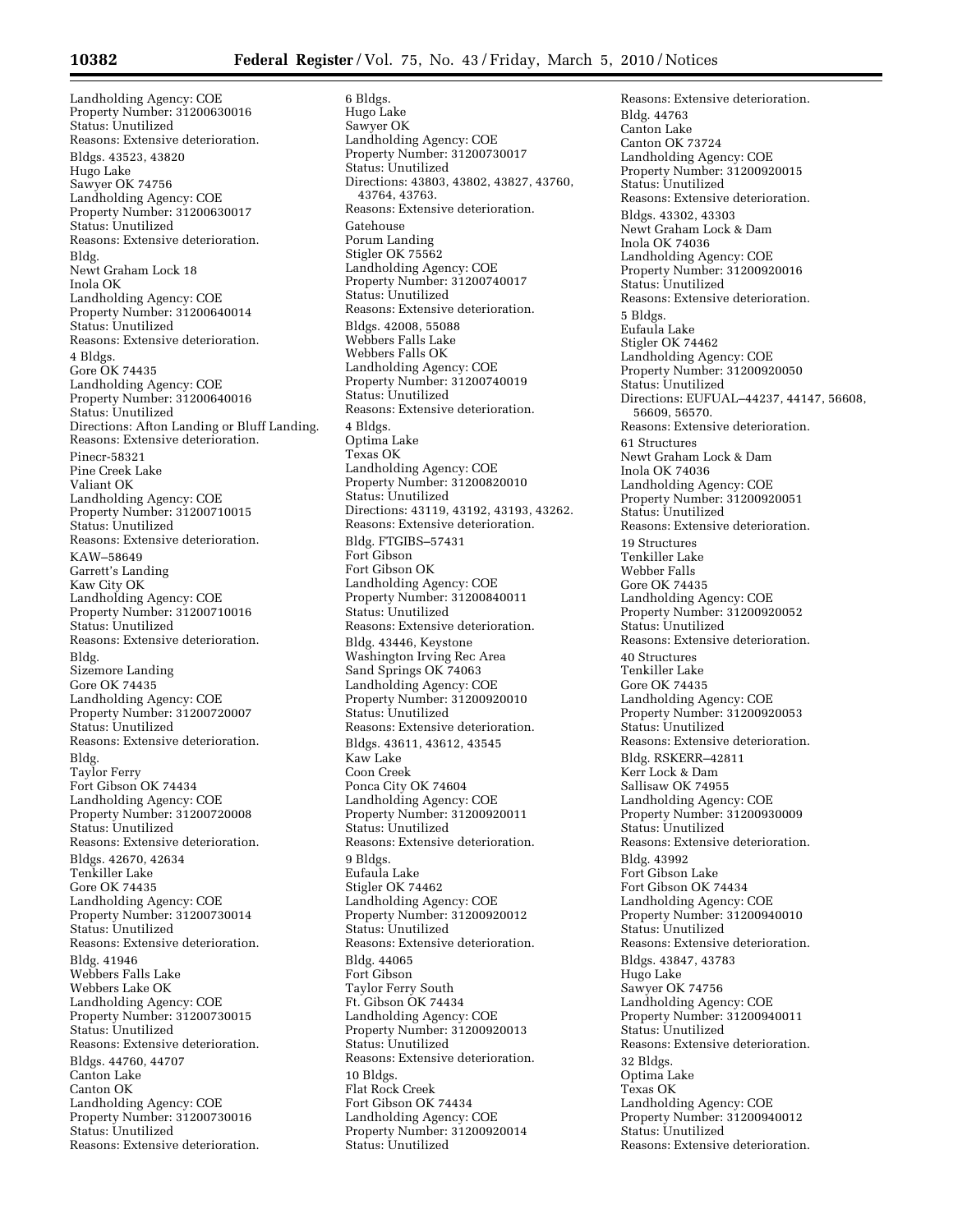CANTON 44700, 44701, 44762 Big Bend Park Canton OK 73724 Landholding Agency: COE Property Number: 31201010005 Status: Unutilized Reasons: Extensive deterioration.

#### Oregon

2 Floating Docks Rogue River Gold Beach Co: Curry OR 97444 Landholding Agency: COE Property Number: 31200430015 Status: Excess Reasons: Floodway. 2 Trailers John Day Project #1 West Marine Drive Boardman Co: Morrow OR 97818 Landholding Agency: COE Property Number: 31200510012 Status: Unutilized Reasons: Extensive deterioration. Restroom—V0035 McNary Lock & Dam Umatilla OR Landholding Agency: COE Property Number: 31200940013 Status: Unutilized Reasons: Extensive deterioration. Pennsylvania Bldgs. TIO 12328, 12333 Tionesta PA 16353 Landholding Agency: COE Property Number: 31200820011 Status: Unutilized Reasons: Extensive deterioration. Z–Bldg. Bettis Atomic Power Lab West Mifflin Co: Allegheny PA 15122–0109 Landholding Agency: Energy Property Number: 41199720002 Status: Excess Reasons: Extensive deterioration. Bldgs. 13, 90, 93, 97 Naval Support Activity Philadelphia PA 19111 Landholding Agency: Navy Property Number: 77200820012 Status: Excess Reasons: Secured Area, Extensive deterioration. Bldgs. 431, 483 Naval Support Activity Philadelphia PA 19111 Landholding Agency: Navy Property Number: 77200820013 Status: Excess Reasons: Within 2000 ft. of flammable or explosive material Extensive deterioration. Bldgs. 530, 534, 567, 585 Naval Support Activity Philadelphia PA 19111 Landholding Agency: Navy Property Number: 77200820014 Status: Excess Reasons: Extensive deterioration, Within 2000 ft. of flammable or explosive material. Bldgs. 618, 743 Naval Support Activity Philadelphia PA 19111 Landholding Agency: Navy Property Number: 77200820015

Status: Excess Reasons: Extensive deterioration. Bldg. 37 Naval Support Activity Philadelphia PA Landholding Agency: Navy Property Number: 77200930009 Status: Excess Reasons: Secured Area. Bldgs. 619, 636, 662, 947 Naval Business Center Philadelphia PA 19112 Landholding Agency: Navy Property Number: 77200930010 Status: Excess Reasons: Within 2000 ft. of flammable or explosive material. Bldgs. 47, 531, 1070 Naval Support Activity Mechanicsburg PA Landholding Agency: Navy Property Number: 77200930018 Status: Excess Reasons: Extensive deterioration. 17 Bldgs. Naval Support Activity Philadelphia PA Landholding Agency: Navy Property Number: 77201010014 Status: Excess Directions: 23, 41, 42, 43, 44, 45, 46, 47, 48, 50, 52, 53, 54, 55, 56, 57, 58. Reasons: Secured Area.

### Rhode Island

Bldg. 305CP Naval Station Newport RI 02841 Landholding Agency: Navy Property Number: 77200820004 Status: Excess Reasons: Extensive deterioration, Secured Area. Bldg. 1A–CC Naval Station Newport RI 02841 Landholding Agency: Navy Property Number: 77200820022 Status: Excess Reasons: Secured Area. Bldg. 164 Naval Station Newport RI 02841 Landholding Agency: Navy Property Number: 77200820036 Status: Excess Reasons: Within 2000 ft. of flammable or explosive material Floodway, Secured Area. Bldgs. 348, 85CHI Naval Station Newport RI Landholding Agency: Navy Property Number: 77200820043 Status: Unutilized Reasons: Secured Area. Facility 670 Naval Station Harbor Island Newport RI 02841 Landholding Agency: Navy Property Number: 77200820044 Status: Excess Reasons: Extensive deterioration, Secured Area.

South Carolina 36 Bldgs. J. Strom Thurmond Lake Clarks Hill SC 29821 Landholding Agency: COE Property Number: 31200920017 Status: Unutilized Reasons: Extensive deterioration. Bldg. JST 17244 J. Strom Thurmond Lake Clarks Hill SC 29821 Landholding Agency: COE Property Number: 31200920018 Status: Unutilized Reasons: Extensive deterioration. Bldg. 701–6G Jackson Barricade Jackson SC Landholding Agency: Energy Property Number: 41200420010 Status: Unutilized Reasons: Secured Area. Bldg. 211–000F Nuclear Materials Processing Facility Aiken SC 29802 Landholding Agency: Energy Property Number: 41200420011 Status: Excess Reasons: Secured Area. Bldg. 221–001F Nuclear Materials Processing Facility Aiken SC 29802 Landholding Agency: Energy Property Number: 41200420015 Status: Excess Reasons: Secured Area. Bldg. 190–K Savannah River Operations Aiken SC 29802 Landholding Agency: Energy Property Number: 41200420030 Status: Unutilized Reasons: Secured Area. Bldg. 710–015N Savannah River Operations Aiken SC 29802 Landholding Agency: Energy Property Number: 41200430002 Status: Excess Reasons: Secured Area. Bldg. 713–000N Savannah River Operations Aiken SC 29802 Landholding Agency: Energy Property Number: 41200430003 Status: Excess Reasons: Secured Area. Bldgs. 80–9G, 10G Savannah River Operations Aiken SC 29802 Landholding Agency: Energy Property Number: 41200430006 Status: Excess Reasons: Secured Area. Bldgs. 105–P, 105–R Savannah River Operations Aiken SC 29802 Landholding Agency: Energy Property Number: 41200430007 Status: Excess Reasons: Secured Area. Bldg. 183–003L Savannah River Operations Aiken SC 29802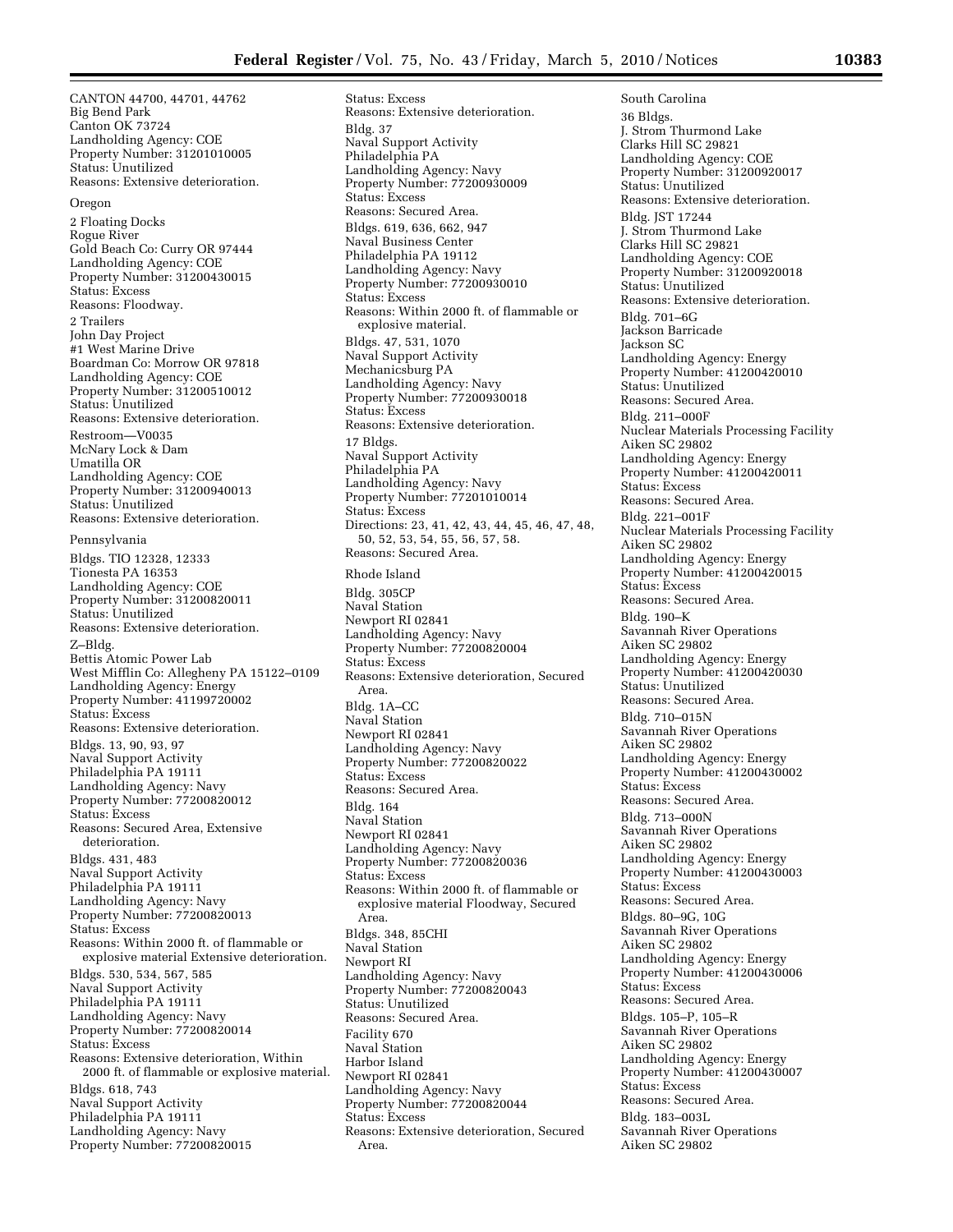Landholding Agency: Energy Property Number: 41200430009 Status: Excess Reasons: Secured Area. Bldg. 221–016F Savannah River Operations Aiken SC 29802 Landholding Agency: Energy Property Number: 41200430014 Status: Excess Reasons: Secured Area. Bldgs. 221–053F, 054F Savannah River Operations Aiken SC 29802 Landholding Agency: Energy Property Number: 41200430016 Status: Excess Reasons: Secured Area. Bldgs. 252–003F, 005F Savannah River Operations Aiken SC 29802 Landholding Agency: Energy Property Number: 41200430017 Status: Excess Reasons: Secured Area. Bldg. 315–M Savannah River Operations Aiken SC 29802 Landholding Agency: Energy Property Number: 41200430030 Status: Excess Reasons: Secured Area. Bldg. 716–002A Savannah River Operations Aiken SC 29802 Landholding Agency: Energy Property Number: 41200430040 Status: Excess Reasons: Secured Area. Bldgs. 221–21F, 22F Savannah River Operations Aiken SC 29802 Landholding Agency: Energy Property Number: 41200430042 Status: Excess Reasons: Secured Area. Bldg. 221–033F Savannah River Operations Aiken SC 29802 Landholding Agency: Energy Property Number: 41200430043 Status: Excess Reasons: Secured Area. Bldg. 254–007F Savannah River Operations Aiken SC 29802 Landholding Agency: Energy Property Number: 41200430044 Status: Excess Reasons: Secured Area. Bldg. 281–001F Savannah River Operations Aiken SC 29802 Landholding Agency: Energy Property Number: 41200430045 Status: Excess Reasons: Secured Area. Bldg. 281–004F Savannah River Operations Aiken SC 29802 Landholding Agency: Energy Property Number: 41200430046 Status: Excess Reasons: Secured Area.

Bldg. 281–006F Savannah River Operations Aiken SC 29802 Landholding Agency: Energy Property Number: 41200430047 Status: Excess Reasons: Secured Area. Bldg. 703–045A Savannah River Operations Aiken SC 29802 Landholding Agency: Energy Property Number: 41200430050 Status: Excess Reasons: Secured Area. Bldg. 703–071A Savannah River Operations Aiken SC 29802 Landholding Agency: Energy Property Number: 41200430051 Status: Excess Reasons: Secured Area. Bldg. 754–008A Savannah River Operations Aiken SC 29802 Landholding Agency: Energy Property Number: 41200430058 Status: Excess Reasons: Secured Area. Bldg. 186–R Savannah River Site Aiken SC Landholding Agency: Energy Property Number: 41200430063 Status: Unutilized Reasons: Secured Area. 4 Bldgs. Savannah River Site #281–2F, 281–5F, 285–F, 285–5F Aiken SC Landholding Agency: Energy Property Number: 41200430066 Status: Unutilized Reasons: Secured Area. Bldg. 701–000M Savannah River Site Aiken SC 29802 Landholding Agency: Energy Property Number: 41200430084 Status: Unutilized Reasons: Secured Area. Bldg. 690–000N Savannah River Site Aiken SC 29802 Landholding Agency: Energy Property Number: 41200440032 Status: Underutilized Reasons: Secured Area. Facility 701–5G Savannah River Site New Ellenton SC Landholding Agency: Energy Property Number: 41200530003 Status: Unutilized Reasons: Extensive deterioration. Bldg. 714–000A Savannah River Site Aiken SC Landholding Agency: Energy Property Number: 41200620014 Status: Underutilized Reasons: Secured Area. Bldg. 777–018A Savannah River Site Aiken SC 29802

Landholding Agency: Energy Property Number: 41200620022 Status: Excess Reasons: Secured Area. Bldgs. 108–1P, 108–2P Savannah River Site Aiken SC 29802 Landholding Agency: Energy Property Number: 41200630007 Status: Unutilized Reasons: Secured Area. Bldg. 701–001P Savannah River Site Aiken SC 29802 Landholding Agency: Energy Property Number: 41200640002 Status: Unutilized Reasons: Secured Area. Bldgs. 151–1P, 151–2P Savannah River site Aiken SC 29802 Landholding Agency: Energy Property Number: 41200640004 Status: Unutilized Reasons: Secured Area. Bldg. 191–P Savannah River Site Aiken SC 29802 Landholding Agency: Energy Property Number: 41200640005 Status: Unutilized Reasons: Secured Area. Bldg. 710–P Savannah River Site Aiken SC 29802 Landholding Agency: Energy Property Number: 41200640006 Status: Unutilized Reasons: Secured Area. Bldg. 614–63G Savannah River Site Aiken SC 29802 Landholding Agency: Energy Property Number: 41200710006 Status: Unutilized Reasons: Secured Area. Bldgs. 701–2G, –905–117G Savannah River Site Aiken SC 29802 Landholding Agency: Energy Property Number: 41200710007 Status: Unutilized Reasons: Secured Area. Bldgs. 108–1R, 108–2R Savannah River Site Aiken SC 29802 Landholding Agency: Energy Property Number: 41200710010 Status: Unutilized Reasons: Secured Area. Bldgs. 717–003S, 717–010S Savannah River Site Aiken SC 29802 Landholding Agency: Energy Property Number: 41200710011 Status: Unutilized Reasons: Secured Area. Facility 151–1R Savannah River Site Aiken SC 29802 Landholding Agency: Energy Property Number: 41200810001 Status: Underutilized Reasons: Secured Area.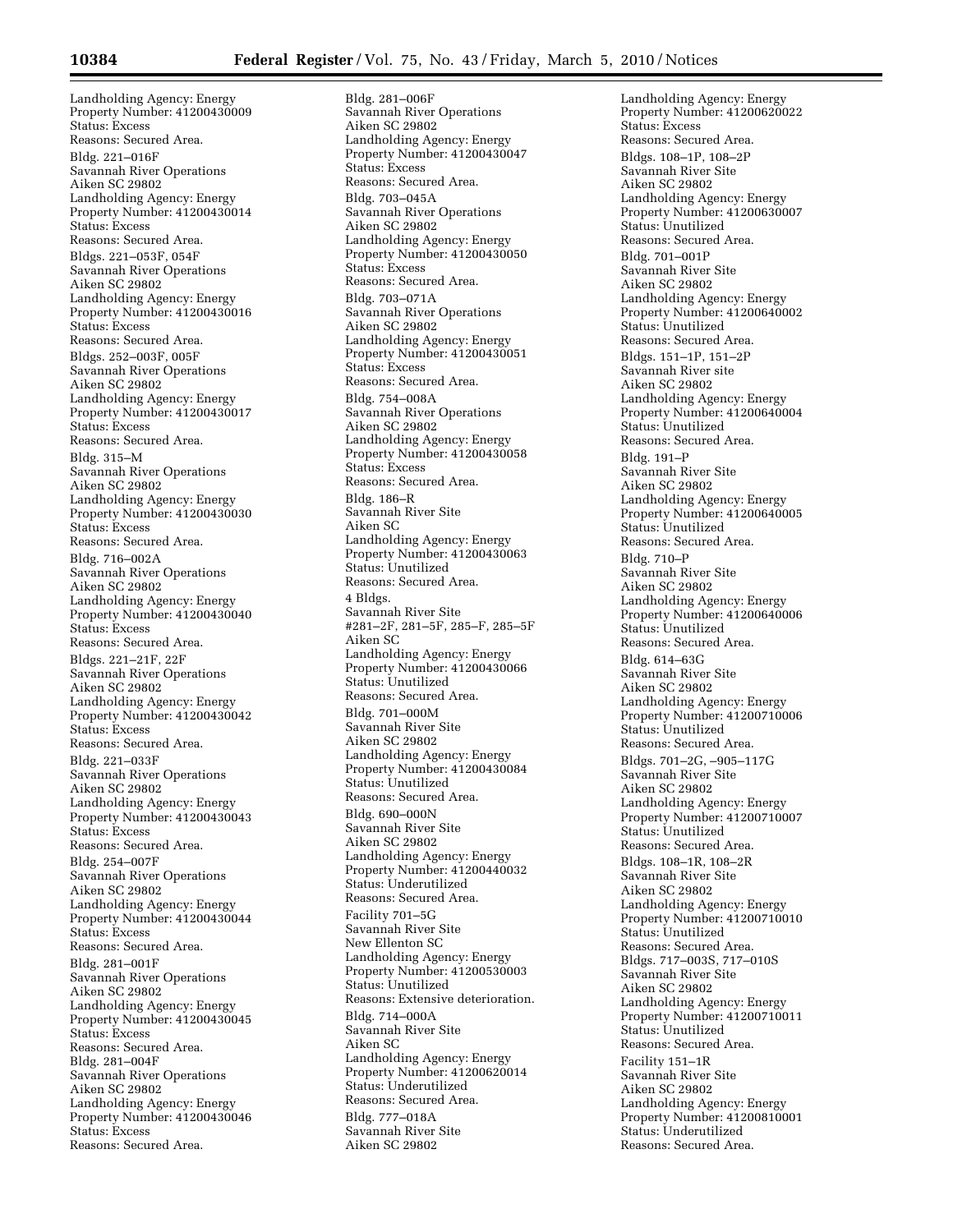Tennessee Bldg. 204

Bldgs. 1000 thru 1021 Naval Weapons Station Goose Creek Co: Berkeley SC 29445 Landholding Agency: Navy Property Number: 77200440018 Status: Unutilized Reasons: Secured Area. Bldg. 102 Marine Corps Recruit Depot Parris Island Co: Beaufort SC 29905 Landholding Agency: Navy Property Number: 77200530017 Status: Unutilized Reasons: Extensive deterioration, Secured Area, Floodway. 21 Bldgs. Naval Weapons Station Goose Creek Co: Berkely SC 29445 Landholding Agency: Navy Property Number: 77200620034 Status: Unutilized Directions: 4, 167C, 174, 180, 350, 383, 400, 410, 769, 790, 823, 824, 904, 930, 930A, 953, 953A, 971, 975, 2305, 3526. Reasons: Secured Area, Within 2000 ft. of flammable or explosive material. Bldg. 1148 Naval Weapons Station Goose Creek Co: Berkeley SC 29445 Landholding Agency: Navy Property Number: 77200630044 Status: Excess Reasons: Extensive deterioration. Bldg. 200 Marine Corps Recruit Depot Parris Island SC 29905 Landholding Agency: Navy Property Number: 77200720018 Status: Unutilized Reasons: Secured Area, Floodway. Bldgs. 908, 1ATX211–1ATX220 Naval Weapons Station Goose Creek SC 29445 Landholding Agency: Navy Property Number: 77200810029 Status: Unutilized Reasons: Secured Area, Within 2000 ft. of flammable or explosive material. Bldgs. 40, 48, 856 Naval Weapons Station Goose Creek SC 29445 Landholding Agency: Navy Property Number: 77200810030 Status: Unutilized Reasons: Within 2000 ft. of flammable or explosive material, Secured Area. Bldgs. 934, 2333 Naval Weapons Station Goose Creek SC 29445 Landholding Agency: Navy Property Number: 77200810031 Status: Unutilized Reasons: Within 2000 ft. of flammable or explosive material, Secured Area. South Dakota Mobile Home Tract L–1295 Oahe Dam Potter SD 00000 Landholding Agency: COE Property Number: 31200030001

Status: Excess

Reasons: Extensive deterioration.

Cordell Hull Lake and Dam Project. Defeated Creek Recreation Area Carthage Co: Smith TN 37030 Landholding Agency: COE Property Number: 31199011499 Status: Unutilized Directions: US Highway 85. Reasons: Floodway. Tract 2618 (Portion) Cordell Hull Lake and Dam Project Roaring River Recreation Area Gainesboro Co: Jackson TN 38562 Landholding Agency: COE Property Number: 31199011503 Status: Underutilized Directions: TN Highway 135. Reasons: Floodway. Water Treatment Plant Dale Hollow Lake Project Obey River Park, State Hwy 42 Livingston Co: Clay TN 38351 Landholding Agency: COE Property Number: 31199140011 Status: Excess Reasons: Other—water treatment plant. Water Treatment Plant Dale Hollow Lake Project Lillydale Recreation Area, State Hwy 53 Livingston Co: Clay TN 38351 Landholding Agency: COE Property Number: 31199140012 Status: Excess Reasons: Other—water treatment plant. Water Treatment Plant Dale Hollow Lake Project Willow Grove Recreational Area, Hwy No. 53 Livingston Co: Clay TN 38351 Landholding Agency: COE Property Number: 31199140013 Status: Excess Reasons: Other—water treatment plant. Comfort Station/Land Cook Campground Nashville Co: Davidson TN 37214 Landholding Agency: COE Property Number: 31200420024 Status: Unutilized Reasons: Floodway. Tracts 915, 920, 931C–1 Cordell Hull Dam/Reservoir Cathage Co: Smith TN 37030 Landholding Agency: COE Property Number: 31200430016 Status: Unutilized Reasons: Other—landlocked, Floodway. Residence #5 5050 Dale Hollow Dam Rd. Celina Co: Clay TN 38551 Landholding Agency: COE Property Number: 31200540010 Status: Unutilized Reasons: Other—landlocked. Bldg. Dale Hollow Lake Dam Celina Co: Clay TN 38551 Landholding Agency: COE Property Number: 31200610013 Status: Unutilized Reasons: Extensive deterioration. Bldg. 9418–1 Y–12 Plant Oak Ridge Co: Anderson TN 37831

Landholding Agency: Energy Property Number: 41199810026 Status: Unutilized Reasons: Secured Area, Extensive deterioration. Bldg. 2010 Oak Ridge Natl Laboratory Oak Ridge TN 37831 Landholding Agency: Energy Property Number: 41200710009 Status: Excess Reasons: Secured Area, Extensive deterioration. 3 Bldgs. Y–12 Natl Nuclear Security Complex Oak Ridge TN 37831 Landholding Agency: Energy Property Number: 41200720001 Status: Unutilized Directions: 9104–01, 9104–02, 9104–03. Reasons: Secured Area. Bldgs. 1035, 1058, 1061 E. Tennessee Technology Park Oak Ridge TN Landholding Agency: Energy Property Number: 41200730002 Status: Unutilized Reasons: Secured Area, Contamination, Extensive deterioration. Bldgs. 1231, 1416 E. Tennessee Technology Park Oak Ridge TN 37831 Landholding Agency: Energy Property Number: 41200730003 Status: Unutilized Reasons: Contamination, Secured Area, Extensive deterioration. Bldgs. 413, 1059 E. TN Tech Park Oak Ridge TN 37831 Landholding Agency: Energy Property Number: 41200730006 Status: Excess Reasons: Contamination, Secured Area. Bldgs. 1000, 1008F, 1028 E. TN Technology Park Oak Ridge TN 37831 Landholding Agency: Energy Property Number: 41200810005 Status: Excess Reasons: Secured Area. Bldgs. 1101, 1201, 1501 E. TN Technology Park Oak Ridge TN 37831 Landholding Agency: Energy Property Number: 41200810006 Status: Excess Reasons: Within airport runway clear zone, Secured Area. 4 Bldgs. East TN Technology Park Oak Ridge TN 37831 Landholding Agency: Energy Property Number: 41200810007 Status: Excess Directions: 1513, 1515, 1515E, 1515H. Reasons: Secured Area. 3 Bldgs. Y–12 National Security Complex 9706–01, 9706–01A, 9711–05 Oak Ridge TN 37831 Landholding Agency: Energy Property Number: 41200810008 Status: Unutilized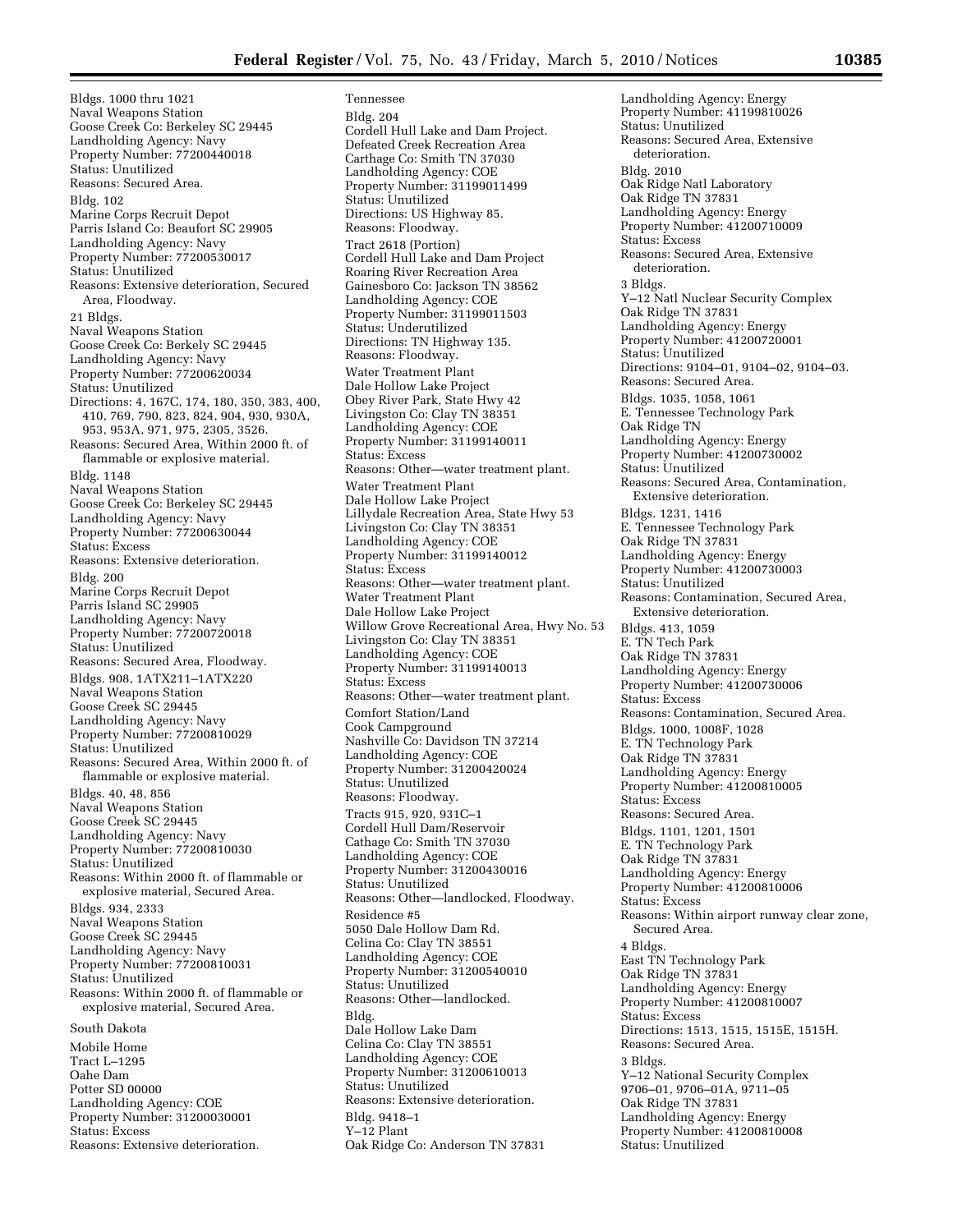Reasons: Secured Area. 3 Bldgs. Y–12 National Security Complex 9733–01, 9733–02, 9733–03 Oak Ridge TN 37831 Landholding Agency: Energy Property Number: 41200810009 Status: Unutilized Reasons: Secured Area. Bldgs. 9734, 9739 Y–12 National Security Complex Oak Ridge TN 37831 Landholding Agency: Energy Property Number: 41200810010 Status: Unutilized Reasons: Secured Area. 4 Bldgs. Y–12 Natl Security Complex Oak Ridge TN 37831 Landholding Agency: Energy Property Number: 41200910001 Status: Unutilized Directions: 9201–05, 9622, 9769, 9983–HP. Reasons: Secured Area. 13 Bldgs. Y–12 Natl Security Complex Oak Ridge TN 37831 Landholding Agency: Energy Property Number: 41200920003 Status: Unutilized Directions: 9404–02, 9404–04, 9409–04, 9409–30, 9416–18, 9416–21, 9709, 9709– 19, 9720–19A, 9720–19B, 9724–01, 9766, 9983–FE. Reasons: Secured Area. Bldgs. 2, 3, 5 Naval/Marine Corps Rsv Ctr Knoxville Co: Knox TN 37920 Landholding Agency: Navy Property Number: 77200530018 Status: Unutilized Reasons: Secured Area, Extensive deterioration. Bldgs. 9720–03, 9720–06 Y–12 Natl Nuclear Security Complex Oak Ridge TN 37831 Landholding Agency: Navy Property Number: 77200720038 Status: Unutilized Reasons: Secured Area. **Toyas** Comfort Station Overlook PUA Powderly Co: Lamar TX 75473–9801 Landholding Agency: COE Property Number: 31200240018 Status: Excess Reasons: Extensive deterioration. 148 Bldgs. Texoma Lake Denison TX Landholding Agency: COE Property Number: 31200740018 Status: Unutilized Reasons: Extensive deterioration. 18 Bldgs. Texoma Lake Denison TX Landholding Agency: COE Property Number: 31200820012 Status: Unutilized Reasons: Extensive deterioration.

Bldg. Stilling Basin

Pat Mayes Lake Powderly TX 75473 Landholding Agency: COE Property Number: 31200820013 Status: Unutilized Reasons: Extensive deterioration. 4 Bldgs. Burns Run Area Texoma Lake 57667, 42562, 42486, 42568 Denison TX Landholding Agency: COE Property Number: 31200840012 Status: Unutilized Reasons: Extensive deterioration. Bldgs. 42466, 42508 Johnson Creek/Caney Creek Denison TX Landholding Agency: COE Property Number: 31200920019 Status: Unutilized Reasons: Extensive deterioration. 4 Bldgs. Lake Texoma 42558, 42473, 42543, 42496 Denison TX Landholding Agency: COE Property Number: 31200920020 Status: Unutilized Reasons: Extensive deterioration. Bldg. 42479 Texoma Lake Denison TX Landholding Agency: COE Property Number: 31200930010 Status: Unutilized Reasons: Extensive deterioration. Boat Dock Pat Mayse Lake Powderly TX 75473 Landholding Agency: COE Property Number: 31200940014 Status: Unutilized Reasons: Extensive deterioration. Old USMC Training Center Fort Point Galveston TX 77550 Landholding Agency: COE Property Number: 31200940015 Status: Unutilized Reasons: Extensive deterioration. 5 Bldgs. Pat Mayse Lake Powderly TX 75473 Landholding Agency: COE Property Number: 31201010006 Status: Unutilized Directions: 43018, 43017, 43010, 43011, 43012 Reasons: Extensive deterioration. Zone 12, Bldg. 12–20 Pantex Plant Amarillo Co: Carson TX 79120 Landholding Agency: Energy Property Number: 41200220053 Status: Unutilized Reasons: Secured Area, Within 2000 ft. of flammable or explosive material. Bldgs. 12–017E, 12–019E Pantex Plant Amarillo Co: Carson TX 79120 Landholding Agency: Energy Property Number: 41200320010 Status: Unutilized Reasons: Secured Area Within 2000 ft. of flammable or explosive material.

4 Bldgs. NNSA Pantex Plant Amarillo Co: Carson TX 79120 Landholding Agency: Energy Property Number: 41200540002 Status: Unutilized Directions: 12–009, 12–009A, 12–R–009A, 12–R–009B Reasons: Secured Area, Within 2000 ft. of flammable or explosive material. Bldg. 12–011A NNSA Pantex Plant Amarillo Co: Carson TX 79120 Landholding Agency: Energy Property Number: 41200540003 Status: Unutilized Reasons: Secured Area, Within 2000 ft. of flammable or explosive material. Bldg. 12–097 NNSA Pantex Plant Amarillo Co: Carson TX 79120 Landholding Agency: Energy Property Number: 41200540004 Status: Unutilized Reasons: Within 2000 ft. of flammable or explosive material, Secured Area. Bldgs. 11–54, 11–54A Zone 11 Plantex Plant Amarillo Co: Carson TX 79120 Landholding Agency: Energy Property Number: 41200630008 Status: Unutilized Reasons: Secured Area, Within 2000 ft. of flammable or explosive material. Bldg. 12–002B Zone 12 Pantex Plant Amarillo Co: Carson TX 79120 Landholding Agency: Energy Property Number: 41200630009 Status: Unutilized Reasons: Within 2000 ft. of flammable or explosive material, Secured Area. 4 Bldgs. 12–003, 12–R–003, 12–003L Zone 12, Pantex Plant Amarillo Co: Carson TX 79120 Landholding Agency: Energy Property Number: 41200630010 Status: Unutilized Reasons: Secured Area, Within 2000 ft. of flammable or explosive material. Bldg. 12–014 Zone 12 Pantex Plant Amarillo Co: Carson TX 79120 Landholding Agency: Energy Property Number: 41200630011 Status: Unutilized Reasons: Within 2000 ft. of flammable or explosive material, Secured Area. Bldg. 12–24E Zone 12 Pantex Plant Amarillo Co: Carson TX 79120 Landholding Agency: Energy Property Number: 41200630012 Status: Unutilized Reasons: Within 2000 ft. of flammable or explosive material, Secured Area. Bldg. 11–029, Zone 11 Pantex Plant Amarillo Co: Carson TX 79120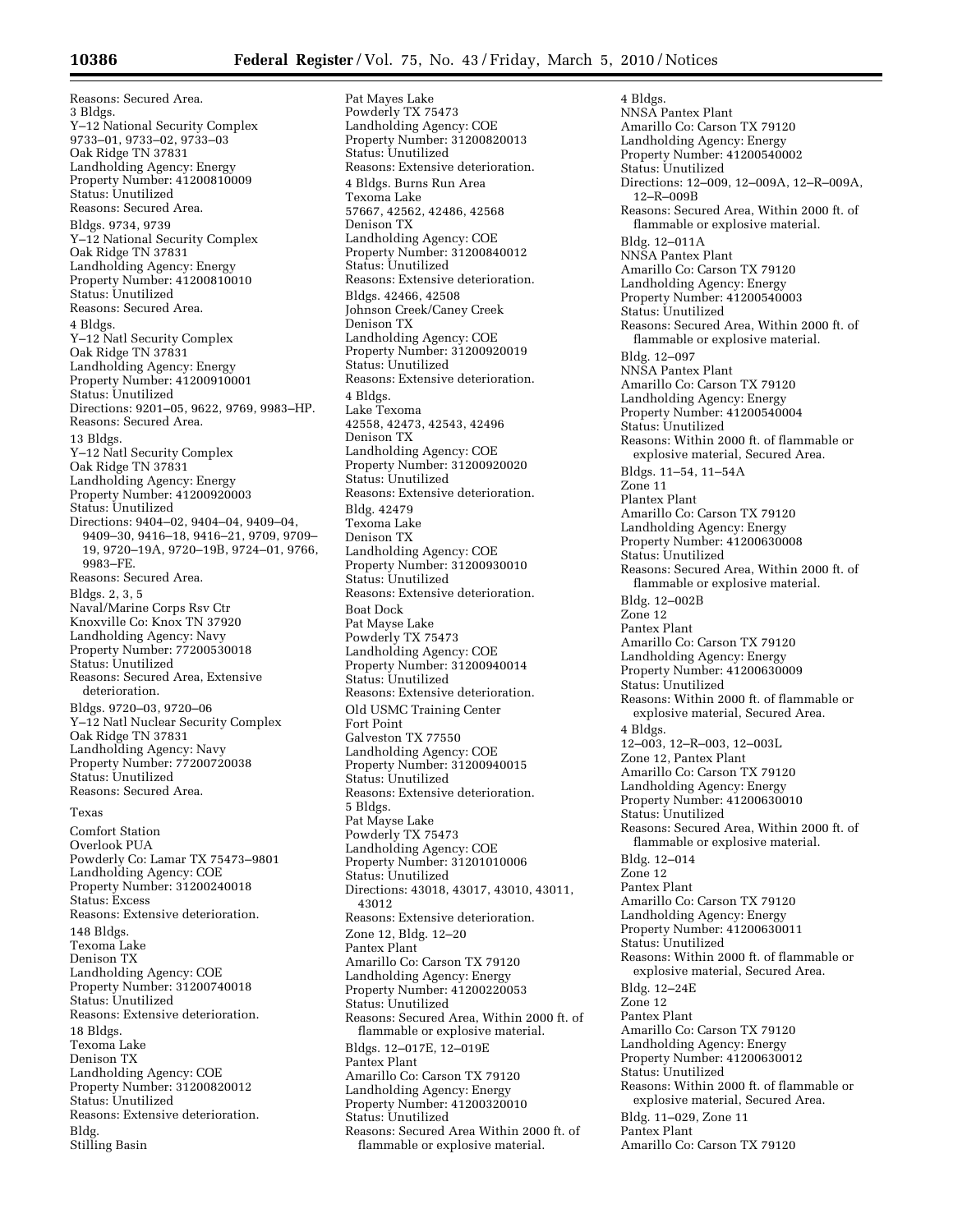Landholding Agency: Energy Property Number: 41200640007 Status: Unutilized Reasons: Within 2000 ft. of flammable or explosive material, Secured Area. Bldgs. 11–010, T09–031 Pantex Plant Amarillo TX 79120 Landholding Agency: Energy Property Number: 41200810011 Status: Unutilized Reasons: Within 2000 ft. of flammable or explosive material, Secured Area. Bldgs. 4–24, 4–27, 4–29 Pantex Plant Amarillo TX 79120 Landholding Agency: Energy Property Number: 41200830003 Status: Unutilized Reasons: Secured Area, Within 2000 ft. of flammable or explosive material. Bldg. 11–027 Pantex Plant Amarillo TX 79120 Landholding Agency: Energy Property Number: 41200830004 Status: Unutilized Reasons: Within 2000 ft. of flammable or explosive material, Secured Area. 3 Bldgs. Pantex Plant 12–0245, 12–041SS, 12–075A Amarillo TX 79120 Landholding Agency: Energy Property Number: 41200830005 Status: Unutilized Reasons: Secured Area, Within 2000 ft. of flammable or explosive material. Bldgs. 04–024, 04–027, 04–029 Pantex Plant Amarillo TX Landholding Agency: Energy Property Number: 41200840003 Status: Unutilized Reasons: Within 2000 ft. of flammable or explosive material, Secured Area. Bldgs. 09–013, 09–125 Pantex Plant Amarillo TX Landholding Agency: Energy Property Number: 41200840004 Status: Unutilized Reasons: Secured Area, Within 2000 ft. of flammable or explosive material. 5 Bldgs. Pantex Plant Amarillo TX Landholding Agency: Energy Property Number: 41200840005 Status: Unutilized Directions: 09–095, 09–126, 09–132, 09– 132A, 09–134. Reasons: Secured Area, Within 2000 ft. of flammable or explosive material. Bldg. 11–027 Pantex Plant Amarillo TX Landholding Agency: Energy Property Number: 41200840006 Status: Unutilized Reasons: Within 2000 ft. of flammable or explosive material, Secured Area. 4 Bldgs. Pantex Plant

Amarillo TX Landholding Agency: Energy Property Number: 41200840007 Status: Unutilized Directions: 12–R–009B,12–0245, 12–041SS, 12–075A. Reasons: Within 2000 ft. of flammable or explosive material, Secured Area. 6 Bldgs. Pantex Plant Amarillo TX 79121 Landholding Agency: Energy Property Number: 41200920004 Status: Unutilized Directions: 09–056, 11–R–016, 11–030, 12– 023, 12–045, 12–047, 12–005G3. Reasons: Within 2000 ft. of flammable or explosive material, Secured Area. Bldg. 09–145 Pantex Plant Amarillo TX 79120 Landholding Agency: Energy Property Number: 41200940006 Status: Unutilized Reasons: Within 2000 ft. of flammable or explosive material, Extensive deterioration, Secured Area. Bldg. 1732 Naval Air Station Corpus Christi Co: Nueces TX Landholding Agency: Navy Property Number: 77200540007 Status: Excess Reasons: Secured Area, Extensive deterioration. Bldg. 243 Naval Air Station Joint Reserve Base Ft. Worth Co: Tarrant TX 76127 Landholding Agency: Navy Property Number: 77200640035 Status: Unutilized Reasons: Secured Area, Extensive deterioration. Bldg. 1430 Naval Air Station Joint Reserve Base Ft. Worth Co: Tarrant TX 76127 Landholding Agency: Navy Property Number: 77200640036 Status: Unutilized Reasons: Secured Area, Extensive deterioration. Bldg. 1500 Naval Air Station Joint Reserve Base Ft. Worth Co: Tarrant TX 76127 Landholding Agency: Navy Property Number: 77200640037 Status: Unutilized Reasons: Secured Area, Extensive deterioration. Bldg. 4151 Naval Air Station Joint Reserve Base Ft. Worth Co: Tarrant TX 76127 Landholding Agency: Navy Property Number: 77200640038 Status: Unutilized Reasons: Extensive deterioration, Secured Area. Bldgs. 3379, 3380 Naval Air Station Ft. Worth Co: Tarrant TX 76127 Landholding Agency: Navy Property Number: 77200810023 Status: Unutilized Reasons: Extensive deterioration, Secured Area.

Bldgs. 1414, 3190 Naval Air Station Joint Reserve Base Ft. Worth TX 76127 Landholding Agency: Navy Property Number: 77200830031 Status: Unutilized Reasons: Secured Area. Utah 5 Bldgs. Naval Industrial Ordinance Plant Magna UT 84044 Landholding Agency: Navy Property Number: 77200720033 Status: Unutilized Directions: 4D, 6A, 6C, 8C, 10B. Reasons: Secured Area, Within 2000 ft. of flammable or explosive material. 4 Bldgs. Naval Industrial Ordinance Plant Magna UT 84044 Landholding Agency: Navy Property Number: 77200720034 Status: Unutilized Directions: 11, 15, 16, 19. Reasons: Secured Area, Within 2000 ft. of flammable or explosive material. Bldgs. 22A, 22B, 22C Naval Industrial Ordinance Plant Magna UT 84044 Landholding Agency: Navy Property Number: 77200720035 Status: Unutilized Reasons: Secured Area, Within 2000 ft. of flammable or explosive material. Bldgs. 23A, 23B, 23C Naval Industrial Ordinance Plant Magna UT 84044 Landholding Agency: Navy Property Number: 77200720036 Status: Unutilized Reasons: Secured Area, Within 2000 ft. of flammable or explosive material. 4 Bldgs. Naval Industrial Ordinance Plant Magna UT 84044 Landholding Agency: Navy Property Number: 77200720037 Status: Unutilized Directions: 33, 45B, 45C, 46D. Reasons: Secured Area, Within 2000 ft. of flammable or explosive material. Virginia Bldgs. JHK–17433, JHK–17446 John H. Kerr Project Boydton VA Landholding Agency: COE Property Number: 31200740020 Status: Unutilized Reasons: Extensive deterioration. Bldg. JHK–16754 Henderson Point Mecklenburg VA 23917 Landholding Agency: COE Property Number: 31200840013 Status: Unutilized Reasons: Extensive deterioration. 4 Bldgs. Philpott Lake 16232, 16233, 16234, 16235 Bassett VA 24055 Landholding Agency: COE Property Number: 31200920021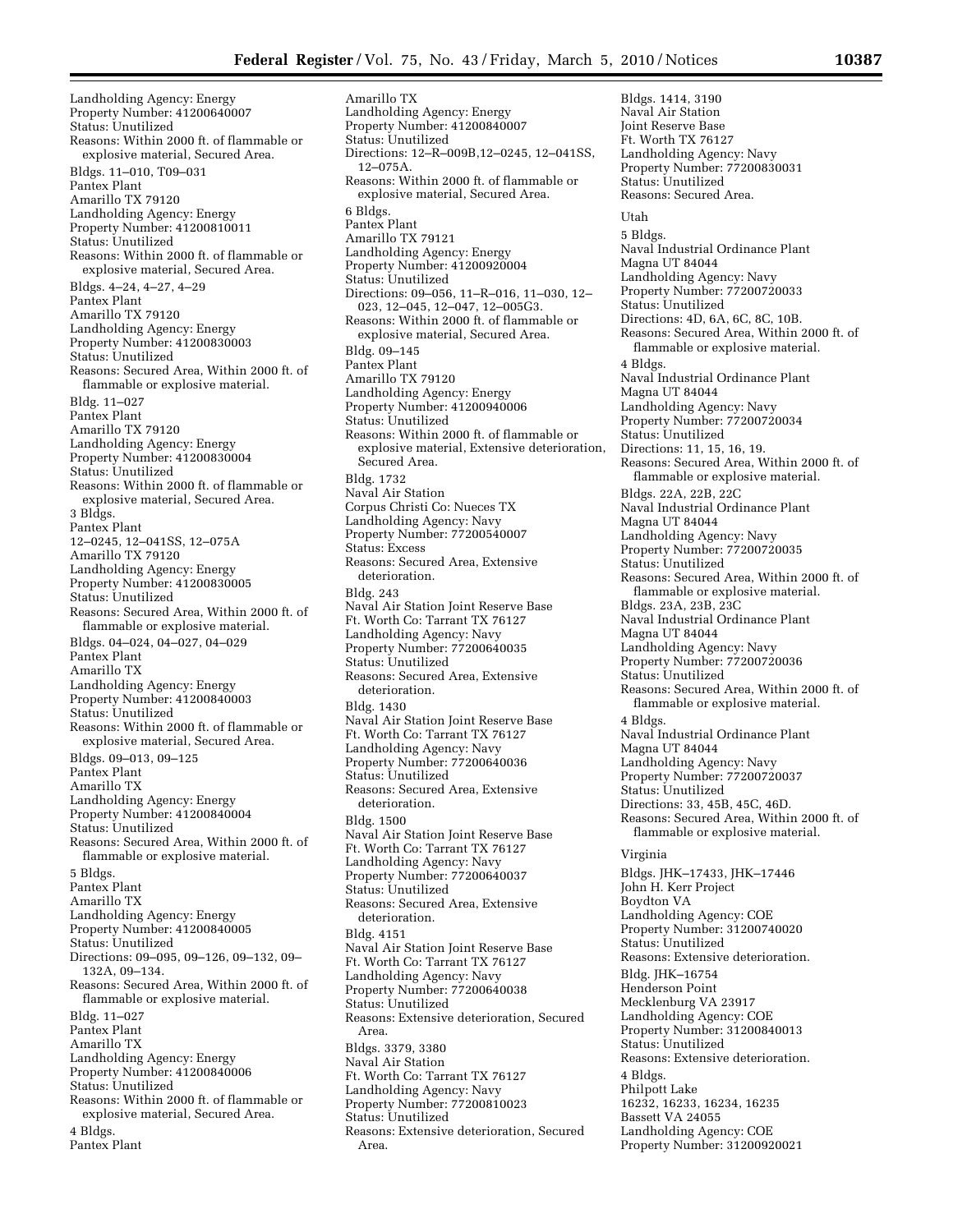Status: Unutilized Reasons: Extensive deterioration. 6 Bldgs. John H. Kerr Lake & Dam Mecklenburg VA 23917 Landholding Agency: COE Property Number: 31200920022 Status: Unutilized Directions: ID# JHK 15776, 16754, 16810, 17051, 17845, 18244. Reasons: Extensive deterioration. 3 Comfort Stations John H. Kerr Lake & Dam Mecklenburg VA 23917 Landholding Agency: COE Property Number: 31200920054 Status: Unutilized Directions: JHK–17450, 17451, 17457. Reasons: Extensive deterioration. 5 Bldgs. John H. Kerr Lake & Dam Mecklenburg VA 23917 Landholding Agency: COE Property Number: 31200930014 Status: Unutilized Directions: JHK–15782, 17134, 17453, 17456, 18017. Reasons: Extensive deterioration. Bldgs. 22624, 41438, 41439 John Flannagan Dam Haysi VA 24256 Landholding Agency: COE Property Number: 31200940016 Status: Unutilized Reasons: Extensive deterioration. 9 Bldgs. Philpott Lake & Dam Bassett VA 24055 Landholding Agency: COE Property Number: 31200940017 Status: Unutilized Directions: 15640, 16753, 16775, 16883, 18840, 18854, 18835, 16749, 15636. Reasons: Extensive deterioration. Bldgs. 17454, 17455 John Kerr Lake & Dam Boydton VA 23917 Landholding Agency: COE Property Number: 31200940018 Status: Unutilized Reasons: Extensive deterioration. Chesapeake Light Station Virginia Beach VA Landholding Agency: GSA Property Number: 54201010011 Status: Surplus GSA Number: 4–X–VA–0739 Reasons: Floodway, Not accessible by road. Bldgs. 500, 501 Naval Weapon Station Yorktown VA 23691 Landholding Agency: Navy Property Number: 77200640012 Status: Excess Reasons: Extensive deterioration. Bldg. 628 Naval Weapon Station Yorktown VA 23691 Landholding Agency: Navy Property Number: 77200640013 Status: Excess Reasons: Extensive deterioration. Bldg. 2398 Naval Station

Norfolk VA Landholding Agency: Navy Property Number: 77200730021 Status: Excess Reasons: Secured Area. Bldgs. 375, 502, 502A Naval Weapons Station Yorktown VA 23691 Landholding Agency: Navy Property Number: 77200810002 Status: Excess Reasons: Extensive deterioration, Secured Area. Bldgs. 503, 503A, 504 Naval Weapons Station Yorktown VA 23691 Landholding Agency: Navy Property Number: 77200810003 Status: Excess Reasons: Secured Area, Extensive deterioration. Bldgs. 505, 505A Naval Weapons Station Yorktown VA 23691 Landholding Agency: Navy Property Number: 77200810004 Status: Excess Reasons: Extensive deterioration, Secured Area. Bldgs. 1213, 1979 Naval Weapons Station Yorktown VA 23691 Landholding Agency: Navy Property Number: 77200810005 Status: Excess Reasons: Secured Area, Extensive deterioration. Bldgs. 2007, 2008 Naval Weapons Station Yorktown VA 23691 Landholding Agency: Navy Property Number: 77200810006 Status: Excess Reasons: Secured Area, Extensive deterioration. Bldgs. 439, 466 Naval Weapons Station Yorktown VA 23691 Landholding Agency: Navy Property Number: 77200820016 Status: Excess Reasons: Secured Area. Bldgs. 760, 761 Naval Weapons Station Yorktown VA 23691 Landholding Agency: Navy Property Number: 77200820017 Status: Excess Reasons: Secured Area. Bldgs. 1820, 1895 Naval Weapons Station Yorktown VA 23691 Landholding Agency: Navy Property Number: 77200820018 Status: Excess Reasons: Secured Area. Bldgs. 1977, 1978, 1983 Naval Weapons Station Yorktown VA 23691 Landholding Agency: Navy Property Number: 77200820019 Status: Excess Reasons: Secured Area. Bldg. CAD–RR

Naval Weapons Station Yorktown VA 23691 Landholding Agency: Navy Property Number: 77200820020 Status: Excess Reasons: Secured Area. Bldg. 3186 Naval Amphibious Base Little Creek Co: Norfolk VA Landholding Agency: Navy Property Number: 77200840006 Status: Unutilized Reasons: Secured Area. Bldg. NAB757 Naval Amphibious Little Creek Norfolk VA Landholding Agency: Navy Property Number: 77200840008 Status: Unutilized Reasons: Secured Area. 19 Ammunition Bunkers Naval Weapons Station Ammo Plant 1 & 2 Yorktown VA 23691 Landholding Agency: Navy Property Number: 77200840009 Status: Excess Reasons: Extensive deterioration, Secured Area. 11 Bldgs. Naval Weapons Station Yorktown VA 23691 Landholding Agency: Navy Property Number: 77200840019 Status: Excess Directions: 10, 11, 97, 97A, 98, 472, 526, 527, 528, 528A, 1592. Reasons: Secured Area, Extensive deterioration. 8 Bldgs. Naval Weapons Station Yorktown VA 23691 Landholding Agency: Navy Property Number: 77200840020 Status: Excess Directions: 109, 110, 500A, 501A, 627, 629, 1249, 1462. Reasons: Secured Area, Extensive deterioration. 5 Bldgs. Naval Amphibious Base Norfolk VA Landholding Agency: Navy Property Number: 77200840021 Status: Unutilized Directions: 3375, 3420, 3550, 3695, 3891. Reasons: Secured Area, Extensive deterioration. Bldg. 3605 Naval Amphibious Little Creek Norfolk VA Landholding Agency: Navy Property Number: 77200910020 Status: Unutilized Reasons: Secured Area. 6 Bldgs. Naval Station Norfolk VA 23511 Landholding Agency: Navy Property Number: 77200930005 Status: Excess Directions: FRP14, FRP15, FRP33, P17, P64, LP69.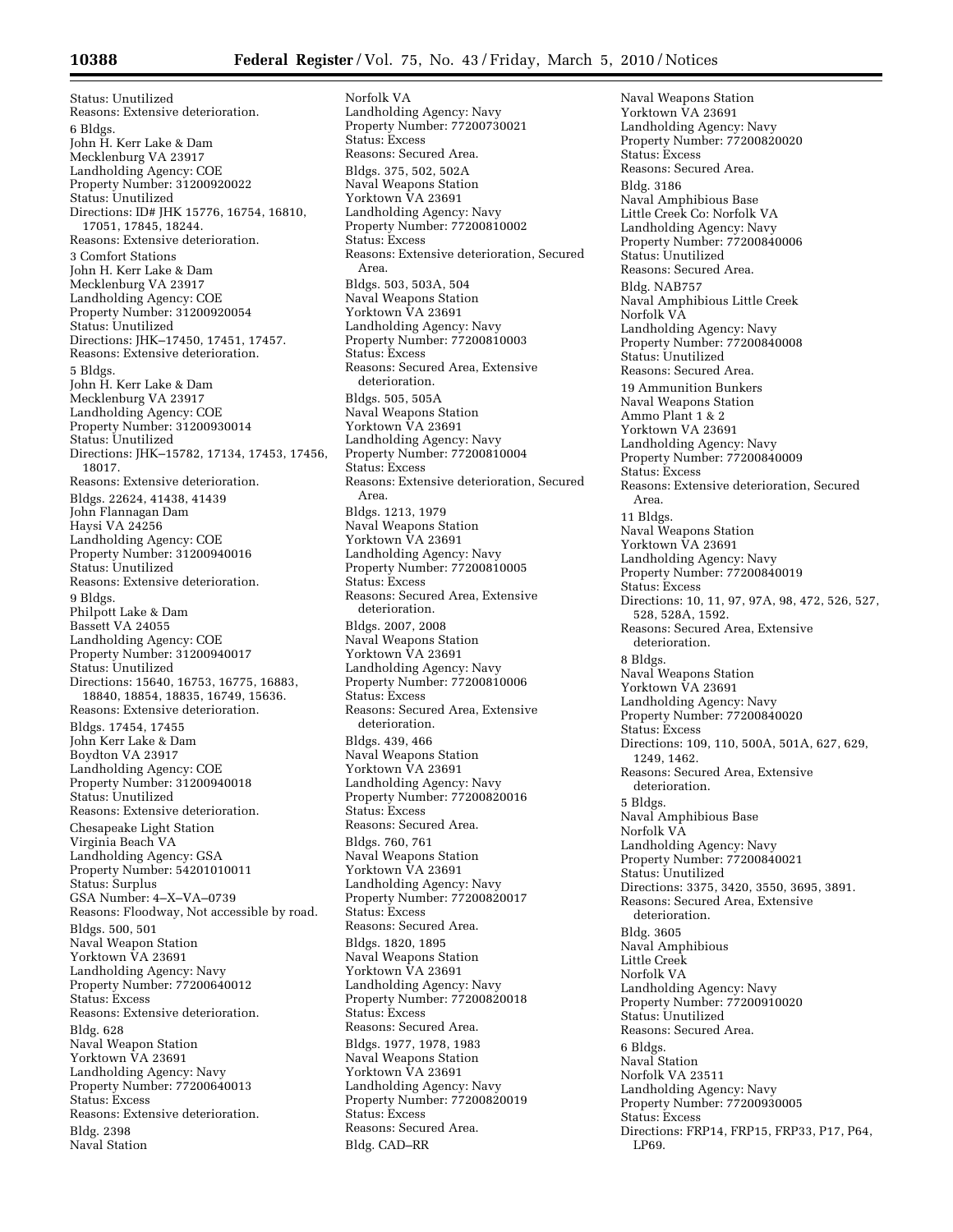Reasons: Secured Area, Extensive deterioration. 7 Bldgs. Naval Station Norfolk VA 23511 Landholding Agency: Navy Property Number: 77200930007 Status: Excess Directions: Q57, Q99, Q99A, SP83, SP85, SP85A, SP125. Reasons: Secured Area, Extensive deterioration. Bldg. LP23 Naval Station Norfolk VA 23511 Landholding Agency: Navy Property Number: 77200930024 Status: Excess Reasons: Secured Area. Bldgs. 3112, 3113 Marine Corps Base Quantico VA Landholding Agency: Navy Property Number: 77200940007 Status: Unutilized Reasons: Extensive deterioration. Bldg. 1200 Naval Support Activity Dahlgren VA 22448 Landholding Agency: Navy Property Number: 77200940008 Status: Excess Reasons: Extensive deterioration. Bldgs. 39, 41, 90, M4 Naval Shipyard St. Juliens Creek Annex Chesapeake VA Landholding Agency: Navy Property Number: 77201010015 Status: Unutilized Reasons: Extensive deterioration, Secured Area. Bldgs. 13, 46 Naval Shipyard St. Juliens Creek Annex Chesapeake VA Landholding Agency: Navy Property Number: 77201010016 Status: Unutilized Reasons: Extensive deterioration, Secured Area. 7 Bldgs. Naval Shipyard St. Juliens Creek Annex Chesapeake VA Landholding Agency: Navy Property Number: 77201010017 Status: Unutilized Directions: 117, 118, 178, 238, 703, 1511, M23. Reasons: Secured Area, Extensive deterioration. Washington Madame Dorion Vault Toilet McNary Lock & Dam Walla Walla WA Landholding Agency: COE Property Number: 31200920023 Status: Unutilized

Reasons: Extensive deterioration. Chiawana Park Restroom McNary Lock & Dam Pasco WA 99301 Landholding Agency: COE

Property Number: 31200920024 Status: Unutilized Reasons: Extensive deterioration. 79 Structures Hanford Site 100, 300, 400 Richland Co: Benton WA 99352 Landholding Agency: Energy Property Number: 41200620010 Status: Excess Directions: Infrastructure Facilities. Reasons: Secured Area. 87 Structures Hanford Site 100, 300, 400 Richland Co: Benton WA 99351 Landholding Agency: Energy Property Number: 41200620011 Status: Excess Directions: Mobile Offices. Reasons: Secured Area. 139 Structures Hanford Site 100, 300, 400 Richland Co: Benton WA 99352 Landholding Agency: Energy Property Number: 41200620012 Status: Excess Directions: Office Facilities. Reasons: Secured Area. 122 Structures Hanford Site 100, 300, 400 Richland Co: Benton WA 99352 Landholding Agency: Energy Property Number: 41200620013 Status: Excess Directions: Process Facilities. Reasons: Secured Area. Bldg. 529 Puget Sound Naval Shipyard Bremerton WA 98314–5000 Landholding Agency: Navy Property Number: 77200040020 Status: Excess Reasons: Secured Area. Bldg. 8 Naval Reserve Center Spokane WA 99205 Landholding Agency: Navy Property Number: 77200430025 Status: Excess Reasons: Extensive deterioration, Secured Area. Bldgs. 10, 11 Naval Reserve Center Spokane WA 99205 Landholding Agency: Navy Property Number: 77200430026 Status: Excess Reasons: Extensive deterioration, Secured Area. Bldgs. 2656–2658 Naval Air Station Lake Hancock Coupeville Co: Island WA 98239 Landholding Agency: Navy Property Number: 77200430027 Status: Unutilized Reasons: Secured Area. Bldgs. 2652, 2705 Naval Air Station Whidbey Oak Harbor WA 98277 Landholding Agency: Navy Property Number: 77200440010 Status: Unutilized Reasons: Secured Area.

Bldgs. 79, 884 NAS Whidbey Island Seaplane Base Oak Harbor WA 98277 Landholding Agency: Navy Property Number: 77200440011 Status: Unutilized Reasons: Secured Area. Bldg. 121 NAS Whidbey Island Ault Field Oak Harbor WA 98277 Landholding Agency: Navy Property Number: 77200440012 Status: Unutilized Reasons: Secured Area. Bldg. 419 NAS Whidbey Island Ault Field Oak Harbor WA 98277 Landholding Agency: Navy Property Number: 77200440013 Status: Unutilized Reasons: Secured Area. Bldgs. 2609, 2610 NAS Whidbey Island Ault Field Oak Harbor WA 98277 Landholding Agency: Navy Property Number: 77200440014 Status: Unutilized Reasons: Secured Area. Bldg. 2753 NAS Whidbey Island Ault Field Oak Harbor WA 98277 Landholding Agency: Navy Property Number: 77200440015 Status: Unutilized Reasons: Secured Area. Bldg. 108 Naval Magazine Port Hadlock Co: Jefferson WA 98339–9723 Landholding Agency: Navy Property Number: 77200510015 Status: Unutilized Reasons: Extensive deterioration, Secured Area. Bldg. 351 Puget Sound Naval Shipyard Bremerton WA 98314 Landholding Agency: Navy Property Number: 77200530026 Status: Unutilized Reasons: Secured Area, Within 2000 ft. of flammable or explosive material. Bldg. 1032 Naval Base Bangor Tower Site Silverdale WA 98315 Landholding Agency: Navy Property Number: 77200630045 Status: Unutilized Reasons: Secured Area, Within 2000 ft. of flammable or explosive material. Bldg. 71 Naval Magazine Port Hadlock Co: Jefferson WA 98339–9723 Landholding Agency: Navy Property Number: 77200640007 Status: Unutilized Reasons: Secured Area, Extensive deterioration. Bldgs. 82, 83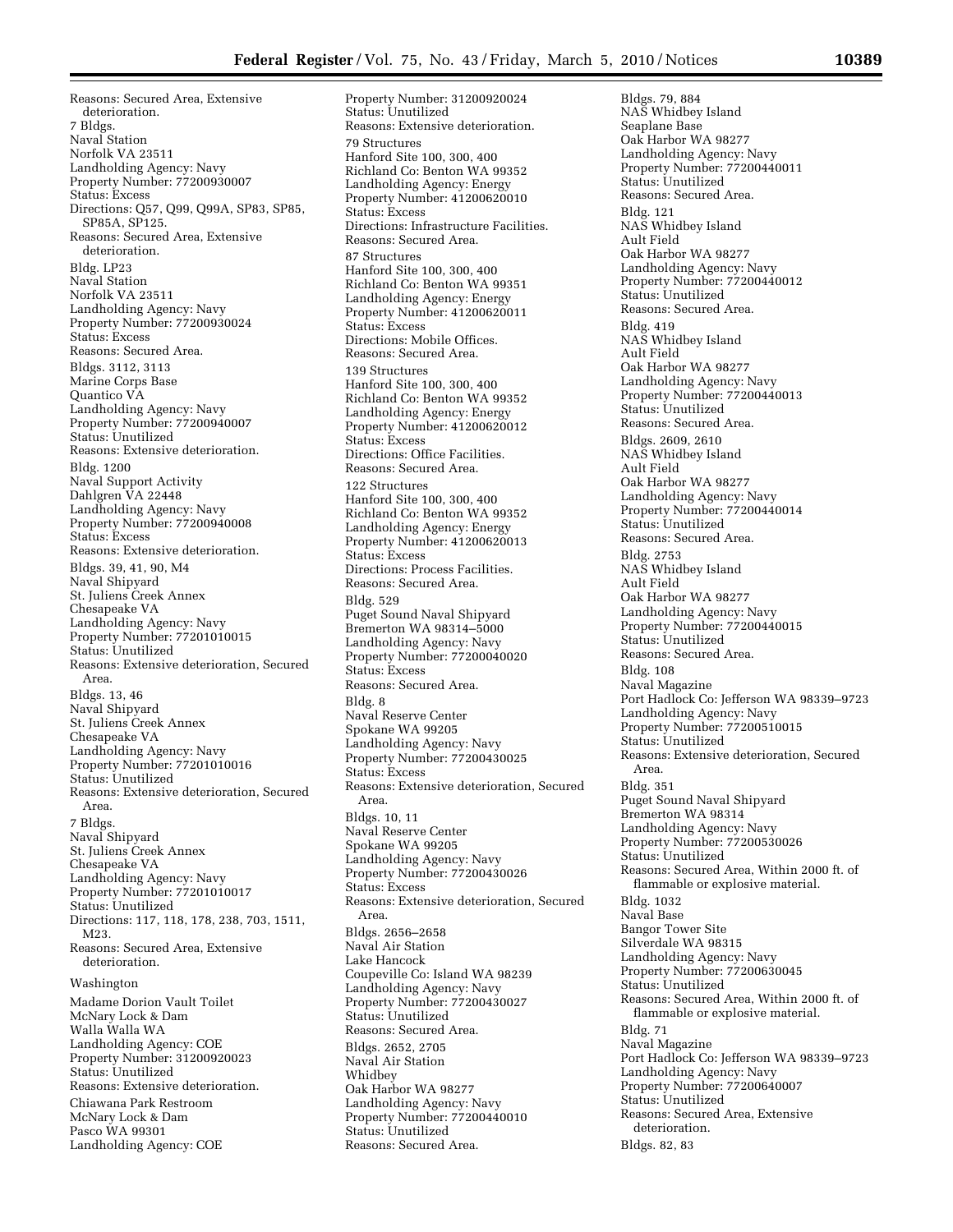Naval Magazine Port Hadlock Co: Jefferson WA 98339–9723 Landholding Agency: Navy Property Number: 77200640008 Status: Unutilized Reasons: Extensive deterioration, Secured Area. Bldgs. 168, 188 Naval Magazine Port Hadlock Co: Jefferson WA 98339–9723 Landholding Agency: Navy Property Number: 77200640009 Status: Unutilized Reasons: Extensive deterioration, Secured Area. Bldg. 729 Naval Magazine Port Hadlock Co: Jefferson WA 98339–9723 Landholding Agency: Navy Property Number: 77200640010 Status: Unutilized Reasons: Extensive deterioration, Secured Area. Bldgs. 910, 921 Naval Magazine Port Hadlock Co: Jefferson WA 98339–9723 Landholding Agency: Navy Property Number: 77200640011 Status: Unutilized Reasons: Extensive deterioration, Secured Area. Bldgs. 407, 447 Naval Base Bremerton Co: Kitsap WA 98310 Landholding Agency: Navy Property Number: 77200640014 Status: Excess Reasons: Secured Area. Bldg. 867 Naval Base Bremerton Co: Kitsap WA 98310 Landholding Agency: Navy Property Number: 77200640015 Status: Excess Reasons: Secured Area. Bldgs. 937, 975 Naval Base Bremerton Co: Kitsap WA 98310 Landholding Agency: Navy Property Number: 77200640016 Status: Excess Reasons: Secured Area. Bldg. 1449 Naval Base Silverdale Co: Kitsap WA 98315 Landholding Agency: Navy Property Number: 77200640017 Status: Unutilized Reasons: Secured Area. Bldg. 1670 Naval Base Silverdale Co: Kitsap WA 98315 Landholding Agency: Navy Property Number: 77200640018 Status: Unutilized Reasons: Secured Area. Bldgs. 2007, 2801 Naval Base Silverdale Co: Kitsap WA 98315 Landholding Agency: Navy Property Number: 77200640019 Status: Unutilized Reasons: Secured Area. Bldgs. 6021, 6095

Naval Base Silverdale Co: Kitsap WA 98315 Landholding Agency: Navy Property Number: 77200640020 Status: Unutilized Reasons: Secured Area. Bldgs. 6606, 6661 Naval Base Silverdale Co: Kitsap WA 98315 Landholding Agency: Navy Property Number: 77200640021 Status: Unutilized Reasons: Secured Area. Bldgs. 726, 727, 734 Naval Undersea Warfare Keyport Co: Kitsap WA 98345 Landholding Agency: Navy Property Number: 77200640022 Status: Unutilized Reasons: Secured Area, Within 2000 ft. of flammable or explosive material. Bldgs. 901, 911 Naval Undersea Warfare Keyport Co: Kitsap WA 98345 Landholding Agency: Navy Property Number: 77200640023 Status: Unutilized Reasons: Secured Area, Within 2000 ft. of flammable or explosive material. Bldgs. 925, 938 Naval Undersea Warfare Keyport Co: Kitsap WA 98345 Landholding Agency: Navy Property Number: 77200640024 Status: Unutilized Reasons: Within 2000 ft. of flammable or explosive material, Secured Area. Bldg. 1020 Naval Undersea Warfare Keyport Co: Kitsap WA 98345 Landholding Agency: Navy Property Number: 77200640025 Status: Unutilized Reasons: Secured Area, Within 2000 ft. of flammable or explosive material. Fisher Transit Site Easement Jefferson WA Landholding Agency: Navy Property Number: 77200710015 Status: Excess Reasons: Other—Remote Location. Bldgs. 437, 853 Naval Base Bremerton Co: Kitsap WA 98310 Landholding Agency: Navy Property Number: 77200710018 Status: Unutilized Reasons: Secured Area. Bldg. 1039 Naval Base Bremerton Co: Kitsap WA 98310 Landholding Agency: Navy Property Number: 77200710019 Status: Unutilized Reasons: Secured Area, Within 2000 ft. of flammable or explosive material. Bldgs. 1400, 1461 Naval Base Bremerton Co: Kitsap WA 98310 Landholding Agency: Navy Property Number: 77200710020 Status: Unutilized Reasons: Secured Area, Within 2000 ft. of flammable or explosive material.

Bldg. 6026 Naval Base Bremerton Co: Kitsap WA 98310 Landholding Agency: Navy Property Number: 77200710021 Status: Unutilized Reasons: Within 2000 ft. of flammable or explosive material, Secured Area. Bldgs. 6608, 6609, 6904 Naval Base Bremerton Co: Kitsap WA 98310 Landholding Agency: Navy Property Number: 77200710022 Status: Unutilized Reasons: Secured Area, Within 2000 ft. of flammable or explosive material. Bldgs. 110, 116 Naval Air Station Oak Harbor WA 98278 Landholding Agency: Navy Property Number: 77200740013 Status: Excess Reasons: Secured Area. Bldg. 839 Puget Sound Naval Shipyard Bremerton WA 98314 Landholding Agency: Navy Property Number: 77200740014 Status: Excess Reasons: Secured Area, Within 2000 ft. of flammable or explosive material. Bldgs. 402, 403, 2634 Naval Air Station Oak Harbor Co: Whidbey Island WA 96278 Landholding Agency: Navy Property Number: 77200810020 Status: Excess Reasons: Extensive deterioration. Bldg. 7658 Naval Base Bangor WA Landholding Agency: Navy Property Number: 77200830017 Status: Excess Reasons: Secured Area, Extensive deterioration. Bldgs. 986, 987 Naval Air Station Whidbey Island Oak Harbor WA 98278 Landholding Agency: Navy Property Number: 77200840001 Status: Unutilized Reasons: Secured Area. Bldg. 94 Naval Air Station Whidbey Island Oak Harbor WA 98278 Landholding Agency: Navy Property Number: 77200840002 Status: Excess Reasons: Secured Area. Bldgs. 20, 62, 2616, 2663 Naval Air Station Whidbey Island WA Landholding Agency: Navy Property Number: 77200840017 Status: Excess Reasons: Secured Area. Bldg. 113 Naval Air Station Whidbey Island WA 98278 Landholding Agency: Navy Property Number: 77200920017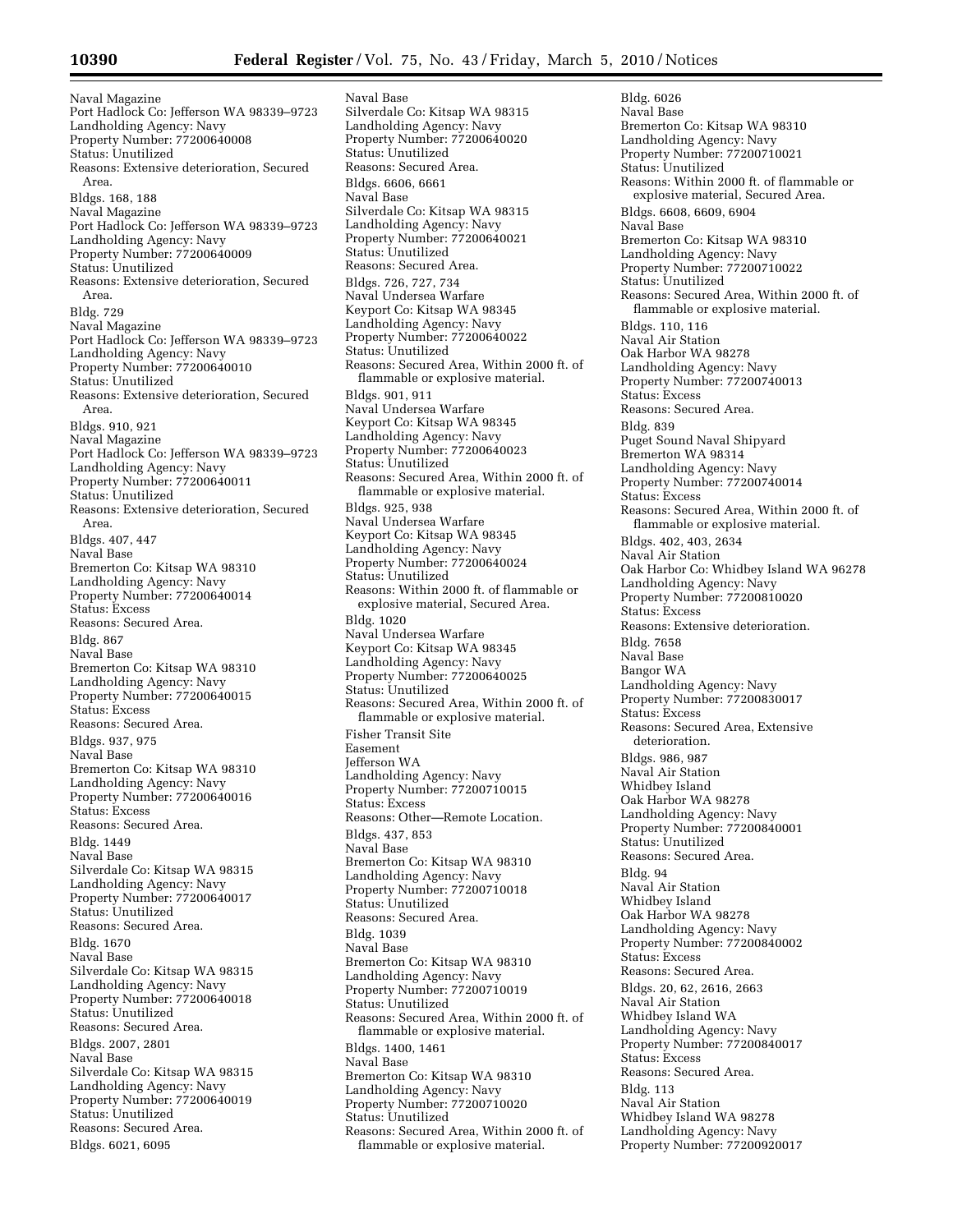Status: Excess Reasons: Secured Area. 6 Bldgs. Naval Air Station Whidbey Island WA 98278 Landholding Agency: Navy Property Number: 77200920018 Status: Unutilized Directions: 175, 855, 2601, 2602, 2603, 2604. Reasons: Extensive deterioration, Secured Area. Bldg. 1013 Naval Base Kitsap Bangor WA Landholding Agency: Navy Property Number: 77200920019 Status: Unutilized Reasons: Secured Area, Extensive deterioration. Bldgs. 2660, 2661, 2662 Naval Air Station Whidbey Island WA 98278 Landholding Agency: Navy Property Number: 77200920047 Status: Unutilized Reasons: Extensive deterioration. Bldg. 130 Naval Station Pacific Beach WA 98571 Landholding Agency: Navy Property Number: 77200930011 Status: Excess Reasons: Extensive deterioration. Bldg. 171 Naval Magazine Indian Island Port Hadock WA 98339 Landholding Agency: Navy Property Number: 77200940003 Status: Excess Reasons: Secured Area, Extensive deterioration. GM–1, Gold Mountain Naval Base Transmitter/Generator Bldg. Kitsap WA Landholding Agency: Navy Property Number: 77200940004 Status: Excess Reasons: Secured Area.

#### *Land*

Arizona

58 acres VA Medical Center 500 Highway 89 North Prescott Co: Yavapai AZ 86313 Landholding Agency: VA Property Number: 97190630001 Status: Unutilized Reasons: Floodway.

20 acres VA Medical Center 500 Highway 89 North Prescott Co: Yavapai AZ 86313 Landholding Agency: VA Property Number: 97190630002 Status: Underutilized Reasons: Floodway.

# California

Trailer Space Naval Base San Diego CA Landholding Agency: Navy Property Number: 77200520013 Status: Unutilized Reasons: Secured Area. Parcels 1, 2, 3, 4 Naval Base Port Hueneme Co: Ventura CA 93043 Landholding Agency: Navy Property Number: 77200630003 Status: Underutilized Reasons: Secured Area. Parcels 11, 12, 13, 14, 15 Naval Base Port Hueneme Co: Ventura CA 93043 Landholding Agency: Navy Property Number: 77200630004 Status: Underutilized Reasons: Secured Area. Sand Spit Naval Base Port Hueneme Co: Ventura CA 93043 Landholding Agency: Navy Property Number: 77200720008 Status: Underutilized Reasons: Floodway.

## Florida

Wildlife Sanctuary, VAMC 10,000 Bay Pines Blvd. Bay Pines Co: Pinellas FL 33504 Landholding Agency: VA Property Number: 97199230004 Status: Underutilized Reasons: Other—Inaccessible.

#### Hawaii

14.235 parcel Marine Corps Base Kaneohe HI 96863 Landholding Agency: Navy Property Number: 77200830020 Status: Unutilized Reasons: Secured Area. 1,100 sq. ft./Land Marine Corps Training Area Bellows Keolu Hills HI Landholding Agency: Navy Property Number: 77200930006 Status: Unutilized Reasons: Secured Area.

# Indiana

Approx. 0.2 acre Naval Support Activity Crane IN 47522 Landholding Agency: Navy Property Number: 77200910006 Status: Underutilized Reasons: Within 2000 ft. of flammable or explosive material, Secured Area.

## Kentucky

Tract 4626 Barkley, Lake, Kentucky and Tennessee Donaldson Creek Launching Area Cadiz Co: Trigg KY 42211 Landholding Agency: COE Property Number: 31199010030 Status: Underutilized Directions: 14 miles from US Highway 68. Reasons: Floodway. Tract AA–2747 Wolf Creek Dam and Lake Cumberland US HWY. 27 to Blue John Road Burnside Co: Pulaski KY 42519

Landholding Agency: COE Property Number: 31199010038 Status: Underutilized Reasons: Floodway. Tract AA–2726 Wolf Creek Dam and Lake Cumberland KY HWY. 80 to Route 769 Burnside Co: Pulaski KY 42519 Landholding Agency: COE Property Number: 31199010039 Status: Underutilized Reasons: Floodway. Tract 1358 Barkley Lake, Kentucky and Tennessee Eddyville Recreation Area Eddyville Co: Lyon KY 42038 Landholding Agency: COE Property Number: 31199010043 Status: Excess Directions: US Highway 62 to state highway 93. Reasons: Floodway. Barren River Lock No. 1 Richardsville Co: Warren KY 42270 Landholding Agency: COE Property Number: 31199120008 Status: Unutilized Reasons: Floodway. Green River Lock No. 3 Rochester Co: Butler KY 42273 Landholding Agency: COE Property Number: 31199120009 Status: Unutilized Directions: Off State Hwy. 369, which runs off of Western Ky. Parkway. Reasons: Floodway. Green River Lock No. 4 Woodbury Co: Butler KY 42288 Landholding Agency: COE Property Number: 31199120014 Status: Underutilized Directions: Off State Hwy 403, which is off State Hwy 231. Reasons: Floodway. Green River Lock No. 5 Readville Co: Butler KY 42275 Landholding Agency: COE Property Number: 31199120015 Status: Unutilized Directions: Off State Highway 185. Reasons: Floodway. Green River Lock No. 6 Brownsville Co: Edmonson KY 42210 Landholding Agency: COE Property Number: 31199120016 Status: Underutilized Directions: Off State Highway 259. Reasons: Floodway. Vacant land west of locksite Greenup Locks and Dam 5121 New Dam Road Rural Co: Greenup KY 41144 Landholding Agency: COE Property Number: 31199120017 Status: Unutilized Reasons: Floodway. Maryland Tract 131R Youghiogheny River Lake, Rt. 2, Box 100

Friendsville Co: Garrett MD Landholding Agency: COE Property Number: 31199240007 Status: Underutilized Reasons: Floodway.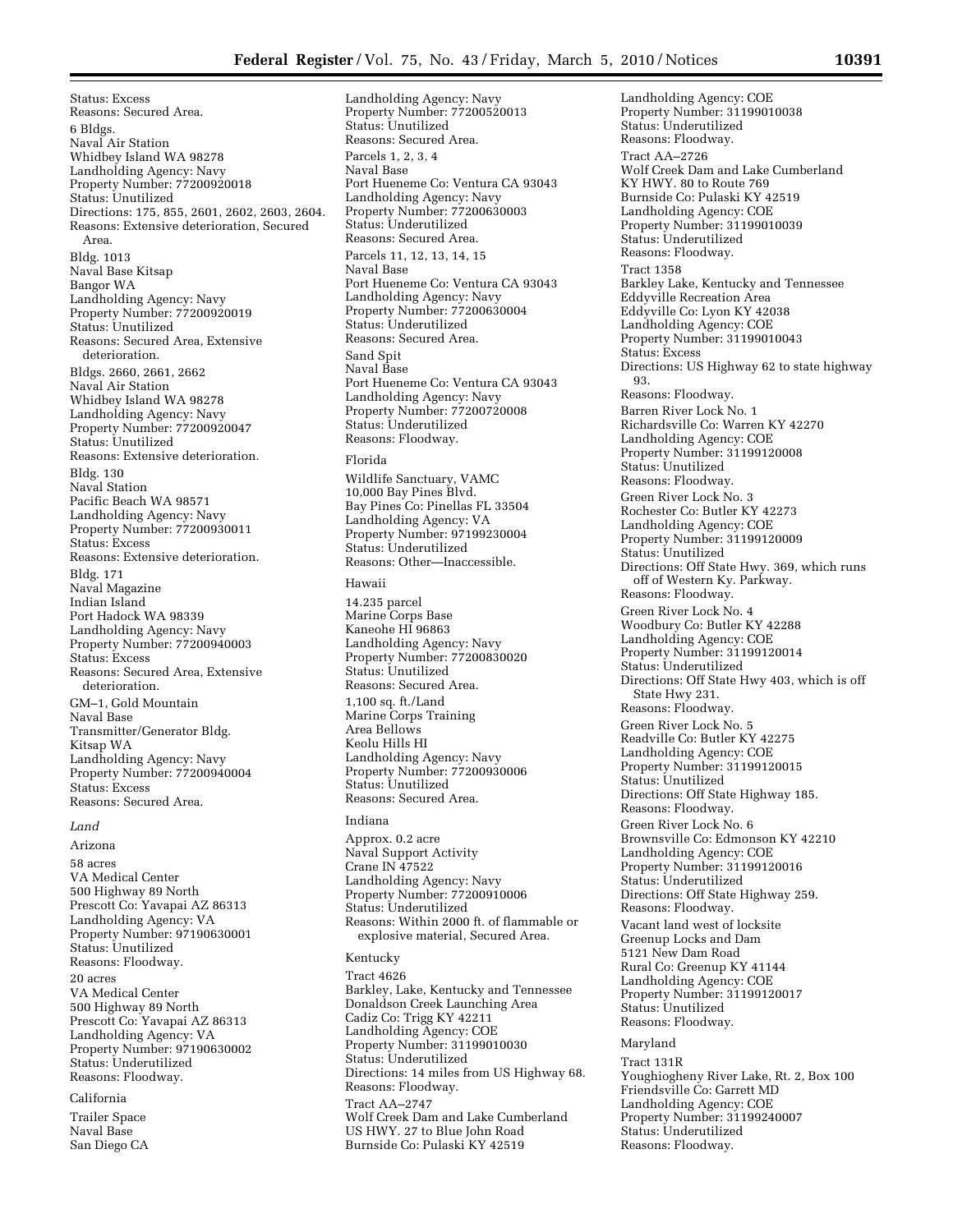Landholding Agency: VA

Minnesota Portion/Tract Wa-63 Wabasha MN Landholding Agency: COE Property Number: 31200940006 Status: Unutilized Reasons: Other—inaccessible. 3.85 acres (Area #2) VA Medical Center 4801 8th Street St. Cloud Co: Stearns MN 56303 Landholding Agency: VA Property Number: 97199740004 Status: Unutilized Reasons: Other—landlocked. 7.48 acres (Area #1) VA Medical Center 4801 8th Street St. Cloud Co: Stearns MN 56303 Landholding Agency: VA Property Number: 97199740005 Status: Underutilized Reasons: Secured Area.

Mississippi

Parcel 1 Grenada Lake Section 20 Grenada Co: Grenada MS 38901–0903 Landholding Agency: COE Property Number: 31199011018 Status: Underutilized Reasons: Within airport runway clear zone.

#### Missouri

Ditch 19, Item 2, Tract No. 230 St. Francis Basin Project 21⁄2 miles west of Malden null Co: Dunklin MO Landholding Agency: COE Property Number: 31199130001 Status: Unutilized Reasons: Floodway.

## Montana

Sewage Lagoons/40 acres VA Center Ft. Harrison MT 59639 Landholding Agency: VA Property Number: 97200340007 Status: Excess Reasons: Floodway.

New York

Tract 1 VA Medical Center Bath Co: Steuben NY 14810 Landholding Agency: VA Property Number: 97199010011 Status: Unutilized Directions: Exit 38 off New York State Route 17. Reasons: Secured Area. Tract 2 VA Medical Center Bath Co: Steuben NY 14810 Landholding Agency: VA Property Number: 97199010012 Status: Underutilized Directions: Exit 38 off New York State Route 17. Reasons: Secured Area. Tract 3 VA Medical Center Bath Co: Steuben NY 14810

Property Number: 97199010013 Status: Underutilized Directions: Exit 38 off New York State Route 17. Reasons: Secured Area. Tract 4 VA Medical Center Bath Co: Steuben NY 14810 Landholding Agency: VA Property Number: 97199010014 Status: Unutilized Directions: Exit 38 off New York State Route 17. Reasons: Secured Area. Ohio Mosquito Creek Lake Everett Hull Road Boat Launch Cortland Co: Trumbull OH 44410–9321 Landholding Agency: COE Property Number: 31199440007 Status: Underutilized Reasons: Floodway. Mosquito Creek Lake Housel—Craft Rd., Boat Launch Cortland Co: Trumbull OH 44410–9321 Landholding Agency: COE Property Number: 31199440008 Status: Underutilized Reasons: Floodway. 36 Site Campground German Church Campground Berlin Center Co: Portage OH 44401–9707 Landholding Agency: COE Property Number: 31199810001 Status: Unutilized Reasons: Floodway. Oregon Tongue Point JCC Parcels 24528, 24540, 24106

Astoria OR 97103 Landholding Agency: GSA Property Number: 54201010009 Status: Excess GSA Number: 9–L–OR–0782–AA Reasons: Not accessible by road, Other—no public access.

Pennsylvania Lock and Dam #7 Monongahela River Greensboro Co: Greene PA Landholding Agency: COE Property Number: 31199011564 Status: Unutilized Directions: Left hand side of entrance roadway to project. Reasons: Floodway. Mercer Recreation Area Shenango Lake Transfer Co: Mercer PA 16154 Landholding Agency: COE Property Number: 31199810002 Status: Unutilized Reasons: Floodway. Tract No. B–212C Upstream from Gen. Jadwin Dam Honesdale Co: Wayne PA 18431 Landholding Agency: COE Property Number: 31200020005 Status: Unutilized Reasons: Floodway.

Laurel Bay Tract Marine Corps Air Station Beaufort SC Landholding Agency: Navy Property Number: 77200830010 Status: Excess Reasons: Secured Area. Tennessee Brooks Bend Cordell Hull Dam and Reservoir Highway 85 to Brooks Bend Road Gainesboro Co: Jackson TN 38562 Landholding Agency: COE Property Number: 21199040413 Status: Underutilized Directions: Tracts 800, 802–806, 835–837, 900–902, 1000–1003, 1025. Reasons: Floodway. Cheatham Lock and Dam Highway 12 Ashland City Co: Cheatham TN 37015 Landholding Agency: COE Property Number: 21199040415 Status: Underutilized Directions: Tracts E–513, E–512–1 and E– 512–2. Reasons: Floodway. Tract 2321 J. Percy Priest Dam and Reservoir Murfreesboro Co: Rutherford TN 37130 Landholding Agency: COE Property Number: 31199010935 Status: Excess Directions: South of Old Jefferson Pike. Reasons: Other—landlocked. Tract 6737 Blue Creek Recreation Area Barkley Lake, Kentucky and Tennessee Dover Co: Stewart TN 37058 Landholding Agency: COE Property Number: 31199011478 Status: Underutilized Directions: U.S. Highway 79/TN Highway 761. Reasons: Floodway. Tracts 3102, 3105, and 3106 Brimstone Launching Area Cordell Hull Lake and Dam Project Gainesboro Co: Jackson TN 38562 Landholding Agency: COE Property Number: 31199011479 Status: Excess Directions: Big Bottom Road. Reasons: Floodway. Tract 3507 Proctor Site Cordell Hull Lake and Dam Project Celina Co: Clay TN 38551 Landholding Agency: COE Property Number: 31199011480 Status: Unutilized Directions: TN Highway 52. Reasons: Floodway. Tract 3721 Obey Cordell Hull Lake and Dam Project Celina Co: Clay TN 38551 Landholding Agency: COE Property Number: 31199011481 Status: Unutilized Directions: TN Highway 53. Reasons: Floodway. Tracts 608, 609, 611 and 612

South Carolina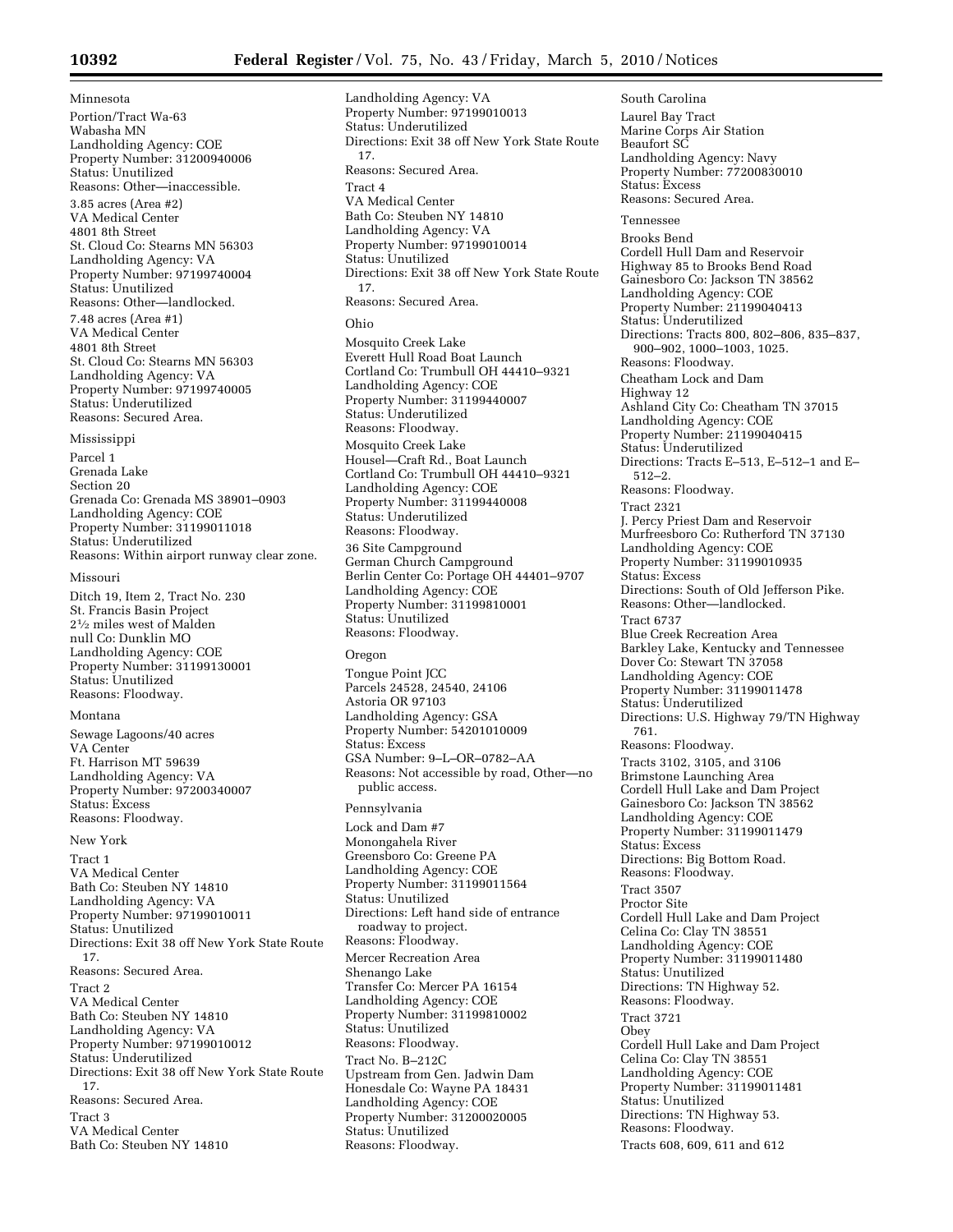Sullivan Bend Launching Area Cordell Hull Lake and Dam Project Carthage Co: Smith TN 37030 Landholding Agency: COE Property Number: 31199011482 Status: Underutilized Directions: Sullivan Bend Road. Reasons: Floodway. Tracts 1710, 1716 and 1703 Flynns Lick Launching Ramp Cordell Hull Lake and Dam Project Gainesboro Co: Jackson TN 38562 Landholding Agency: COE Property Number: 31199011484 Status: Underutilized Directions: Whites Bend Road. Reasons: Floodway. Tract 1810 Wartrace Creek Launching Ramp Cordell Hull Lake and Dam Project Gainesboro Co: Jackson TN 38551 Landholding Agency: COE Property Number: 31199011485 Status: Underutilized Directions: TN Highway 85. Reasons: Floodway. Tract 2524 Jennings Creek Cordell Hull Lake and Dam Project Gainesboro Co: Jackson TN 38562 Landholding Agency: COE Property Number: 31199011486 Status: Unutilized Directions: TN Highway 85. Reasons: Floodway. Tracts 2905 and 2907 Webster Cordell Hull Lake and Dam Project Gainesboro Co: Jackson TN 38551 Landholding Agency: COE Property Number: 31199011487 Status: Unutilized Directions: Big Bottom Road. Reasons: Floodway. Tracts 2200 and 2201 Gainesboro Airport Cordell Hull Lake and Dam Project Gainesboro Co: Jackson TN 38562 Landholding Agency: COE Property Number: 31199011488 Status: Underutilized Directions: Big Bottom Road. Reasons: Floodway, Within airport runway clear zone. Tracts 710C and 712C Sullivan Island Cordell Hull Lake and Dam Project Carthage Co: Smith TN 37030 Landholding Agency: COE Property Number: 31199011489 Status: Unutilized Directions: Sullivan Bend Road. Reasons: Floodway. Tract 2403, Hensley Creek Cordell Hull Lake and Dam Project Gainesboro Co: Jackson TN 38562 Landholding Agency: COE Property Number: 31199011490 Status: Unutilized Directions: TN Highway 85. Reasons: Floodway. Tracts 2117C, 2118 and 2120

Cordell Hull Lake and Dam Project Trace Creek

Gainesboro Co: Jackson TN 38562 Landholding Agency: COE Property Number: 31199011491 Status: Unutilized Directions: Brooks Ferry Road. Reasons: Floodway. Tracts 424, 425 and 426 Cordell Hull Lake and Dam Project Stone Bridge Carthage Co: Smith TN 37030 Landholding Agency: COE Property Number: 31199011492 Status: Unutilized Directions: Sullivan Bend Road. Reasons: Floodway. Tract 517 J. Percy Priest Dam and Reservoir Suggs Creek Embayment Nashville Co: Davidson TN 37214 Landholding Agency: COE Property Number: 31199011493 Status: Underutilized Directions: Interstate 40 to S. Mount Juliet Road. Reasons: Floodway. Tract 1811 West Fork Launching Area Smyrna Co: Rutherford TN 37167 Landholding Agency: COE Property Number: 31199011494 Status: Underutilized Directions: Florence road near Enon Springs Road. Reasons: Floodway. Tract 1504 J. Perry Priest Dam and Reservoir Lamon Hill Recreation Area Smyrna Co: Rutherford TN 37167 Landholding Agency: COE Property Number: 31199011495 Status: Underutilized Directions: Lamon Road. Reasons: Floodway. Tract 1500 J. Perry Priest Dam and Reservoir Pools Knob Recreation Smyrna Co: Rutherford TN 37167 Landholding Agency: COE Property Number: 31199011496 Status: Underutilized Directions: Jones Mill Road. Reasons: Floodway. Tracts 245, 257, and 256 J. Perry Priest Dam and Reservoir Cook Recreation Area Nashville Co: Davidson TN 37214 Landholding Agency: COE Property Number: 31199011497 Status: Underutilized Directions: 2.2 miles south of Interstate 40 near Saunders Ferry Pike. Reasons: Floodway. Tracts 107, 109 and 110 Cordell Hull Lake and Dam Project Two Prong Carthage Co: Smith TN 37030 Landholding Agency: COE Property Number: 31199011498 Status: Unutilized Directions: US Highway 85. Reasons: Floodway. Tracts 2919 and 2929 Cordell Hull Lake and Dam Project Sugar Creek

Gainesboro Co: Jackson TN 38562 Landholding Agency: COE Property Number: 31199011500 Status: Unutilized Directions: Sugar Creek Road. Reasons: Floodway. Tracts 1218 and 1204 Cordell Hull Lake and Dam Project Granville—Alvin Yourk Road Granville Co: Jackson TN 38564 Landholding Agency: COE Property Number: 31199011501 Status: Unutilized Reasons: Floodway. Tract 2100 Cordell Hull Lake and Dam Project Galbreaths Branch Gainesboro Co: Jackson TN 38562 Landholding Agency: COE Property Number: 31199011502 Status: Unutilized Directions: TN Highway 53. Reasons: Floodway. Tract 104 et al. Cordell Hull Lake and Dam Project Horshoe Bend Launching Area Carthage Co: Smith TN 37030 Landholding Agency: COE Property Number: 31199011504 Status: Underutilized Directions: Highway 70 N. Reasons: Floodway. Tracts 510, 511, 513 and 514 J. Percy Priest Dam and Reservoir Project Lebanon Co: Wilson TN 37087 Landholding Agency: COE Property Number: 31199120007 Status: Underutilized Directions: Vivrett Creek Launching Area, Alvin Sperry Road. Reasons: Floodway. Tract A–142, Old Hickory Beach Old Hickory Blvd. Old Hickory Co: Davidson TN 37138 Landholding Agency: COE Property Number: 31199130008 Status: Underutilized Reasons: Floodway. Tract D, 7 acres Cheatham Lock Nashville Co: Davidson TN 37207 Landholding Agency: COE Property Number: 31200020006 Status: Underutilized Reasons: Floodway. Tract F–608 Cheatham Lock Ashland Co: Cheatham TN 37015 Landholding Agency: COE Property Number: 31200420021 Status: Unutilized Reasons: Floodway. Tracts G702–G706 Cheatham Lock Ashland Co: Cheatham TN 37015 Landholding Agency: COE Property Number: 31200420022 Status: Unutilized Reasons: Floodway. 6 Tracts Shutes Branch Campground Lakewood Co: Wilson TN Landholding Agency: COE Property Number: 31200420023